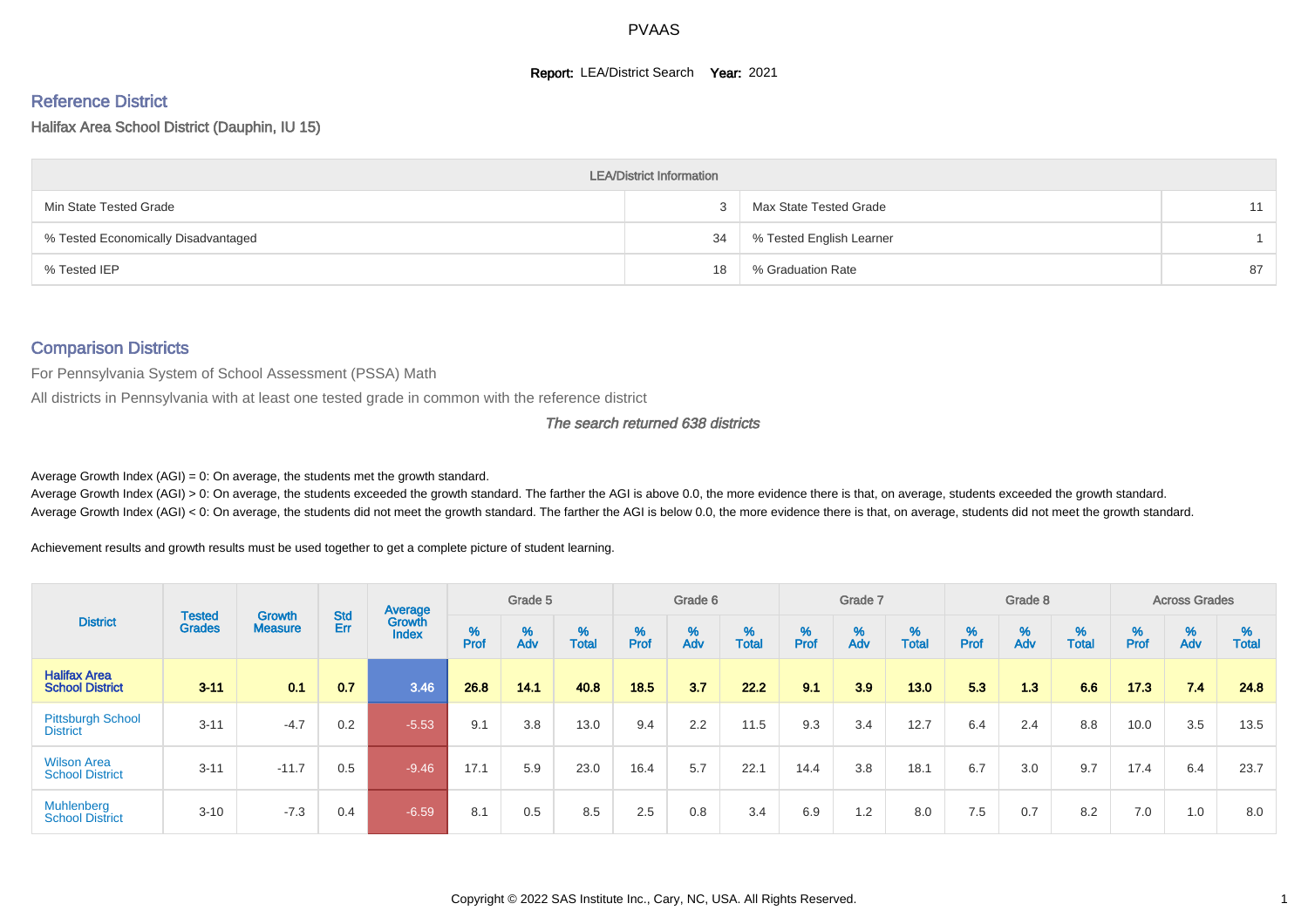|                                                    |                                |                                 | <b>Std</b> | <b>Average</b>         |           | Grade 5  |                   |           | Grade 6  |                   |           | Grade 7  |                   |           | Grade 8  |                   |           | <b>Across Grades</b> |            |
|----------------------------------------------------|--------------------------------|---------------------------------|------------|------------------------|-----------|----------|-------------------|-----------|----------|-------------------|-----------|----------|-------------------|-----------|----------|-------------------|-----------|----------------------|------------|
| <b>District</b>                                    | <b>Tested</b><br><b>Grades</b> | <b>Growth</b><br><b>Measure</b> | Err        | Growth<br><b>Index</b> | %<br>Prof | %<br>Adv | %<br><b>Total</b> | %<br>Prof | %<br>Adv | %<br><b>Total</b> | %<br>Prof | %<br>Adv | %<br><b>Total</b> | %<br>Prof | %<br>Adv | %<br><b>Total</b> | %<br>Prof | %<br>Adv             | %<br>Total |
| <b>Halifax Area</b><br><b>School District</b>      | $3 - 11$                       | 0.1                             | 0.7        | 3.46                   | 26.8      | 14.1     | 40.8              | 18.5      | 3.7      | 22.2              | 9.1       | 3.9      | 13.0              | 5.3       | 1.3      | 6.6               | 17.3      | 7.4                  | 24.8       |
| <b>Shaler Area</b><br><b>School District</b>       | $3 - 11$                       | $-6.1$                          | 0.4        | 1.00                   | 26.2      | 5.8      | 32.0              | 12.6      | 1.9      | 14.5              | 22.1      | 5.5      | 27.7              | 19.6      | 5.2      | 24.8              | 23.3      | 7.8                  | 31.2       |
| <b>West Mifflin Area</b><br><b>School District</b> | $3 - 12$                       | $-8.5$                          | 0.5        | $-2.29$                | 18.4      | 5.7      | 24.1              | 6.8       | 0.7      | 7.4               | 6.7       | 0.0      | 6.7               | 5.5       | 0.0      | 5.5               | 11.1      | 2.8                  | 13.9       |
| <b>MaST Community</b><br><b>Charter School</b>     | $3 - 10$                       | $-8.7$                          | 0.6        | $-3.76$                | 30.0      | 3.0      | 33.0              | 20.0      | 3.8      | 23.8              | 24.3      | 3.9      | 28.2              | 17.5      | 1.9      | 19.4              | 23.1      | 3.6                  | 26.7       |
| <b>Baldwin-Whitehall</b><br><b>School District</b> | $3 - 11$                       | $-5.8$                          | 0.4        | $-2.93$                | 24.7      | 6.6      | 31.4              | 18.6      | 1.2      | 19.8              | 16.0      | 1.6      | 17.7              | 11.5      | 2.1      | 13.6              | 22.2      | 6.8                  | 29.0       |
| <b>Abington School</b><br><b>District</b>          | $3 - 10$                       | $-3.8$                          | 0.3        | 0.35                   | 25.7      | 12.4     | 38.1              | 30.8      | 10.8     | 41.6              | 23.9      | 6.4      | 30.2              | 14.9      | 1.1      | 15.9              | 26.9      | 10.4                 | 37.3       |
| <b>Pennridge School</b><br><b>District</b>         | $3 - 10$                       | $-1.2$                          | 0.3        | 6.80                   | 35.5      | 15.4     | 50.9              | 19.1      | 2.9      | 22.0              | 21.4      | 13.9     | 35.3              | 21.6      | 3.4      | 25.1              | 28.5      | 12.0                 | 40.5       |
| <b>Allentown City</b><br><b>School District</b>    | $3 - 12$                       | $-4.5$                          | 0.3        | $-9.09$                |           |          |                   | 2.0       | 0.7      | 2.8               | 2.2       | 0.3      | 2.5               |           |          |                   | 4.3       | 1.1                  | 5.4        |
| <b>Parkland School</b><br><b>District</b>          | $3 - 11$                       | $-3.5$                          | 0.3        | $-5.03$                | 33.6      | 26.4     | 60.0              | 33.4      | 15.9     | 49.3              | 27.1      | 18.6     | 45.7              | 23.1      | 11.8     | 34.9              | 30.8      | 24.1                 | 54.9       |
| <b>Wyoming Area</b><br><b>School District</b>      | $3 - 10$                       | $-7.7$                          | 0.6        | $-1.00$                | 22.1      | 8.8      | 31.0              | 4.8       | 1.0      | 5.8               | 9.3       | 3.1      | 12.4              | 7.4       | 1.8      | 9.3               | 14.1      | 4.3                  | 18.4       |
| <b>MaST Community</b><br><b>Charter School II</b>  | $3 - 10$                       | $-8.4$                          | 0.7        | $-4.62$                | 5.0       | 2.0      | 6.9               | 7.2       | 1.0      | 8.2               | 8.9       | 2.0      | 10.9              |           |          |                   | 12.6      | 3.2                  | 15.8       |
| <b>Pittston Area</b><br><b>School District</b>     | $3 - 11$                       | $-8.4$                          | 0.8        | 0.10                   | 5.7       | 0.0      | 5.7               | 4.2       | 0.0      | 4.2               | 4.8       | 3.2      | 7.9               | 7.1       | 1.8      | 8.9               | 10.7      | 3.8                  | 14.4       |
| <b>Seneca Valley</b><br><b>School District</b>     | $3 - 11$                       | $-2.1$                          | 0.3        | 1.45                   | 28.8      | 15.8     | 44.6              | 33.8      | 9.8      | 43.6              | 26.6      | 12.0     | 38.5              | 18.6      | 6.0      | 24.6              | 30.0      | 14.4                 | 44.4       |
| <b>Woodland Hills</b><br><b>School District</b>    | $3 - 12$                       | $-6.1$                          | 0.5        | $-2.24$                | 5.7       | 5.1      | 10.8              | 4.8       | 1.4      | 6.2               | 8.7       | 2.9      | 11.6              | 2.3       | 3.0      | 5.3               | 7.9       | 2.7                  | 10.6       |
| <b>Kiski Area School</b><br><b>District</b>        | $3 - 11$                       | $-4.9$                          | 0.4        | $-1.08$                | 15.4      | 5.6      | 21.0              | 11.1      | 1.8      | 13.0              | 22.9      | 5.0      | 27.9              | 9.6       | 2.8      | 12.4              | 20.2      | 7.5                  | 27.7       |
| <b>Lancaster School</b><br><b>District</b>         | $3 - 12$                       | $-3.2$                          | 0.3        | $-3.06$                | 8.8       | 3.0      | 11.8              | 3.9       | 0.8      | 4.7               | 4.4       | 0.9      | 5.3               | 2.3       | 0.6      | 3.0               | 7.4       | 1.9                  | 9.3        |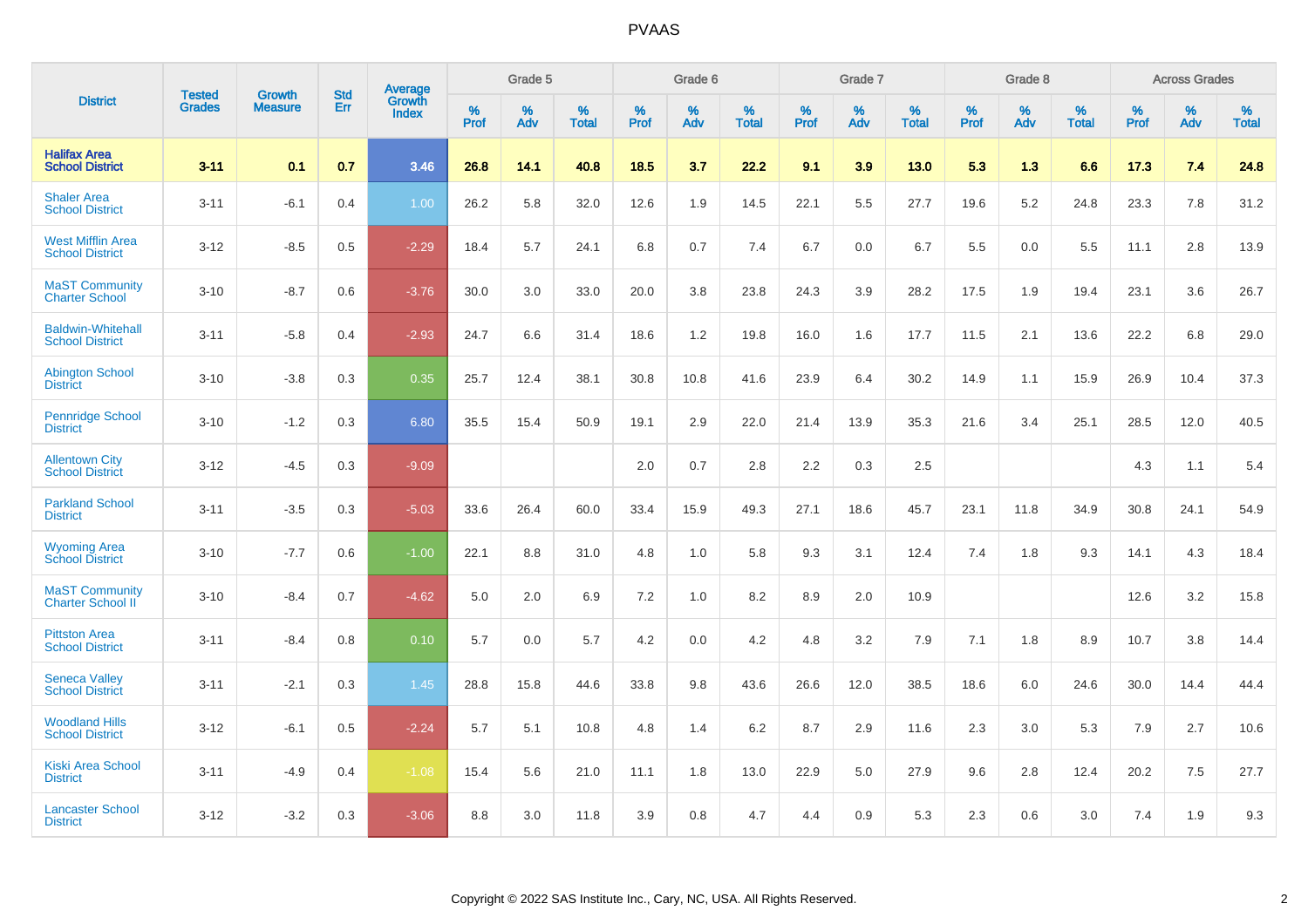|                                                                | <b>Tested</b> | Growth         | <b>Std</b> | Average                |           | Grade 5  |                   |           | Grade 6  |                   |           | Grade 7  |                   |           | Grade 8  |                   |           | <b>Across Grades</b> |                   |
|----------------------------------------------------------------|---------------|----------------|------------|------------------------|-----------|----------|-------------------|-----------|----------|-------------------|-----------|----------|-------------------|-----------|----------|-------------------|-----------|----------------------|-------------------|
| <b>District</b>                                                | <b>Grades</b> | <b>Measure</b> | Err        | Growth<br><b>Index</b> | %<br>Prof | %<br>Adv | %<br><b>Total</b> | %<br>Prof | %<br>Adv | %<br><b>Total</b> | %<br>Prof | %<br>Adv | %<br><b>Total</b> | %<br>Prof | %<br>Adv | %<br><b>Total</b> | %<br>Prof | %<br>Adv             | %<br><b>Total</b> |
| <b>Halifax Area</b><br><b>School District</b>                  | $3 - 11$      | 0.1            | 0.7        | 3.46                   | 26.8      | 14.1     | 40.8              | 18.5      | 3.7      | 22.2              | 9.1       | 3.9      | 13.0              | 5.3       | 1.3      | 6.6               | 17.3      | 7.4                  | 24.8              |
| <b>Dallas School</b><br><b>District</b>                        | $3 - 11$      | $-5.7$         | 0.5        | 5.42                   | 43.8      | 15.6     | 59.4              | 24.3      | 2.8      | 27.1              | 18.1      | 6.3      | 24.4              | 17.9      | 0.0      | 17.9              | 30.9      | 12.9                 | 43.8              |
| Southeastern<br><b>Greene School</b><br><b>District</b>        | $3 - 10$      | $-11.8$        | 1.0        | $-3.05$                | 34.5      | 13.8     | 48.3              | 32.4      | 2.9      | 35.3              | 8.2       | 4.1      | 12.2              | 25.6      | 2.3      | 27.9              | 26.6      | 12.9                 | 39.5              |
| <b>Bristol Township</b><br><b>School District</b>              | $3 - 11$      | $-4.1$         | 0.4        | $-1.98$                | 12.4      | 2.9      | 15.3              | 2.7       | 0.7      | 3.4               | 7.5       | 1.1      | 8.6               | 3.8       | 0.4      | 4.2               | 10.6      | 2.1                  | 12.7              |
| <b>Central Bucks</b><br><b>School District</b>                 | $3 - 11$      | 0.2            | 0.2        | 7.38                   | 36.0      | 18.4     | 54.4              | 31.8      | 16.6     | 48.4              | 29.2      | 13.4     | 42.6              | 22.8      | 7.4      | 30.1              | 32.0      | 16.6                 | 48.6              |
| <b>Pine-Richland</b><br><b>School District</b>                 | $3 - 11$      | $-1.8$         | 0.3        | 0.90                   | 35.0      | 21.7     | 56.7              | 35.6      | 11.5     | 47.1              | 37.1      | 18.2     | 55.4              | 30.1      | 15.8     | 45.9              | 34.9      | 21.2                 | 56.1              |
| Northwestern<br><b>School District</b>                         | $3 - 11$      | $-6.8$         | 0.6        | $-3.84$                | 34.7      | 6.3      | 41.0              | 21.8      | 1.2      | 23.0              | 16.8      | 7.5      | 24.3              | 9.1       | 1.8      | 10.9              | 25.1      | 6.0                  | 31.1              |
| Wissahickon<br><b>Charter School</b>                           | $3 - 8$       | $-0.8$         | 0.7        | 4.54                   | 0.0       | 0.0      | 0.0               | 2.4       | $0.0\,$  | 2.4               | 3.7       | 0.0      | 3.7               | 1.5       | 0.0      | 1.5               | 4.0       | $0.2\,$              | 4.2               |
| <b>Owen J Roberts</b><br><b>School District</b>                | $3 - 11$      | $-3.2$         | 0.3        | $-0.55$                | 35.7      | 21.9     | 57.7              | 29.6      | 17.3     | 46.9              | 28.3      | 12.5     | 40.8              | 22.8      | 5.5      | 28.4              | 31.9      | 16.7                 | 48.6              |
| <b>Gateway School</b><br><b>District</b>                       | $3 - 11$      | $-4.4$         | 0.4        | $-2.08$                | 15.3      | 7.4      | 22.7              | 16.5      | 7.1      | 23.6              | 14.6      | 4.2      | 18.8              | 16.2      | 6.9      | 23.2              | 21.5      | 9.7                  | 31.2              |
| <b>Conrad Weiser</b><br><b>Area School</b><br><b>District</b>  | $3 - 11$      | $-1.9$         | 0.5        | 2.69                   | 15.3      | 1.8      | 17.2              | 18.5      | 2.6      | 21.2              | 15.6      | 1.6      | 17.2              | 9.4       | 3.0      | 12.3              | 17.9      | 5.0                  | 23.0              |
| <b>Trinity Area School</b><br><b>District</b>                  | $3 - 11$      | $-4.0$         | 0.4        | 3.77                   | 35.4      | 13.4     | 48.9              | 20.9      | 3.2      | 24.1              | 21.5      | 8.0      | 29.5              | 15.3      | 3.2      | 18.6              | 25.6      | 9.6                  | 35.2              |
| <b>Penn-Trafford</b><br><b>School District</b>                 | $3 - 11$      | $-3.6$         | 0.4        | 3.72                   | 40.3      | 24.6     | 64.9              | 36.1      | 20.9     | 57.0              | 33.3      | 18.7     | 52.0              | 19.3      | 3.7      | 23.0              | 34.4      | 21.1                 | 55.5              |
| <b>Tuscarora School</b><br><b>District</b>                     | $3 - 11$      | $-2.4$         | 0.5        | 3.82                   | 16.5      | 7.4      | 23.9              | 11.3      | 2.7      | 14.0              | 13.4      | 4.5      | 17.9              | 11.0      | 2.1      | 13.1              | 17.7      | 6.0                  | 23.6              |
| <b>Mount Pleasant</b><br><b>Area School</b><br><b>District</b> | $3 - 11$      | $-5.7$         | 0.5        | $-0.96$                | 18.0      | 1.6      | 19.7              | 12.8      | 2.4      | 15.2              | 12.7      | 2.8      | 15.5              | 7.4       | 0.8      | 8.3               | 18.3      | 4.3                  | 22.6              |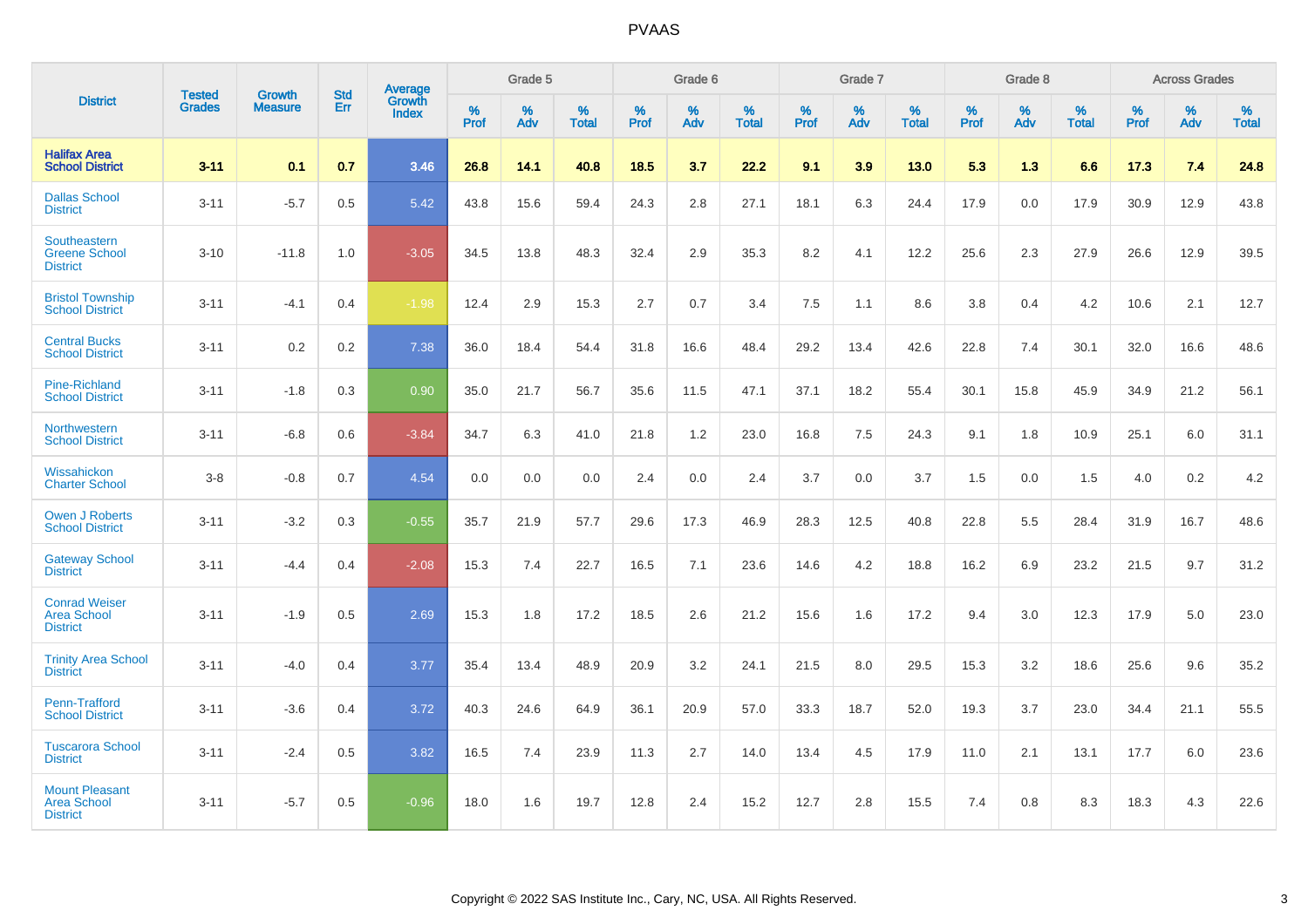|                                                                   |                                |                                 | <b>Std</b> | Average                       |           | Grade 5  |                   |           | Grade 6  |                   |           | Grade 7  |                   |           | Grade 8  |                   |           | <b>Across Grades</b> |                   |
|-------------------------------------------------------------------|--------------------------------|---------------------------------|------------|-------------------------------|-----------|----------|-------------------|-----------|----------|-------------------|-----------|----------|-------------------|-----------|----------|-------------------|-----------|----------------------|-------------------|
| <b>District</b>                                                   | <b>Tested</b><br><b>Grades</b> | <b>Growth</b><br><b>Measure</b> | Err        | <b>Growth</b><br><b>Index</b> | %<br>Prof | %<br>Adv | %<br><b>Total</b> | %<br>Prof | %<br>Adv | %<br><b>Total</b> | %<br>Prof | %<br>Adv | %<br><b>Total</b> | %<br>Prof | %<br>Adv | %<br><b>Total</b> | %<br>Prof | %<br>Adv             | %<br><b>Total</b> |
| <b>Halifax Area</b><br><b>School District</b>                     | $3 - 11$                       | 0.1                             | 0.7        | 3.46                          | 26.8      | 14.1     | 40.8              | 18.5      | 3.7      | 22.2              | 9.1       | 3.9      | 13.0              | 5.3       | 1.3      | 6.6               | 17.3      | 7.4                  | 24.8              |
| <b>Penn-Delco School</b><br><b>District</b>                       | $3 - 11$                       | $-4.5$                          | 0.4        | $-1.99$                       | 31.7      | 11.9     | 43.6              | 20.2      | 6.6      | 26.8              | 22.0      | 6.8      | 28.8              | 10.9      | 1.6      | 12.5              | 25.2      | 8.0                  | 33.2              |
| <b>Ringgold School</b><br><b>District</b>                         | $3 - 11$                       | $-4.9$                          | 0.5        | $-3.96$                       | 13.5      | 1.8      | 15.3              | 5.7       | 0.0      | 5.7               | 8.3       | 1.2      | 9.5               | 6.4       | 0.5      | 6.9               | 12.7      | 1.7                  | 14.4              |
| <b>Springfield School</b><br><b>District</b>                      | $3 - 11$                       | $-3.6$                          | 0.4        | $-2.60$                       | 35.0      | 20.1     | 55.1              | 30.6      | 7.7      | 38.4              | 35.8      | 10.7     | 46.5              | 26.0      | 12.6     | 38.6              | 33.8      | 18.4                 | 52.2              |
| Penn Hills School<br><b>District</b>                              | $3 - 11$                       | $-4.0$                          | 0.5        | 1.96                          | 4.7       | 1.8      | 6.4               | 2.7       | 0.7      | 3.4               | 2.1       | 1.6      | 3.7               | 3.4       | 0.0      | 3.4               | 6.8       | 2.1                  | 8.9               |
| <b>Nazareth Area</b><br><b>School District</b>                    | $3 - 11$                       | $-2.2$                          | 0.4        | 3.03                          | 30.3      | 13.0     | 43.3              | 27.3      | 13.5     | 40.8              | 27.8      | 6.8      | 34.6              | 17.3      | 3.5      | 20.9              | 28.9      | 10.3                 | 39.2              |
| <b>Connellsville Area</b><br><b>School District</b>               | $3 - 11$                       | $-3.8$                          | 0.4        | $-0.77$                       | 19.0      | 7.5      | 26.5              | 10.8      | 3.6      | 14.3              | 9.5       | 2.4      | 11.9              | 9.4       | 2.2      | 11.6              | 15.5      | 4.5                  | 20.0              |
| <b>East Stroudsburg</b><br><b>Area School</b><br><b>District</b>  | $3 - 11$                       | $-4.6$                          | 0.5        | $-0.82$                       | 19.0      | 5.3      | 24.3              | 8.8       | 1.6      | 10.4              | 9.7       | 3.0      | 12.7              | 7.7       | 1.9      | 9.7               | 16.0      | 4.5                  | 20.5              |
| <b>Eastern Lebanon</b><br><b>County School</b><br><b>District</b> | $3 - 11$                       | $-3.3$                          | 0.5        | 2.09                          | 19.8      | 7.9      | 27.7              | 9.1       | 0.6      | 9.7               | 13.1      | 3.1      | 16.2              | 8.9       | 1.8      | 10.6              | 17.0      | 5.0                  | 22.0              |
| <b>Pottstown School</b><br><b>District</b>                        | $3 - 12$                       | $-5.0$                          | 0.5        | $-2.29$                       | 6.0       | 3.6      | 9.5               | 2.1       | 0.0      | 2.1               | 5.3       | 0.7      | 5.9               | 5.6       | 0.0      | 5.6               | 6.5       | 1.2                  | 7.7               |
| <b>Beaver Area</b><br><b>School District</b>                      | $3 - 10$                       | $-4.4$                          | 0.6        | 1.92                          | 36.2      | 23.8     | 60.0              | 37.3      | 28.8     | 66.1              | 22.6      | 13.0     | 35.6              | 17.1      | 7.2      | 24.3              | 29.2      | 25.6                 | 54.8              |
| <b>Greensburg Salem</b><br><b>School District</b>                 | $3 - 11$                       | $-3.8$                          | 0.5        | $-1.81$                       | 31.1      | 7.9      | 39.0              | 12.0      | 1.2      | 13.2              | 16.5      | 3.8      | 20.3              | 17.6      | 4.6      | 22.2              | 20.7      | 7.4                  | 28.2              |
| Susquehanna<br><b>Township School</b><br><b>District</b>          | $3 - 12$                       | $-3.4$                          | 0.5        | 0.05                          | 13.7      | 3.7      | 17.4              | 3.0       | 0.5      | 3.5               | 6.2       | 2.3      | 8.5               | 9.8       | 0.5      | 10.3              | 11.5      | 3.0                  | 14.4              |
| <b>York Suburban</b><br><b>School District</b>                    | $3 - 11$                       | $-1.0$                          | 0.5        | 6.95                          | 28.6      | 23.2     | 51.7              | 17.1      | 6.5      | 23.6              | 23.6      | 15.3     | 38.9              | 20.6      | 9.2      | 29.9              | 27.3      | 17.9                 | 45.3              |
| <b>Pleasant Valley</b><br><b>School District</b>                  | $3 - 11$                       | $-2.3$                          | 0.4        | 2.77                          | 20.4      | 6.2      | 26.6              | 17.4      | 2.3      | 19.7              | 23.2      | 3.5      | 26.8              | 8.3       | 3.2      | 11.5              | 20.4      | 5.0                  | 25.4              |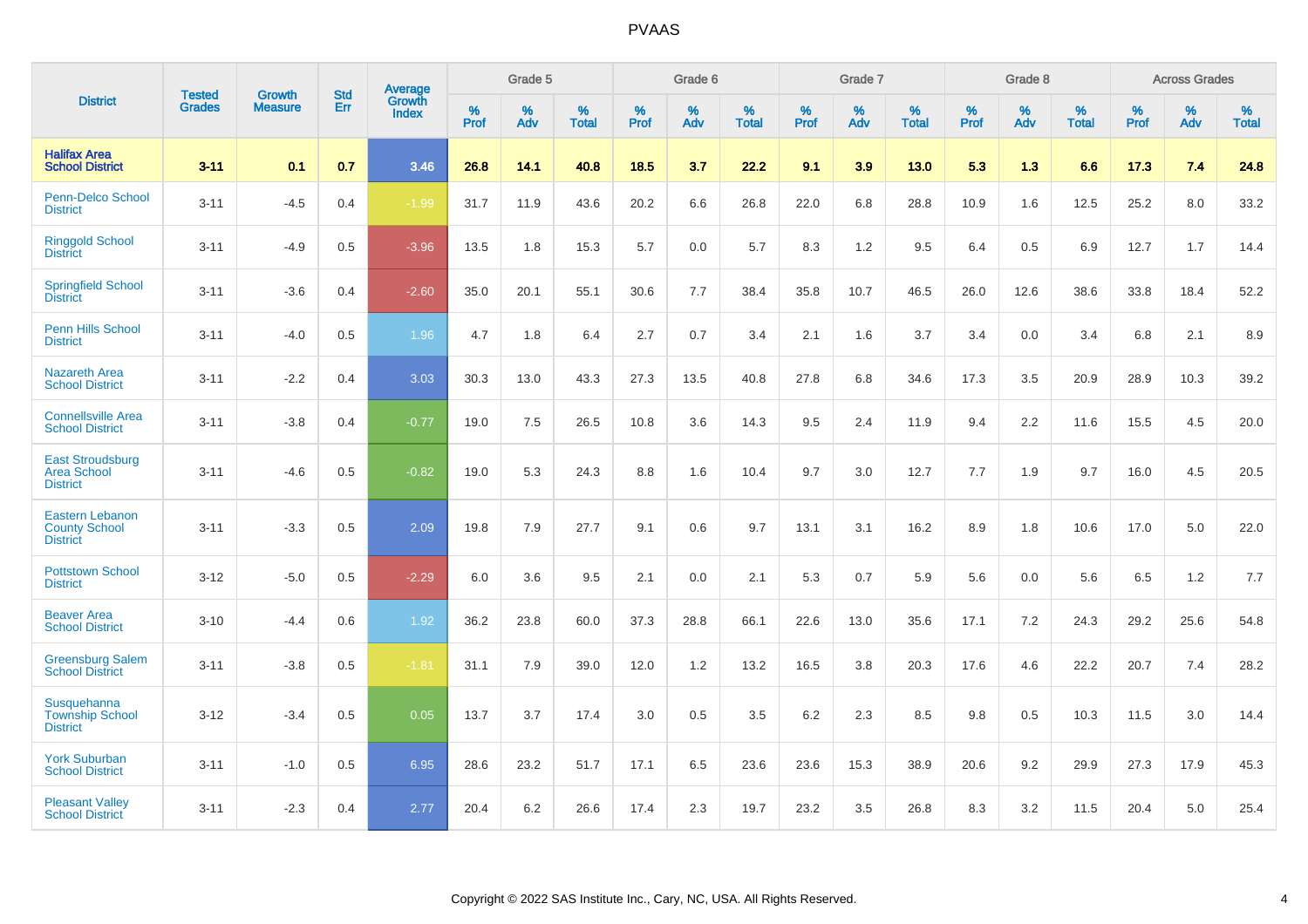|                                                             | <b>Tested</b> | <b>Growth</b>  | <b>Std</b> | Average                |              | Grade 5     |                      |              | Grade 6     |                      |              | Grade 7     |                   |              | Grade 8     |                   |                     | <b>Across Grades</b> |                      |
|-------------------------------------------------------------|---------------|----------------|------------|------------------------|--------------|-------------|----------------------|--------------|-------------|----------------------|--------------|-------------|-------------------|--------------|-------------|-------------------|---------------------|----------------------|----------------------|
| <b>District</b>                                             | <b>Grades</b> | <b>Measure</b> | Err        | Growth<br><b>Index</b> | $\%$<br>Prof | $\%$<br>Adv | $\%$<br><b>Total</b> | $\%$<br>Prof | $\%$<br>Adv | $\%$<br><b>Total</b> | $\%$<br>Prof | $\%$<br>Adv | %<br><b>Total</b> | $\%$<br>Prof | $\%$<br>Adv | %<br><b>Total</b> | $\%$<br><b>Prof</b> | $\%$<br>Adv          | $\%$<br><b>Total</b> |
| <b>Halifax Area</b><br><b>School District</b>               | $3 - 11$      | 0.1            | 0.7        | 3.46                   | 26.8         | 14.1        | 40.8                 | 18.5         | 3.7         | 22.2                 | 9.1          | 3.9         | 13.0              | 5.3          | 1.3         | 6.6               | 17.3                | 7.4                  | 24.8                 |
| <b>Crestwood School</b><br><b>District</b>                  | $3 - 11$      | $-2.8$         | 0.5        | 3.04                   | 19.1         | 5.6         | 24.7                 | 24.3         | 7.7         | 32.0                 | 21.0         | 8.7         | 29.7              | 19.0         | 6.6         | 25.6              | 23.4                | 8.3                  | 31.7                 |
| <b>Pennsbury School</b><br><b>District</b>                  | $3 - 11$      | $-2.3$         | 0.3        | 0.78                   | 32.1         | 19.0        | 51.1                 | 23.0         | 10.9        | 34.0                 | 19.4         | 7.0         | 26.4              | 15.8         | 9.8         | 25.6              | 26.7                | 15.5                 | 42.2                 |
| <b>Neshaminy School</b><br><b>District</b>                  | $3 - 11$      | $-0.6$         | 0.3        | 4.21                   | 26.6         | 8.4         | 35.0                 | 18.4         | 3.5         | 21.9                 | 21.1         | 6.5         | 27.6              | 17.0         | 5.4         | 22.4              | 24.8                | 10.8                 | 35.6                 |
| <b>Plum Borough</b><br><b>School District</b>               | $3 - 11$      | $-3.1$         | 0.4        | 3.08                   | 34.5         | 8.4         | 42.9                 | 32.3         | 19.5        | 51.8                 | 22.5         | 13.0        | 35.5              | 17.6         | 4.3         | 21.9              | 28.8                | 15.8                 | 44.6                 |
| Jefferson-Morgan<br><b>School District</b>                  | $3 - 10$      | $-0.4$         | 0.8        | 4.12                   | 7.1          | 1.4         | 8.6                  | 23.6         | 0.0         | 23.6                 | 10.9         | 3.6         | 14.6              | 24.4         | 2.2         | 26.7              | 17.1                | 4.8                  | 21.9                 |
| <b>Tacony Academy</b><br><b>Charter School</b>              | $3 - 11$      | $-3.3$         | 0.8        | 3.79                   | 4.1          | 1.4         | 5.5                  | 2.9          | 0.0         | 2.9                  | 6.8          | 0.0         | 6.8               | 5.7          | 2.9         | 8.6               | 5.0                 | 1.0                  | 6.0                  |
| <b>Philadelphia City</b><br><b>School District</b>          | $3 - 12$      | $-0.5$         | 0.2        | 3.67                   | 8.4          | 4.9         | 13.3                 | 9.6          | 3.1         | 12.7                 | 10.6         | 4.5         | 15.1              | 5.0          | 4.4         | 9.4               | 9.8                 | 5.2                  | 15.0                 |
| <b>North Penn School</b><br><b>District</b>                 | $3 - 11$      | 0.9            | 0.2        | 9.59                   | 30.6         | 14.1        | 44.6                 | 25.7         | 14.1        | 39.7                 | 29.4         | 8.8         | 38.2              | 25.4         | 7.7         | 33.2              | 29.6                | 14.0                 | 43.7                 |
| <b>Whitehall-Coplay</b><br><b>School District</b>           | $3 - 11$      | $-3.3$         | 0.4        | $-2.64$                | 23.4         | 6.6         | 30.0                 | 12.7         | 1.9         | 14.7                 | 11.1         | 2.5         | 13.6              | 10.5         | 3.2         | 13.7              | 18.5                | 4.9                  | 23.5                 |
| Downingtown Area<br><b>School District</b>                  | $3 - 11$      | $-1.3$         | 0.3        | 5.44                   | 40.5         | 24.2        | 64.7                 | 28.9         | 24.6        | 53.5                 | 31.4         | 21.1        | 52.5              | 27.1         | 28.6        | 55.7              | 36.8                | 25.9                 | 62.7                 |
| <b>Manheim</b><br><b>Township School</b><br><b>District</b> | $3 - 12$      | $-0.7$         | 0.3        | 6.38                   | 29.8         | 17.1        | 46.9                 | 33.2         | 23.2        | 56.3                 | 28.9         | 9.6         | 38.6              | 18.1         | 11.2        | 29.3              | 28.7                | 21.3                 | 49.9                 |
| <b>Shippensburg Area</b><br><b>School District</b>          | $3 - 11$      | $-3.6$         | 0.4        | 1.09                   | 18.3         | 13.7        | 32.0                 | 12.9         | 4.2         | 17.0                 | 13.4         | 2.4         | 15.8              | 13.6         | 4.0         | 17.7              | 17.3                | 7.6                  | 24.9                 |
| <b>Interboro School</b><br><b>District</b>                  | $3 - 12$      | $-3.0$         | 0.4        | 0.02                   | 13.5         | 2.2         | 15.8                 | 11.8         | 2.4         | 14.2                 | 14.4         | 3.4         | 17.8              | 10.7         | 2.1         | 12.8              | 16.4                | 3.1                  | 19.6                 |
| <b>Burgettstown Area</b><br><b>School District</b>          | $3 - 11$      | $-6.3$         | 0.7        | $-3.35$                | 16.9         | 2.6         | 19.5                 | 15.4         | 0.0         | 15.4                 | 3.6          | 2.4         | 6.0               | 9.3          | 4.0         | 13.3              | 15.1                | 3.7                  | 18.9                 |
| <b>Yough School</b><br><b>District</b>                      | $3 - 10$      | $-4.9$         | 0.6        | $-3.11$                | 19.1         | 5.3         | 24.4                 | 17.8         | 5.2         | 23.0                 | 16.5         | 1.0         | 17.5              | 6.6          | 0.8         | 7.4               | 19.1                | 4.3                  | 23.4                 |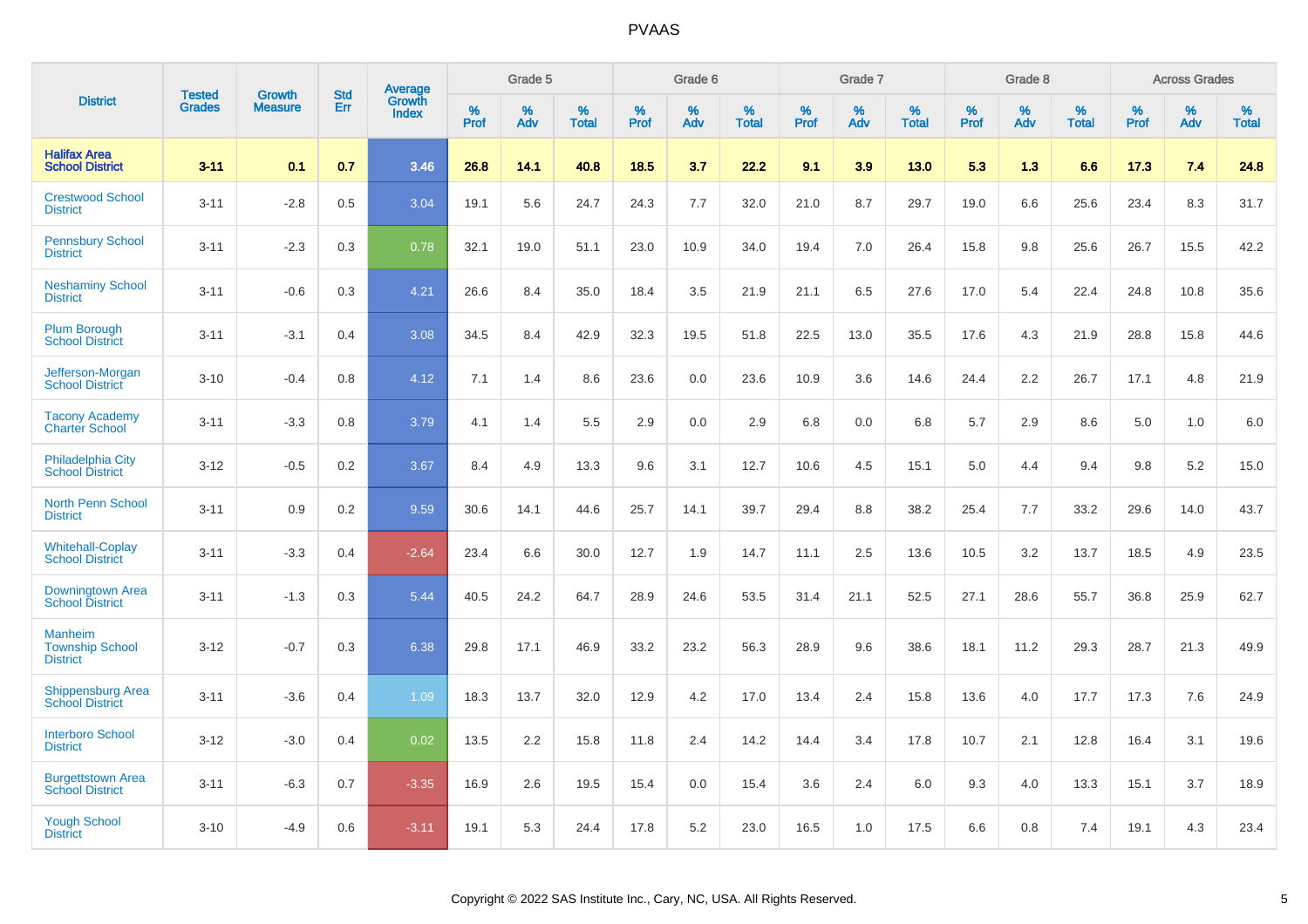|                                                        |                                |                                 | <b>Std</b> | Average                |                     | Grade 5  |                      |                     | Grade 6  |                      |              | Grade 7  |                      |                     | Grade 8  |                      |                     | <b>Across Grades</b> |                      |
|--------------------------------------------------------|--------------------------------|---------------------------------|------------|------------------------|---------------------|----------|----------------------|---------------------|----------|----------------------|--------------|----------|----------------------|---------------------|----------|----------------------|---------------------|----------------------|----------------------|
| <b>District</b>                                        | <b>Tested</b><br><b>Grades</b> | <b>Growth</b><br><b>Measure</b> | <b>Err</b> | Growth<br><b>Index</b> | $\%$<br><b>Prof</b> | %<br>Adv | $\%$<br><b>Total</b> | $\%$<br><b>Prof</b> | %<br>Adv | $\%$<br><b>Total</b> | $\%$<br>Prof | %<br>Adv | $\%$<br><b>Total</b> | $\%$<br><b>Prof</b> | %<br>Adv | $\%$<br><b>Total</b> | $\%$<br><b>Prof</b> | $\%$<br>Adv          | $\%$<br><b>Total</b> |
| <b>Halifax Area</b><br><b>School District</b>          | $3 - 11$                       | 0.1                             | 0.7        | 3.46                   | 26.8                | 14.1     | 40.8                 | 18.5                | 3.7      | 22.2                 | 9.1          | 3.9      | 13.0                 | 5.3                 | 1.3      | 6.6                  | 17.3                | 7.4                  | 24.8                 |
| <b>Phoenixville Area</b><br><b>School District</b>     | $3 - 11$                       | $-3.6$                          | 0.4        | 4.13                   | 37.1                | 16.7     | 53.8                 | 17.6                | 8.6      | 26.1                 | 18.6         | 3.8      | 22.5                 | 13.4                | 3.6      | 17.0                 | 25.5                | 11.8                 | 37.3                 |
| Philipsburg-<br>Osceola Area<br><b>School District</b> | $3 - 11$                       | $-4.9$                          | 0.6        | 0.04                   | 35.5                | 10.5     | 46.0                 | 27.8                | 7.4      | 35.2                 | 23.0         | 3.2      | 26.2                 | 15.6                | 5.2      | 20.8                 | 27.5                | 12.4                 | 40.0                 |
| <b>Blackhawk School</b><br><b>District</b>             | $3 - 11$                       | $-1.6$                          | 0.5        | 4.57                   | 38.0                | 8.8      | 46.7                 | 28.3                | 8.8      | 37.1                 | 27.3         | 7.4      | 34.8                 | 13.5                | 1.7      | 15.2                 | 28.7                | 9.2                  | 37.8                 |
| <b>Riverview School</b><br><b>District</b>             | $3 - 11$                       | $-6.6$                          | 0.8        | $-0.07$                | 28.8                | 5.8      | 34.6                 | 29.9                | 9.1      | 39.0                 | 21.7         | 3.3      | 25.0                 | 12.7                | 5.1      | 17.7                 | 25.8                | 15.0                 | 40.8                 |
| <b>Laurel Highlands</b><br><b>School District</b>      | $3 - 11$                       | $-4.3$                          | 0.5        | $-1.98$                | 13.3                | 5.7      | 19.0                 | 9.7                 | 7.1      | 16.8                 | 11.0         | 3.9      | 15.0                 | 12.6                | 4.8      | 17.5                 | 17.1                | 7.0                  | 24.1                 |
| <b>North Hills School</b><br><b>District</b>           | $3 - 11$                       | $-3.1$                          | 0.4        | $-1.31$                | 34.1                | 14.0     | 48.1                 | 30.1                | 11.4     | 41.5                 | 28.1         | 11.5     | 39.6                 | 21.9                | 9.6      | 31.5                 | 30.4                | 13.8                 | 44.2                 |
| <b>Hopewell Area</b><br><b>School District</b>         | $3 - 11$                       | $-1.6$                          | 0.5        | 4.04                   | 31.1                | 8.2      | 39.3                 | 28.6                | 11.8     | 40.3                 | 18.7         | 4.5      | 23.1                 | 12.5                | 2.5      | 15.0                 | 23.5                | 8.4                  | 32.0                 |
| <b>Governor Mifflin</b><br><b>School District</b>      | $3 - 11$                       | $-1.6$                          | 0.4        | 2.23                   | 20.4                | 9.3      | 29.6                 | 18.8                | 4.8      | 23.6                 | 20.6         | 3.2      | 23.7                 | 11.2                | 2.2      | 13.4                 | 20.0                | 7.5                  | 27.4                 |
| <b>Bethlehem-Center</b><br><b>School District</b>      | $3 - 10$                       | $-6.4$                          | 0.7        | $-0.87$                | 5.6                 | 1.4      | 6.9                  | 0.0                 | 0.0      | 0.0                  | 4.0          | 0.0      | 4.0                  | 3.2                 | 1.6      | 4.8                  | 9.6                 | 3.9                  | 13.6                 |
| <b>West Chester Area</b><br><b>School District</b>     | $3 - 11$                       | $-1.3$                          | 0.3        | 6.72                   | 35.0                | 18.9     | 53.9                 | 29.1                | 9.5      | 38.7                 | 26.7         | 11.1     | 37.8                 | 22.1                | 13.0     | 35.1                 | 32.0                | 17.9                 | 49.8                 |
| <b>Central Dauphin</b><br><b>School District</b>       | $3 - 11$                       | $-0.5$                          | 0.2        | 4.10                   | 22.0                | 11.6     | 33.6                 | 14.9                | 2.6      | 17.4                 | 14.8         | 7.0      | 21.8                 | 12.5                | 4.2      | 16.7                 | 19.3                | 7.8                  | 27.1                 |
| <b>Central Valley</b><br><b>School District</b>        | $3 - 10$                       | $-3.2$                          | 0.5        | 2.71                   | 24.6                | 4.9      | 29.6                 | 22.1                | 2.2      | 24.3                 | 20.3         | 7.2      | 27.4                 | 20.4                | 8.0      | 28.5                 | 26.6                | 9.0                  | 35.6                 |
| <b>Norristown Area</b><br><b>School District</b>       | $3 - 12$                       | $-2.3$                          | 0.4        | 0.04                   | 10.2                | 0.6      | 10.8                 | 9.0                 | 1.1      | 10.0                 | 9.3          | 1.3      | 10.7                 | 7.4                 | 3.0      | 10.4                 | 11.0                | 1.9                  | 13.0                 |
| Northern Lebanon<br><b>School District</b>             | $3 - 11$                       | $-3.8$                          | 0.5        | $-1.80$                | 30.5                | 8.6      | 39.1                 | 12.8                | 0.8      | 13.6                 | 8.1          | 2.7      | 10.8                 | 7.2                 | 0.6      | 7.8                  | 19.9                | 7.9                  | 27.9                 |
| Renaissance<br><b>Academy Charter</b><br>School        | $3 - 11$                       | $-5.7$                          | 0.7        | $-3.32$                | 16.7                | 11.1     | 27.8                 | 19.2                | 4.1      | 23.3                 | 20.0         | 1.3      | 21.3                 | 10.1                | 7.2      | 17.4                 | 18.7                | 5.7                  | 24.4                 |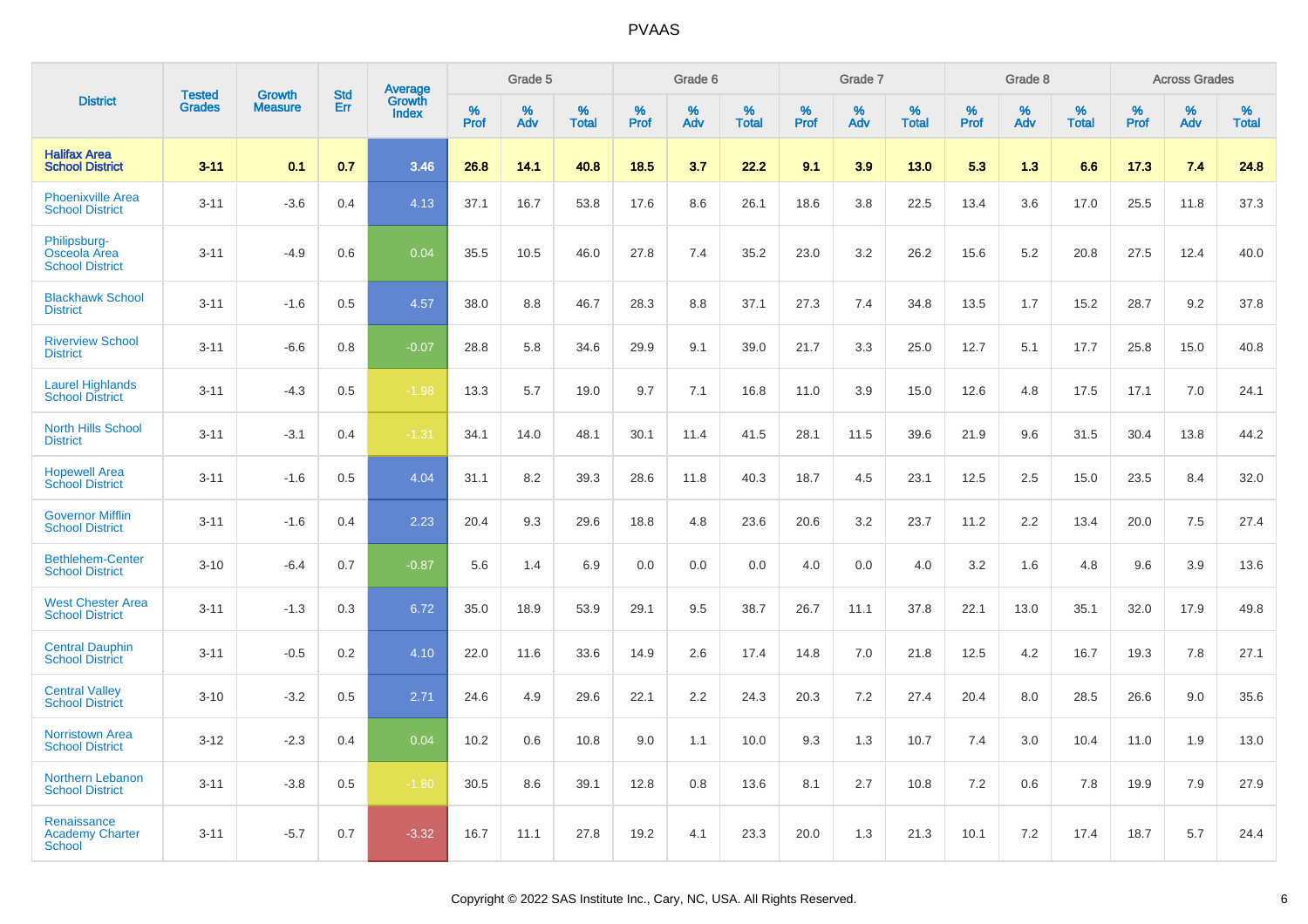|                                                      |                                |                                 | <b>Std</b> | Average                |           | Grade 5  |                   |           | Grade 6  |                   |           | Grade 7  |                   |           | Grade 8  |                   |           | <b>Across Grades</b> |            |
|------------------------------------------------------|--------------------------------|---------------------------------|------------|------------------------|-----------|----------|-------------------|-----------|----------|-------------------|-----------|----------|-------------------|-----------|----------|-------------------|-----------|----------------------|------------|
| <b>District</b>                                      | <b>Tested</b><br><b>Grades</b> | <b>Growth</b><br><b>Measure</b> | Err        | Growth<br><b>Index</b> | %<br>Prof | %<br>Adv | %<br><b>Total</b> | %<br>Prof | %<br>Adv | %<br><b>Total</b> | %<br>Prof | %<br>Adv | %<br><b>Total</b> | %<br>Prof | %<br>Adv | %<br><b>Total</b> | %<br>Prof | %<br>Adv             | %<br>Total |
| <b>Halifax Area</b><br><b>School District</b>        | $3 - 11$                       | 0.1                             | 0.7        | 3.46                   | 26.8      | 14.1     | 40.8              | 18.5      | 3.7      | 22.2              | 9.1       | 3.9      | 13.0              | 5.3       | 1.3      | 6.6               | 17.3      | 7.4                  | 24.8       |
| Mt Lebanon<br><b>School District</b>                 | $3 - 11$                       | $-2.1$                          | 0.4        | 4.72                   | 39.7      | 34.6     | 74.3              | 42.0      | 15.7     | 57.7              | 32.6      | 20.7     | 53.3              | 31.6      | 17.4     | 49.1              | 36.2      | 29.4                 | 65.5       |
| <b>Chartiers Valley</b><br><b>School District</b>    | $3 - 11$                       | $-2.3$                          | 0.4        | 1.51                   | 33.8      | 14.7     | 48.5              | 16.8      | 5.3      | 22.1              | 15.6      | 7.4      | 22.9              | 10.8      | 4.2      | 15.1              | 23.4      | 11.6                 | 35.0       |
| <b>Ridley School</b><br><b>District</b>              | $3 - 12$                       | $-1.6$                          | 0.3        | 0.71                   | 24.4      | 10.9     | 35.3              | 16.6      | 2.2      | 18.8              | 11.2      | 6.6      | 17.8              | 12.6      | 6.5      | 19.1              | 19.6      | 9.1                  | 28.7       |
| <b>Council Rock</b><br><b>School District</b>        | $3 - 11$                       | $-0.6$                          | 0.2        | 4.05                   | 30.5      | 16.8     | 47.3              | 33.6      | 14.1     | 47.6              | 27.3      | 16.1     | 43.4              | 21.3      | 13.1     | 34.4              | 31.0      | 18.6                 | 49.7       |
| <b>Tri-Valley School</b><br><b>District</b>          | $3 - 10$                       | $-6.5$                          | 0.8        | $-1.14$                | 13.2      | 2.4      | 15.7              | 13.2      | 0.0      | 13.2              | 7.3       | 0.0      | 7.3               | 2.4       | 7.3      | 9.8               | 15.8      | 3.7                  | 19.4       |
| <b>School Lane</b><br><b>Charter School</b>          | $3 - 11$                       | $-4.8$                          | 0.7        | 0.49                   | 26.9      | 7.5      | 34.3              | 11.9      | 1.7      | 13.6              | 7.0       | 2.8      | 9.9               | 18.8      | 3.1      | 21.9              | 21.0      | 6.5                  | 27.5       |
| Octorara Area<br><b>School District</b>              | $3 - 11$                       | $-2.8$                          | 0.6        | 1.31                   | 25.9      | 6.5      | 32.4              | 17.5      | 4.2      | 21.7              | 13.9      | 0.0      | 13.9              | 10.2      | 0.0      | 10.2              | 21.2      | 4.1                  | 25.4       |
| <b>Pottsgrove School</b><br><b>District</b>          | $3 - 11$                       | $-3.5$                          | 0.4        | $-0.89$                | 27.2      | 6.5      | 33.7              | 10.2      | 5.4      | 15.6              | 21.6      | 4.1      | 25.7              | 9.8       | 1.6      | 11.4              | 19.2      | 4.4                  | 23.5       |
| <b>Wilson School</b><br><b>District</b>              | $3 - 12$                       | $-3.7$                          | 0.5        | $-3.10$                | 27.9      | 12.6     | 40.5              | 24.6      | 4.2      | 28.8              | 19.9      | 7.0      | 26.9              | 13.0      | 9.8      | 22.8              | 28.3      | 14.3                 | 42.6       |
| <b>Marple Newtown</b><br><b>School District</b>      | $3 - 11$                       | $-3.4$                          | 0.4        | $-1.81$                | 36.2      | 21.4     | 57.6              | 31.7      | 20.2     | 51.9              | 27.1      | 8.3      | 35.4              | 20.5      | 6.0      | 26.5              | 32.9      | 20.2                 | 53.1       |
| <b>Morrisville Borough</b><br><b>School District</b> | $3 - 11$                       | $-6.7$                          | 0.9        | $-1.42$                | 9.8       | 0.0      | 9.8               | 1.9       | 0.0      | 1.9               | 3.9       | 0.0      | 3.9               | 0.0       | 0.0      | 0.0               | 5.1       | 0.6                  | 5.7        |
| <b>Charleroi School</b><br><b>District</b>           | $3 - 11$                       | $-4.8$                          | 0.6        | 2.44                   | 10.8      | 1.0      | 11.8              | 13.1      | 0.0      | 13.1              | 8.5       | 3.8      | 12.3              | 11.6      | 1.0      | 12.6              | 12.5      | 2.4                  | 14.9       |
| <b>Carmichaels Area</b><br><b>School District</b>    | $3 - 10$                       | $-5.5$                          | 0.7        | 1.91                   | 13.8      | 1.2      | 15.0              | 1.5       | 0.0      | 1.5               | 3.0       | 3.0      | 6.0               | 6.8       | 0.0      | 6.8               | 11.3      | 2.2                  | 13.4       |
| <b>Berwick Area</b><br><b>School District</b>        | $3 - 11$                       | $-3.7$                          | 0.5        | $-0.18$                | 17.8      | 6.3      | 24.1              | 18.3      | 3.0      | 21.3              | 16.8      | 3.2      | 20.0              | 12.0      | 2.0      | 14.0              | 20.4      | 9.0                  | 29.4       |
| <b>Tyrone Area</b><br><b>School District</b>         | $3 - 12$                       | $-0.7$                          | 0.5        | 4.35                   | 18.0      | 3.8      | 21.8              | 12.4      | 4.6      | 17.0              | 18.0      | 2.5      | 20.5              | 12.4      | 5.3      | 17.7              | 20.5      | 8.1                  | 28.6       |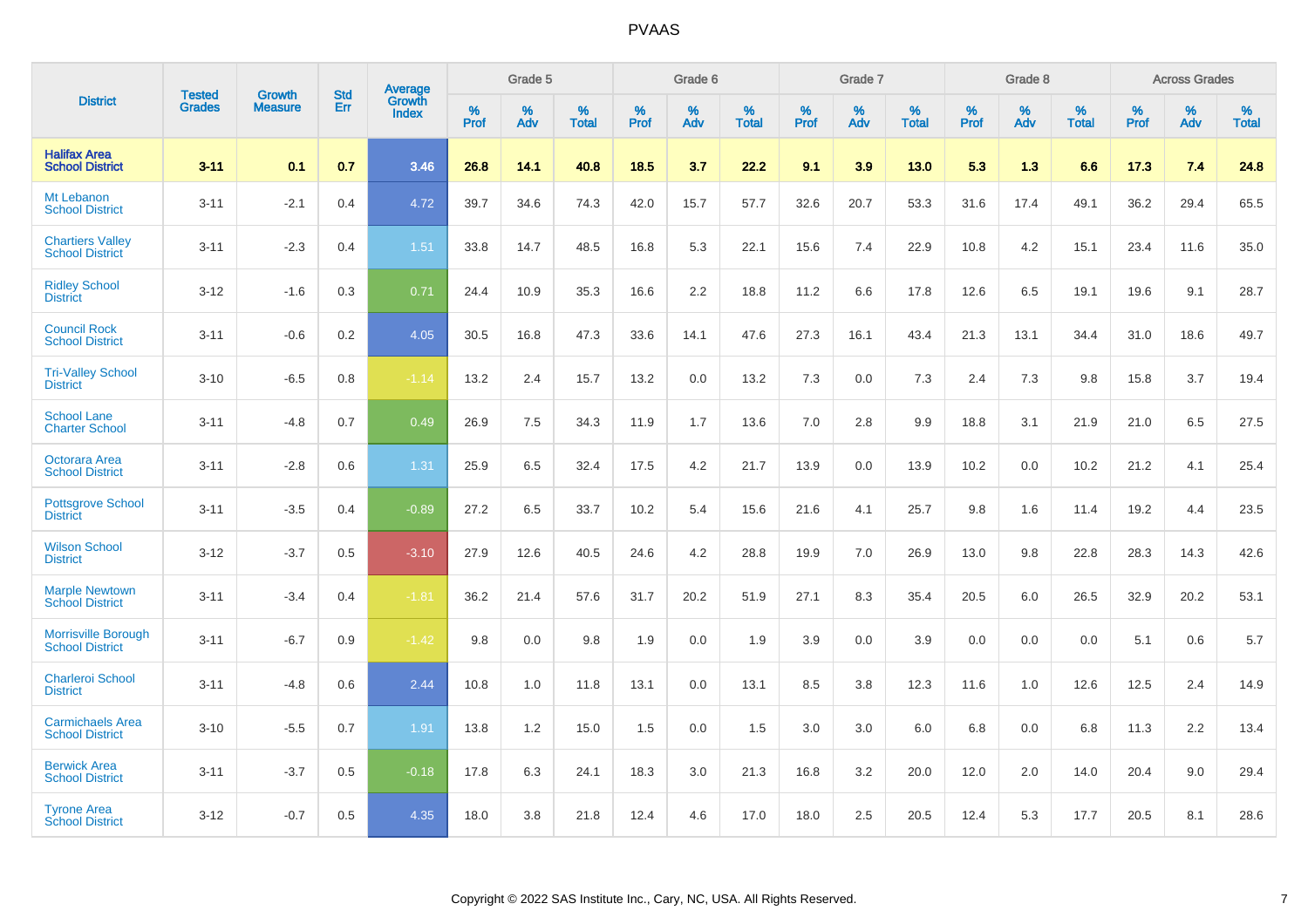|                                                                            | <b>Tested</b> | <b>Growth</b>  | <b>Std</b> | Average                |              | Grade 5  |                   |              | Grade 6  |                   |              | Grade 7  |                   |              | Grade 8  |                   |              | <b>Across Grades</b> |                   |
|----------------------------------------------------------------------------|---------------|----------------|------------|------------------------|--------------|----------|-------------------|--------------|----------|-------------------|--------------|----------|-------------------|--------------|----------|-------------------|--------------|----------------------|-------------------|
| <b>District</b>                                                            | <b>Grades</b> | <b>Measure</b> | Err        | Growth<br><b>Index</b> | $\%$<br>Prof | %<br>Adv | %<br><b>Total</b> | $\%$<br>Prof | %<br>Adv | %<br><b>Total</b> | $\%$<br>Prof | %<br>Adv | %<br><b>Total</b> | $\%$<br>Prof | %<br>Adv | %<br><b>Total</b> | $\%$<br>Prof | %<br>Adv             | %<br><b>Total</b> |
| <b>Halifax Area</b><br><b>School District</b>                              | $3 - 11$      | 0.1            | 0.7        | 3.46                   | 26.8         | 14.1     | 40.8              | 18.5         | 3.7      | 22.2              | 9.1          | 3.9      | 13.0              | 5.3          | 1.3      | 6.6               | 17.3         | 7.4                  | 24.8              |
| <b>Maritime Academy</b><br><b>Charter School</b>                           | $3 - 10$      | $-3.7$         | 0.6        | 1.10                   | 3.5          | 1.2      | 4.7               | 1.2          | 3.6      | 4.8               | 7.9          | 5.6      | 13.5              | 3.3          | 0.0      | 3.3               | 4.6          | 2.1                  | 6.7               |
| <b>Uniontown Area</b><br><b>School District</b>                            | $3 - 11$      | $-4.0$         | 0.6        | $-0.51$                | 17.1         | 3.8      | 21.0              | 18.7         | 3.7      | 22.4              | 6.5          | 0.9      | 7.5               | 0.0          | 0.0      | 0.0               | 15.0         | 4.4                  | 19.3              |
| <b>Souderton Area</b><br><b>School District</b>                            | $3 - 11$      | 0.8            | 0.3        | 7.15                   | 35.8         | 26.1     | 61.9              | 29.8         | 8.6      | 38.4              | 30.6         | 10.4     | 41.0              | 24.3         | 4.2      | 28.5              | 30.8         | 18.3                 | 49.1              |
| <b>Erie City School</b><br><b>District</b>                                 | $3 - 12$      | $-1.7$         | 0.3        | 1.03                   | 7.6          | 2.4      | 10.0              | 2.9          | 0.5      | 3.4               | 5.9          | 1.6      | 7.4               | 5.2          | 0.3      | 5.5               | 6.4          | 1.4                  | 7.8               |
| <b>Clearfield Area</b><br><b>School District</b>                           | $3 - 10$      | $-3.9$         | 0.5        | $-2.41$                | 16.5         | 3.3      | 19.8              | 4.7          | 1.6      | 6.3               | 9.3          | 0.8      | 10.1              | 6.3          | 3.5      | 9.8               | 12.1         | 2.5                  | 14.6              |
| <b>Chester Charter</b><br><b>Scholars Academy</b><br><b>Charter School</b> | $3 - 12$      | $-3.3$         | 0.8        | 2.00                   | 0.0          | 0.0      | 0.0               | 2.1          | 0.0      | 2.1               | 6.2          | 0.0      | 6.2               | 0.0          | 0.0      | 0.0               | 1.8          | 0.4                  | 2.2               |
| <b>Hampton Township</b><br><b>School District</b>                          | $3 - 11$      | 0.5            | 0.4        | 5.96                   | 33.5         | 35.2     | 68.7              | 30.6         | 12.9     | 43.6              | 33.3         | 26.9     | 60.2              | 33.0         | 21.4     | 54.3              | 33.4         | 29.9                 | 63.3              |
| <b>Boyertown Area</b><br><b>School District</b>                            | $3 - 11$      | $-2.5$         | 0.3        | 1.59                   | 29.0         | 8.5      | 37.4              | 24.6         | 4.6      | 29.2              | 28.2         | 14.4     | 42.6              | 24.8         | 6.0      | 30.8              | 29.1         | 9.0                  | 38.2              |
| <b>Brentwood</b><br><b>Borough School</b><br><b>District</b>               | $3 - 11$      | $-2.3$         | 0.7        | 3.94                   | 25.6         | 4.6      | 30.2              | 8.5          | 2.4      | 11.0              | 9.2          | 0.0      | 9.2               | 19.4         | 1.4      | 20.8              | 19.6         | 5.3                  | 24.9              |
| <b>Scranton School</b><br><b>District</b>                                  | $3 - 12$      | $-3.3$         | 0.5        | $-1.47$                | 10.4         | 0.8      | 11.2              | 2.1          | 1.3      | 3.4               | 3.7          | 1.1      | 4.8               | 3.4          | 2.3      | 5.7               | 7.0          | 1.7                  | 8.6               |
| <b>Colonial School</b><br><b>District</b>                                  | $3 - 11$      | $-0.9$         | 0.3        | 2.48                   | 32.7         | 27.3     | 60.0              | 35.6         | 15.3     | 50.9              | 29.4         | 16.8     | 46.2              | 21.2         | 15.0     | 36.2              | 31.5         | 21.3                 | 52.8              |
| <b>Reynolds School</b><br><b>District</b>                                  | $3 - 10$      | $-3.3$         | 0.8        | 0.34                   | 13.0         | 1.4      | 14.5              | 18.2         | 1.3      | 19.5              | 14.0         | 10.0     | 24.0              | 11.8         | 1.5      | 13.2              | 15.2         | 2.8                  | 18.0              |
| <b>Ligonier Valley</b><br><b>School District</b>                           | $3 - 11$      | $-3.6$         | 0.7        | 1.35                   | 14.6         | 3.7      | 18.3              | 16.5         | 0.0      | 16.5              | 12.3         | 0.0      | 12.3              | 6.9          | 0.0      | 6.9               | 17.2         | 2.9                  | 20.0              |
| <b>North Pocono</b><br><b>School District</b>                              | $3 - 11$      | $-3.6$         | 0.6        | 0.08                   | 34.1         | 6.2      | 40.3              | 12.8         | 1.8      | 14.7              | 24.2         | 8.3      | 32.5              | 19.3         | 7.9      | 27.2              | 27.9         | 10.4                 | 38.3              |
| <b>Lower Dauphin</b><br><b>School District</b>                             | $3 - 11$      | $-1.8$         | 0.4        | 2.03                   | 29.8         | 22.8     | 52.6              | 23.7         | 4.8      | 28.5              | 22.0         | 6.4      | 28.4              | 18.6         | 9.5      | 28.0              | 25.6         | 14.4                 | 39.9              |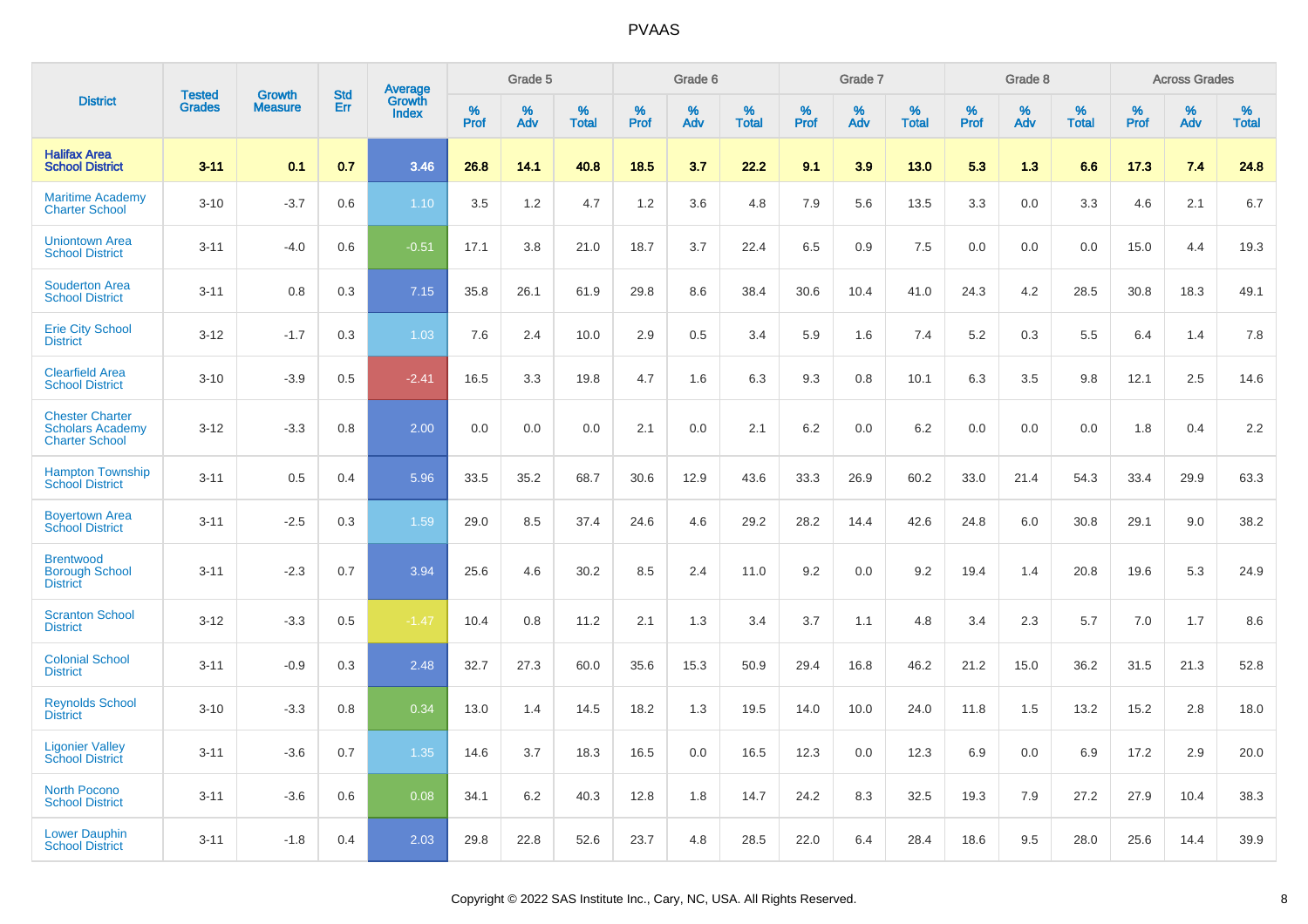|                                                                 |                                |                                 | <b>Std</b> | Average                |           | Grade 5  |                   |           | Grade 6  |                   |           | Grade 7  |                   |           | Grade 8  |                   |           | <b>Across Grades</b> |                   |
|-----------------------------------------------------------------|--------------------------------|---------------------------------|------------|------------------------|-----------|----------|-------------------|-----------|----------|-------------------|-----------|----------|-------------------|-----------|----------|-------------------|-----------|----------------------|-------------------|
| <b>District</b>                                                 | <b>Tested</b><br><b>Grades</b> | <b>Growth</b><br><b>Measure</b> | Err        | Growth<br><b>Index</b> | %<br>Prof | %<br>Adv | %<br><b>Total</b> | %<br>Prof | %<br>Adv | %<br><b>Total</b> | %<br>Prof | %<br>Adv | %<br><b>Total</b> | %<br>Prof | %<br>Adv | %<br><b>Total</b> | %<br>Prof | %<br>Adv             | %<br><b>Total</b> |
| <b>Halifax Area</b><br><b>School District</b>                   | $3 - 11$                       | 0.1                             | 0.7        | 3.46                   | 26.8      | 14.1     | 40.8              | 18.5      | 3.7      | 22.2              | 9.1       | 3.9      | 13.0              | 5.3       | 1.3      | 6.6               | 17.3      | 7.4                  | 24.8              |
| <b>Oil City Area</b><br><b>School District</b>                  | $3 - 11$                       | $-3.7$                          | 0.5        | 0.74                   | 15.5      | 2.8      | 18.3              | 7.9       | 0.8      | 8.7               | 10.2      | 2.4      | 12.6              | 3.8       | 0.0      | 3.8               | 13.2      | 2.5                  | 15.8              |
| <b>Arts Academy</b><br><b>Charter School</b>                    | $5-8$                          | $-7.7$                          | 1.1        | $-2.90$                | 7.7       | 0.0      | 7.7               | 2.4       | 0.0      | 2.4               | 8.3       | 0.0      | 8.3               | 0.0       | 0.0      | 0.0               | 4.4       | 0.0                  | 4.4               |
| <b>Derry Area School</b><br><b>District</b>                     | $3 - 11$                       | $-0.6$                          | 0.6        | 4.16                   | 21.3      | 14.8     | 36.1              | 32.5      | 13.0     | 45.5              | 11.9      | 6.8      | 18.6              | 10.2      | 6.5      | 16.7              | 23.2      | 13.2                 | 36.4              |
| <b>Wyomissing Area</b><br><b>School District</b>                | $3 - 12$                       | $-3.5$                          | 0.6        | 1.22                   | 32.2      | 13.6     | 45.8              | 30.0      | 7.3      | 37.3              | 12.3      | 6.6      | 18.8              | 13.6      | 6.4      | 20.0              | 25.7      | 12.9                 | 38.6              |
| Southmoreland<br><b>School District</b>                         | $3 - 11$                       | $-3.6$                          | 0.6        | 3.41                   | 12.6      | 4.2      | 16.8              | 15.6      | 3.7      | 19.3              | 11.1      | 2.8      | 13.9              | 10.5      | 1.0      | 11.4              | 17.8      | 4.1                  | 21.9              |
| <b>Moon Area School</b><br><b>District</b>                      | $3 - 11$                       | $-2.5$                          | 0.4        | $-1.68$                | 32.1      | 15.8     | 48.0              | 26.9      | 9.1      | 36.0              | 28.0      | 11.5     | 39.4              | 20.6      | 10.9     | 31.5              | 29.3      | 16.9                 | 46.2              |
| <b>Alliance For</b><br><b>Progress Charter</b><br><b>School</b> | $3 - 8$                        | $-5.0$                          | 1.1        | 2.70                   | 0.0       | 0.0      | 0.0               | 0.0       | 0.0      | 0.0               | 0.0       | 0.0      | 0.0               | 0.0       | 0.0      | 0.0               | 0.6       | 0.0                  | 0.6               |
| <b>Daniel Boone Area</b><br><b>School District</b>              | $3 - 12$                       | $-1.1$                          | 0.5        | 3.78                   | 27.2      | 11.1     | 38.3              | 28.7      | 6.6      | 35.4              | 18.6      | 7.8      | 26.4              | 13.8      | 2.4      | 16.2              | 25.4      | 7.1                  | 32.4              |
| <b>Danville Area</b><br><b>School District</b>                  | $3 - 11$                       | 1.2                             | 0.5        | 7.01                   | 33.8      | 25.6     | 59.4              | 26.4      | 8.3      | 34.7              | 24.5      | 14.6     | 39.1              | 19.6      | 9.8      | 29.4              | 27.8      | 17.7                 | 45.5              |
| Chambersburg<br><b>Area School</b><br><b>District</b>           | $3 - 11$                       | $-1.4$                          | 0.3        | 3.43                   | 20.2      | 6.3      | 26.5              | 14.1      | 3.8      | 17.9              | 15.1      | 4.9      | 20.0              | 11.2      | 4.5      | 15.7              | 16.9      | 5.3                  | 22.3              |
| <b>Keystone Oaks</b><br><b>School District</b>                  | $3 - 11$                       | $-3.0$                          | 0.6        | 0.82                   | 26.0      | 20.3     | 46.3              | 19.5      | 11.5     | 31.0              | 19.5      | 10.6     | 30.1              | 17.5      | 12.3     | 29.8              | 25.2      | 15.8                 | 41.0              |
| <b>East Pennsboro</b><br><b>Area School</b><br><b>District</b>  | $3 - 11$                       | $-2.6$                          | 0.5        | 1.39                   | 24.8      | 3.0      | 27.8              | 9.9       | 3.7      | 13.7              | 11.8      | 2.4      | 14.1              | 10.3      | 4.2      | 14.6              | 18.3      | $6.2\,$              | 24.5              |
| Columbia Borough<br><b>School District</b>                      | $3 - 12$                       | $-4.8$                          | 0.7        | $-0.49$                | 15.1      | 1.4      | 16.4              | 1.4       | 0.0      | 1.4               | 6.2       | 1.5      | 7.7               | 0.0       | 0.0      | 0.0               | 8.7       | 1.4                  | 10.0              |
| <b>Bensalem</b><br><b>Township School</b><br><b>District</b>    | $3 - 11$                       | $-2.0$                          | 0.3        | 0.26                   | 9.4       | 4.3      | 13.7              | 13.0      | 2.3      | 15.3              | 9.8       | 4.6      | 14.3              | 8.2       | 1.9      | 10.1              | 12.0      | 3.5                  | 15.5              |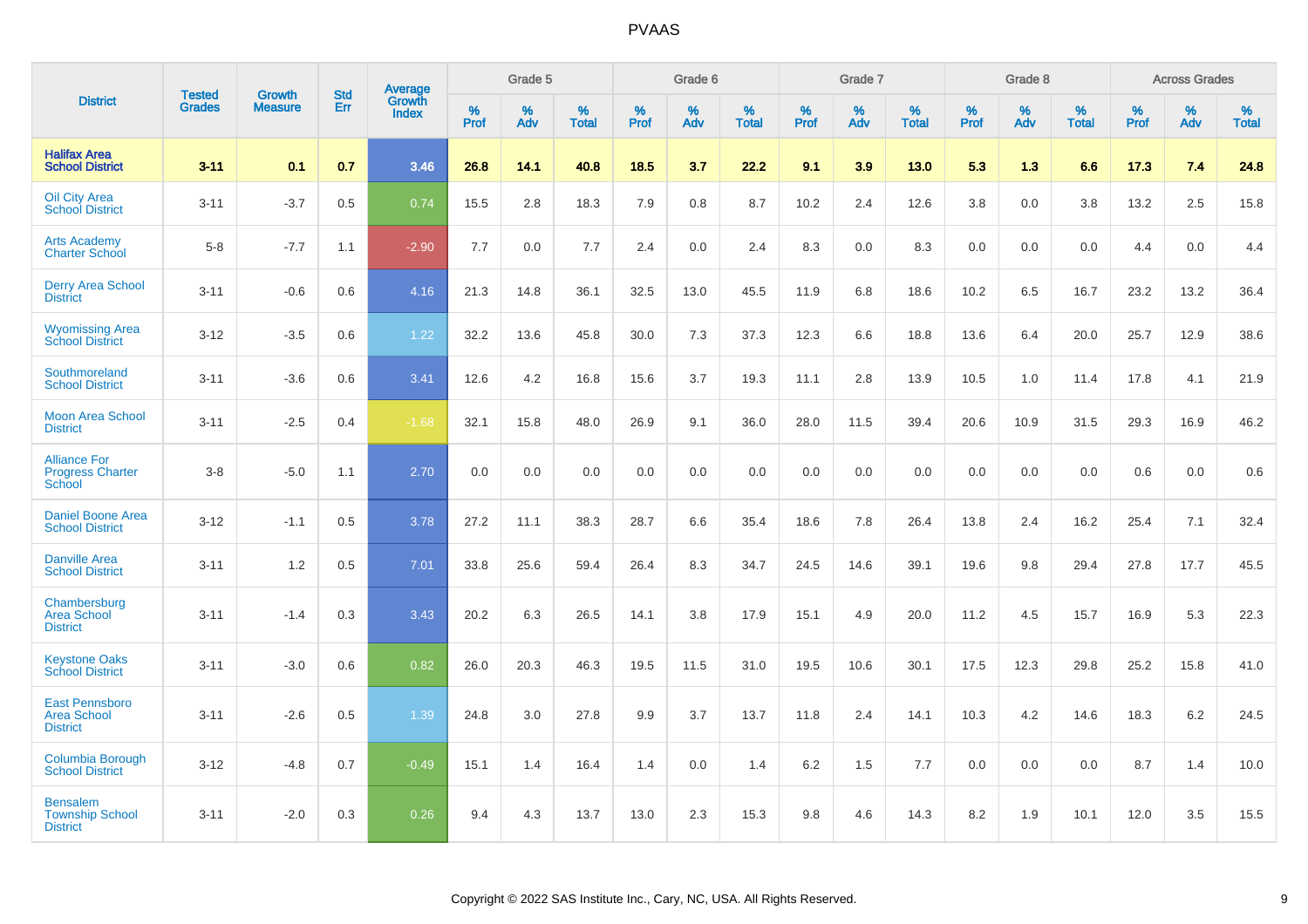|                                                                  | <b>Tested</b> |                                 | <b>Std</b> | Average                       |              | Grade 5  |                   |           | Grade 6  |                   |           | Grade 7  |                   |           | Grade 8  |                   |           | <b>Across Grades</b> |                   |
|------------------------------------------------------------------|---------------|---------------------------------|------------|-------------------------------|--------------|----------|-------------------|-----------|----------|-------------------|-----------|----------|-------------------|-----------|----------|-------------------|-----------|----------------------|-------------------|
| <b>District</b>                                                  | <b>Grades</b> | <b>Growth</b><br><b>Measure</b> | <b>Err</b> | <b>Growth</b><br><b>Index</b> | $\%$<br>Prof | %<br>Adv | %<br><b>Total</b> | %<br>Prof | %<br>Adv | %<br><b>Total</b> | %<br>Prof | %<br>Adv | %<br><b>Total</b> | %<br>Prof | %<br>Adv | %<br><b>Total</b> | %<br>Prof | %<br>Adv             | %<br><b>Total</b> |
| <b>Halifax Area</b><br><b>School District</b>                    | $3 - 11$      | 0.1                             | 0.7        | 3.46                          | 26.8         | 14.1     | 40.8              | 18.5      | 3.7      | 22.2              | 9.1       | 3.9      | 13.0              | 5.3       | 1.3      | 6.6               | 17.3      | 7.4                  | 24.8              |
| Mechanicsburg<br><b>Area School</b><br><b>District</b>           | $3 - 11$      | $-1.3$                          | 0.4        | 1.94                          | 27.0         | 14.7     | 41.8              | 16.3      | 2.8      | 19.1              | 20.3      | 5.4      | 25.8              | 14.5      | 4.6      | 19.1              | 24.3      | 10.0                 | 34.2              |
| <b>Armstrong School</b><br><b>District</b>                       | $3 - 11$      | 0.7                             | 0.3        | 11.41                         | 25.3         | 10.5     | 35.8              | 26.6      | 13.3     | 39.9              | 21.4      | 4.3      | 25.7              | 20.5      | 3.8      | 24.3              | 25.7      | 9.4                  | 35.1              |
| <b>People For People</b><br><b>Charter School</b>                | $3 - 12$      | $-1.1$                          | 1.0        | 3.27                          | 0.0          | 0.0      | 0.0               | 0.0       | 0.0      | 0.0               | 2.4       | 0.0      | 2.4               | 0.0       | 0.0      | 0.0               | 1.3       | 0.0                  | 1.3               |
| <b>Peters Township</b><br><b>School District</b>                 | $3 - 11$      | 0.5                             | 0.4        | 5.86                          | 37.8         | 32.6     | 70.4              | 35.7      | 24.9     | 60.6              | 33.1      | 29.1     | 62.2              | 35.1      | 13.0     | 48.2              | 35.8      | 30.6                 | 66.3              |
| Elizabethtown<br><b>Area School</b><br><b>District</b>           | $3 - 12$      | 0.2                             | 0.4        | 10.73                         | 29.9         | 22.6     | 52.6              | 22.2      | 10.9     | 33.1              | 20.8      | 2.8      | 23.7              | 20.8      | 3.3      | 24.1              | 26.7      | 14.6                 | 41.2              |
| <b>Tulpehocken Area</b><br><b>School District</b>                | $3 - 12$      | $-1.2$                          | 0.6        | 1.70                          | 29.9         | 18.4     | 48.3              | 15.7      | 11.8     | 27.4              | 18.4      | 5.8      | 24.3              | 14.3      | 2.7      | 17.0              | 21.6      | 11.0                 | 32.6              |
| <b>Weatherly Area</b><br><b>School District</b>                  | $3 - 11$      | $-6.9$                          | 1.1        | $-1.18$                       | 26.9         | 7.7      | 34.6              | 12.1      | 0.0      | 12.1              | 6.9       | $0.0\,$  | 6.9               | 5.6       | 0.0      | 5.6               | 15.1      | 4.0                  | 19.1              |
| Community<br>Academy Of<br>Philadelphia<br><b>Charter School</b> | $3 - 11$      | $-5.7$                          | 0.9        | $-0.37$                       | 4.9          | 2.4      | 7.3               | 0.0       | 0.0      | 0.0               | 0.0       | 0.0      | 0.0               | 0.0       | 0.0      | 0.0               | 2.4       | 1.0                  | 3.5               |
| Shenandoah<br><b>Valley School</b><br><b>District</b>            | $3 - 11$      | $-5.1$                          | 0.8        | 0.47                          | 11.9         | 3.0      | 14.9              | 19.6      | 2.0      | 21.6              | 1.7       | 3.4      | 5.1               | 3.6       | 0.0      | 3.6               | 12.0      | 3.5                  | 15.5              |
| <b>Neshannock</b><br><b>Township School</b><br><b>District</b>   | $3 - 10$      | $-3.2$                          | 0.7        | 0.96                          | 26.7         | 15.6     | 42.2              | 30.9      | 13.2     | 44.1              | 20.0      | 7.0      | 27.0              | 15.6      | 3.9      | 19.5              | 23.6      | 9.2                  | 32.8              |
| <b>Harbor Creek</b><br><b>School District</b>                    | $3 - 11$      | $-3.0$                          | 0.5        | 0.88                          | 35.1         | 17.5     | 52.6              | 35.8      | 14.2     | 50.0              | 25.9      | 13.3     | 39.2              | 20.8      | 7.1      | 27.9              | 32.8      | 17.9                 | 50.6              |
| <b>West Jefferson</b><br><b>Hills School District</b>            | $3 - 11$      | $-1.1$                          | 0.4        | 3.34                          | 35.0         | 17.5     | 52.5              | 24.8      | 3.3      | 28.0              | 22.8      | 6.3      | 29.1              | 21.7      | 4.4      | 26.1              | 30.8      | 13.4                 | 44.3              |
| <b>Ambridge Area</b><br><b>School District</b>                   | $3 - 12$      | $-3.4$                          | 0.6        | $-0.98$                       | 17.8         | 5.1      | 22.9              | 13.2      | 0.9      | 14.2              | 11.9      | 0.8      | 12.7              | 10.7      | 0.8      | 11.6              | 15.7      | 5.2                  | 20.8              |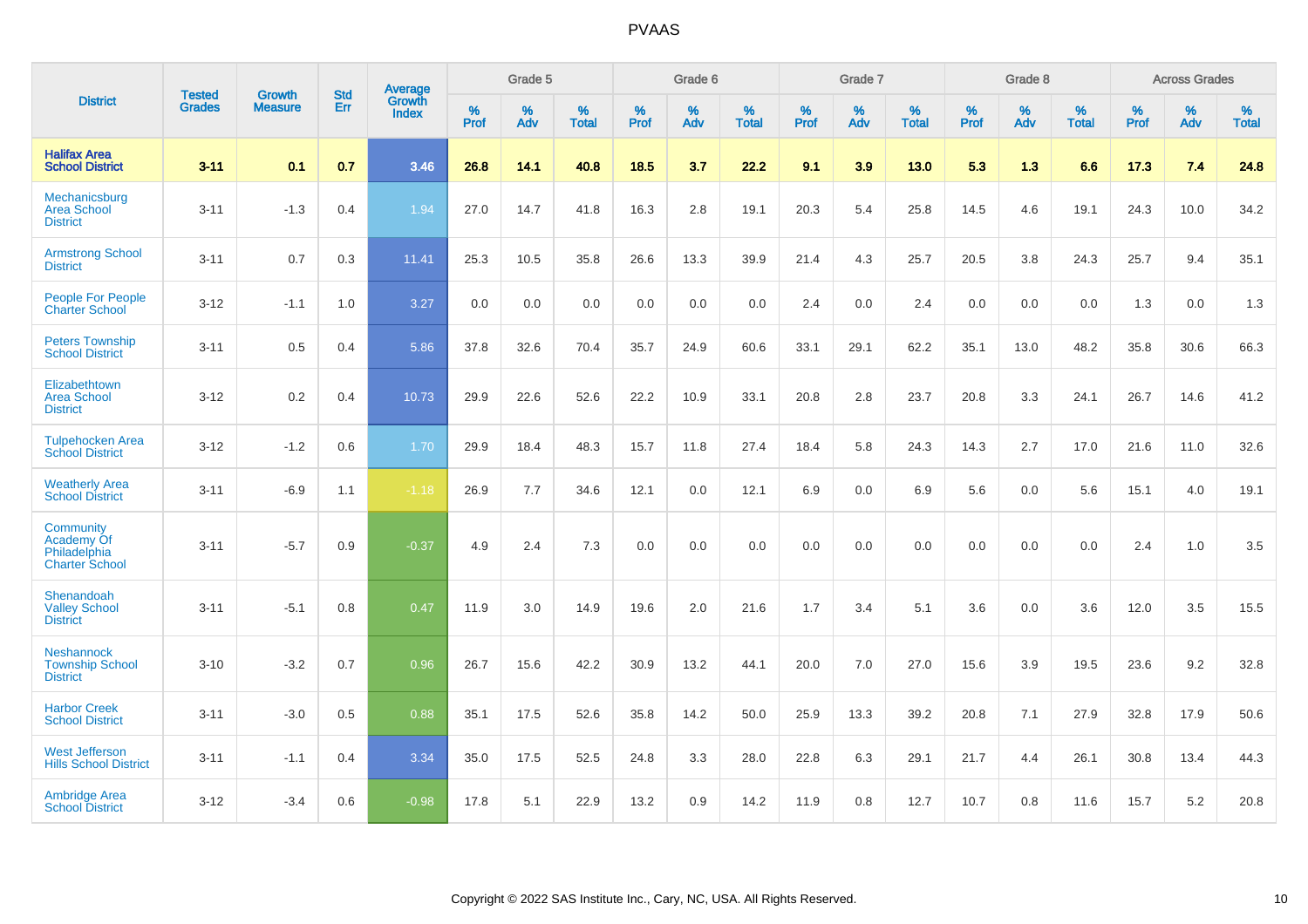|                                                                        | <b>Tested</b> | <b>Growth</b>  | <b>Std</b> | Average                       |           | Grade 5  |                   |           | Grade 6  |                   |           | Grade 7  |                   |           | Grade 8  |                   |           | <b>Across Grades</b> |                   |
|------------------------------------------------------------------------|---------------|----------------|------------|-------------------------------|-----------|----------|-------------------|-----------|----------|-------------------|-----------|----------|-------------------|-----------|----------|-------------------|-----------|----------------------|-------------------|
| <b>District</b>                                                        | <b>Grades</b> | <b>Measure</b> | Err        | <b>Growth</b><br><b>Index</b> | %<br>Prof | %<br>Adv | %<br><b>Total</b> | %<br>Prof | %<br>Adv | %<br><b>Total</b> | %<br>Prof | %<br>Adv | %<br><b>Total</b> | %<br>Prof | %<br>Adv | %<br><b>Total</b> | %<br>Prof | %<br>Adv             | %<br><b>Total</b> |
| <b>Halifax Area</b><br><b>School District</b>                          | $3 - 11$      | 0.1            | 0.7        | 3.46                          | 26.8      | 14.1     | 40.8              | 18.5      | 3.7      | 22.2              | 9.1       | 3.9      | 13.0              | 5.3       | 1.3      | 6.6               | 17.3      | 7.4                  | 24.8              |
| <b>Lincoln Park</b><br><b>Performing Arts</b><br><b>Charter School</b> | $7 - 11$      | $-4.4$         | 1.0        | $-0.45$                       |           |          |                   |           |          |                   | 33.9      | 5.4      | 39.3              | 11.5      | 3.4      | 14.9              | 20.3      | 4.2                  | 24.5              |
| <b>Lakeland School</b><br><b>District</b>                              | $3 - 11$      | $-2.1$         | 0.6        | 0.56                          | 29.3      | 2.7      | 32.0              | 25.5      | 6.4      | 31.9              | 26.9      | 4.8      | 31.7              | 5.7       | 0.0      | 5.7               | 24.0      | 5.5                  | 29.5              |
| <b>Penn Cambria</b><br><b>School District</b>                          | $3 - 11$      | $-1.7$         | 0.6        | 3.05                          | 23.8      | 1.8      | 25.7              | 20.6      | 2.0      | 22.6              | 12.3      | 0.0      | 12.3              | 11.8      | 1.6      | 13.4              | 18.9      | 3.5                  | 22.5              |
| <b>Collegium Charter</b><br>School                                     | $3 - 10$      | $-1.0$         | 0.4        | 2.29                          | 15.6      | 3.0      | 18.6              | 10.6      | 1.1      | 11.6              | 8.0       | 2.3      | 10.3              | 7.6       | 2.8      | 10.3              | 14.4      | 3.4                  | 17.8              |
| <b>Wyoming Valley</b><br>West School<br><b>District</b>                | $3 - 11$      | $-0.6$         | 0.5        | 1.83                          | 9.2       | 2.7      | 11.9              | 13.8      | 2.1      | 15.9              | 10.8      | 0.0      | 10.8              | 10.5      | 2.9      | 13.4              | 11.8      | 2.4                  | 14.3              |
| <b>Millersburg Area</b><br><b>School District</b>                      | $3 - 11$      | $-2.3$         | 0.8        | 3.45                          | 37.2      | 19.6     | 56.9              | 15.1      | 3.8      | 18.9              | 18.8      | 1.6      | 20.3              | 8.1       | 1.6      | 9.7               | 23.6      | 9.2                  | 32.8              |
| <b>Propel Charter</b><br>School - East                                 | $3 - 8$       | $-4.2$         | 1.0        | 1.61                          | 2.5       | 0.0      | 2.5               | 11.4      | 0.0      | 11.4              | 9.4       | 3.1      | 12.5              | 0.0       | 0.0      | 0.0               | 9.4       | 0.5                  | 9.9               |
| <b>West Allegheny</b><br><b>School District</b>                        | $3 - 12$      | 1.0            | 0.4        | 10.83                         | 32.7      | 40.9     | 73.6              | 33.6      | 21.4     | 55.0              | 27.5      | 20.6     | 48.1              | 23.4      | 11.2     | 34.6              | 31.3      | 30.8                 | 62.1              |
| <b>Wyalusing Area</b><br><b>School District</b>                        | $3 - 12$      | 1.6            | 0.6        | 7.67                          | 12.0      | 4.8      | 16.9              | 17.8      | 4.0      | 21.8              | 14.6      | 7.9      | 22.5              | 9.6       | 1.0      | 10.6              | 16.5      | 5.1                  | 21.5              |
| <b>Palisades School</b><br><b>District</b>                             | $3 - 11$      | 1.0            | 0.6        | 4.66                          | 33.3      | 16.7     | 50.0              | 27.6      | 4.1      | 31.6              | 32.4      | 6.9      | 39.2              | 19.3      | 1.1      | 20.4              | 31.4      | 13.6                 | 45.0              |
| <b>West Shore School</b><br><b>District</b>                            | $3 - 12$      | $-1.6$         | 0.3        | $-1.96$                       | 26.7      | 11.3     | 38.1              | 24.5      | 4.3      | 28.8              | 13.5      | 7.4      | 20.9              | 16.1      | 7.2      | 23.3              | 22.8      | 10.8                 | 33.5              |
| <b>South Allegheny</b><br><b>School District</b>                       | $3 - 11$      | $-5.4$         | 0.9        | $-1.61$                       | 25.9      | 1.7      | 27.6              | 2.0       | 2.0      | 4.1               | 7.9       | 2.6      | 10.5              | 12.5      | 2.5      | 15.0              | 16.9      | 2.7                  | 19.6              |
| <b>New Kensington-</b><br><b>Arnold School</b><br><b>District</b>      | $3 - 11$      | $-1.9$         | 0.6        | 6.23                          | 9.1       | 0.9      | 10.0              | 12.5      | 5.8      | 18.3              | 4.4       | $0.0\,$  | 4.4               | 1.2       | 0.0      | 1.2               | 11.4      | 2.6                  | 14.0              |
| <b>East Allegheny</b><br><b>School District</b>                        | $3 - 11$      | $-3.9$         | 0.7        | $-0.28$                       | 9.1       | 3.4      | 12.5              | 8.5       | 2.4      | 11.0              | 13.8      | 0.0      | 13.8              | 5.8       | 0.0      | 5.8               | 9.0       | 2.1                  | 11.1              |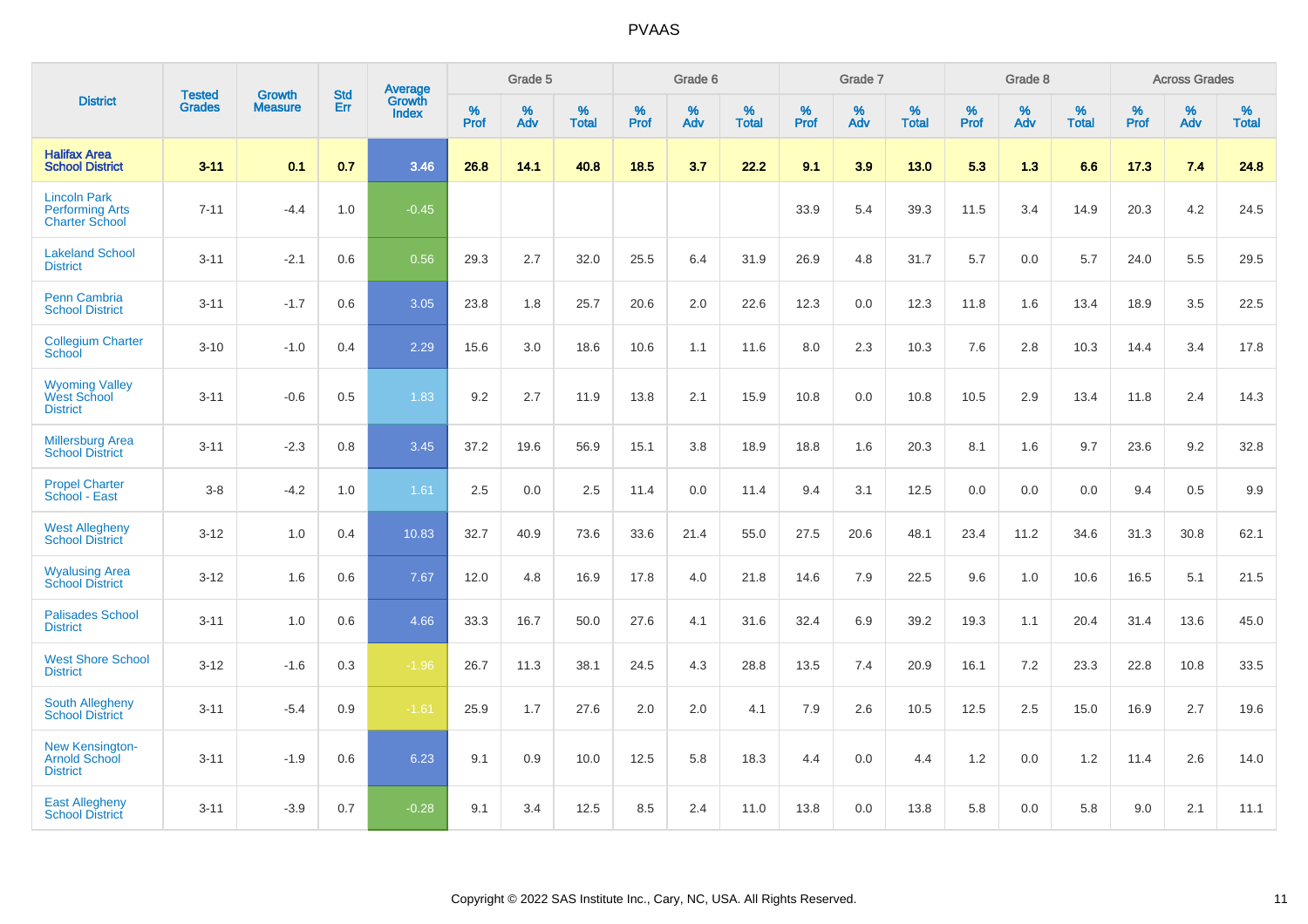|                                                           | <b>Tested</b> | <b>Growth</b>  | <b>Std</b> | Average                |                     | Grade 5  |                   |                     | Grade 6  |                   |              | Grade 7  |                   |                     | Grade 8  |                   |                     | <b>Across Grades</b> |                   |
|-----------------------------------------------------------|---------------|----------------|------------|------------------------|---------------------|----------|-------------------|---------------------|----------|-------------------|--------------|----------|-------------------|---------------------|----------|-------------------|---------------------|----------------------|-------------------|
| <b>District</b>                                           | <b>Grades</b> | <b>Measure</b> | Err        | Growth<br><b>Index</b> | $\%$<br><b>Prof</b> | %<br>Adv | %<br><b>Total</b> | $\%$<br><b>Prof</b> | %<br>Adv | %<br><b>Total</b> | $\%$<br>Prof | %<br>Adv | %<br><b>Total</b> | $\%$<br><b>Prof</b> | %<br>Adv | %<br><b>Total</b> | $\%$<br><b>Prof</b> | %<br>Adv             | %<br><b>Total</b> |
| <b>Halifax Area</b><br><b>School District</b>             | $3 - 11$      | 0.1            | 0.7        | 3.46                   | 26.8                | 14.1     | 40.8              | 18.5                | 3.7      | 22.2              | 9.1          | 3.9      | 13.0              | 5.3                 | 1.3      | 6.6               | 17.3                | 7.4                  | 24.8              |
| <b>Steel Valley</b><br><b>School District</b>             | $3 - 11$      | $-2.8$         | 0.7        | 4.51                   | 12.0                | 2.4      | 14.5              | 11.3                | 6.4      | 17.7              | 18.1         | 4.8      | 22.9              | 9.5                 | 4.0      | 13.5              | 18.3                | $7.3$                | 25.6              |
| <b>Schuylkill Haven</b><br>Area School<br><b>District</b> | $3 - 11$      | $-3.0$         | 0.7        | 2.62                   | 11.9                | 1.2      | 13.1              | 4.9                 | 1.2      | 6.2               | 20.0         | 4.2      | 24.2              | 5.8                 | 0.0      | 5.8               | 17.6                | 5.5                  | 23.1              |
| <b>Abington Heights</b><br><b>School District</b>         | $3 - 11$      | $-1.7$         | 0.5        | 0.31                   | 29.2                | 13.3     | 42.5              | 21.1                | 6.7      | 27.8              | 31.5         | 7.9      | 39.4              |                     |          |                   | 30.5                | 14.3                 | 44.8              |
| <b>Fairview School</b><br><b>District</b>                 | $3 - 11$      | $-0.6$         | 0.5        | 3.58                   | 31.8                | 12.7     | 44.4              | 24.8                | 11.3     | 36.1              | 29.4         | 11.6     | 41.1              | 30.8                | 12.0     | 42.9              | 32.4                | 15.4                 | 47.7              |
| Dover Area School<br><b>District</b>                      | $3 - 12$      | $-1.9$         | 0.4        | 0.24                   | 24.5                | 8.2      | 32.7              | 24.5                | 3.6      | 28.1              | 22.4         | 9.0      | 31.4              | 14.1                | 6.2      | 20.3              | 24.8                | 10.2                 | 35.0              |
| <b>Mifflin County</b><br><b>School District</b>           | $3 - 11$      | 1.8            | 0.3        | 8.99                   | 26.6                | 10.4     | 37.0              | 13.8                | 4.6      | 18.4              | 10.3         | 3.8      | 14.1              | 10.7                | 1.5      | 12.2              | 17.7                | 5.5                  | 23.2              |
| <b>Roberto Clemente</b><br><b>Charter School</b>          | $3 - 12$      | $-4.0$         | 0.9        | 1.79                   | 5.6                 | 0.0      | 5.6               | 0.0                 | 0.0      | 0.0               | 0.0          | 0.0      | 0.0               | 0.0                 | 0.0      | 0.0               | 3.0                 | 0.0                  | 3.0               |
| <b>Spring Grove Area</b><br><b>School District</b>        | $3 - 11$      | $-1.9$         | 0.4        | 1.46                   | 30.9                | 11.5     | 42.4              | 31.2                | 15.8     | 47.0              | 23.2         | 11.2     | 34.4              | 5.2                 | 3.2      | 8.4               | 26.1                | 15.4                 | 41.5              |
| <b>Garnet Valley</b><br><b>School District</b>            | $3 - 10$      | $-2.1$         | 0.4        | $-2.57$                | 26.5                | 22.8     | 49.3              | 30.8                | 18.2     | 49.0              | 28.0         | 20.7     | 48.7              | 21.5                | 10.3     | 31.8              | 29.2                | 18.6                 | 47.8              |
| Lampeter-<br><b>Strasburg School</b><br><b>District</b>   | $3 - 12$      | $-0.2$         | 0.4        | 3.38                   | 38.6                | 13.5     | 52.2              | 32.4                | 4.9      | 37.2              | 36.0         | 7.1      | 43.2              | 22.6                | 10.6     | 33.2              | 34.5                | 12.8                 | 47.4              |
| <b>Butler Area School</b><br><b>District</b>              | $3 - 11$      | 0.7            | 0.3        | 9.95                   | 36.3                | 13.7     | 50.0              | 23.1                | 5.4      | 28.5              | 15.2         | 9.0      | 24.2              | 16.4                | 9.0      | 25.4              | 25.4                | 11.6                 | 37.0              |
| <b>Cornell School</b><br><b>District</b>                  | $3 - 11$      | $-3.1$         | 1.1        | 4.74                   | 10.0                | 6.7      | 16.7              | 14.0                | 0.0      | 14.0              | $7.7$        | 0.0      | 7.7               | 0.0                 | 0.0      | 0.0               | 12.2                | 2.8                  | 15.0              |
| <b>South Middleton</b><br><b>School District</b>          | $3 - 11$      | $-1.1$         | 0.5        | 2.74                   | 28.8                | 22.7     | 51.5              | 23.8                | 4.0      | 27.8              | 20.7         | 7.1      | 27.8              | 16.8                | 9.2      | 26.0              | 25.9                | 15.1                 | 41.0              |
| Wissahickon<br><b>School District</b>                     | $3 - 10$      | $-0.4$         | 0.3        | 4.99                   | 32.3                | 30.1     | 62.4              | 34.5                | 16.2     | 50.7              | 31.3         | 19.5     | 50.8              | 20.0                | 17.9     | 37.9              | 30.3                | 27.2                 | 57.4              |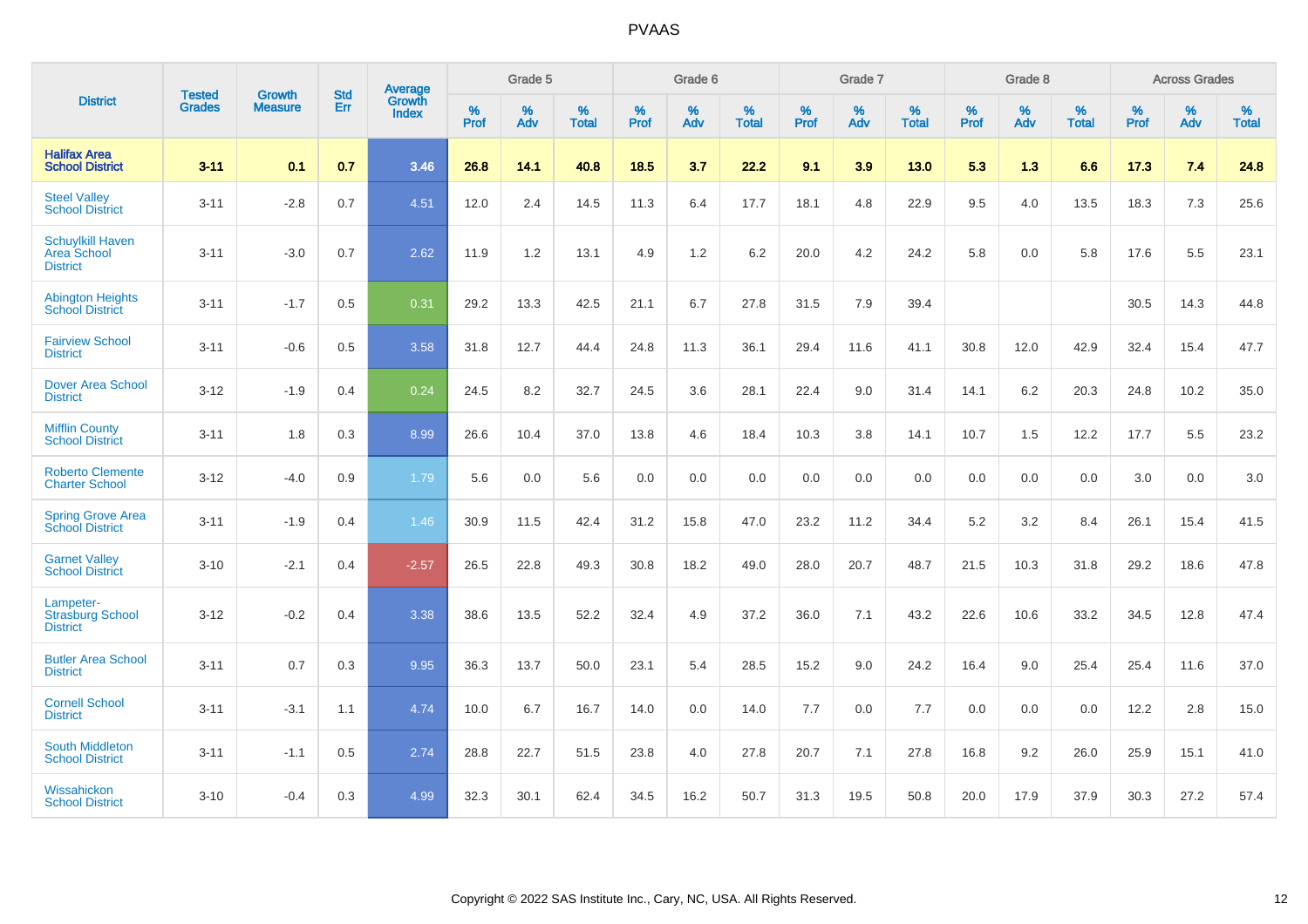|                                                                          |                                |                                 | <b>Std</b> |                                   |                     | Grade 5  |                   |              | Grade 6  |                   |           | Grade 7  |                   |           | Grade 8  |                   |              | <b>Across Grades</b> |                   |
|--------------------------------------------------------------------------|--------------------------------|---------------------------------|------------|-----------------------------------|---------------------|----------|-------------------|--------------|----------|-------------------|-----------|----------|-------------------|-----------|----------|-------------------|--------------|----------------------|-------------------|
| <b>District</b>                                                          | <b>Tested</b><br><b>Grades</b> | <b>Growth</b><br><b>Measure</b> | Err        | Average<br>Growth<br><b>Index</b> | $\%$<br><b>Prof</b> | %<br>Adv | %<br><b>Total</b> | $\%$<br>Prof | %<br>Adv | %<br><b>Total</b> | %<br>Prof | %<br>Adv | %<br><b>Total</b> | %<br>Prof | %<br>Adv | %<br><b>Total</b> | $\%$<br>Prof | %<br>Adv             | %<br><b>Total</b> |
| <b>Halifax Area</b><br><b>School District</b>                            | $3 - 11$                       | 0.1                             | 0.7        | 3.46                              | 26.8                | 14.1     | 40.8              | 18.5         | 3.7      | 22.2              | 9.1       | 3.9      | $13.0$            | 5.3       | 1.3      | 6.6               | 17.3         | 7.4                  | 24.8              |
| <b>Lehigh Valley</b><br><b>Academy Regional</b><br><b>Charter School</b> | $3 - 11$                       | $-3.0$                          | 0.5        | $-1.04$                           | 22.5                | 7.5      | 30.0              | 16.4         | 3.1      | 19.5              | 7.4       | 1.8      | 9.3               | 5.5       | 0.9      | 6.4               | 17.4         | 4.4                  | 21.8              |
| <b>Southern York</b><br><b>County School</b><br><b>District</b>          | $3 - 11$                       | $-0.3$                          | 0.5        | 7.16                              | 25.6                | 7.0      | 32.7              | 36.1         | 8.9      | 45.0              | 18.8      | 5.4      | 24.3              | 11.5      | 3.0      | 14.5              | 25.1         | 8.0                  | 33.0              |
| <b>Central Greene</b><br><b>School District</b>                          | $3 - 11$                       | $-1.8$                          | 0.6        | 2.52                              | 16.5                | 2.9      | 19.4              | 17.1         | 0.0      | 17.1              | 11.7      | 5.8      | 17.5              | 9.3       | 0.9      | 10.2              | 14.7         | 3.7                  | 18.4              |
| <b>Blairsville-</b><br><b>Saltsburg School</b><br><b>District</b>        | $3 - 11$                       | $-2.7$                          | 0.6        | 2.20                              | 28.9                | 20.6     | 49.5              | 15.4         | 9.9      | 25.3              | 19.4      | 8.2      | 27.6              | 18.8      | 8.2      | 27.1              | 22.2         | 12.6                 | 34.8              |
| <b>Upper Merion Area</b><br><b>School District</b>                       | $3 - 11$                       | $-1.3$                          | 0.4        | 3.72                              | 34.4                | 16.7     | 51.1              | 27.9         | 11.7     | 39.6              | 26.4      | 7.1      | 33.5              | 11.7      | 7.8      | 19.4              | 26.8         | 17.0                 | 43.8              |
| <b>Upper Darby</b><br><b>School District</b>                             | $3 - 12$                       | $-0.4$                          | 0.3        | 5.21                              | 12.6                | 3.0      | 15.6              | 6.9          | 0.7      | 7.6               | 5.4       | 2.9      | 8.3               | 7.5       | 1.4      | 8.8               | 10.5         | 2.2                  | 12.8              |
| <b>Moniteau School</b><br><b>District</b>                                | $3 - 11$                       | $-2.7$                          | 0.7        | $-0.13$                           | 32.5                | 8.4      | 41.0              | 22.9         | 8.4      | 31.3              | 11.0      | 2.4      | 13.4              | 11.1      | 0.0      | 11.1              | 23.7         | 9.2                  | 32.9              |
| <b>York Academy</b><br><b>Regional Charter</b><br>School                 | $3 - 11$                       | $-4.4$                          | 0.8        | 1.08                              | 10.0                | 11.7     | 21.7              | 13.6         | 6.8      | 20.3              | 7.3       | 5.4      | 12.7              | 19.3      | 0.0      | 19.3              | 18.4         | 9.5                  | 27.9              |
| <b>Propel Charter</b><br>School-Montour                                  | $3 - 10$                       | $-2.8$                          | 0.7        | 1.07                              | 4.9                 | 1.6      | 6.6               | 4.6          | 0.0      | 4.6               | 3.1       | 0.0      | 3.1               | 3.2       | 0.0      | 3.2               | 4.8          | 1.6                  | 6.4               |
| <b>North Allegheny</b><br><b>School District</b>                         | $3 - 11$                       | 0.3                             | 0.3        | 4.51                              | 38.5                | 35.1     | 73.5              | 35.2         | 13.4     | 48.6              | 31.8      | 23.8     | 55.6              | 25.9      | 16.5     | 42.4              | 34.1         | 26.8                 | 60.9              |
| <b>South Fayette</b><br><b>Township School</b><br><b>District</b>        | $3 - 11$                       | 0.2                             | 0.4        | 6.88                              | 37.5                | 23.5     | 61.0              | 40.8         | 18.4     | 59.2              | 35.5      | 24.3     | 59.8              | 30.9      | 20.9     | 51.8              | 35.4         | 28.3                 | 63.7              |
| <b>Chichester School</b><br><b>District</b>                              | $3 - 11$                       | $-3.7$                          | 0.7        | 1.84                              | 6.7                 | 1.1      | 7.9               | 6.8          | 2.7      | 9.5               | 5.0       | 6.2      | 11.2              | 4.2       | 0.0      | 4.2               | 9.0          | 3.2                  | 12.2              |
| <b>Valley View School</b><br><b>District</b>                             | $3 - 11$                       | $-2.3$                          | 0.8        | 1.14                              | 26.2                | 0.9      | 27.1              | 5.8          | 1.2      | 6.9               | 9.8       | 2.4      | 12.2              | 7.9       | 0.0      | 7.9               | 18.2         | 2.7                  | 20.9              |
| <b>Mid Valley School</b><br><b>District</b>                              | $3 - 10$                       | 1.5                             | 0.6        | 5.23                              | 22.9                | 10.4     | 33.3              | 15.0         | 2.4      | 17.3              | 15.3      | 0.0      | 15.3              | 6.7       | 0.7      | 7.4               | 17.5         | 4.6                  | 22.0              |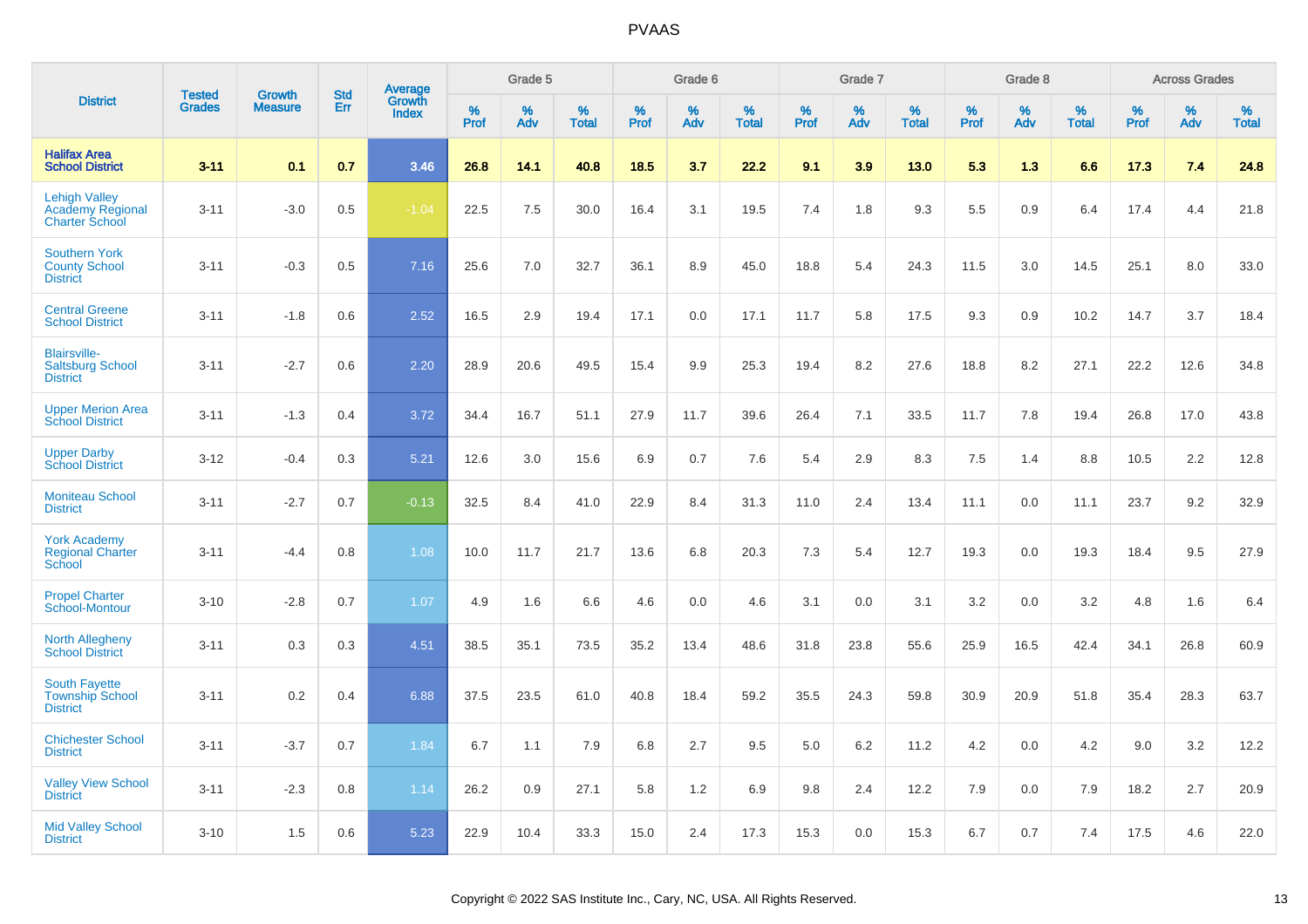|                                                              | <b>Tested</b> | <b>Growth</b>  | <b>Std</b> |                                          |              | Grade 5  |                   |              | Grade 6  |                   |              | Grade 7  |                   |              | Grade 8  |                   |              | <b>Across Grades</b> |                   |
|--------------------------------------------------------------|---------------|----------------|------------|------------------------------------------|--------------|----------|-------------------|--------------|----------|-------------------|--------------|----------|-------------------|--------------|----------|-------------------|--------------|----------------------|-------------------|
| <b>District</b>                                              | <b>Grades</b> | <b>Measure</b> | Err        | <b>Average</b><br>Growth<br><b>Index</b> | $\%$<br>Prof | %<br>Adv | %<br><b>Total</b> | $\%$<br>Prof | %<br>Adv | %<br><b>Total</b> | $\%$<br>Prof | %<br>Adv | %<br><b>Total</b> | $\%$<br>Prof | %<br>Adv | %<br><b>Total</b> | $\%$<br>Prof | %<br>Adv             | %<br><b>Total</b> |
| <b>Halifax Area</b><br><b>School District</b>                | $3 - 11$      | 0.1            | 0.7        | 3.46                                     | 26.8         | 14.1     | 40.8              | 18.5         | 3.7      | 22.2              | 9.1          | 3.9      | 13.0              | 5.3          | 1.3      | 6.6               | 17.3         | 7.4                  | 24.8              |
| <b>Commodore Perry</b><br><b>School District</b>             | $3 - 11$      | $-5.2$         | 1.1        | 0.56                                     | 38.7         | 9.7      | 48.4              | 9.7          | 0.0      | 9.7               | 8.1          | 2.7      | 10.8              | 20.0         | 8.0      | 28.0              | 20.6         | 7.2                  | 27.8              |
| Northwood<br><b>Academy Charter</b><br><b>School</b>         | $3 - 8$       | $-3.7$         | 0.7        | $-0.69$                                  | 6.6          | 1.3      | 7.9               | 5.2          | 0.0      | 5.2               | 8.7          | 1.4      | 10.1              | 10.7         | 1.8      | 12.5              | 6.3          | 0.9                  | 7.2               |
| <b>Franklin Towne</b><br>Charter<br><b>Elementary School</b> | $3 - 8$       | $-6.2$         | 1.2        | $-2.25$                                  | 24.1         | 10.3     | 34.5              | 18.5         | 14.8     | 33.3              | 14.3         | 3.6      | 17.9              | 4.6          | 0.0      | 4.6               | 24.3         | 9.6                  | 33.9              |
| <b>North Star School</b><br><b>District</b>                  | $3 - 11$      | $-2.8$         | 0.7        | $-0.18$                                  | 12.5         | 12.5     | 25.0              | 23.4         | 4.7      | 28.1              | 11.1         | 1.4      | 12.5              | 14.1         | 2.2      | 16.3              | 22.6         | 10.0                 | 32.6              |
| Spring-Ford Area<br><b>School District</b>                   | $3 - 11$      | 1.6            | 0.3        | 9.56                                     | 36.6         | 13.0     | 49.6              | 33.2         | 16.5     | 49.7              | 34.3         | 16.3     | 50.6              | 23.1         | 9.8      | 32.9              | 34.2         | 19.2                 | 53.4              |
| <b>Propel Charter</b><br>School-Pitcairn                     | $3 - 8$       | $-5.7$         | 1.1        | $-1.88$                                  | 0.0          | 0.0      | 0.0               | 7.4          | 0.0      | 7.4               | 0.0          | 0.0      | 0.0               | 0.0          | 0.0      | 0.0               | 5.5          | 0.0                  | 5.5               |
| Pocono Mountain<br><b>School District</b>                    | $3 - 12$      | $-3.0$         | 0.6        | 0.33                                     | 23.9         | 8.1      | 32.0              | 12.4         | 4.3      | 16.7              | 10.6         | 3.5      | 14.2              | 7.8          | 2.9      | 10.8              | 18.3         | 6.6                  | 24.9              |
| 21st Century Cyber<br><b>Charter School</b>                  | $6 - 12$      | $-3.4$         | 0.7        | $-1.54$                                  |              |          |                   | 19.1         | 9.1      | 28.2              | 21.6         | 6.0      | 27.6              | 11.3         | 3.3      | 14.7              | 17.0         | 5.8                  | 22.8              |
| <b>Lakeview School</b><br><b>District</b>                    | $3 - 11$      | $-3.9$         | 0.8        | 0.54                                     | 28.6         | 18.4     | 46.9              | 30.0         | 7.1      | 37.1              | 22.2         | 1.6      | 23.8              | 21.0         | 1.6      | 22.6              | 28.3         | 13.3                 | 41.6              |
| Norwin School<br><b>District</b>                             | $3 - 11$      | $-0.5$         | 0.3        | 3.82                                     | 31.7         | 25.2     | 56.9              | 37.2         | 20.7     | 58.0              | 42.6         | 14.9     | 57.4              | 32.4         | 5.4      | 37.7              | 36.5         | 21.0                 | 57.4              |
| <b>Conewago Valley</b><br><b>School District</b>             | $3 - 12$      | 1.2            | 0.4        | 6.92                                     | 26.3         | 8.6      | 35.0              | 29.9         | 10.6     | 40.5              | 19.9         | 3.8      | 23.6              | 17.4         | 1.1      | 18.4              | 25.3         | 8.6                  | 33.9              |
| Independence<br><b>Charter School</b>                        | $3 - 8$       | 1.4            | 0.7        | 5.93                                     | 13.7         | 4.1      | 17.8              | 26.8         | 4.9      | 31.7              | 21.0         | 4.9      | 25.9              | 24.1         | 8.6      | 32.8              | 19.7         | 7.2                  | 26.9              |
| <b>Williams Valley</b><br><b>School District</b>             | $3 - 11$      | 0.1            | 0.8        | 3.83                                     | 31.8         | 6.8      | 38.6              | 5.2          | 0.0      | 5.2               | 8.0          | 1.3      | 9.3               | 9.4          | 1.6      | 10.9              | 12.8         | 1.6                  | 14.4              |
| <b>Rockwood Area</b><br><b>School District</b>               | $3 - 11$      | $-2.1$         | 0.9        | 2.50                                     | 34.2         | 12.2     | 46.3              | 16.7         | 21.4     | 38.1              | 15.6         | 2.2      | 17.8              | 12.7         | 7.9      | 20.6              | 19.1         | 9.4                  | 28.5              |
| <b>Montoursville Area</b><br><b>School District</b>          | $3 - 12$      | $-1.9$         | 0.5        | $-0.02$                                  | 31.1         | 12.9     | 43.9              | 28.8         | 8.0      | 36.8              | 25.2         | 6.7      | 31.8              | 19.9         | 8.5      | 28.4              | 28.2         | 11.2                 | 39.4              |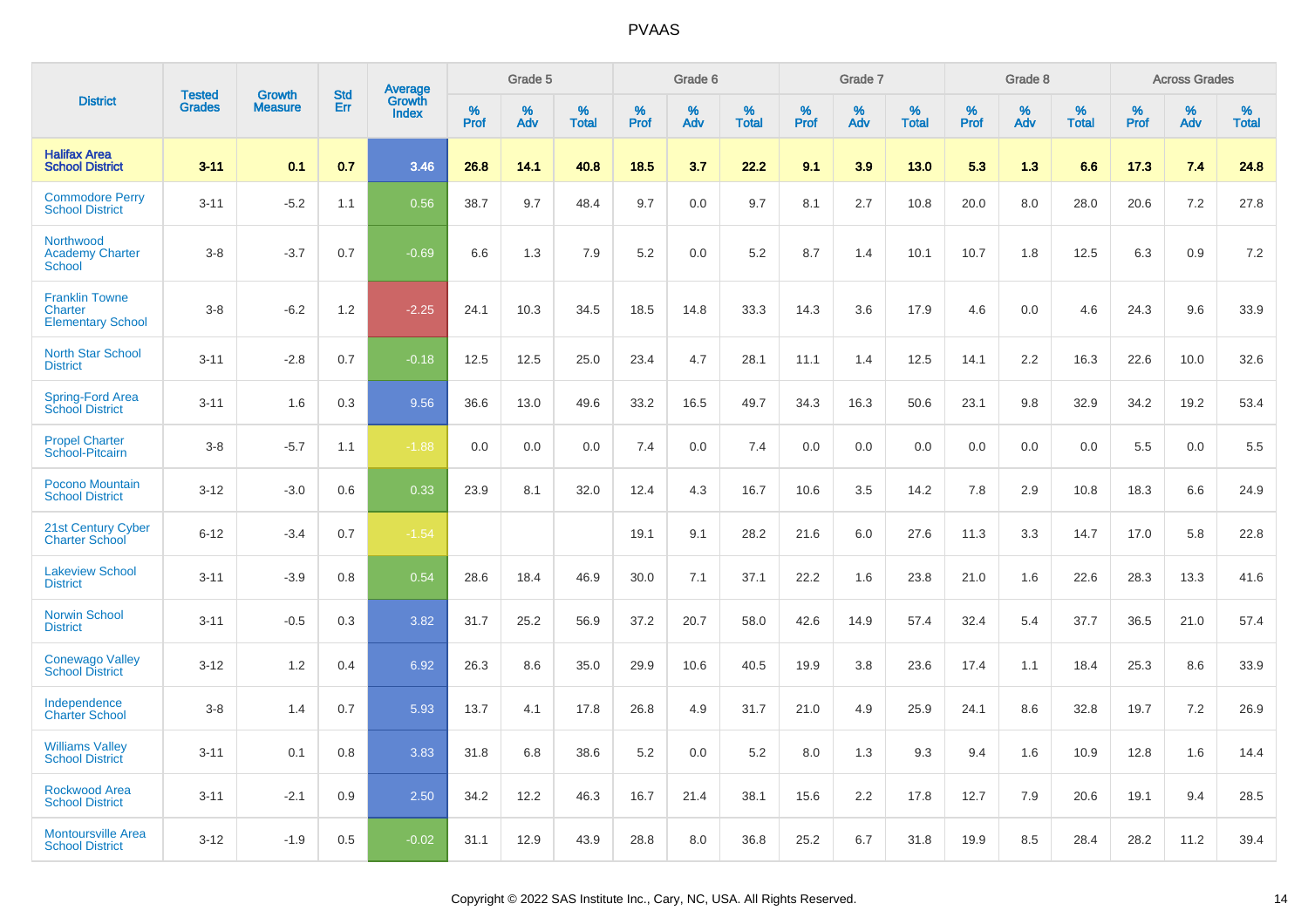|                                                                    | <b>Tested</b> | <b>Growth</b>  | <b>Std</b> | Average                |                     | Grade 5  |                   |              | Grade 6  |                   |                     | Grade 7  |                   |                     | Grade 8  |                   |              | <b>Across Grades</b> |                   |
|--------------------------------------------------------------------|---------------|----------------|------------|------------------------|---------------------|----------|-------------------|--------------|----------|-------------------|---------------------|----------|-------------------|---------------------|----------|-------------------|--------------|----------------------|-------------------|
| <b>District</b>                                                    | <b>Grades</b> | <b>Measure</b> | Err        | Growth<br><b>Index</b> | $\%$<br><b>Prof</b> | %<br>Adv | %<br><b>Total</b> | $\%$<br>Prof | %<br>Adv | %<br><b>Total</b> | $\%$<br><b>Prof</b> | %<br>Adv | %<br><b>Total</b> | $\%$<br><b>Prof</b> | %<br>Adv | %<br><b>Total</b> | $\%$<br>Prof | %<br>Adv             | %<br><b>Total</b> |
| <b>Halifax Area</b><br><b>School District</b>                      | $3 - 11$      | 0.1            | 0.7        | 3.46                   | 26.8                | 14.1     | 40.8              | 18.5         | 3.7      | 22.2              | 9.1                 | 3.9      | 13.0              | 5.3                 | 1.3      | 6.6               | 17.3         | 7.4                  | 24.8              |
| <b>Jenkintown School</b><br><b>District</b>                        | $3 - 11$      | $-5.2$         | 1.0        | $-0.07$                | 35.4                | 12.5     | 47.9              | 18.9         | 8.1      | 27.0              | 16.0                | 0.0      | 16.0              | 8.0                 | 4.0      | 12.0              | 29.0         | 16.2                 | 45.2              |
| <b>Pan American</b><br><b>Academy Charter</b><br><b>School</b>     | $3 - 8$       | 0.3            | 0.8        | 2.25                   | 1.7                 | 0.0      | 1.7               | 2.3          | 0.0      | 2.3               | 3.4                 | 0.0      | 3.4               | 0.0                 | 0.0      | 0.0               | 2.4          | 0.3                  | 2.7               |
| <b>Green Woods</b><br><b>Charter School</b>                        | $3-8$         | $-0.3$         | $0.8\,$    | 2.38                   | 16.7                | 3.3      | 20.0              | 27.1         | 11.9     | 39.0              | 16.1                | 5.4      | 21.4              | 17.3                | 3.8      | 21.2              | 21.3         | 8.3                  | 29.6              |
| <b>Mcguffey School</b><br><b>District</b>                          | $3 - 11$      | $-2.0$         | 0.6        | 2.55                   | 25.9                | 2.8      | 28.7              | 13.7         | 2.0      | 15.7              | 4.7                 | 0.0      | 4.7               | 5.6                 | 3.2      | 8.9               | 17.6         | 5.0                  | 22.6              |
| <b>Upper Moreland</b><br><b>Township School</b><br><b>District</b> | $3 - 11$      | $-0.1$         | 0.4        | 4.58                   | 28.5                | 10.6     | 39.1              | 16.1         | 10.8     | 26.9              | 21.7                | 10.6     | 32.3              | 18.9                | 12.1     | 31.1              | 23.9         | 11.6                 | 35.5              |
| <b>Belmont Charter</b><br>School                                   | $3 - 10$      | $-0.8$         | 0.8        | 2.15                   | 1.6                 | 0.0      | 1.6               | 4.0          | 0.0      | 4.0               | 0.0                 | 0.0      | 0.0               | 5.6                 | 0.0      | 5.6               | 2.8          | $0.6\,$              | 3.4               |
| <b>Big Beaver Falls</b><br>Area School<br><b>District</b>          | $3 - 11$      | $-1.7$         | 0.6        | 1.44                   | 19.6                | 2.0      | 21.6              | 5.4          | 0.9      | 6.4               | 8.3                 | 1.0      | 9.4               | 1.0                 | 1.0      | 2.1               | 12.5         | 1.1                  | 13.6              |
| <b>Innovative Arts</b><br><b>Academy Charter</b><br><b>School</b>  | $6 - 11$      | $-1.5$         | 0.8        | 5.73                   |                     |          |                   | 0.0          | 0.0      | 0.0               | 0.0                 | 0.0      | 0.0               | 3.4                 | 0.0      | 3.4               | 1.4          | 0.0                  | 1.4               |
| <b>Fort Cherry School</b><br><b>District</b>                       | $3 - 10$      | $-3.8$         | 0.8        | $-0.22$                | 19.3                | 19.3     | 38.6              | 29.8         | 8.8      | 38.6              | 14.3                | 5.4      | 19.6              | 9.3                 | 4.6      | 14.0              | 21.9         | 9.6                  | 31.5              |
| <b>Chartiers-Houston</b><br><b>School District</b>                 | $3 - 10$      | $-2.5$         | 0.7        | 1.15                   | 25.6                | 12.2     | 37.8              | 35.1         | 2.6      | 37.7              | 20.5                | 1.3      | 21.8              | 18.3                | 5.6      | 23.9              | 28.7         | 8.2                  | 36.9              |
| <b>First Philadelphia</b><br>Preparatory<br><b>Charter School</b>  | $3 - 8$       | $-2.3$         | 0.6        | 1.67                   | 1.2                 | 0.0      | 1.2               | 1.1          | 0.0      | 1.1               | 1.3                 | 0.0      | 1.3               | 4.0                 | 0.0      | 4.0               | 2.4          | 0.0                  | 2.4               |
| <b>Western Wayne</b><br><b>School District</b>                     | $3 - 11$      | $-2.5$         | 0.6        | 0.99                   | 28.3                | 9.4      | 37.7              | 18.7         | 0.9      | 19.6              | 21.6                | 2.9      | 24.5              | 14.1                | 5.4      | 19.6              | 23.6         | 9.6                  | 33.2              |
| Altoona Area<br><b>School District</b>                             | $3 - 12$      | $-0.5$         | 0.3        | 1.50                   | 24.7                | 8.0      | 32.7              | 17.8         | 5.2      | 23.0              | 14.6                | 4.9      | 19.5              | 15.8                | 4.3      | 20.1              | 19.6         | 6.6                  | 26.2              |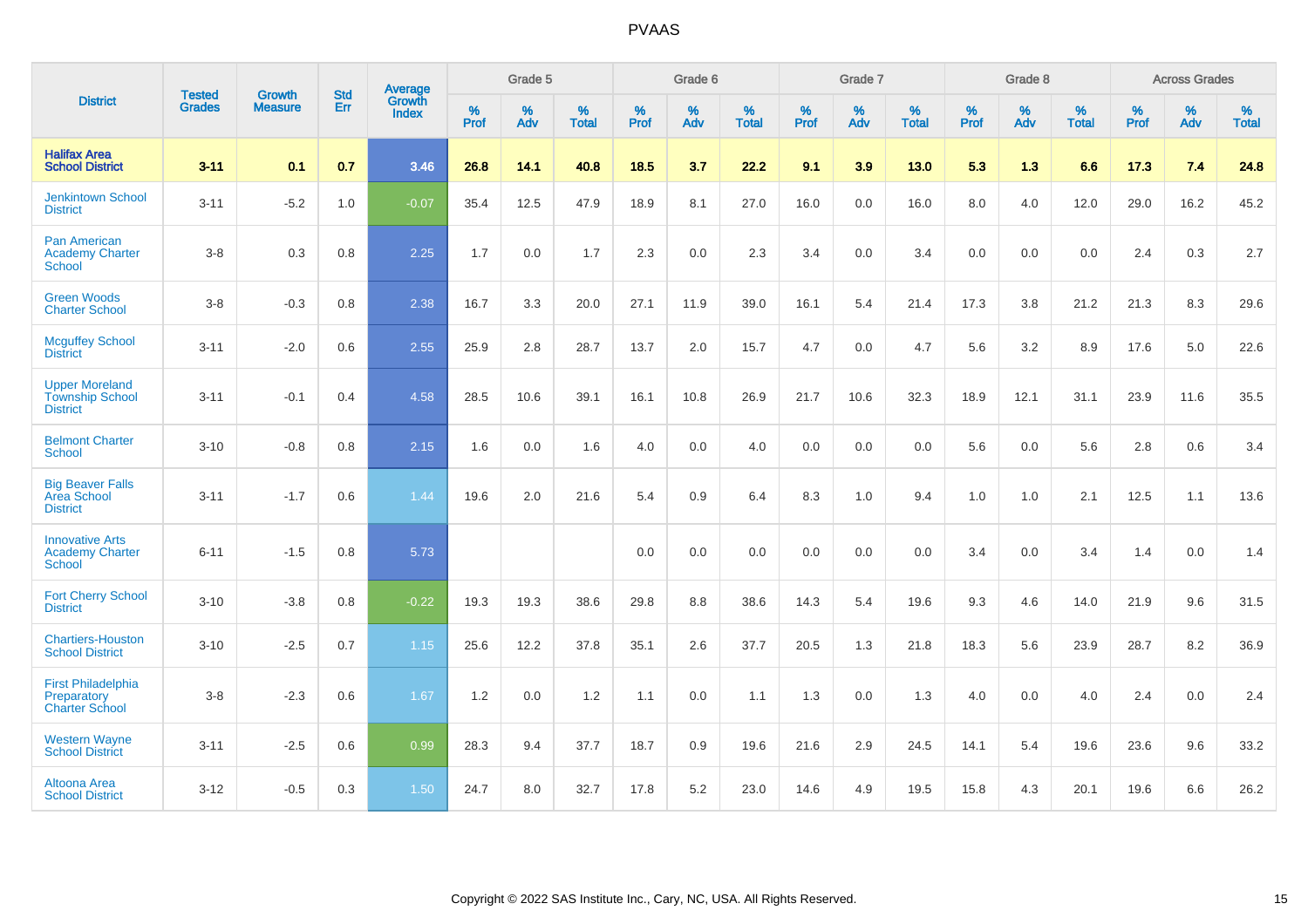|                                                                       | <b>Tested</b> | <b>Growth</b>  | <b>Std</b> | Average                |              | Grade 5  |                   |           | Grade 6  |                   |           | Grade 7  |                   |           | Grade 8  |                   |              | <b>Across Grades</b> |                   |
|-----------------------------------------------------------------------|---------------|----------------|------------|------------------------|--------------|----------|-------------------|-----------|----------|-------------------|-----------|----------|-------------------|-----------|----------|-------------------|--------------|----------------------|-------------------|
| <b>District</b>                                                       | <b>Grades</b> | <b>Measure</b> | Err        | Growth<br><b>Index</b> | $\%$<br>Prof | %<br>Adv | %<br><b>Total</b> | %<br>Prof | %<br>Adv | %<br><b>Total</b> | %<br>Prof | %<br>Adv | %<br><b>Total</b> | %<br>Prof | %<br>Adv | %<br><b>Total</b> | $\%$<br>Prof | %<br>Adv             | %<br><b>Total</b> |
| <b>Halifax Area</b><br><b>School District</b>                         | $3 - 11$      | 0.1            | 0.7        | 3.46                   | 26.8         | 14.1     | 40.8              | 18.5      | 3.7      | 22.2              | 9.1       | 3.9      | 13.0              | 5.3       | 1.3      | 6.6               | 17.3         | 7.4                  | 24.8              |
| <b>Southern</b><br><b>Huntingdon County</b><br><b>School District</b> | $3 - 11$      | $-2.5$         | 0.7        | $-0.14$                | 18.8         | 10.1     | 29.0              | 9.0       | 1.3      | 10.3              | 10.1      | 1.1      | 11.2              | 6.1       | 0.0      | 6.1               | 15.5         | 3.9                  | 19.4              |
| <b>New Brighton Area</b><br><b>School District</b>                    | $3 - 11$      | $-2.4$         | 0.6        | 1.31                   | 18.0         | 1.1      | 19.1              | 7.9       | 0.0      | 7.9               | 8.9       | 3.0      | 11.9              | 4.8       | 1.0      | 5.8               | 11.1         | 1.9                  | 13.0              |
| <b>Northampton Area</b><br><b>School District</b>                     | $3 - 11$      | $-3.1$         | 0.7        | 0.02                   | 28.5         | 9.3      | 37.8              | 23.7      | 5.3      | 29.0              | 18.7      | 5.3      | 24.0              | 13.3      | 1.7      | 15.0              | 29.6         | 9.8                  | 39.4              |
| Philadelphia<br><b>Performing Arts</b><br><b>Charter School</b>       | $3-9$         | $-0.4$         | 0.7        | 4.01                   | 19.2         | 9.0      | 28.2              | 19.6      | 3.6      | 23.2              | 23.0      | 14.9     | 37.9              | 18.0      | 8.0      | 26.0              | 25.2         | 9.7                  | 34.9              |
| <b>Oxford Area</b><br><b>School District</b>                          | $3 - 11$      | 2.0            | 0.4        | 10.25                  | 24.0         | 8.0      | 32.0              | 28.3      | 7.3      | 35.6              | 20.2      | 9.9      | 30.0              | 11.5      | 5.5      | 17.0              | 21.8         | 8.2                  | 30.0              |
| <b>Hazleton Area</b><br><b>School District</b>                        | $3 - 11$      | $-0.5$         | 0.4        | 1.77                   | 5.8          | 1.7      | 7.5               | 5.2       | 1.1      | 6.3               | 2.8       | 0.5      | 3.3               | 6.6       | 0.6      | 7.1               | 6.4          | 1.2                  | 7.7               |
| <b>Wallingford-</b><br>Swarthmore<br><b>School District</b>           | $3 - 10$      | 0.4            | 0.4        | 8.13                   | 38.3         | 33.9     | 72.2              | 29.9      | 20.5     | 50.4              | 27.6      | 17.6     | 45.3              | 29.4      | 14.7     | 44.2              | 33.9         | 27.8                 | 61.7              |
| <b>Coatesville Area</b><br><b>School District</b>                     | $3 - 11$      | $-0.5$         | 0.4        | 1.87                   | 14.8         | 4.8      | 19.6              | 8.5       | 0.0      | 8.5               | 8.9       | 1.3      | 10.1              | 6.9       | 0.5      | 7.4               | 10.9         | 3.9                  | 14.8              |
| <b>Jim Thorpe Area</b><br><b>School District</b>                      | $3 - 11$      | $-2.3$         | 0.6        | 0.76                   | 14.1         | 1.0      | 15.2              | 12.3      | 0.9      | 13.2              | 9.2       | 8.5      | 17.7              | 10.0      | 1.5      | 11.5              | 14.9         | 4.3                  | 19.2              |
| Pennsylvania<br><b>Leadership Charter</b><br><b>School</b>            | $3 - 11$      | $-1.4$         | 0.5        | 2.15                   | 24.7         | 11.5     | 36.2              | 24.9      | 6.4      | 31.2              | 13.4      | 19.6     | 33.0              | 16.7      | 6.2      | 22.9              | 23.9         | 12.4                 | 36.4              |
| <b>Ad Prima Charter</b><br><b>School</b>                              | $3-8$         | 1.5            | 0.8        | 4.76                   | 8.3          | 0.0      | 8.3               | 15.7      | 0.0      | 15.7              | 8.2       | 1.6      | 9.8               | 9.8       | 1.6      | 11.5              | 10.9         | 0.7                  | 11.6              |
| <b>Clarion-Limestone</b><br><b>Area School</b><br><b>District</b>     | $3 - 12$      | $-1.1$         | 0.9        | 4.00                   | 40.0         | 27.3     | 67.3              | 36.5      | 5.8      | 42.3              | 27.9      | 11.6     | 39.5              | 7.8       | 3.9      | 11.8              | 28.4         | 13.2                 | 41.6              |
| <b>Freeport Area</b><br><b>School District</b>                        | $3 - 10$      | 0.9            | 0.5        | 6.32                   | 30.5         | 9.9      | 40.5              | 26.6      | 15.3     | 41.9              | 34.3      | 12.7     | 47.0              | 19.1      | 9.9      | 29.0              | 29.3         | 13.4                 | 42.8              |
| <b>MaST Community</b><br><b>Charter School III</b>                    | $3-6$         | $-3.6$         | 0.8        | $-2.16$                | 3.8          | 0.0      | 3.8               | 6.8       | 1.5      | 8.3               |           |          |                   |           |          |                   | 8.3          | 2.2                  | 10.5              |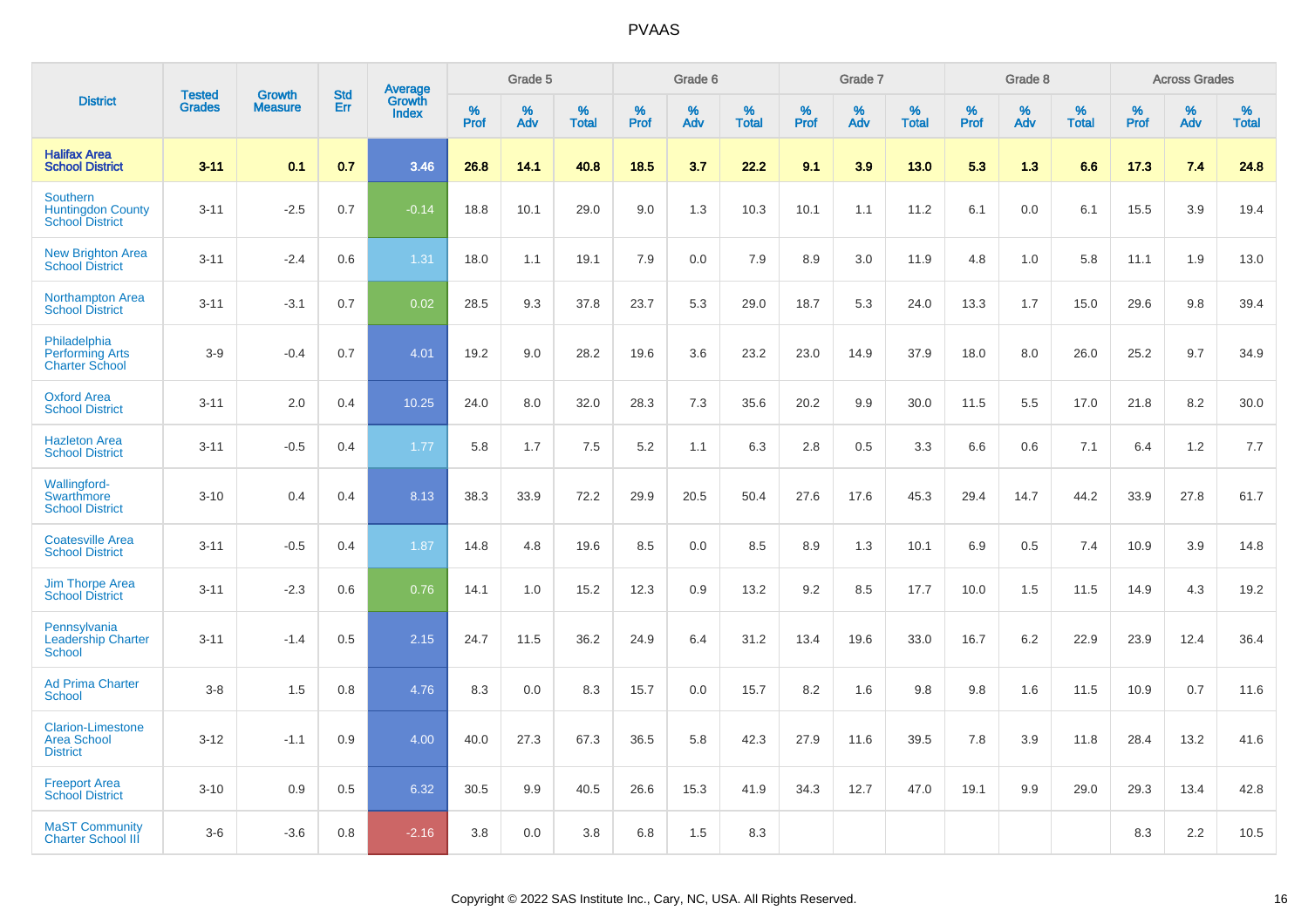|                                                                     | <b>Tested</b> | <b>Growth</b>  | <b>Std</b> | <b>Average</b>         |           | Grade 5  |                   |           | Grade 6  |                   |           | Grade 7  |                   |           | Grade 8  |                   |           | <b>Across Grades</b> |                   |
|---------------------------------------------------------------------|---------------|----------------|------------|------------------------|-----------|----------|-------------------|-----------|----------|-------------------|-----------|----------|-------------------|-----------|----------|-------------------|-----------|----------------------|-------------------|
| <b>District</b>                                                     | <b>Grades</b> | <b>Measure</b> | <b>Err</b> | Growth<br><b>Index</b> | %<br>Prof | %<br>Adv | %<br><b>Total</b> | %<br>Prof | %<br>Adv | %<br><b>Total</b> | %<br>Prof | %<br>Adv | %<br><b>Total</b> | %<br>Prof | %<br>Adv | %<br><b>Total</b> | %<br>Prof | %<br>Adv             | %<br><b>Total</b> |
| <b>Halifax Area</b><br><b>School District</b>                       | $3 - 11$      | 0.1            | 0.7        | 3.46                   | 26.8      | 14.1     | 40.8              | 18.5      | 3.7      | 22.2              | 9.1       | 3.9      | 13.0              | 5.3       | 1.3      | 6.6               | 17.3      | 7.4                  | 24.8              |
| <b>Delaware Valley</b><br><b>School District</b>                    | $3 - 11$      | 0.1            | 0.4        | 4.58                   | 26.1      | 11.6     | 37.8              | 19.0      | 8.6      | 27.6              | 21.8      | 8.2      | 30.0              | 17.9      | 3.4      | 21.3              | 25.0      | 9.4                  | 34.4              |
| <b>Lindley Academy</b><br><b>Charter School At</b><br><b>Birney</b> | $3 - 8$       | $-3.0$         | 0.7        | 0.43                   | 1.3       | 0.0      | 1.3               | 2.6       | 0.0      | 2.6               | 0.0       | 0.0      | 0.0               | 0.0       | 1.6      | 1.6               | 1.0       | 0.3                  | 1.3               |
| Antonia Pantoja<br>Community<br><b>Charter School</b>               | $3 - 8$       | $-3.9$         | 0.8        | $-1.30$                | 1.5       | 0.0      | 1.5               | 0.0       | 0.0      | 0.0               | 4.6       | 2.3      | 7.0               | 5.6       | 0.0      | 5.6               | 1.8       | 0.9                  | 2.8               |
| <b>Towanda Area</b><br><b>School District</b>                       | $3 - 11$      | 2.2            | 0.6        | 7.65                   | 22.7      | 15.1     | 37.8              | 22.6      | 11.3     | 34.0              | 14.5      | 7.7      | 22.2              | 17.1      | 8.6      | 25.6              | 19.2      | 10.3                 | 29.5              |
| Environmental<br><b>Charter School At</b><br><b>Frick Park</b>      | $3-9$         | $-0.2$         | 0.7        | 3.70                   | 18.2      | 10.4     | 28.6              | 17.0      | 4.3      | 21.3              | 16.3      | 10.9     | 27.2              | 10.0      | 4.3      | 14.3              | 22.6      | 13.4                 | 36.0              |
| <b>Sharpsville Area</b><br><b>School District</b>                   | $3 - 11$      | $-2.3$         | 0.8        | 2.39                   | 29.0      | 9.7      | 38.7              | 16.4      | 1.5      | 17.9              | 21.9      | 3.1      | 25.0              | 20.0      | 7.1      | 27.1              | 27.3      | 8.8                  | 36.1              |
| <b>Saint Marys Area</b><br><b>School District</b>                   | $3 - 11$      | $-2.5$         | 0.5        | $-0.36$                | 35.6      | 8.7      | 44.4              | 21.8      | 1.6      | 23.4              | 10.0      | 5.4      | 15.4              | 13.3      | 1.3      | 14.7              | 24.9      | 7.3                  | 32.3              |
| <b>Southern Fulton</b><br><b>School District</b>                    | $3 - 11$      | $-2.2$         | 0.9        | 0.85                   | 21.3      | 6.4      | 27.7              | 15.2      | 10.2     | 25.4              | 12.3      | 1.8      | 14.0              | 5.9       | 3.9      | 9.8               | 18.9      | 4.4                  | 23.3              |
| <b>Mariana Bracetti</b><br><b>Academy Charter</b><br><b>School</b>  | $3 - 10$      | $-3.1$         | 0.9        | 2.21                   | 8.6       | 0.0      | 8.6               | 2.2       | 0.0      | 2.2               | 7.3       | 0.0      | 7.3               | 0.0       | 0.0      | 0.0               | 4.4       | 0.0                  | 4.4               |
| <b>Southern Lehigh</b><br><b>School District</b>                    | $3 - 11$      | $-1.1$         | 0.4        | 2.10                   | 33.9      | 21.0     | 54.8              | 28.3      | 16.8     | 45.1              | 40.2      | 13.1     | 53.3              | 32.0      | 12.7     | 44.8              | 35.0      | 20.7                 | 55.8              |
| <b>Forbes Road</b><br><b>School District</b>                        | $3 - 11$      | $-5.7$         | 1.4        | $-0.81$                | 38.7      | 3.2      | 41.9              | 26.7      | 0.0      | 26.7              | 44.4      | 0.0      | 44.4              | 15.0      | 0.0      | 15.0              | 31.9      | 2.9                  | 34.8              |
| <b>Glendale School</b><br><b>District</b>                           | $3 - 10$      | 1.2            | 0.8        | 3.21                   | 42.9      | 4.8      | 47.6              | 26.4      | 5.7      | 32.1              | 22.7      | 15.2     | 37.9              | 7.8       | 2.0      | 9.8               | 27.0      | 7.8                  | 34.8              |
| Canon-Mcmillan<br><b>School District</b>                            | $3 - 11$      | $-1.3$         | 0.3        | 2.20                   | 29.4      | 22.3     | 51.7              | 28.2      | 9.8      | 38.0              | 26.1      | 10.4     | 36.5              | 27.7      | 10.6     | 38.4              | 30.0      | 14.6                 | 44.6              |
| <b>Burrell School</b><br><b>District</b>                            | $3 - 11$      | $-3.1$         | 0.7        | 1.18                   | 22.5      | 1.8      | 24.3              | 15.4      | 3.8      | 19.2              | 21.5      | 7.6      | 29.1              | 17.2      | 0.0      | 17.2              | 25.3      | 6.1                  | 31.4              |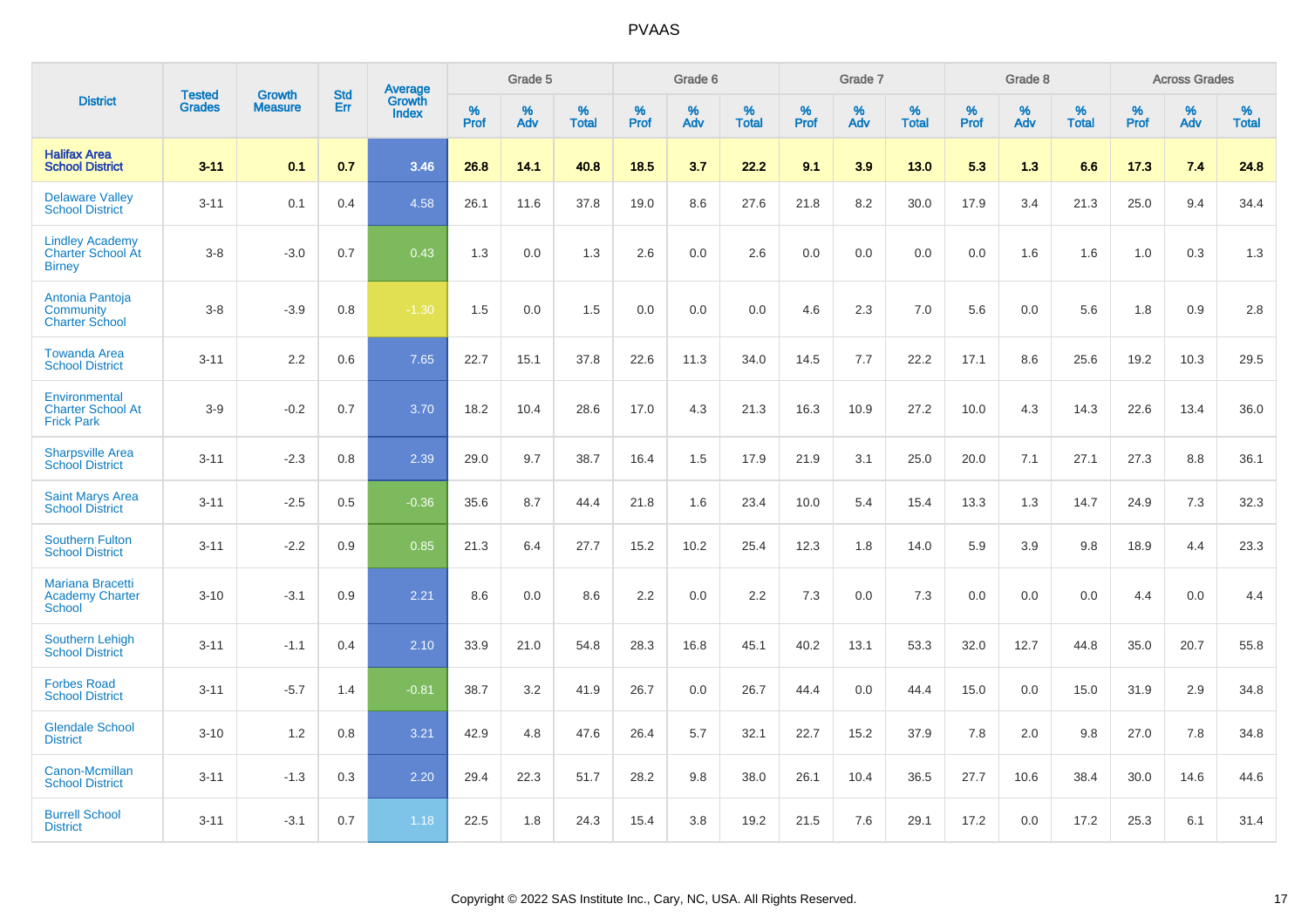|                                                                          | <b>Tested</b> | <b>Growth</b>  | <b>Std</b> | Average                |              | Grade 5  |                   |           | Grade 6  |                   |              | Grade 7  |                   |              | Grade 8  |                   |              | <b>Across Grades</b> |                   |
|--------------------------------------------------------------------------|---------------|----------------|------------|------------------------|--------------|----------|-------------------|-----------|----------|-------------------|--------------|----------|-------------------|--------------|----------|-------------------|--------------|----------------------|-------------------|
| <b>District</b>                                                          | <b>Grades</b> | <b>Measure</b> | Err        | Growth<br><b>Index</b> | $\%$<br>Prof | %<br>Adv | %<br><b>Total</b> | %<br>Prof | %<br>Adv | %<br><b>Total</b> | $\%$<br>Prof | %<br>Adv | %<br><b>Total</b> | $\%$<br>Prof | %<br>Adv | %<br><b>Total</b> | $\%$<br>Prof | $\%$<br>Adv          | %<br><b>Total</b> |
| <b>Halifax Area</b><br><b>School District</b>                            | $3 - 11$      | 0.1            | 0.7        | 3.46                   | 26.8         | 14.1     | 40.8              | 18.5      | 3.7      | 22.2              | 9.1          | 3.9      | 13.0              | 5.3          | 1.3      | 6.6               | 17.3         | 7.4                  | 24.8              |
| <b>Hanover Public</b><br><b>School District</b>                          | $3 - 11$      | $-2.3$         | 0.5        | $-0.22$                | 24.4         | 4.6      | 29.0              | 19.7      | 2.2      | 21.9              | 17.8         | 5.4      | 23.3              | 11.4         | 4.9      | 16.3              | 20.4         | 9.6                  | 30.0              |
| <b>Williamsport Area</b><br><b>School District</b>                       | $3 - 11$      | 2.8            | 0.3        | 10.28                  | 24.6         | 10.7     | 35.3              | 20.4      | 12.0     | 32.4              | 21.5         | 8.3      | 29.8              | 16.1         | 5.1      | 21.2              | 22.0         | 11.0                 | 33.1              |
| John B. Stetson<br><b>Charter School</b>                                 | $5-8$         | 0.5            | 0.6        | 4.84                   | 1.6          | 0.0      | 1.6               | 0.8       | 0.0      | 0.8               | 0.0          | 0.0      | 0.0               | 0.0          | 0.0      | 0.0               | 0.4          | 0.0                  | 0.4               |
| <b>Methacton School</b><br><b>District</b>                               | $3 - 11$      | $-1.5$         | 0.3        | 2.62                   | 30.5         | 14.2     | 44.7              | 28.2      | 9.9      | 38.1              | 27.0         | 11.2     | 38.2              | 20.1         | 12.5     | 32.6              | 30.9         | 13.6                 | 44.5              |
| <b>Insight PA Cyber</b><br>Charter School                                | $3 - 11$      | $-6.7$         | 1.5        | $-1.06$                | 5.6          | 11.1     | 16.7              | 0.0       | 0.0      | 0.0               | 3.7          | 3.7      | 7.4               | 11.1         | 3.7      | 14.8              | 9.0          | 3.7                  | 12.7              |
| Quakertown<br><b>Community School</b><br><b>District</b>                 | $3 - 12$      | $-0.7$         | 0.3        | 3.64                   | 31.8         | 16.7     | 48.5              | 31.0      | 7.5      | 38.4              | 17.8         | 8.4      | 26.2              | 21.0         | 9.1      | 30.1              | 26.2         | 12.7                 | 38.9              |
| <b>Elizabeth Forward</b><br><b>School District</b>                       | $3 - 11$      | $-1.6$         | 0.5        | 2.70                   | 29.4         | 11.4     | 40.8              | 29.6      | 10.5     | 40.1              | 21.6         | 5.2      | 26.8              | 16.8         | 2.9      | 19.6              | 27.0         | 11.3                 | 38.3              |
| <b>Fort Leboeuf</b><br><b>School District</b>                            | $3 - 11$      | $-0.7$         | 0.5        | 1.49                   | 33.8         | 31.2     | 64.9              | 25.7      | 18.8     | 44.4              | 21.6         | 14.4     | 35.9              | 22.6         | 11.6     | 34.2              | 28.5         | 22.7                 | 51.2              |
| <b>Pine Grove Area</b><br><b>School District</b>                         | $3 - 11$      | $-2.2$         | 0.6        | 0.60                   | 23.2         | 4.2      | 27.4              | 19.7      | 3.4      | 23.1              | 17.1         | 0.8      | 17.9              | 20.9         | 0.8      | 21.7              | 24.6         | 7.8                  | 32.4              |
| <b>Executive</b><br>Education<br><b>Academy Charter</b><br><b>School</b> | $3 - 10$      | $-2.5$         | 1.7        | 1.63                   | 0.0          | 0.0      | 0.0               |           |          |                   | 18.2         | 0.0      | 18.2              | 4.8          | 0.0      | 4.8               | 9.1          | 1.7                  | 10.9              |
| <b>Minersville Area</b><br><b>School District</b>                        | $3 - 11$      | $-0.9$         | 0.7        | 4.90                   | 9.6          | 4.1      | 13.7              | 20.8      | 2.6      | 23.4              | 10.4         | 0.0      | 10.4              | 2.7          | 1.3      | 4.0               | 15.1         | 3.2                  | 18.3              |
| <b>Conemaugh Valley</b><br><b>School District</b>                        | $3 - 12$      | $-2.6$         | 0.8        | 1.06                   | 13.7         | 3.9      | 17.6              | 22.0      | 4.0      | 26.0              | 18.9         | 7.6      | 26.4              | 9.4          | 1.9      | 11.3              | 20.1         | 6.4                  | 26.5              |
| <b>Avon Grove</b><br><b>School District</b>                              | $3 - 10$      | 0.8            | 0.4        | 5.13                   | 28.6         | 23.2     | 51.8              | 30.5      | 19.3     | 49.8              | 35.4         | 20.3     | 55.7              | 27.6         | 14.2     | 41.8              | 30.8         | 18.2                 | 49.0              |
| <b>Rose Tree Media</b><br><b>School District</b>                         | $3 - 10$      | $-1.7$         | 0.4        | $-0.25$                | 29.7         | 19.6     | 49.3              | 31.4      | 15.3     | 46.7              | 31.6         | 20.9     | 52.4              | 18.4         | 13.9     | 32.3              | 31.5         | 20.2                 | 51.8              |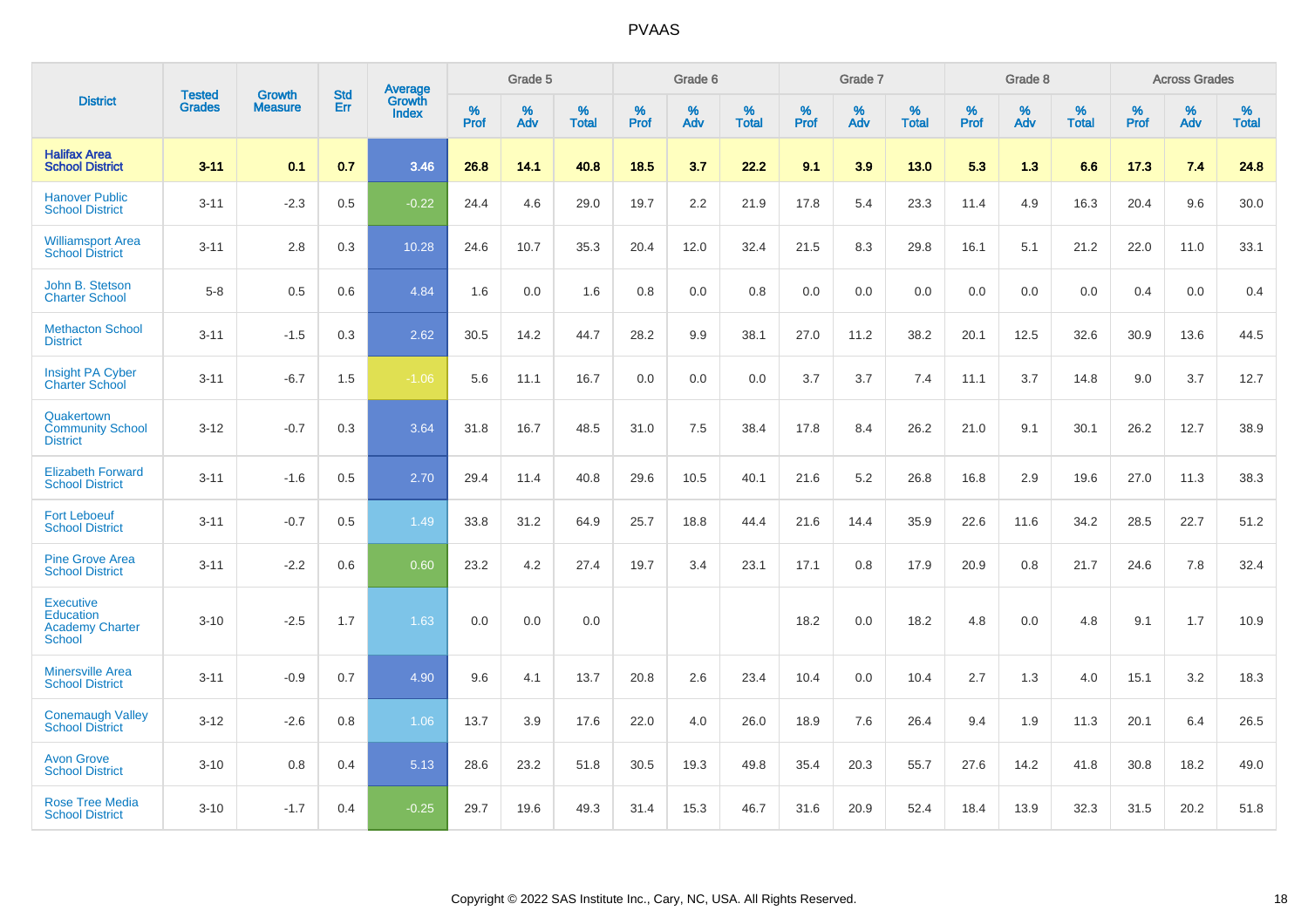|                                                                       |                                | <b>Growth</b>  | <b>Std</b> | <b>Average</b>         |                     | Grade 5  |                   |           | Grade 6  |                   |                  | Grade 7  |                   |           | Grade 8  |                   |           | <b>Across Grades</b> |                   |
|-----------------------------------------------------------------------|--------------------------------|----------------|------------|------------------------|---------------------|----------|-------------------|-----------|----------|-------------------|------------------|----------|-------------------|-----------|----------|-------------------|-----------|----------------------|-------------------|
| <b>District</b>                                                       | <b>Tested</b><br><b>Grades</b> | <b>Measure</b> | Err        | Growth<br><b>Index</b> | $\%$<br><b>Prof</b> | %<br>Adv | %<br><b>Total</b> | %<br>Prof | %<br>Adv | %<br><b>Total</b> | %<br><b>Prof</b> | %<br>Adv | %<br><b>Total</b> | %<br>Prof | %<br>Adv | %<br><b>Total</b> | %<br>Prof | %<br>Adv             | %<br><b>Total</b> |
| <b>Halifax Area</b><br><b>School District</b>                         | $3 - 11$                       | 0.1            | 0.7        | 3.46                   | 26.8                | 14.1     | 40.8              | 18.5      | 3.7      | 22.2              | 9.1              | 3.9      | 13.0              | 5.3       | 1.3      | 6.6               | 17.3      | 7.4                  | 24.8              |
| <b>Perseus House</b><br><b>Charter School Of</b><br><b>Excellence</b> | $6 - 11$                       | $-4.8$         | 1.1        | $-1.31$                |                     |          |                   | 0.0       | 0.0      | 0.0               | 1.8              | 0.0      | 1.8               | 1.5       | 0.0      | 1.5               | 1.4       | 0.0                  | 1.4               |
| <b>Schuylkill Valley</b><br><b>School District</b>                    | $3 - 11$                       | $-1.0$         | 0.5        | 3.23                   | 24.8                | 8.5      | 33.3              | 25.6      | 5.8      | 31.4              | 15.3             | 9.9      | 25.2              | 8.2       | 2.7      | 10.9              | 21.3      | 7.6                  | 29.0              |
| Apollo-Ridge<br><b>School District</b>                                | $3 - 12$                       | $-2.9$         | 0.7        | $-0.77$                | 18.8                | 0.0      | 18.8              | 12.0      | 1.2      | 13.2              | 8.5              | 1.2      | 9.8               | 10.4      | 2.6      | 13.0              | 14.8      | 3.0                  | 17.7              |
| <b>Harrisburg City</b><br><b>School District</b>                      | $3 - 11$                       | 1.3            | 0.3        | 7.16                   | 2.0                 | 0.8      | 2.8               | 2.0       | 1.0      | 3.0               | 2.9              | 0.8      | 3.7               | 2.7       | 0.3      | 3.0               | 2.7       | 0.7                  | 3.4               |
| Cornwall-Lebanon<br><b>School District</b>                            | $3 - 11$                       | $-0.5$         | 0.3        | 2.53                   | 31.1                | 9.0      | 40.1              | 18.2      | 6.2      | 24.4              | 16.1             | 4.9      | 21.0              | 16.4      | 9.4      | 25.8              | 23.1      | 8.6                  | 31.8              |
| <b>Kutztown Area</b><br><b>School District</b>                        | $3 - 12$                       | $-1.4$         | 0.8        | 3.35                   | 40.3                | 11.9     | 52.2              | 24.2      | 3.2      | 27.4              | 25.6             | 10.3     | 35.9              | 10.8      | 10.8     | 21.5              | 30.0      | 13.3                 | 43.3              |
| <b>Upper Dauphin</b><br>Area School<br><b>District</b>                | $3 - 11$                       | 1.0            | 0.7        | 6.60                   | 9.7                 | 4.8      | 14.5              | 18.3      | 8.4      | 26.8              | 18.9             | 6.8      | 25.7              | 24.3      | 7.1      | 31.4              | 22.1      | 9.5                  | 31.6              |
| Salisbury<br><b>Township School</b><br><b>District</b>                | $3 - 11$                       | $-2.3$         | 0.6        | 0.96                   | 14.9                | 8.5      | 23.4              | 14.3      | 2.2      | 16.5              | 13.0             | 1.1      | 14.1              | 17.2      | 3.4      | 20.7              | 18.4      | 6.3                  | 24.7              |
| <b>Clairton City</b><br><b>School District</b>                        | $3 - 11$                       | 0.5            | 0.8        | 3.14                   | 6.1                 | 2.0      | 8.2               | 1.5       | 0.0      | 1.5               | 1.6              | 0.0      | 1.6               | 0.0       | 0.0      | 0.0               | 3.5       | 0.3                  | 3.8               |
| <b>Frazier School</b><br><b>District</b>                              | $3 - 11$                       | $-2.4$         | 0.8        | 2.50                   | 7.8                 | 0.0      | 7.8               | 17.5      | 2.5      | 20.0              | 15.1             | 10.5     | 25.6              | 3.9       | 0.0      | 3.9               | 16.1      | 4.2                  | 20.3              |
| <b>New Foundations</b><br><b>Charter School</b>                       | $3 - 11$                       | $-1.5$         | 0.7        | 2.37                   | 18.5                | 5.6      | 24.1              | 6.4       | 0.0      | 6.4               | 21.3             | 3.3      | 24.6              | 13.1      | 2.4      | 15.5              | 17.1      | 2.9                  | 20.0              |
| Commonwealth<br><b>Charter Academy</b><br><b>Charter School</b>       | $3 - 10$                       | $-2.6$         | 0.8        | 1.49                   | 25.4                | 3.4      | 28.8              | 26.0      | 4.0      | 30.0              | 17.2             | 3.4      | 20.7              | 14.6      | 2.1      | 16.7              | 23.9      | 5.7                  | 29.6              |
| <b>Tussey Mountain</b><br><b>School District</b>                      | $3 - 12$                       | 0.2            | 0.7        | 2.41                   | 20.7                | 1.7      | 22.4              | 12.4      | 0.0      | 12.4              | 11.3             | 3.2      | 14.5              | 12.5      | 1.4      | 13.9              | 16.3      | 5.5                  | 21.8              |
| <b>Lincoln Leadership</b><br><b>Academy Charter</b><br><b>School</b>  | $3 - 12$                       | $-1.2$         | 0.9        | 2.09                   | 0.0                 | 0.0      | 0.0               | 2.0       | 0.0      | 2.0               | 4.0              | 2.0      | 6.0               | 0.0       | 0.0      | 0.0               | 3.8       | 0.7                  | 4.4               |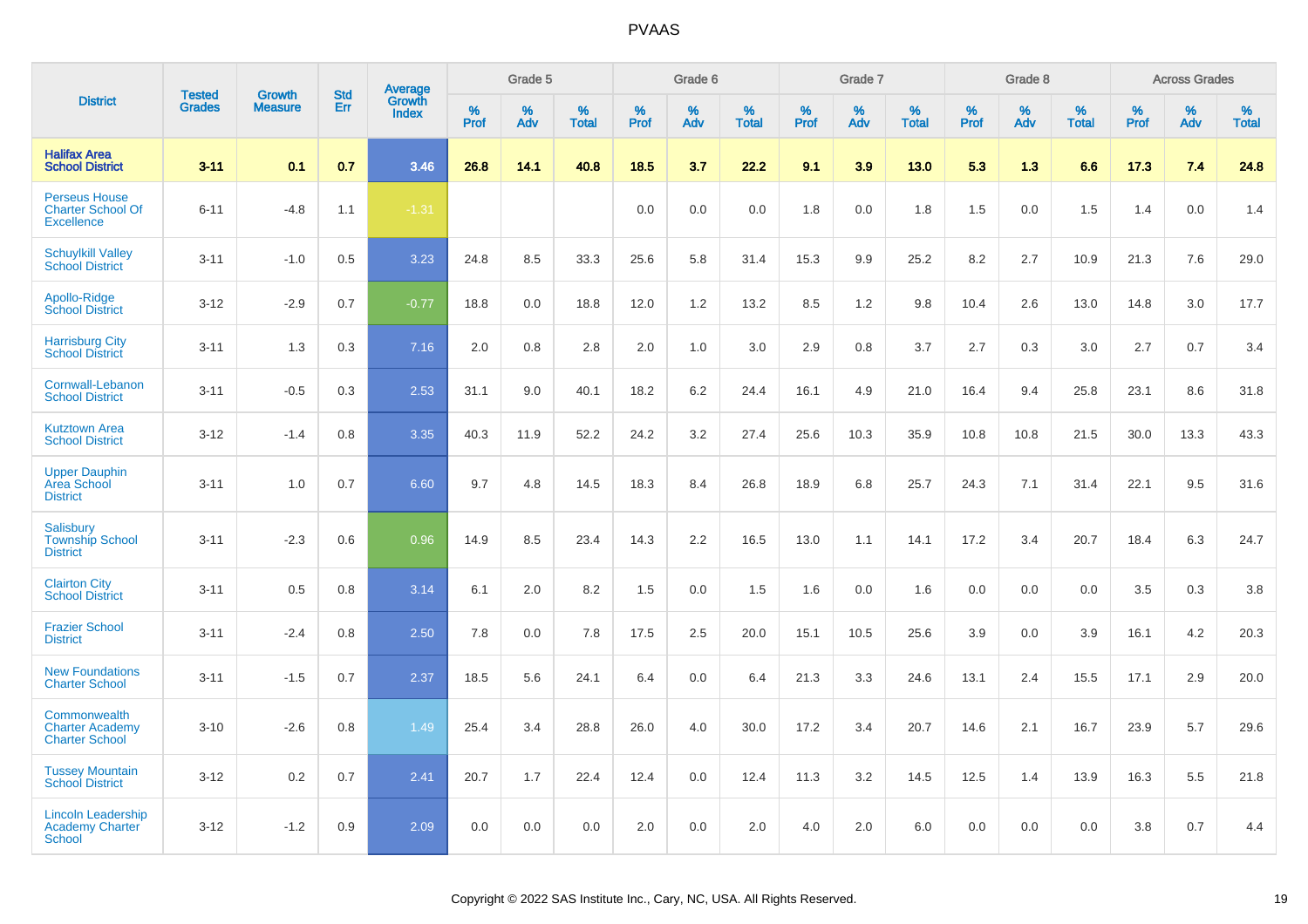|                                                                               | <b>Tested</b> | <b>Growth</b>  | <b>Std</b> | Average                |           | Grade 5  |                   |           | Grade 6  |                   |           | Grade 7  |                   |           | Grade 8  |                   |           | <b>Across Grades</b> |                   |
|-------------------------------------------------------------------------------|---------------|----------------|------------|------------------------|-----------|----------|-------------------|-----------|----------|-------------------|-----------|----------|-------------------|-----------|----------|-------------------|-----------|----------------------|-------------------|
| <b>District</b>                                                               | <b>Grades</b> | <b>Measure</b> | Err        | Growth<br><b>Index</b> | %<br>Prof | %<br>Adv | %<br><b>Total</b> | %<br>Prof | %<br>Adv | %<br><b>Total</b> | %<br>Prof | %<br>Adv | %<br><b>Total</b> | %<br>Prof | %<br>Adv | %<br><b>Total</b> | %<br>Prof | %<br>Adv             | %<br><b>Total</b> |
| <b>Halifax Area</b><br><b>School District</b>                                 | $3 - 11$      | 0.1            | 0.7        | 3.46                   | 26.8      | 14.1     | 40.8              | 18.5      | 3.7      | 22.2              | 9.1       | 3.9      | 13.0              | 5.3       | 1.3      | 6.6               | 17.3      | 7.4                  | 24.8              |
| <b>Rochester Area</b><br><b>School District</b>                               | $3 - 11$      | $-1.6$         | 0.9        | 3.19                   | 27.1      | 6.2      | 33.3              | 24.5      | 3.8      | 28.3              | 2.0       | 0.0      | 2.0               | 15.4      | 0.0      | 15.4              | 20.6      | $7.5\,$              | 28.1              |
| <b>Urban Academy Of</b><br><b>Greater Pittsburgh</b><br><b>Charter School</b> | $3-5$         | $-7.6$         | 1.9        | $-4.05$                | 2.7       | 0.0      | 2.7               |           |          |                   |           |          |                   |           |          |                   | 7.3       | 0.0                  | 7.3               |
| <b>Propel Charter</b><br><b>School-Mckeesport</b>                             | $3 - 8$       | $-3.2$         | 1.0        | 1.02                   | 5.6       | 0.0      | 5.6               | 2.7       | 0.0      | 2.7               | 5.3       | 7.9      | 13.2              | 2.7       | 2.7      | 5.4               | 5.4       | 2.3                  | 7.7               |
| <b>Bentworth School</b><br><b>District</b>                                    | $3 - 11$      | $-1.7$         | 0.7        | 1.37                   | 29.9      | 7.8      | 37.7              | 9.6       | 0.0      | 9.6               | 16.9      | 7.8      | 24.7              | 21.2      | 1.5      | 22.7              | 22.6      | 9.6                  | 32.3              |
| <b>Northern Lehigh</b><br><b>School District</b>                              | $3 - 12$      | $-2.6$         | 0.7        | 0.19                   | 22.7      | 6.2      | 28.9              | 13.8      | 0.0      | 13.8              | 15.0      | 1.7      | 16.7              | 12.5      | 0.0      | 12.5              | 18.6      | 3.9                  | 22.5              |
| <b>Northgate School</b><br><b>District</b>                                    | $3 - 11$      | $-1.8$         | 0.8        | 1.33                   | 19.6      | 7.8      | 27.4              | 15.2      | 1.7      | 17.0              | 10.2      | 0.0      | 10.2              | 12.5      | 4.2      | 16.7              | 15.8      | 4.3                  | 20.1              |
| La Academia<br>Partnership<br><b>Charter School</b>                           | $6 - 11$      | $-5.6$         | 1.8        | $-0.91$                |           |          |                   | 0.0       | 0.0      | 0.0               | 0.0       | 0.0      | 0.0               | 0.0       | 0.0      | 0.0               | 0.0       | 0.0                  | 0.0               |
| <b>Bristol Borough</b><br><b>School District</b>                              | $3 - 12$      | $-2.4$         | 0.7        | $-0.27$                | 21.3      | 2.7      | 24.0              | 17.8      | 7.8      | 25.6              | 15.0      | 1.2      | 16.2              | 7.6       | 1.3      | 8.9               | 16.2      | 4.2                  | 20.3              |
| <b>Mercer Area</b><br><b>School District</b>                                  | $3 - 11$      | $-1.2$         | 0.7        | 2.42                   | 32.8      | 15.5     | 48.3              | 35.3      | 8.8      | 44.1              | 25.0      | 11.8     | 36.8              | 18.7      | 4.0      | 22.7              | 29.0      | 12.7                 | 41.7              |
| <b>Shamokin Area</b><br><b>School District</b>                                | $3 - 11$      | $-2.1$         | 0.5        | 0.50                   | 17.1      | 4.3      | 21.4              | 8.8       | 2.9      | 11.8              | 10.3      | 0.7      | 11.0              | 8.4       | 3.9      | 12.3              | 12.1      | 4.8                  | 16.9              |
| Pennsylvania<br><b>Distance Learning</b><br><b>Charter School</b>             | $3 - 12$      | $-1.7$         | 0.7        | 0.39                   | 6.5       | 0.0      | 6.5               | 1.3       | 0.0      | 1.3               | 4.6       | 1.2      | 5.8               | 2.3       | 0.0      | 2.3               | 5.4       | 0.4                  | 5.8               |
| <b>Perkiomen Valley</b><br><b>School District</b>                             | $3 - 11$      | $-0.2$         | 0.3        | 7.20                   | 35.2      | 22.4     | 57.5              | 21.5      | 11.3     | 32.7              | 27.3      | 16.9     | 44.2              | 21.6      | 7.2      | 28.7              | 30.6      | 16.6                 | 47.1              |
| <b>Belle Vernon Area</b><br><b>School District</b>                            | $3 - 11$      | $-1.7$         | 0.6        | 1.65                   | 22.5      | 6.3      | 28.8              | 27.6      | 7.8      | 35.3              | 11.0      | 0.9      | 11.9              | 10.6      | 2.4      | 12.9              | 22.3      | 6.8                  | 29.0              |
| <b>Cambria Heights</b><br><b>School District</b>                              | $3 - 10$      | $-2.3$         | 0.6        | $-0.70$                | 23.3      | 4.4      | 27.8              | 16.8      | 0.0      | 16.8              | 13.5      | 1.0      | 14.6              | 4.4       | 0.9      | 5.3               | 18.3      | 2.8                  | 21.2              |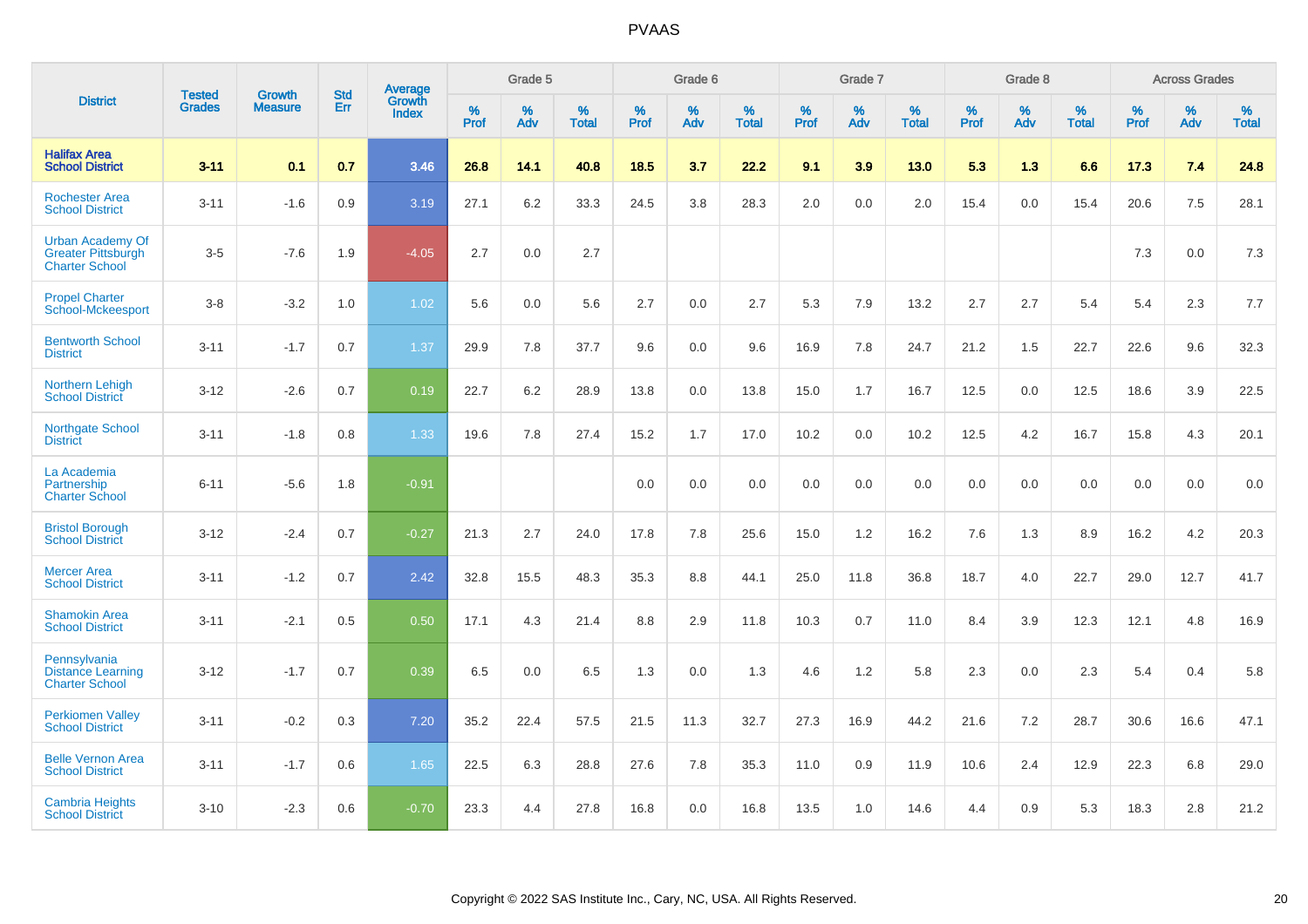|                                                                   | <b>Tested</b> |                                 | <b>Std</b> | Average                |              | Grade 5  |                   |              | Grade 6  |                   |              | Grade 7  |                   |              | Grade 8  |                   |              | <b>Across Grades</b> |                   |
|-------------------------------------------------------------------|---------------|---------------------------------|------------|------------------------|--------------|----------|-------------------|--------------|----------|-------------------|--------------|----------|-------------------|--------------|----------|-------------------|--------------|----------------------|-------------------|
| <b>District</b>                                                   | <b>Grades</b> | <b>Growth</b><br><b>Measure</b> | Err        | Growth<br><b>Index</b> | $\%$<br>Prof | %<br>Adv | %<br><b>Total</b> | $\%$<br>Prof | %<br>Adv | %<br><b>Total</b> | $\%$<br>Prof | %<br>Adv | %<br><b>Total</b> | $\%$<br>Prof | %<br>Adv | %<br><b>Total</b> | $\%$<br>Prof | %<br>Adv             | %<br><b>Total</b> |
| <b>Halifax Area</b><br><b>School District</b>                     | $3 - 11$      | 0.1                             | 0.7        | 3.46                   | 26.8         | 14.1     | 40.8              | 18.5         | 3.7      | 22.2              | 9.1          | 3.9      | 13.0              | 5.3          | 1.3      | 6.6               | 17.3         | 7.4                  | 24.8              |
| <b>Unionville-Chadds</b><br><b>Ford School</b><br><b>District</b> | $3 - 11$      | 0.5                             | 0.4        | 5.10                   | 38.8         | 29.9     | 68.7              | 38.4         | 17.1     | 55.5              | 37.6         | 16.8     | 54.5              | 29.8         | 24.9     | 54.7              | 36.9         | 27.5                 | 64.4              |
| <b>Leechburg Area</b><br><b>School District</b>                   | $3 - 11$      | $-3.5$                          | 0.9        | $-0.64$                | 15.6         | 2.2      | 17.8              | 16.2         | 5.4      | 21.6              | 8.0          | 0.0      | 8.0               | 23.8         | 7.1      | 31.0              | 22.5         | 5.9                  | 28.5              |
| <b>Hollidaysburg Area</b><br><b>School District</b>               | $3 - 11$      | 2.9                             | 0.4        | 8.32                   | 33.2         | 16.0     | 49.2              | 26.4         | 12.8     | 39.2              | 27.3         | 14.7     | 42.0              | 23.2         | 8.0      | 31.2              | 28.7         | 12.7                 | 41.4              |
| <b>Warrior Run</b><br><b>School District</b>                      | $3 - 11$      | $-0.7$                          | 0.6        | 1.21                   | 29.0         | 17.1     | 46.0              | 25.7         | 1.8      | 27.5              | 16.8         | 11.2     | 28.0              | 15.6         | 12.2     | 27.8              | 23.2         | 10.7                 | 34.0              |
| <b>Greater Johnstown</b><br><b>School District</b>                | $3 - 11$      | $-1.7$                          | 0.5        | 2.59                   | 5.9          | 0.7      | 6.6               | 4.8          | 0.0      | 4.8               | 7.4          | 0.0      | 7.4               | 0.6          | 0.6      | 1.3               | 6.8          | 1.2                  | 8.0               |
| Washington<br><b>School District</b>                              | $3 - 11$      | $-2.6$                          | 0.7        | $-0.09$                | 13.5         | 2.9      | 16.4              | 5.2          | 2.1      | 7.2               | 15.0         | 1.2      | 16.2              | 0.0          | 1.5      | 1.5               | 11.8         | 3.4                  | 15.2              |
| <b>Canton Area</b><br><b>School District</b>                      | $3 - 11$      | $-0.5$                          | 0.8        | 3.67                   | 34.6         | 11.5     | 46.2              | 32.3         | 3.2      | 35.5              | 9.1          | 1.8      | 10.9              | 4.8          | 0.0      | 4.8               | 23.4         | 6.2                  | 29.6              |
| <b>Somerset Area</b><br><b>School District</b>                    | $3 - 11$      | 0.0                             | 0.5        | 4.78                   | 27.4         | 11.1     | 38.5              | 28.2         | 9.2      | 37.4              | 20.4         | 9.5      | 29.9              | 24.5         | 4.9      | 29.4              | 26.3         | 10.2                 | 36.6              |
| <b>Central Fulton</b><br><b>School District</b>                   | $3 - 11$      | $-0.7$                          | 0.8        | 3.45                   | 30.3         | 6.6      | 36.8              | 15.9         | 1.4      | 17.4              | 13.0         | 14.5     | 27.5              | 12.7         | 14.6     | 27.3              | 24.6         | 8.3                  | 32.8              |
| <b>Hermitage School</b><br><b>District</b>                        | $3 - 12$      | 1.0                             | 0.5        | 4.16                   | 39.7         | 7.8      | 47.5              | 34.3         | 21.7     | 55.9              | 30.8         | 19.6     | 50.4              | 26.2         | 4.1      | 30.3              | 33.8         | 16.8                 | 50.6              |
| <b>Propel Charter</b><br><b>School-Northside</b>                  | $3 - 8$       | $-1.6$                          | 0.9        | 0.88                   | 0.0          | 0.0      | 0.0               | 2.4          | 0.0      | 2.4               | 0.0          | 0.0      | 0.0               | 0.0          | 0.0      | 0.0               | 0.4          | 0.0                  | 0.4               |
| <b>Pottsville Area</b><br><b>School District</b>                  | $3 - 12$      | $-0.7$                          | 0.5        | 1.25                   | 21.4         | 12.2     | 33.6              | 17.6         | 4.7      | 22.3              | 14.2         | 4.3      | 18.5              | 16.1         | 2.4      | 18.4              | 18.0         | 6.0                  | 23.9              |
| Wallenpaupack<br><b>Area School</b><br><b>District</b>            | $3 - 11$      | 0.7                             | 0.5        | 7.55                   | 27.0         | 6.1      | 33.1              | 11.1         | 3.7      | 14.8              | 30.6         | 8.2      | 38.8              | 13.2         | 3.5      | 16.7              | 24.0         | 7.0                  | 31.1              |
| <b>Fleetwood Area</b><br><b>School District</b>                   | $3 - 10$      | $-1.9$                          | 0.5        | 0.68                   | 21.5         | 3.7      | 25.2              | 19.9         | 4.0      | 23.8              | 20.7         | 4.8      | 25.5              | 21.4         | 2.5      | 23.9              | 21.9         | 5.2                  | 27.1              |
| <b>Greater Latrobe</b><br><b>School District</b>                  | $3 - 11$      | 1.6                             | 0.4        | 8.54                   | 36.4         | 15.5     | 51.9              | 37.0         | 5.3      | 42.3              | 32.2         | 18.5     | 50.7              | 23.4         | 8.0      | 31.4              | 34.1         | 15.0                 | 49.1              |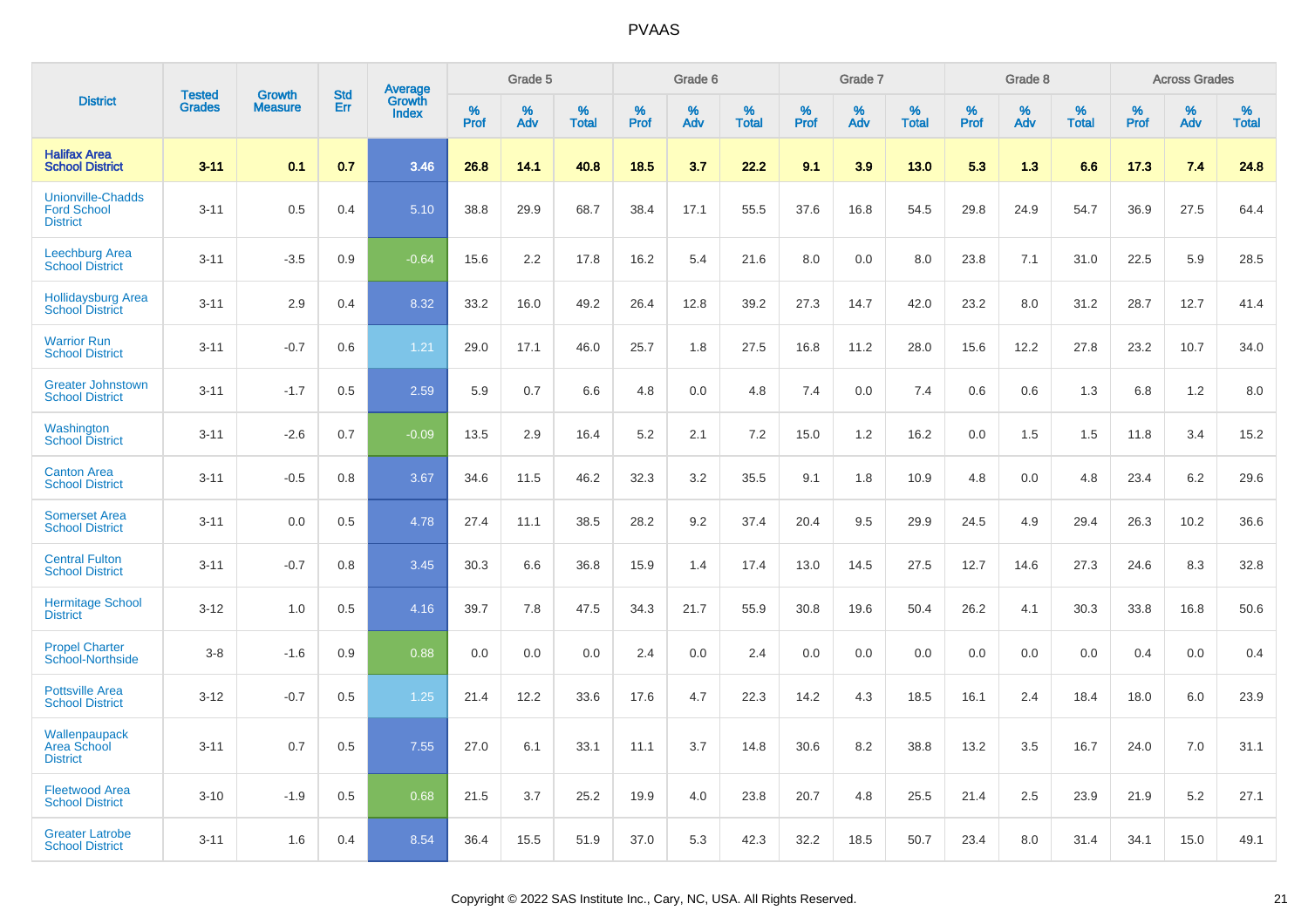|                                                                    | <b>Tested</b> | <b>Growth</b>  | <b>Std</b> | Average                |                  | Grade 5  |                   |                  | Grade 6  |                   |                  | Grade 7  |                   |           | Grade 8  |                   |                  | <b>Across Grades</b> |                   |
|--------------------------------------------------------------------|---------------|----------------|------------|------------------------|------------------|----------|-------------------|------------------|----------|-------------------|------------------|----------|-------------------|-----------|----------|-------------------|------------------|----------------------|-------------------|
| <b>District</b>                                                    | <b>Grades</b> | <b>Measure</b> | Err        | Growth<br><b>Index</b> | %<br><b>Prof</b> | %<br>Adv | %<br><b>Total</b> | %<br><b>Prof</b> | %<br>Adv | %<br><b>Total</b> | %<br><b>Prof</b> | %<br>Adv | %<br><b>Total</b> | %<br>Prof | %<br>Adv | %<br><b>Total</b> | %<br><b>Prof</b> | %<br>Adv             | %<br><b>Total</b> |
| <b>Halifax Area</b><br><b>School District</b>                      | $3 - 11$      | 0.1            | 0.7        | 3.46                   | 26.8             | 14.1     | 40.8              | 18.5             | 3.7      | 22.2              | 9.1              | 3.9      | 13.0              | 5.3       | 1.3      | 6.6               | 17.3             | 7.4                  | 24.8              |
| <b>Propel Charter</b><br>School - Braddock<br><b>Hills</b>         | $3 - 11$      | $-2.4$         | 0.8        | 3.05                   | 1.8              | 1.8      | 3.5               | 1.7              | 0.0      | 1.7               | 0.0              | 0.0      | 0.0               | 2.9       | 0.0      | 2.9               | 1.9              | 0.6                  | 2.5               |
| <b>Great Valley</b><br><b>School District</b>                      | $3 - 11$      | 0.1            | 0.4        | 2.46                   | 31.0             | 24.2     | 55.2              | 38.1             | 8.6      | 46.6              | 26.8             | 17.2     | 44.1              | 26.4      | 17.4     | 43.8              | 31.1             | 20.1                 | 51.2              |
| <b>Girard School</b><br><b>District</b>                            | $3 - 11$      | 0.0            | 0.6        | 2.99                   | 33.9             | 15.2     | 49.1              | 27.4             | 13.7     | 41.0              | 22.7             | 20.9     | 43.6              | 15.6      | 5.5      | 21.1              | 25.6             | 18.0                 | 43.6              |
| <b>Propel Charter</b><br>School-Homestead                          | $3 - 11$      | $-2.7$         | 1.0        | $-0.17$                | 2.7              | 0.0      | 2.7               | 0.0              | 5.4      | 5.4               | 2.9              | 0.0      | 2.9               | 0.0       | 0.0      | 0.0               | 2.7              | 1.4                  | 4.1               |
| <b>Southeast Delco</b><br><b>School District</b>                   | $3 - 10$      | $-0.4$         | 0.6        | 4.21                   | 3.3              | 1.7      | 5.0               | 1.8              | 0.0      | 1.8               | 3.0              | 0.8      | 3.8               | 6.9       | 0.8      | 7.7               | 5.7              | 0.7                  | 6.3               |
| <b>Penns Manor Area</b><br><b>School District</b>                  | $3 - 12$      | 1.5            | 0.8        | 4.02                   | 12.7             | 4.8      | 17.5              | 14.6             | 0.0      | 14.6              | 18.5             | 1.8      | 20.4              | 16.7      | 8.3      | 25.0              | 19.0             | 3.6                  | 22.6              |
| <b>Blue Ridge School</b><br><b>District</b>                        | $3 - 11$      | $-1.1$         | 0.7        | 2.21                   | 23.3             | 5.5      | 28.8              | 14.9             | 0.0      | 14.9              | 25.8             | 3.2      | 29.0              | 12.9      | 4.3      | 17.1              | 23.5             | 4.1                  | 27.7              |
| <b>Sullivan County</b><br><b>School District</b>                   | $3 - 10$      | $-2.9$         | 1.0        | 0.92                   | 21.4             | 0.0      | 21.4              | 30.0             | 4.0      | 34.0              | 18.8             | 0.0      | 18.8              | 9.1       | 0.0      | 9.1               | 22.0             | 4.1                  | 26.0              |
| <b>Windber Area</b><br><b>School District</b>                      | $3 - 11$      | $-1.8$         | 0.7        | 2.80                   | 28.8             | 20.0     | 48.8              | 20.9             | 9.0      | 29.8              | 14.7             | 9.3      | 24.0              | 28.6      | 13.1     | 41.7              | 24.4             | 15.1                 | 39.6              |
| <b>Northern Bedford</b><br><b>County School</b><br><b>District</b> | $3 - 11$      | $-1.5$         | 0.8        | 1.00                   | 24.5             | 8.2      | 32.6              | 30.5             | 1.7      | 32.2              | 19.0             | 1.7      | 20.7              | 9.4       | 3.1      | 12.5              | 24.6             | 5.2                  | 29.8              |
| <b>Penn Hills Charter</b><br>School of<br>Entrepreneurship         | $3-8$         | $-0.2$         | 0.9        | 1.98                   | 11.6             | 2.3      | 14.0              | 13.5             | 10.8     | 24.3              | 15.4             | 2.6      | 18.0              | 5.3       | 0.0      | 5.3               | 17.0             | 3.8                  | 20.8              |
| <b>Meyersdale Area</b><br><b>School District</b>                   | $3 - 11$      | 1.9            | 0.8        | 4.25                   | 35.2             | 9.3      | 44.4              | 26.6             | 15.6     | 42.2              | 18.9             | 0.0      | 18.9              | 11.9      | 8.5      | 20.3              | 24.6             | 9.4                  | 34.0              |
| <b>Manchester</b><br><b>Academic Charter</b><br><b>School</b>      | $3-8$         | 0.6            | 1.1        | 3.37                   | 3.6              | 0.0      | 3.6               | 3.4              | 0.0      | 3.4               | 3.6              | 0.0      | 3.6               | 0.0       | 0.0      | 0.0               | 4.9              | 0.5                  | 5.4               |
| Philadelphia<br><b>Academy Charter</b><br><b>School</b>            | $3 - 11$      | $-2.5$         | 0.7        | 0.18                   | 22.1             | 6.5      | 28.6              | 25.0             | 7.9      | 32.9              | 13.2             | 19.1     | 32.4              | 22.2      | 16.7     | 38.9              | 24.3             | 9.8                  | 34.2              |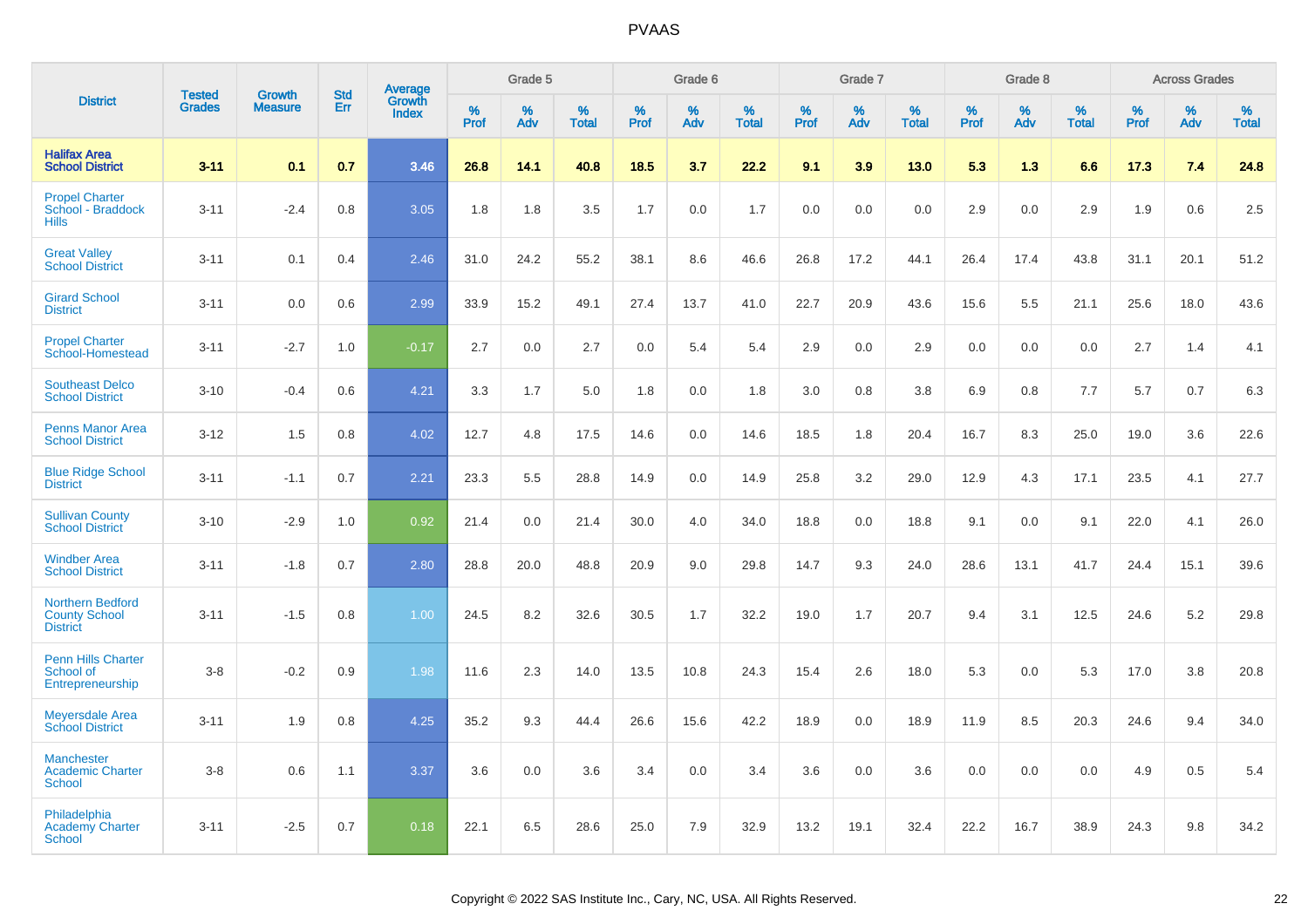|                                                                               | <b>Tested</b> | <b>Growth</b>  | <b>Std</b> | Average<br>Growth |                     | Grade 5  |                      |                     | Grade 6  |                      |              | Grade 7  |                      |                     | Grade 8  |                      |                     | <b>Across Grades</b> |                      |
|-------------------------------------------------------------------------------|---------------|----------------|------------|-------------------|---------------------|----------|----------------------|---------------------|----------|----------------------|--------------|----------|----------------------|---------------------|----------|----------------------|---------------------|----------------------|----------------------|
| <b>District</b>                                                               | <b>Grades</b> | <b>Measure</b> | Err        | Index             | $\%$<br><b>Prof</b> | %<br>Adv | $\%$<br><b>Total</b> | $\%$<br><b>Prof</b> | %<br>Adv | $\%$<br><b>Total</b> | $\%$<br>Prof | %<br>Adv | $\%$<br><b>Total</b> | $\%$<br><b>Prof</b> | %<br>Adv | $\%$<br><b>Total</b> | $\%$<br><b>Prof</b> | $\%$<br>Adv          | $\%$<br><b>Total</b> |
| <b>Halifax Area</b><br><b>School District</b>                                 | $3 - 11$      | 0.1            | 0.7        | 3.46              | 26.8                | 14.1     | 40.8                 | 18.5                | 3.7      | 22.2                 | 9.1          | 3.9      | 13.0                 | 5.3                 | 1.3      | 6.6                  | 17.3                | 7.4                  | 24.8                 |
| <b>Redbank Valley</b><br><b>School District</b>                               | $3 - 11$      | $-2.5$         | 0.7        | 1.94              | 34.3                | 20.0     | 54.3                 | 12.7                | 0.0      | 12.7                 | 19.5         | 9.2      | 28.7                 | 9.5                 | 0.0      | 9.5                  | 21.8                | 10.1                 | 31.9                 |
| <b>Mckeesport Area</b><br><b>School District</b>                              | $3 - 12$      | $-0.2$         | 0.5        | 1.94              | 8.9                 | 3.0      | 11.9                 | 3.9                 | 0.0      | 3.9                  | 1.0          | 0.0      | 1.0                  | 1.0                 | 0.0      | 1.0                  | 7.7                 | 2.1                  | 9.7                  |
| <b>State College Area</b><br><b>School District</b>                           | $3 - 11$      | 0.6            | 0.4        | 6.90              | 29.6                | 33.7     | 63.3                 | 27.4                | 15.3     | 42.7                 | 28.9         | 16.3     | 45.2                 | 20.8                | 8.9      | 29.7                 | 29.0                | 27.0                 | 56.1                 |
| <b>Young Scholars of</b><br><b>Greater Allegheny</b><br><b>Charter School</b> | $3 - 8$       | $-1.4$         | 1.6        | 1.32              | 10.0                | 0.0      | 10.0                 | 6.2                 | 0.0      | 6.2                  | 10.0         | 0.0      | 10.0                 |                     |          |                      | 6.6                 | 0.0                  | 6.6                  |
| <b>Freire Charter</b><br><b>School</b>                                        | $5 - 11$      | 1.2            | 0.6        | 3.54              | 0.0                 | 0.0      | 0.0                  | 1.5                 | 0.0      | 1.5                  | 3.0          | 0.0      | 3.0                  | 7.6                 | 0.0      | 7.6                  | 3.3                 | 0.0                  | 3.3                  |
| <b>West Greene</b><br><b>School District</b>                                  | $3 - 11$      | $-1.6$         | 0.9        | 2.26              | 20.5                | 7.7      | 28.2                 | 7.7                 | 7.7      | 15.4                 | 9.3          | 11.1     | 20.4                 | 11.8                | 0.0      | 11.8                 | 19.6                | 10.7                 | 30.2                 |
| <b>Reading School</b><br><b>District</b>                                      | $3 - 11$      | 0.0            | 0.4        | 4.14              | 3.8                 | 1.2      | 5.0                  | 1.5                 | 0.2      | 1.8                  | 1.9          | 0.0      | 1.9                  | 1.5                 | 0.4      | 1.9                  | 3.6                 | 1.1                  | 4.7                  |
| <b>Wilkes-Barre Area</b><br><b>School District</b>                            | $3 - 11$      | $-0.9$         | 0.5        | 1.33              | 8.1                 | 1.7      | 9.8                  | 10.1                | 4.4      | 14.5                 | $6.0\,$      | 1.8      | 7.8                  | 3.1                 | 1.3      | 4.4                  | 9.8                 | 3.0                  | 12.7                 |
| <b>Universal Institute</b><br><b>Charter School</b>                           | $3 - 8$       | $-2.3$         | 0.7        | 0.12              | 1.5                 | 0.0      | 1.5                  | 1.3                 | 0.0      | 1.3                  | 0.0          | 0.0      | 0.0                  | 2.3                 | 0.0      | 2.3                  | 1.7                 | $0.2\,$              | 2.0                  |
| <b>Laboratory Charter</b><br><b>School</b>                                    | $3 - 8$       | $-0.7$         | 1.1        | 2.78              | 3.2                 | 0.0      | 3.2                  | 2.3                 | 0.0      | 2.3                  | 6.4          | 0.0      | 6.4                  | 5.0                 | 0.0      | 5.0                  | 5.3                 | 0.0                  | 5.3                  |
| <b>South Side Area</b><br><b>School District</b>                              | $3 - 11$      | 1.2            | 0.8        | 4.65              | 23.3                | 18.3     | 41.7                 | 17.7                | 0.0      | 17.7                 | 26.6         | 7.8      | 34.4                 | 12.7                | 2.8      | 15.5                 | 21.2                | 6.3                  | 27.6                 |
| <b>Shenango Area</b><br><b>School District</b>                                | $3 - 11$      | 0.1            | 0.7        | 4.17              | 25.0                | 7.1      | 32.1                 | 40.4                | 8.8      | 49.1                 | 16.5         | 1.0      | 17.5                 | 14.4                | 1.1      | 15.6                 | 22.5                | 7.6                  | 30.1                 |
| <b>Panther Valley</b><br><b>School District</b>                               | $3 - 12$      | 0.8            | 0.6        | 5.00              | 11.5                | 1.9      | 13.5                 | 10.2                | 1.7      | 11.9                 | 11.1         | 1.8      | 13.0                 | 4.7                 | 0.0      | 4.7                  | 12.1                | 1.6                  | 13.6                 |
| <b>Forest Hills School</b><br><b>District</b>                                 | $3 - 11$      | 0.8            | 0.5        | 4.44              | 34.1                | 21.2     | 55.3                 | 20.8                | 3.3      | 24.2                 | 18.6         | 5.6      | 24.2                 | 10.6                | 3.2      | 13.8                 | 24.0                | 11.0                 | 35.1                 |
| Cheltenham<br><b>School District</b>                                          | $3 - 11$      | $-1.7$         | 0.6        | 1.03              | 19.8                | 16.7     | 36.5                 | 21.7                | 4.7      | 26.4                 | 26.7         | 11.0     | 37.7                 | 12.1                | 3.3      | 15.4                 | 23.0                | 11.2                 | 34.2                 |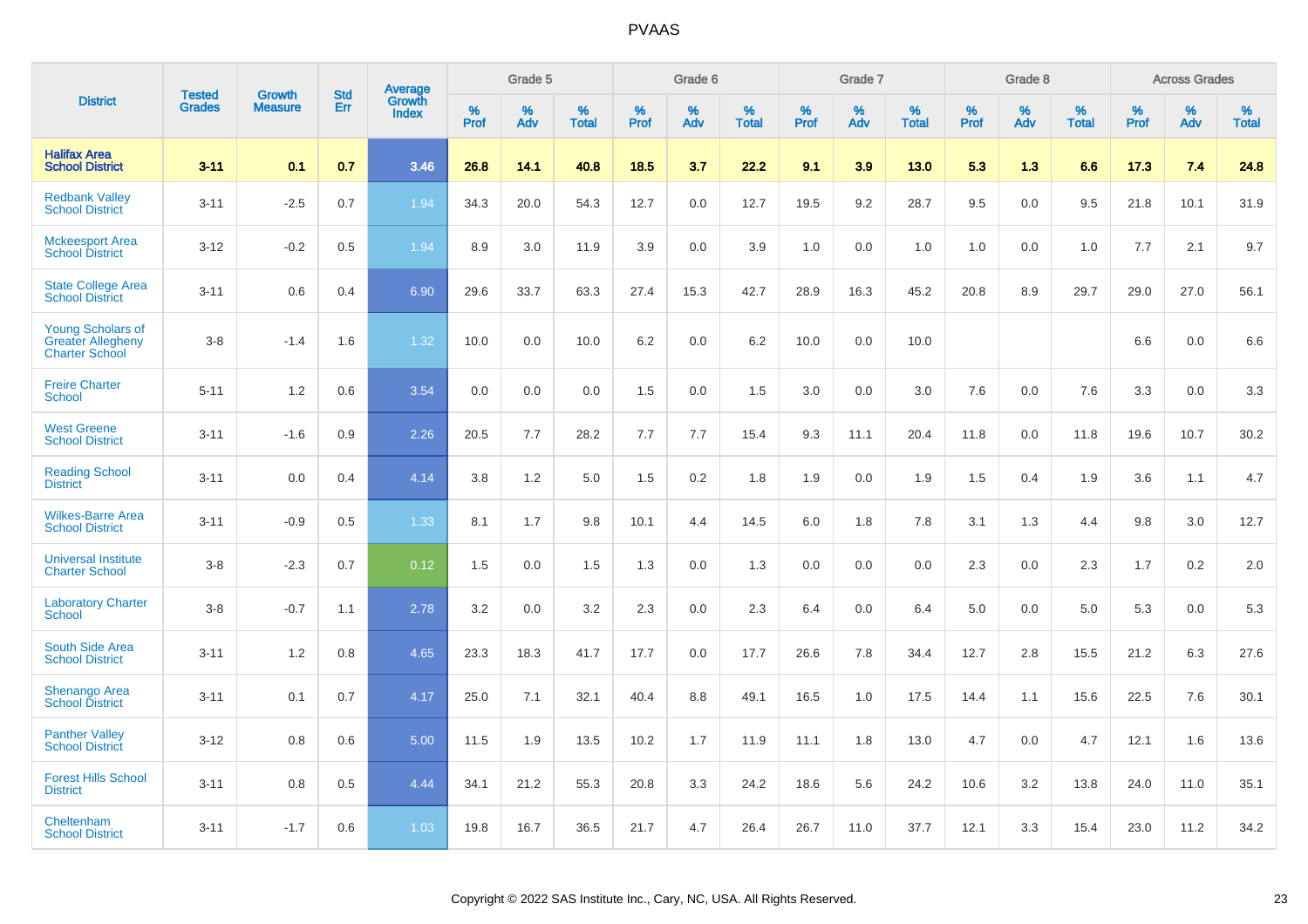|                                                                                   | <b>Tested</b> | <b>Growth</b>  | <b>Std</b> | <b>Average</b><br>Growth |              | Grade 5  |                   |              | Grade 6  |                   |              | Grade 7  |                   |           | Grade 8  |                   |                  | <b>Across Grades</b> |                   |
|-----------------------------------------------------------------------------------|---------------|----------------|------------|--------------------------|--------------|----------|-------------------|--------------|----------|-------------------|--------------|----------|-------------------|-----------|----------|-------------------|------------------|----------------------|-------------------|
| <b>District</b>                                                                   | <b>Grades</b> | <b>Measure</b> | Err        | <b>Index</b>             | $\%$<br>Prof | %<br>Adv | %<br><b>Total</b> | $\%$<br>Prof | %<br>Adv | %<br><b>Total</b> | $\%$<br>Prof | %<br>Adv | %<br><b>Total</b> | %<br>Prof | %<br>Adv | %<br><b>Total</b> | %<br><b>Prof</b> | $\%$<br>Adv          | %<br><b>Total</b> |
| <b>Halifax Area</b><br><b>School District</b>                                     | $3 - 11$      | 0.1            | 0.7        | 3.46                     | 26.8         | 14.1     | 40.8              | 18.5         | 3.7      | 22.2              | 9.1          | 3.9      | 13.0              | 5.3       | 1.3      | 6.6               | 17.3             | 7.4                  | 24.8              |
| <b>Blue Mountain</b><br><b>School District</b>                                    | $3 - 10$      | 0.1            | 0.5        | 3.24                     | 33.3         | 19.2     | 52.6              | 24.3         | 0.6      | 24.8              | 16.3         | 10.1     | 26.4              | 20.3      | 6.1      | 26.4              | 27.5             | 11.1                 | 38.6              |
| <b>Titusville Area</b><br><b>School District</b>                                  | $3 - 11$      | $-1.7$         | 0.5        | 0.12                     | 28.5         | 13.8     | 42.3              | 18.9         | 4.2      | 23.1              | 18.0         | 3.9      | 21.9              | 8.0       | 3.6      | 11.6              | 21.8             | 10.0                 | 31.8              |
| <b>Agora Cyber</b><br><b>Charter School</b>                                       | $3 - 11$      | $-0.3$         | 0.6        | 3.62                     | 9.8          | 2.0      | 11.8              | 7.8          | 0.7      | 8.5               | 6.2          | 2.1      | 8.3               | 3.3       | 1.3      | 4.6               | 9.7              | 2.4                  | 12.1              |
| <b>Sharon City School</b><br><b>District</b>                                      | $3 - 11$      | $-0.3$         | 0.5        | 1.32                     | 14.1         | 2.1      | 16.2              | 13.9         | 4.1      | 18.0              | 6.0          | 1.7      | 7.8               | 5.9       | 1.5      | 7.4               | 12.0             | 2.8                  | 14.8              |
| <b>Indiana Area</b><br><b>School District</b>                                     | $3 - 11$      | 1.8            | 0.4        | $7.21$                   | 29.3         | 17.7     | 47.0              | 23.9         | 11.7     | 35.5              | 36.0         | 10.3     | 46.3              | 23.2      | 14.2     | 37.4              | 30.1             | 15.1                 | 45.2              |
| Susquehanna<br><b>Community School</b><br><b>District</b>                         | $3 - 11$      | $-2.8$         | 0.9        | $-1.20$                  | 19.6         | 9.8      | 29.4              | 15.5         | 1.7      | 17.2              | 13.3         | 11.1     | 24.4              | 2.0       | 2.0      | 4.1               | 19.6             | 6.3                  | 25.9              |
| Palmyra Area<br><b>School District</b>                                            | $3 - 11$      | 0.0            | 0.4        | 5.60                     | 36.2         | 17.5     | 53.8              | 27.2         | 8.3      | 35.4              | 25.5         | 12.2     | 37.6              | 29.8      | 12.2     | 42.0              | 31.5             | 15.7                 | 47.2              |
| <b>Manheim Central</b><br><b>School District</b>                                  | $3 - 11$      | 2.8            | 0.4        | 9.93                     | 25.4         | 7.6      | 33.0              | 23.6         | 5.8      | 29.3              | 15.0         | 5.2      | 20.2              | 20.9      | 6.2      | 27.1              | 22.8             | 9.4                  | 32.2              |
| <b>Highlands School</b><br><b>District</b>                                        | $3 - 11$      | 0.4            | 0.5        | 2.41                     | 20.4         | 4.6      | 25.0              | 16.6         | 1.4      | 17.9              | 28.5         | 4.9      | 33.3              | 13.2      | 8.6      | 21.8              | 20.4             | 5.9                  | 26.3              |
| <b>Howard Gardner</b><br><b>Multiple</b><br>Intelligence<br><b>Charter School</b> | $3 - 8$       | $-3.7$         | 1.1        | $-1.27$                  | 16.7         | 6.7      | 23.3              | 9.4          | 0.0      | 9.4               | 9.1          | 0.0      | 9.1               | 7.4       | 11.1     | 18.5              | 14.7             | 3.5                  | 18.2              |
| <b>Inquiry Charter</b><br>School                                                  | $3-5$         | $-6.8$         | 2.1        | $-3.27$                  | 8.8          | 2.9      | 11.8              |              |          |                   |              |          |                   |           |          |                   | 11.1             | 2.8                  | 13.9              |
| <b>Purchase Line</b><br><b>School District</b>                                    | $3 - 12$      | 1.0            | 0.8        | 4.29                     | 28.8         | 7.7      | 36.5              | 6.1          | 3.0      | 9.1               | 7.5          | 3.0      | 10.4              | 5.3       | 0.0      | 5.3               | 16.1             | 3.3                  | 19.4              |
| <b>Haverford</b><br><b>Township School</b><br><b>District</b>                     | $3 - 11$      | $-0.7$         | 0.3        | $-0.06$                  | 30.7         | 27.3     | 58.0              | 26.4         | 15.0     | 41.4              | 28.5         | 12.8     | 41.3              | 33.9      | 15.2     | 49.1              | 31.6             | 23.1                 | 54.7              |
| <b>Easton Area</b><br><b>School District</b>                                      | $3 - 12$      | $-1.1$         | 0.3        | $-0.56$                  | 22.4         | 5.9      | 28.3              | 14.6         | 3.3      | 17.9              | 11.0         | 6.9      | 18.0              | 10.3      | 2.2      | 12.4              | 18.5             | 8.4                  | 26.9              |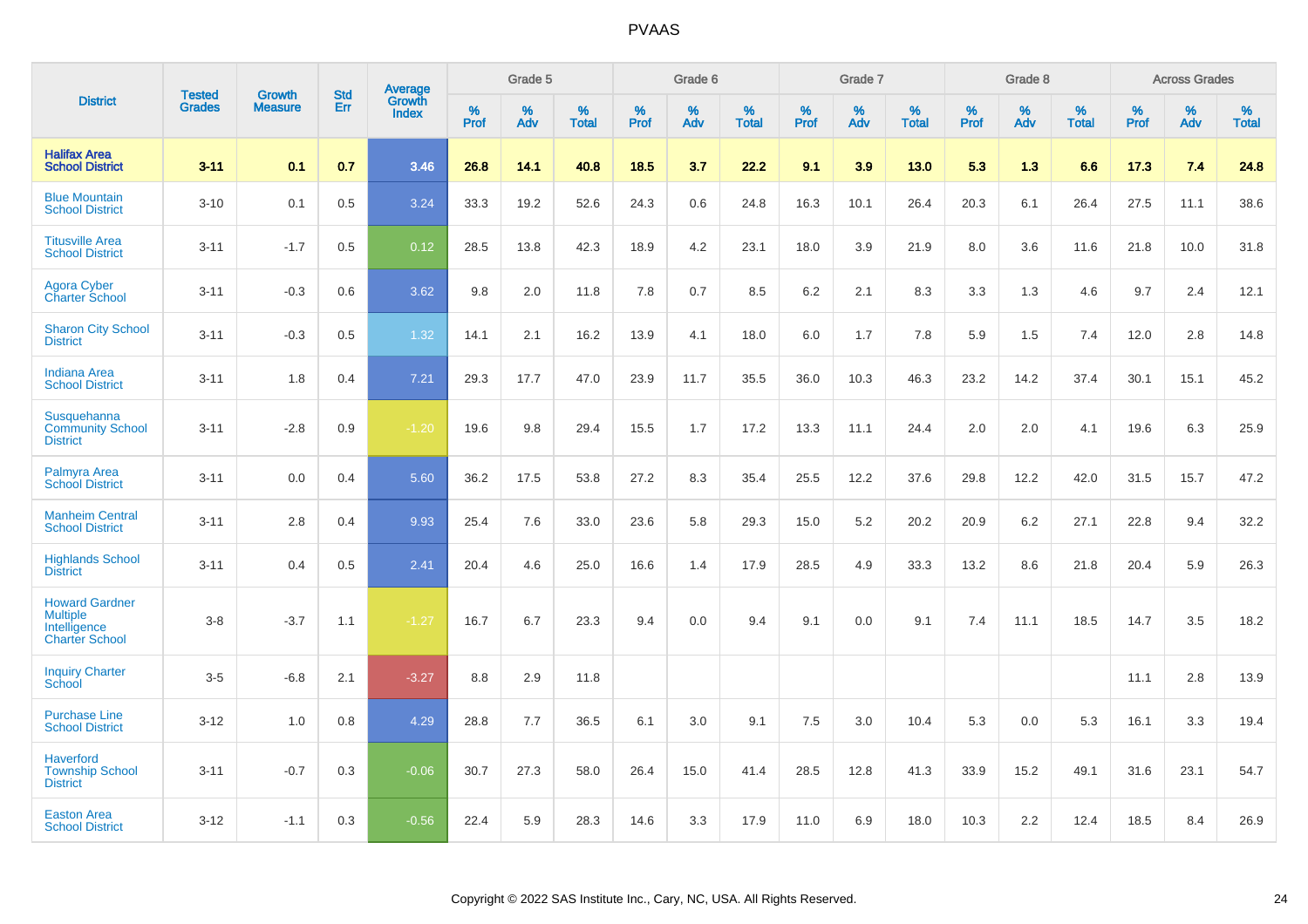|                                                                   |                                |                                 |                   | Average                |                     | Grade 5  |                   |              | Grade 6  |                   |              | Grade 7  |                   |              | Grade 8  |                   |              | <b>Across Grades</b> |                   |
|-------------------------------------------------------------------|--------------------------------|---------------------------------|-------------------|------------------------|---------------------|----------|-------------------|--------------|----------|-------------------|--------------|----------|-------------------|--------------|----------|-------------------|--------------|----------------------|-------------------|
| <b>District</b>                                                   | <b>Tested</b><br><b>Grades</b> | <b>Growth</b><br><b>Measure</b> | <b>Std</b><br>Err | Growth<br><b>Index</b> | $\%$<br><b>Prof</b> | %<br>Adv | %<br><b>Total</b> | $\%$<br>Prof | %<br>Adv | %<br><b>Total</b> | $\%$<br>Prof | %<br>Adv | %<br><b>Total</b> | $\%$<br>Prof | %<br>Adv | %<br><b>Total</b> | $\%$<br>Prof | %<br>Adv             | %<br><b>Total</b> |
| <b>Halifax Area</b><br><b>School District</b>                     | $3 - 11$                       | 0.1                             | 0.7               | 3.46                   | 26.8                | 14.1     | 40.8              | 18.5         | 3.7      | 22.2              | 9.1          | 3.9      | 13.0              | 5.3          | 1.3      | 6.6               | 17.3         | 7.4                  | 24.8              |
| <b>Mastery Charter</b><br>School - Harrity<br>Campus              | $3-8$                          | $-0.7$                          | 1.1               | 2.42                   | 4.6                 | 4.6      | 9.1               | 2.3          | 0.0      | 2.3               | 0.0          | 0.0      | 0.0               | 3.1          | 0.0      | 3.1               | 5.5          | 1.0                  | 6.5               |
| Salisbury-Elk Lick<br><b>School District</b>                      | $3 - 11$                       | $-4.2$                          | 1.3               | 0.13                   | 29.2                | 12.5     | 41.7              | 37.5         | 0.0      | 37.5              | 15.8         | 0.0      | 15.8              | 14.3         | 4.8      | 19.0              | 28.9         | 5.8                  | 34.7              |
| <b>Albert Gallatin</b><br><b>Area School</b><br><b>District</b>   | $3 - 11$                       | $-1.4$                          | 0.5               | 0.97                   | 19.0                | 10.2     | 29.3              | 18.6         | 1.6      | 20.2              | 12.8         | 2.8      | 15.6              | 14.8         | 2.0      | 16.8              | 17.4         | 4.9                  | 22.3              |
| <b>Carbondale Area</b><br><b>School District</b>                  | $3 - 10$                       | 1.1                             | 0.6               | 5.95                   | 10.3                | 1.2      | 11.5              | 4.2          | 0.0      | 4.2               | 4.8          | 3.6      | 8.4               | 13.9         | 0.0      | 13.9              | 9.4          | 0.8                  | 10.1              |
| <b>Fannett-Metal</b><br><b>School District</b>                    | $3 - 11$                       | $-2.4$                          | 1.0               | 2.68                   | 17.2                | 6.9      | 24.1              | 10.3         | 0.0      | 10.3              | 9.4          | 0.0      | 9.4               | 8.9          | 2.2      | 11.1              | 15.5         | 5.8                  | 21.3              |
| <b>Freedom Area</b><br><b>School District</b>                     | $3 - 11$                       | $-0.8$                          | 0.7               | 1.59                   | 13.6                | 3.7      | 17.3              | 21.4         | 2.4      | 23.8              | 18.6         | 2.9      | 21.6              | 10.7         | 1.3      | 12.0              | 17.8         | 3.7                  | 21.6              |
| <b>Richard Allen</b><br>Preparatory<br><b>Charter School</b>      | $5-8$                          | 0.8                             | 0.7               | 3.33                   | 0.0                 | 0.0      | 0.0               | 1.0          | 0.0      | 1.0               | 1.8          | 0.9      | 2.7               | 0.9          | 0.0      | 0.9               | 1.1          | 0.3                  | 1.4               |
| <b>Troy Area School</b><br><b>District</b>                        | $3 - 10$                       | $-1.8$                          | 0.6               | 0.45                   | 11.1                | 4.0      | 15.2              | 4.0          | 4.0      | 8.0               | 14.1         | 0.0      | 14.1              | 6.8          | 0.8      | 7.7               | 11.9         | 2.1                  | 14.0              |
| <b>North Schuylkill</b><br><b>School District</b>                 | $3 - 11$                       | 0.5                             | 0.5               | 4.31                   | 8.2                 | 3.0      | 11.2              | 4.8          | 0.8      | 5.6               | 5.8          | 3.9      | 9.7               | 11.8         | 6.7      | 18.5              | 12.1         | 4.1                  | 16.1              |
| Middletown Area<br><b>School District</b>                         | $3 - 11$                       | $-1.6$                          | 0.5               | 0.08                   | 19.5                | 5.0      | 24.5              | 6.1          | 0.8      | 6.9               | 16.1         | 9.8      | 25.9              | 11.8         | 2.0      | 13.7              | 18.4         | 7.5                  | 25.9              |
| <b>Selinsgrove Area</b><br><b>School District</b>                 | $3 - 12$                       | 4.7                             | 0.5               | 11.20                  | 26.0                | 6.1      | 32.0              | 32.0         | 17.0     | 49.0              | 26.4         | 18.7     | 45.2              | 25.6         | 10.5     | 36.1              | 25.8         | 14.6                 | 40.4              |
| <b>Greater Nanticoke</b><br><b>Area School</b><br><b>District</b> | $3 - 12$                       | $-0.5$                          | 0.6               | 4.36                   | 13.6                | 2.7      | 16.4              | 2.6          | 0.0      | 2.6               | 3.6          | 0.0      | 3.6               | 4.2          | 1.7      | 5.9               | 7.6          | 2.0                  | 9.6               |
| Portage Area<br><b>School District</b>                            | $3 - 10$                       | 0.3                             | 0.8               | 2.06                   | 28.6                | 7.1      | 35.7              | 30.0         | 10.0     | 40.0              | 25.4         | 9.5      | 34.9              | 17.0         | 7.6      | 24.5              | 29.8         | 12.9                 | 42.6              |
| <b>Mount Carmel</b><br><b>Area School</b><br><b>District</b>      | $3 - 11$                       | 0.2                             | 0.6               | 3.89                   | 10.8                | 2.7      | 13.5              | 12.5         | 7.1      | 19.6              | 13.6         | 3.6      | 17.3              | 8.8          | 2.6      | 11.5              | 12.2         | 4.5                  | 16.7              |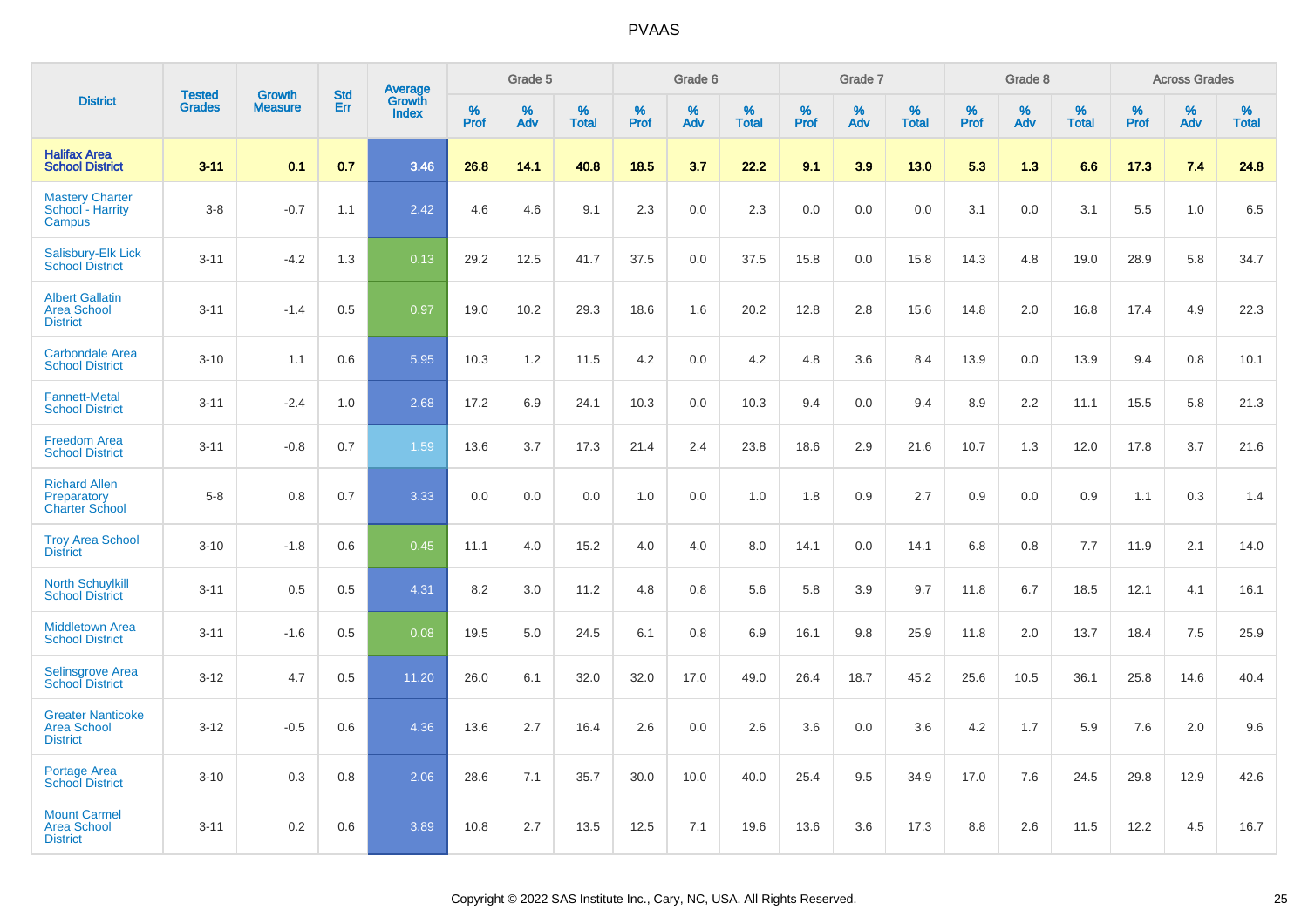|                                                                                            | <b>Tested</b> | <b>Growth</b>    | <b>Std</b> | Average                |                     | Grade 5  |                   |                     | Grade 6  |                   |              | Grade 7  |                   |                     | Grade 8  |                   |                     | <b>Across Grades</b> |                   |
|--------------------------------------------------------------------------------------------|---------------|------------------|------------|------------------------|---------------------|----------|-------------------|---------------------|----------|-------------------|--------------|----------|-------------------|---------------------|----------|-------------------|---------------------|----------------------|-------------------|
| <b>District</b>                                                                            | <b>Grades</b> | <b>Measure</b>   | <b>Err</b> | Growth<br><b>Index</b> | $\%$<br><b>Prof</b> | %<br>Adv | %<br><b>Total</b> | $\%$<br><b>Prof</b> | %<br>Adv | %<br><b>Total</b> | $\%$<br>Prof | %<br>Adv | %<br><b>Total</b> | $\%$<br><b>Prof</b> | %<br>Adv | %<br><b>Total</b> | $\%$<br><b>Prof</b> | %<br>Adv             | %<br><b>Total</b> |
| <b>Halifax Area</b><br><b>School District</b>                                              | $3 - 11$      | 0.1              | 0.7        | 3.46                   | 26.8                | 14.1     | 40.8              | 18.5                | 3.7      | 22.2              | 9.1          | 3.9      | 13.0              | 5.3                 | 1.3      | 6.6               | 17.3                | 7.4                  | 24.8              |
| <b>Lebanon School</b><br><b>District</b>                                                   | $3 - 11$      | 0.1              | 0.3        | 4.53                   | 10.8                | 2.5      | 13.2              | 5.4                 | 1.6      | 7.0               | 3.4          | 0.6      | 4.1               | 4.5                 | 0.8      | 5.4               | 7.2                 | 1.6                  | 8.8               |
| <b>Mastery Charter</b><br>School - Hardy<br><b>Williams</b>                                | $3 - 11$      | $-0.1$           | $1.2$      | 1.30                   | 4.9                 | 0.0      | 4.9               | 11.4                | 2.9      | 14.3              | 5.6          | 0.0      | 5.6               |                     |          |                   | 6.9                 | 0.6                  | 7.5               |
| <b>Cameron County</b><br><b>School District</b>                                            | $3 - 12$      | 1.0              | 1.0        | 4.16                   | 48.4                | 0.0      | 48.4              | 29.0                | 2.6      | 31.6              | 7.3          | 2.4      | 9.8               | 13.5                | $0.0\,$  | 13.5              | 30.3                | 6.8                  | 37.2              |
| Johnsonburg Area<br><b>School District</b>                                                 | $3 - 11$      | $2.2\phantom{0}$ | 1.0        | 5.07                   | 17.5                | 7.5      | 25.0              | 21.2                | 12.1     | 33.3              | 18.6         | 7.0      | 25.6              | 15.6                | 2.2      | 17.8              | 25.5                | 10.2                 | 35.7              |
| <b>Marion Center</b><br><b>Area School</b><br><b>District</b>                              | $3 - 10$      | 0.9              | 0.7        | 5.76                   | 24.4                | 7.7      | 32.0              | 37.2                | 11.8     | 49.0              | 19.0         | 10.7     | 29.8              | 22.6                | 8.6      | 31.2              | 27.9                | 10.6                 | 38.4              |
| The Philadelphia<br><b>Charter School for</b><br><b>Arts and Sciences</b><br>at HR Edmunds | $3 - 8$       | 1.7              | 0.6        | 4.09                   | 6.4                 | 0.0      | 6.4               | 0.0                 | 0.0      | 0.0               | 2.1          | 0.0      | 2.1               | 2.2                 | 0.0      | 2.2               | 2.1                 | 0.2                  | 2.3               |
| <b>Montgomery Area</b><br><b>School District</b>                                           | $3 - 11$      | 0.8              | 0.8        | 4.18                   | 25.7                | 10.8     | 36.5              | 29.0                | 30.6     | 59.7              | 33.3         | 6.9      | 40.3              | 17.2                | 1.7      | 19.0              | 28.4                | 13.2                 | 41.6              |
| <b>Camp Hill School</b><br><b>District</b>                                                 | $3 - 12$      | $-2.0$           | 0.7        | $-0.33$                | 40.7                | 27.2     | 67.9              | 24.0                | 4.0      | 28.0              | 17.6         | 9.9      | 27.5              | 22.0                | 3.7      | 25.7              | 30.7                | 15.4                 | 46.1              |
| <b>Antietam School</b><br><b>District</b>                                                  | $3 - 10$      | $-2.5$           | 0.8        | $-0.25$                | 9.4                 | 1.6      | 10.9              | 10.0                | 3.3      | 13.3              | 5.6          | 0.0      | 5.6               | 5.8                 | 0.0      | 5.8               | 8.3                 | 1.2                  | 9.5               |
| <b>Franklin Area</b><br><b>School District</b>                                             | $3 - 11$      | 0.9              | 0.5        | 5.84                   | 22.0                | 7.1      | 29.1              | 25.8                | 3.1      | 28.9              | 10.1         | 4.2      | 14.3              | 8.2                 | 0.7      | 8.9               | 19.0                | 4.3                  | 23.2              |
| South Williamsport<br><b>Area School</b><br><b>District</b>                                | $3 - 10$      | $-0.6$           | 0.6        | 3.18                   | 20.4                | 1.1      | 21.5              | 25.8                | 4.5      | 30.3              | 15.5         | 2.4      | 17.9              | 15.1                | 0.0      | 15.1              | 20.2                | 2.8                  | 23.0              |
| <b>Deep Roots</b><br><b>Charter School</b>                                                 | $3-6$         | $-0.9$           | 1.3        | 2.28                   | 0.0                 | 0.0      | 0.0               | 0.0                 | 0.0      | 0.0               |              |          |                   |                     |          |                   | 1.3                 | 0.0                  | 1.3               |
| <b>Ellwood City Area</b><br><b>School District</b>                                         | $3 - 11$      | $-1.7$           | 0.6        | 1.08                   | 20.6                | 7.8      | 28.4              | 19.0                | 2.6      | 21.6              | 21.7         | 2.5      | 24.2              | 5.5                 | 2.8      | 8.3               | 17.5                | 4.7                  | 22.2              |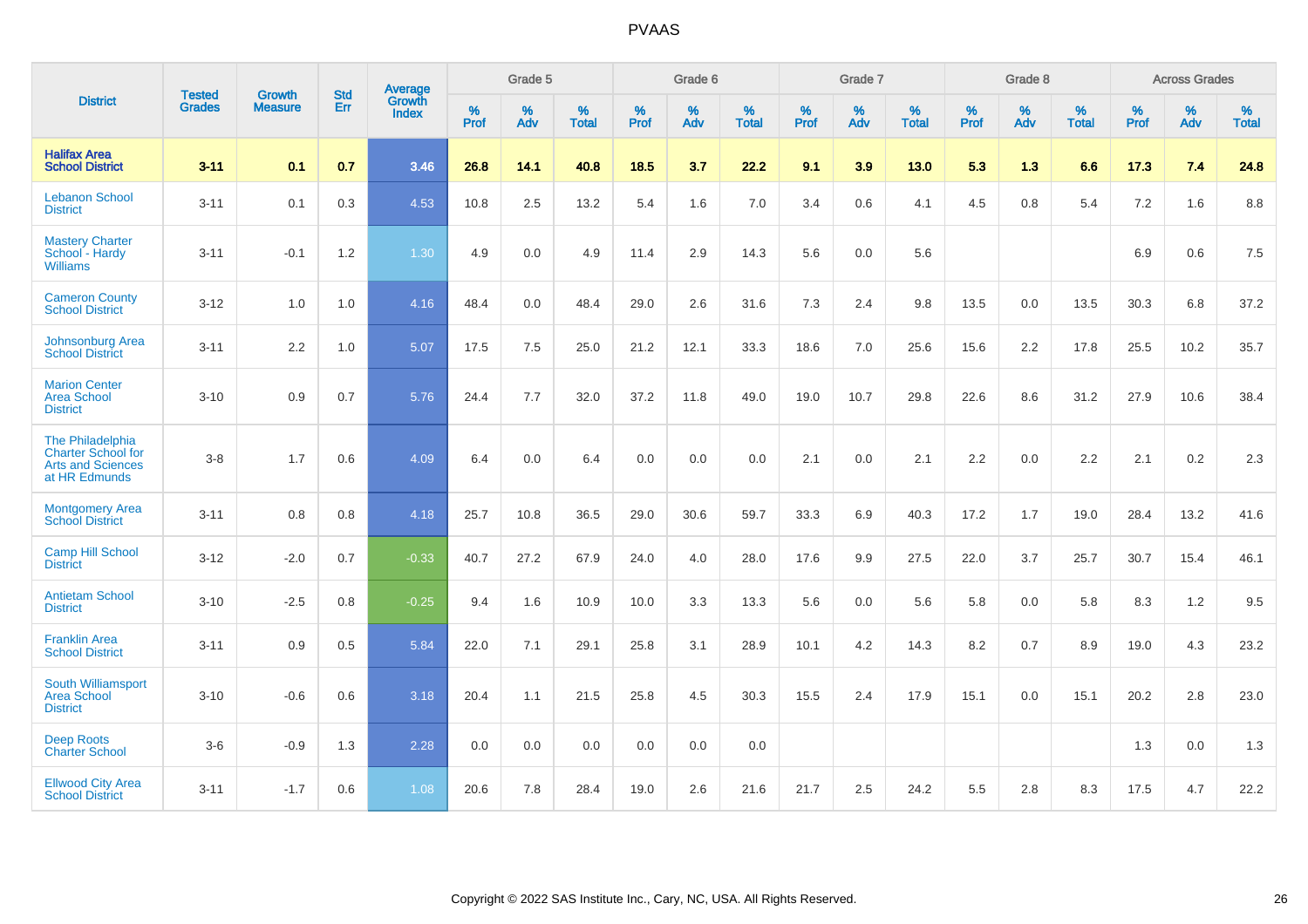|                                                                        |                                | <b>Growth</b>  | <b>Std</b> | <b>Average</b><br>Growth |              | Grade 5  |                   |              | Grade 6  |                   |              | Grade 7  |                   |              | Grade 8  |                   |              | <b>Across Grades</b> |                   |
|------------------------------------------------------------------------|--------------------------------|----------------|------------|--------------------------|--------------|----------|-------------------|--------------|----------|-------------------|--------------|----------|-------------------|--------------|----------|-------------------|--------------|----------------------|-------------------|
| <b>District</b>                                                        | <b>Tested</b><br><b>Grades</b> | <b>Measure</b> | <b>Err</b> | <b>Index</b>             | $\%$<br>Prof | %<br>Adv | %<br><b>Total</b> | $\%$<br>Prof | %<br>Adv | %<br><b>Total</b> | $\%$<br>Prof | %<br>Adv | %<br><b>Total</b> | $\%$<br>Prof | %<br>Adv | %<br><b>Total</b> | $\%$<br>Prof | %<br>Adv             | %<br><b>Total</b> |
| <b>Halifax Area</b><br><b>School District</b>                          | $3 - 11$                       | 0.1            | 0.7        | 3.46                     | 26.8         | 14.1     | 40.8              | 18.5         | 3.7      | 22.2              | 9.1          | 3.9      | 13.0              | 5.3          | 1.3      | 6.6               | 17.3         | 7.4                  | 24.8              |
| <b>West Middlesex</b><br><b>Area School</b><br><b>District</b>         | $3 - 10$                       | 0.9            | 0.9        | 4.10                     | 21.7         | 21.7     | 43.5              | 39.3         | 4.9      | 44.3              | 30.0         | 2.0      | 32.0              | 7.1          | 0.0      | 7.1               | 30.3         | 7.4                  | 37.7              |
| <b>Gillingham Charter</b><br>School                                    | $3 - 11$                       | $-5.9$         | 2.0        | $-1.16$                  | 9.1          | 0.0      | 9.1               | 0.0          | 0.0      | 0.0               |              |          |                   | 0.0          | 0.0      | 0.0               | 4.4          | 1.4                  | 5.8               |
| <b>Ferndale Area</b><br><b>School District</b>                         | $3 - 10$                       | $-0.9$         | 0.9        | 1.11                     | 27.3         | 0.0      | 27.3              | 19.5         | 7.3      | 26.8              | 31.6         | 2.6      | 34.2              | 11.1         | 8.9      | 20.0              | 21.3         | 7.9                  | 29.1              |
| <b>Mastery Charter</b><br>School - Pickett<br>Campus                   | $6 - 10$                       | 1.2            | 1.1        | 2.33                     |              |          |                   | 0.0          | 0.0      | 0.0               | 0.0          | 0.0      | 0.0               | 2.8          | 0.0      | 2.8               | 0.9          | 0.0                  | 0.9               |
| <b>Big Spring School</b><br><b>District</b>                            | $3 - 11$                       | $-1.2$         | 0.5        | 0.68                     | 26.7         | 13.0     | 39.7              | 22.0         | 3.8      | 25.8              | 20.9         | 6.7      | 27.6              | 10.9         | 3.3      | 14.1              | 24.6         | 10.4                 | 35.0              |
| <b>Elk Lake School</b><br><b>District</b>                              | $3 - 11$                       | 1.9            | 0.7        | 7.96                     | 17.5         | 3.8      | 21.2              | 35.8         | 12.6     | 48.4              | 11.4         | 3.4      | 14.8              | 8.5          | 4.9      | 13.4              | 21.4         | 7.2                  | 28.5              |
| <b>Forest City</b><br><b>Regional School</b><br><b>District</b>        | $3 - 12$                       | 1.5            | 0.9        | 4.76                     | 22.2         | 11.1     | 33.3              | 14.3         | 2.0      | 16.3              | 18.9         | 10.8     | 29.7              | 31.9         | 10.6     | 42.6              | 22.1         | 10.7                 | 32.8              |
| <b>Hamburg Area</b><br><b>School District</b>                          | $3 - 11$                       | $-0.0$         | 0.5        | 1.79                     | 29.1         | 6.4      | 35.5              | 28.4         | 2.4      | 30.7              | 10.1         | 3.8      | 13.8              | 9.9          | 2.1      | 12.1              | 20.9         | 6.6                  | 27.5              |
| <b>United School</b><br><b>District</b>                                | $3 - 11$                       | 0.3            | 0.8        | 3.96                     | 27.0         | 1.6      | 28.6              | 31.8         | 12.7     | 44.4              | 29.2         | 10.8     | 40.0              | 20.9         | 9.0      | 29.8              | 28.1         | 9.4                  | 37.5              |
| <b>Valley Grove</b><br><b>School District</b>                          | $3 - 10$                       | $-2.4$         | 0.8        | $-1.21$                  | 35.4         | 8.3      | 43.8              | 27.6         | 1.7      | 29.3              | 18.5         | 5.6      | 24.1              | 14.3         | 1.8      | 16.1              | 25.5         | 6.8                  | 32.2              |
| <b>Hanover Area</b><br><b>School District</b>                          | $3 - 11$                       | $-2.5$         | 0.9        | $-0.79$                  | 3.4          | 3.4      | 6.8               | 10.0         | 4.0      | 14.0              | 5.3          | 1.8      | 7.0               | 0.0          | 0.0      | 0.0               | 7.4          | 1.9                  | 9.3               |
| <b>Gettysburg Area</b><br><b>School District</b>                       | $3 - 11$                       | 1.3            | 0.4        | 5.96                     | 36.4         | 17.3     | 53.7              | 22.0         | 12.0     | 34.0              | 15.9         | 5.7      | 21.6              | 21.4         | 7.3      | 28.6              | 25.4         | 14.7                 | 40.1              |
| <b>Folk Arts-Cultural</b><br><b>Treasures Charter</b><br><b>School</b> | $3 - 7$                        | $-1.8$         | 1.0        | 1.12                     | 22.7         | 6.8      | 29.6              | 28.9         | 4.4      | 33.3              | 20.4         | 2.3      | 22.7              |              |          |                   | 28.1         | $6.2\,$              | 34.4              |
| <b>Sayre Area School</b><br><b>District</b>                            | $3 - 11$                       | 1.9            | 0.7        | 6.31                     | 21.3         | 6.6      | 27.9              | 36.2         | 5.0      | 41.2              | 21.4         | 3.6      | 25.0              | 13.4         | 0.0      | 13.4              | 25.9         | 6.1                  | 32.0              |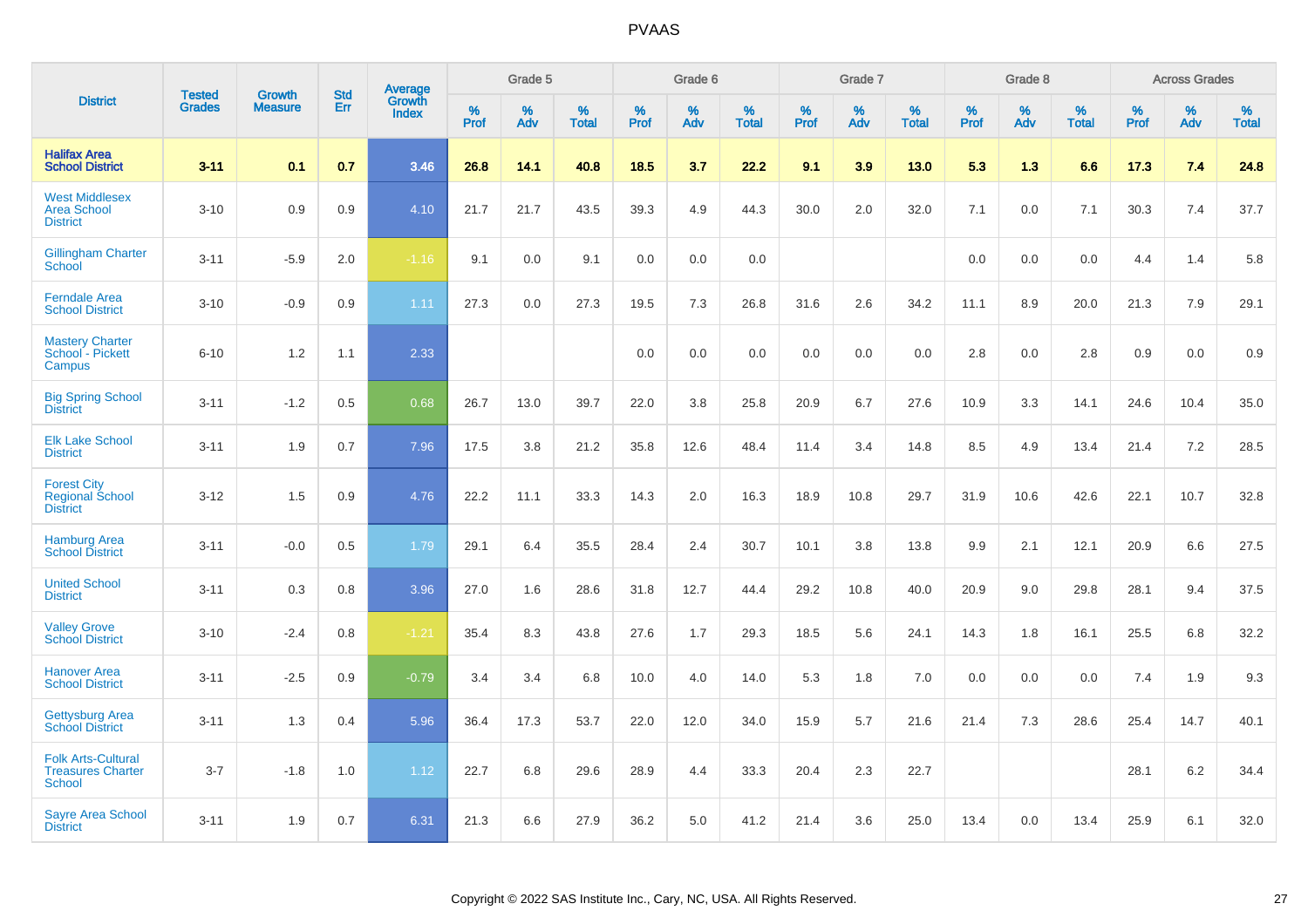|                                                                              | <b>Tested</b> | <b>Growth</b>  | <b>Std</b> | Average                       |           | Grade 5  |                   |           | Grade 6  |                   |           | Grade 7  |                   |           | Grade 8  |                   |           | <b>Across Grades</b> |                   |
|------------------------------------------------------------------------------|---------------|----------------|------------|-------------------------------|-----------|----------|-------------------|-----------|----------|-------------------|-----------|----------|-------------------|-----------|----------|-------------------|-----------|----------------------|-------------------|
| <b>District</b>                                                              | <b>Grades</b> | <b>Measure</b> | Err        | <b>Growth</b><br><b>Index</b> | %<br>Prof | %<br>Adv | %<br><b>Total</b> | %<br>Prof | %<br>Adv | %<br><b>Total</b> | %<br>Prof | %<br>Adv | %<br><b>Total</b> | %<br>Prof | %<br>Adv | %<br><b>Total</b> | %<br>Prof | %<br>Adv             | %<br><b>Total</b> |
| <b>Halifax Area</b><br><b>School District</b>                                | $3 - 11$      | 0.1            | 0.7        | 3.46                          | 26.8      | 14.1     | 40.8              | 18.5      | 3.7      | 22.2              | 9.1       | 3.9      | 13.0              | 5.3       | 1.3      | 6.6               | 17.3      | 7.4                  | 24.8              |
| <b>Harmony Area</b><br><b>School District</b>                                | $3 - 10$      | 0.9            | 1.7        | 2.79                          | 31.2      | 6.2      | 37.5              | 41.7      | 4.2      | 45.8              | 0.0       | 0.0      | 0.0               |           |          |                   | 27.4      | 7.4                  | 34.7              |
| <b>Laurel School</b><br><b>District</b>                                      | $3 - 11$      | $-0.4$         | 0.7        | 1.59                          | 25.7      | 5.4      | 31.1              | 23.9      | 12.7     | 36.6              | 29.5      | 5.1      | 34.6              | 18.8      | 8.7      | 27.5              | 28.6      | 13.6                 | 42.2              |
| <b>Old Forge School</b><br><b>District</b>                                   | $3 - 12$      | $-2.1$         | 0.8        | 0.34                          | 11.8      | 2.9      | 14.7              | 11.3      | 0.0      | 11.3              | 19.0      | 4.8      | 23.8              | 5.9       | 0.0      | 5.9               | 14.0      | 2.9                  | 16.9              |
| <b>Universal Alcorn</b><br><b>Charter School</b>                             | $3 - 8$       | $-0.7$         | 0.8        | 0.93                          | 7.7       | 1.9      | 9.6               | 3.9       | 0.0      | 3.9               | 8.8       | 0.0      | 8.8               | 5.1       | 0.0      | 5.1               | 6.4       | 1.7                  | 8.1               |
| <b>Reach Cyber</b><br><b>Charter School</b>                                  | $3 - 11$      | $-2.4$         | 0.9        | $-0.45$                       | 19.4      | 9.7      | 29.0              | 9.1       | 0.0      | 9.1               | 17.0      | 3.8      | 20.8              | 17.5      | 5.3      | 22.8              | 21.3      | 4.7                  | 26.0              |
| <b>Cocalico School</b><br><b>District</b>                                    | $3 - 11$      | 2.0            | 0.4        | 5.70                          | 27.4      | 17.4     | 44.8              | 25.2      | 17.5     | 42.7              | 27.3      | 4.0      | 31.3              | 22.2      | $6.2\,$  | 28.4              | 28.3      | 12.1                 | 40.4              |
| <b>Waynesboro Area</b><br><b>School District</b>                             | $3 - 12$      | $-0.5$         | 0.4        | 2.30                          | 25.0      | 9.2      | 34.2              | 20.4      | 10.5     | 31.0              | 19.2      | 6.0      | 25.2              | 20.1      | 4.8      | 24.8              | 22.3      | 9.3                  | 31.6              |
| <b>Spring Cove</b><br><b>School District</b>                                 | $3 - 11$      | 0.9            | 0.5        | 5.97                          | 18.5      | 8.4      | 26.9              | 15.1      | 4.8      | 19.8              | 11.0      | 3.9      | 15.0              | 12.7      | 4.0      | 16.7              | 20.0      | 7.4                  | 27.4              |
| <b>Young Scholars Of</b><br>Western<br>Pennsylvania<br><b>Charter School</b> | $3 - 8$       | $-0.4$         | 1.1        | 1.25                          | 6.7       | 6.7      | 13.3              | 5.9       | 5.9      | 11.8              | 20.7      | 3.4      | 24.1              | 8.7       | 0.0      | 8.7               | 12.3      | 4.8                  | 17.1              |
| <b>Keystone School</b><br><b>District</b>                                    | $3 - 11$      | $-1.0$         | 0.8        | 1.11                          | 28.4      | 19.4     | 47.8              | 32.1      | 1.9      | 34.0              | 12.3      | 1.4      | 13.7              | 6.4       | 0.0      | 6.4               | 24.1      | 7.6                  | 31.6              |
| <b>New Castle Area</b><br><b>School District</b>                             | $3 - 12$      | $-0.5$         | 0.4        | 2.63                          | 4.3       | 0.5      | 4.8               | 3.3       | 1.9      | 5.2               | 7.7       | 1.4      | 9.1               | 3.3       | 0.9      | 4.2               | 4.4       | 1.1                  | 5.5               |
| <b>Vision Academy</b><br>Charter School                                      | $3 - 8$       | 1.7            | 1.1        | 3.72                          | 11.1      | 0.0      | 11.1              | 0.0       | 0.0      | 0.0               | 2.9       | 2.9      | 5.9               | 9.5       | 4.8      | 14.3              | 6.4       | 1.6                  | 8.0               |
| <b>Lower Moreland</b><br><b>Township School</b><br><b>District</b>           | $3 - 11$      | 2.2            | 0.5        | 4.65                          | 27.3      | 27.3     | 54.6              | 38.8      | 19.4     | 58.2              | 30.7      | 17.2     | 47.8              | 25.1      | 15.0     | 40.1              | 32.4      | 17.7                 | 50.0              |
| <b>Fairfield Area</b><br><b>School District</b>                              | $3 - 11$      | $-1.2$         | 0.8        | 1.99                          | 32.3      | 1.6      | 33.9              | 19.7      | 1.6      | 21.3              | 18.5      | 0.0      | 18.5              | 16.7      | 3.7      | 20.4              | 25.3      | 6.7                  | 32.0              |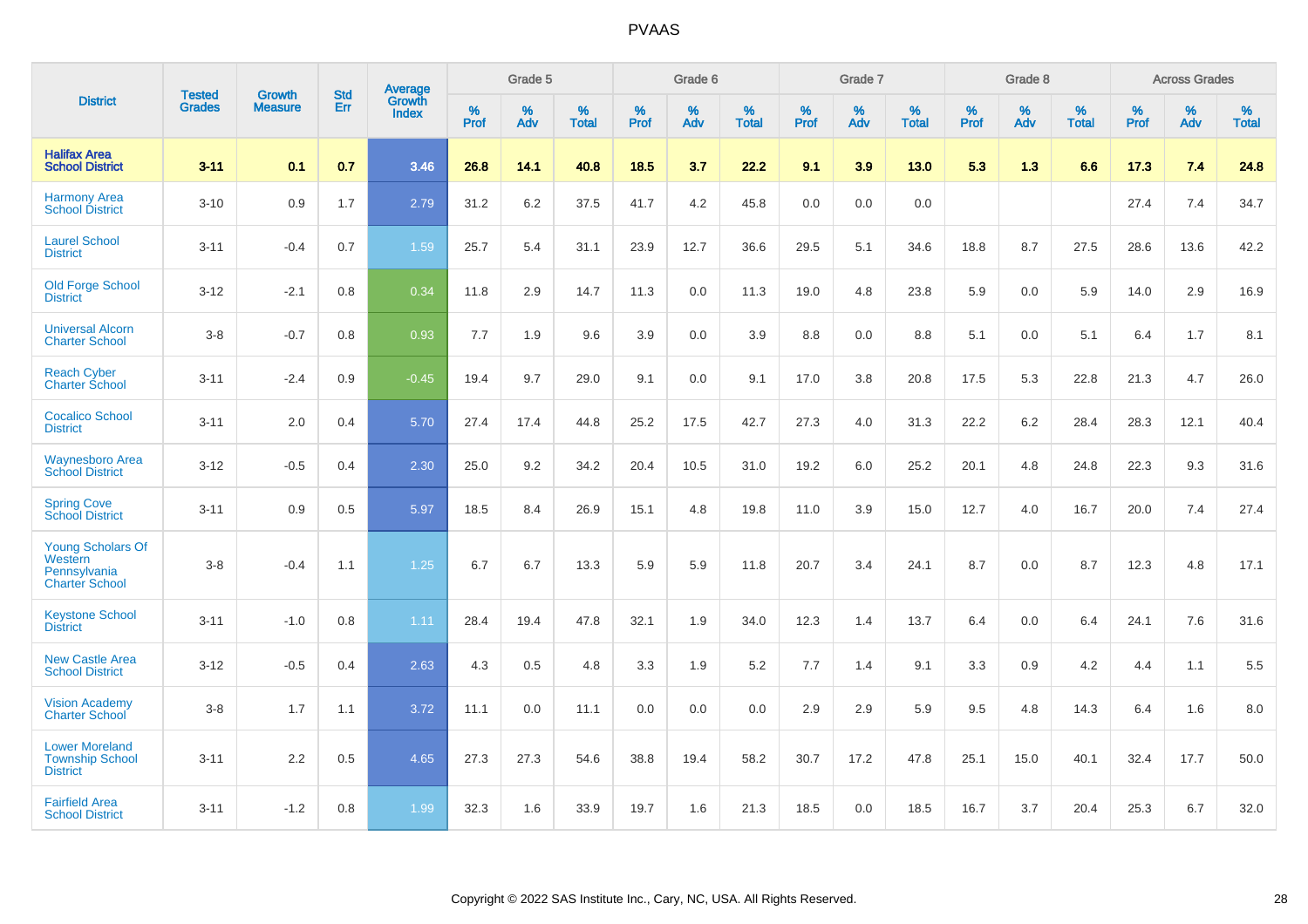|                                                             | <b>Tested</b> | <b>Growth</b>  | <b>Std</b> | Average                |              | Grade 5     |                      |                     | Grade 6     |                      |              | Grade 7     |                      |              | Grade 8     |                   |                     | <b>Across Grades</b> |                      |
|-------------------------------------------------------------|---------------|----------------|------------|------------------------|--------------|-------------|----------------------|---------------------|-------------|----------------------|--------------|-------------|----------------------|--------------|-------------|-------------------|---------------------|----------------------|----------------------|
| <b>District</b>                                             | <b>Grades</b> | <b>Measure</b> | Err        | Growth<br><b>Index</b> | $\%$<br>Prof | $\%$<br>Adv | $\%$<br><b>Total</b> | $\%$<br><b>Prof</b> | $\%$<br>Adv | $\%$<br><b>Total</b> | $\%$<br>Prof | $\%$<br>Adv | $\%$<br><b>Total</b> | $\%$<br>Prof | $\%$<br>Adv | %<br><b>Total</b> | $\%$<br><b>Prof</b> | $\%$<br>Adv          | $\%$<br><b>Total</b> |
| <b>Halifax Area</b><br><b>School District</b>               | $3 - 11$      | 0.1            | 0.7        | 3.46                   | 26.8         | 14.1        | 40.8                 | 18.5                | 3.7         | 22.2                 | 9.1          | 3.9         | 13.0                 | 5.3          | 1.3         | 6.6               | 17.3                | 7.4                  | 24.8                 |
| <b>Grove City Area</b><br><b>School District</b>            | $3 - 12$      | $-0.0$         | 0.6        | 1.93                   | 21.8         | 16.8        | 38.6                 | 29.0                | 12.1        | 41.1                 | 28.1         | 13.2        | 41.2                 | 19.5         | 8.5         | 28.0              | 27.6                | 16.8                 | 44.3                 |
| <b>Russell Byers</b><br><b>Charter School</b>               | $3 - 8$       | 1.5            | 0.8        | 5.07                   | 3.6          | 0.0         | 3.6                  | 0.0                 | 0.0         | 0.0                  | 0.0          | 0.0         | 0.0                  | 0.0          | 0.0         | 0.0               | 3.2                 | 1.9                  | 5.2                  |
| <b>Upper Dublin</b><br><b>School District</b>               | $3 - 12$      | 0.6            | 0.4        | 2.59                   | 41.8         | 29.3        | 71.1                 | 38.5                | 24.8        | 63.3                 | 30.8         | 29.7        | 60.5                 | 24.1         | 14.8        | 38.9              | 35.7                | 29.8                 | 65.5                 |
| <b>Everett Area</b><br><b>School District</b>               | $3 - 11$      | $-1.4$         | 0.7        | 1.92                   | 27.6         | 6.9         | 34.5                 | 19.8                | 2.3         | 22.1                 | 13.9         | 1.0         | 14.8                 | 10.7         | 6.7         | 17.3              | 19.7                | 5.5                  | 25.2                 |
| <b>Dunmore School</b><br><b>District</b>                    | $3 - 11$      | $-0.4$         | 0.7        | 1.48                   | 26.4         | 9.7         | 36.1                 | 20.9                | 2.2         | 23.1                 | 10.4         | 0.9         | 11.3                 | 9.5          | 3.6         | 13.1              | 18.9                | 6.1                  | 25.0                 |
| <b>Carlynton School</b><br><b>District</b>                  | $3 - 11$      | $-1.3$         | 0.7        | 0.95                   | 16.3         | 10.9        | 27.2                 | 35.7                | 7.1         | 42.9                 | 9.5          | 3.8         | 13.3                 | 11.7         | 0.0         | 11.7              | 20.9                | 6.7                  | 27.6                 |
| <b>Upper Perkiomen</b><br><b>School District</b>            | $3 - 11$      | 2.0            | 0.4        | 6.80                   | 26.0         | 11.8        | 37.8                 | 23.0                | 6.1         | 29.1                 | 28.0         | 11.6        | 39.6                 | 22.9         | 10.0        | 32.8              | 24.8                | 10.4                 | 35.1                 |
| <b>Bellwood-Antis</b><br><b>School District</b>             | $3 - 10$      | 2.2            | 0.6        | 5.68                   | 18.9         | 4.4         | 23.3                 | 12.4                | 9.0         | 21.4                 | 29.4         | 15.3        | 44.7                 | 14.1         | 6.5         | 20.6              | 21.6                | 9.9                  | 31.5                 |
| <b>Mars Area School</b><br><b>District</b>                  | $3 - 10$      | 0.5            | 0.4        | 6.45                   | 31.3         | 20.9        | 52.2                 | 32.6                | 24.5        | 57.1                 | 23.8         | 16.5        | 40.4                 | 24.5         | 6.4         | 30.8              | 32.3                | 21.1                 | 53.4                 |
| Ephrata Area<br><b>School District</b>                      | $3 - 11$      | 0.9            | 0.4        | 5.20                   | 34.6         | 12.9        | 47.5                 | 24.8                | 8.0         | 32.8                 | 18.0         | 4.2         | 22.2                 | 18.9         | 4.3         | 23.1              | 25.6                | 12.5                 | 38.1                 |
| <b>Bethel Park School</b><br><b>District</b>                | $3 - 11$      | $-0.2$         | 0.4        | 1.45                   | 31.6         | 17.7        | 49.3                 | 27.0                | 17.1        | 44.1                 | 29.6         | 13.0        | 42.6                 | 27.1         | 8.9         | 36.0              | 30.4                | 17.5                 | 48.0                 |
| <b>Stroudsburg Area</b><br><b>School District</b>           | $3 - 11$      | $-0.2$         | 0.4        | 3.95                   | 17.5         | 9.2         | 26.8                 | 18.8                | 4.9         | 23.8                 | 21.6         | 2.7         | 24.3                 | 15.4         | 1.8         | 17.1              | 20.2                | 6.4                  | 26.6                 |
| Conemaugh<br><b>Township Area</b><br><b>School District</b> | $3 - 12$      | $-1.5$         | 0.8        | 2.85                   | 51.6         | 22.6        | 74.2                 | 23.0                | 16.4        | 39.3                 | 29.2         | 20.8        | 50.0                 | 28.8         | 5.5         | 34.2              | 34.8                | 23.6                 | 58.4                 |
| <b>Brockway Area</b><br><b>School District</b>              | $3 - 11$      | 2.7            | 0.7        | 9.15                   | 35.4         | 17.7        | 53.2                 | 29.4                | 36.8        | 66.2                 | 22.5         | 7.5         | 30.0                 | 20.8         | 5.6         | 26.4              | 28.7                | 18.6                 | 47.4                 |
| <b>Clarion Area</b><br><b>School District</b>               | $3 - 11$      | $-0.1$         | 0.8        | 2.20                   | 31.2         | 8.3         | 39.6                 | 32.1                | 7.1         | 39.3                 | 17.9         | 10.4        | 28.4                 | 28.1         | 3.5         | 31.6              | 26.5                | 10.2                 | 36.8                 |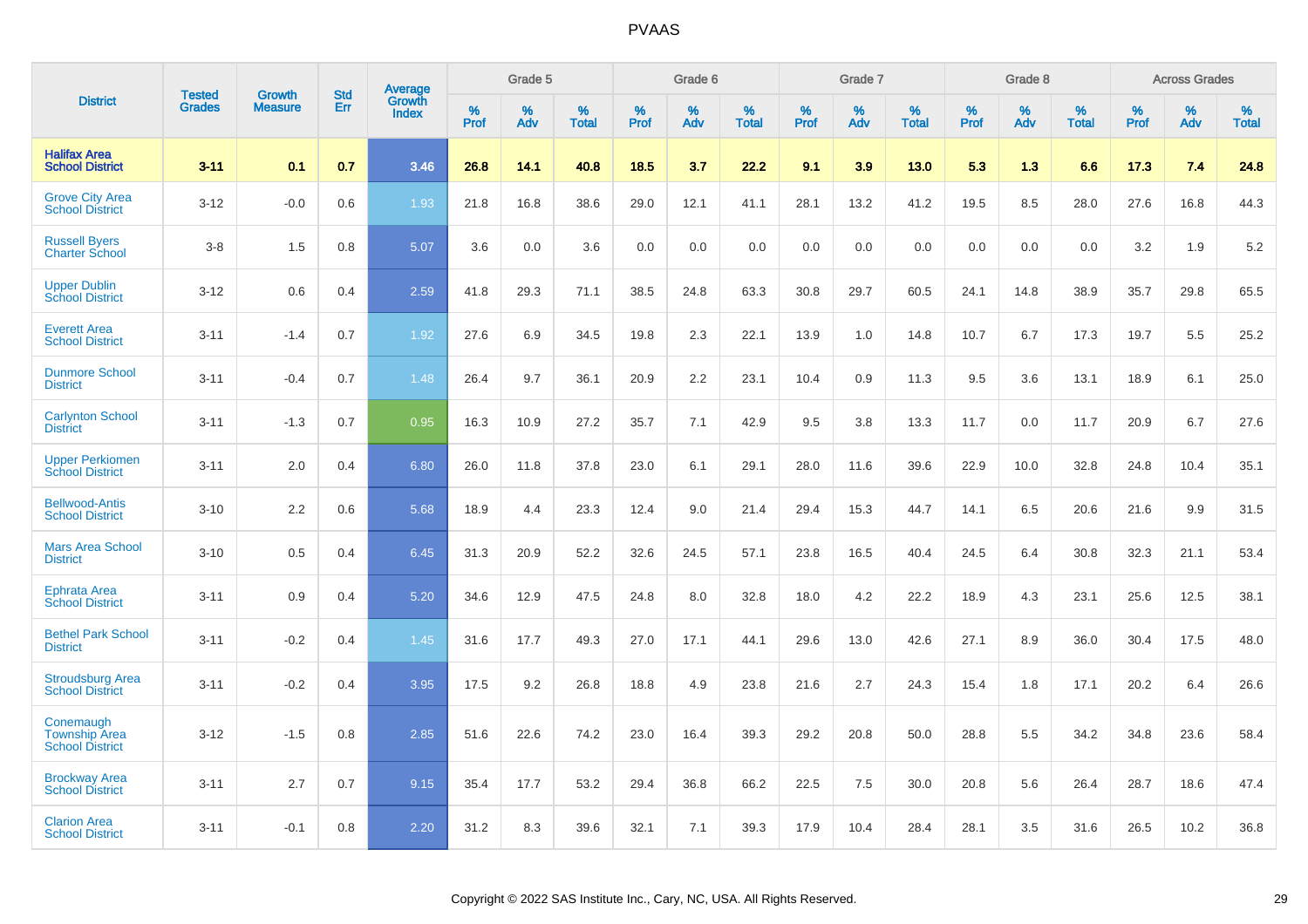|                                                                 | <b>Tested</b> | <b>Growth</b>  | <b>Std</b> | Average                |           | Grade 5  |                   |           | Grade 6  |                   |           | Grade 7  |                   |           | Grade 8  |                   |           | <b>Across Grades</b> |                   |
|-----------------------------------------------------------------|---------------|----------------|------------|------------------------|-----------|----------|-------------------|-----------|----------|-------------------|-----------|----------|-------------------|-----------|----------|-------------------|-----------|----------------------|-------------------|
| <b>District</b>                                                 | <b>Grades</b> | <b>Measure</b> | Err        | Growth<br><b>Index</b> | %<br>Prof | %<br>Adv | %<br><b>Total</b> | %<br>Prof | %<br>Adv | %<br><b>Total</b> | %<br>Prof | %<br>Adv | %<br><b>Total</b> | %<br>Prof | %<br>Adv | %<br><b>Total</b> | %<br>Prof | %<br>Adv             | %<br><b>Total</b> |
| <b>Halifax Area</b><br><b>School District</b>                   | $3 - 11$      | 0.1            | 0.7        | 3.46                   | 26.8      | 14.1     | 40.8              | 18.5      | 3.7      | 22.2              | 9.1       | 3.9      | 13.0              | 5.3       | 1.3      | 6.6               | 17.3      | 7.4                  | 24.8              |
| <b>Ridgway Area</b><br><b>School District</b>                   | $3 - 11$      | 4.4            | 0.8        | 5.42                   | 36.7      | 20.0     | 56.7              | 42.6      | 18.0     | 60.7              | 25.0      | 13.3     | 38.3              | 28.3      | 5.0      | 33.3              | 30.2      | 18.4                 | 48.6              |
| Montessori<br><b>Regional Charter</b><br>School                 | $3-6$         | $-2.6$         | 1.1        | $-1.45$                | 15.0      | 5.0      | 20.0              | 5.1       | 1.7      | 6.8               |           |          |                   |           |          |                   | 11.1      | 6.3                  | 17.3              |
| <b>Greencastle-Antrim</b><br><b>School District</b>             | $3 - 11$      | $-0.1$         | 0.4        | 2.26                   | 28.2      | 15.8     | 44.1              | 31.2      | 8.1      | 39.3              | 24.8      | 7.8      | 32.6              | 18.7      | 5.6      | 24.4              | 26.8      | 11.4                 | 38.2              |
| <b>Northwest Area</b><br><b>School District</b>                 | $3 - 10$      | 0.9            | 0.8        | 2.73                   | 17.3      | 1.9      | 19.2              | 19.3      | 3.5      | 22.8              | 7.3       | 1.8      | 9.1               | 5.4       | 0.0      | 5.4               | 13.2      | 1.5                  | 14.8              |
| <b>Aliquippa School</b><br><b>District</b>                      | $3 - 11$      | 0.1            | 0.8        | 2.83                   | 1.5       | 0.0      | 1.5               | 0.0       | 1.6      | 1.6               | 6.9       | 0.0      | 6.9               | 0.0       | 0.0      | 0.0               | 2.0       | 0.5                  | 2.6               |
| <b>Bethlehem Area</b><br><b>School District</b>                 | $3 - 11$      | 0.4            | 0.4        | 3.53                   | 16.6      | 11.7     | 28.3              | 13.0      | 2.9      | 15.9              | 14.3      | 5.3      | 19.6              | 9.9       | 3.9      | 13.8              | 18.1      | 8.8                  | 26.8              |
| <b>Propel Charter</b><br>School-Hazelwood                       | $3 - 8$       | $-1.6$         | 1.2        | 1.36                   | 3.4       | 0.0      | 3.4               | 0.0       | 0.0      | 0.0               | 0.0       | 4.8      | 4.8               | 0.0       | 0.0      | 0.0               | 0.6       | 0.6                  | 1.3               |
| <b>Sto-Rox School</b><br><b>District</b>                        | $3 - 10$      | $-0.5$         | 0.9        | 2.11                   | 4.4       | 1.1      | 5.4               | 1.2       | 0.0      | 1.2               | 0.0       | 0.0      | 0.0               | 0.0       | 0.0      | 0.0               | 2.8       | 0.5                  | 3.3               |
| <b>Tamaqua Area</b><br><b>School District</b>                   | $3 - 12$      | 2.4            | 0.5        | 6.23                   | 28.7      | 9.3      | 38.0              | 18.6      | 1.6      | 20.2              | 19.7      | 7.2      | 27.0              | 11.4      | 2.1      | 13.5              | 22.6      | 5.9                  | 28.4              |
| <b>Susquenita School</b><br><b>District</b>                     | $3 - 11$      | 1.6            | 0.6        | 3.26                   | 23.8      | 15.6     | 39.3              | 15.4      | 5.8      | 21.2              | 19.2      | 5.0      | 24.2              | 12.3      | 5.7      | 17.9              | 23.0      | 9.7                  | 32.7              |
| <b>Northern York</b><br><b>County School</b><br><b>District</b> | $3 - 11$      | 1.3            | 0.4        | 6.31                   | 26.3      | 11.1     | 37.4              | 24.5      | 8.2      | 32.7              | 20.4      | 5.3      | 25.7              | 10.9      | 0.9      | 11.8              | 23.2      | 8.9                  | 32.1              |
| Independence<br><b>Charter School</b><br>West                   | $3 - 7$       | $-1.0$         | 1.7        | 1.35                   | 0.0       | 0.0      | 0.0               | 16.7      | 0.0      | 16.7              | 5.6       | 0.0      | 5.6               |           |          |                   | 6.2       | 1.8                  | 8.0               |
| <b>Sugar Valley Rural</b><br><b>Charter School</b>              | $3 - 11$      | $-0.5$         | 1.0        | 1.21                   | 26.3      | 5.3      | 31.6              | 8.3       | 0.0      | 8.3               | 5.1       | 2.6      | 7.7               | 2.8       | 0.0      | 2.8               | 16.0      | 2.8                  | 18.9              |
| <b>Mahanoy Area</b><br><b>School District</b>                   | $3 - 10$      | $-0.3$         | 0.8        | 3.34                   | 7.3       | 0.0      | 7.3               | 4.0       | 0.0      | 4.0               | 7.7       | 0.0      | 7.7               | 4.6       | 0.0      | 4.6               | 10.4      | 0.8                  | 11.1              |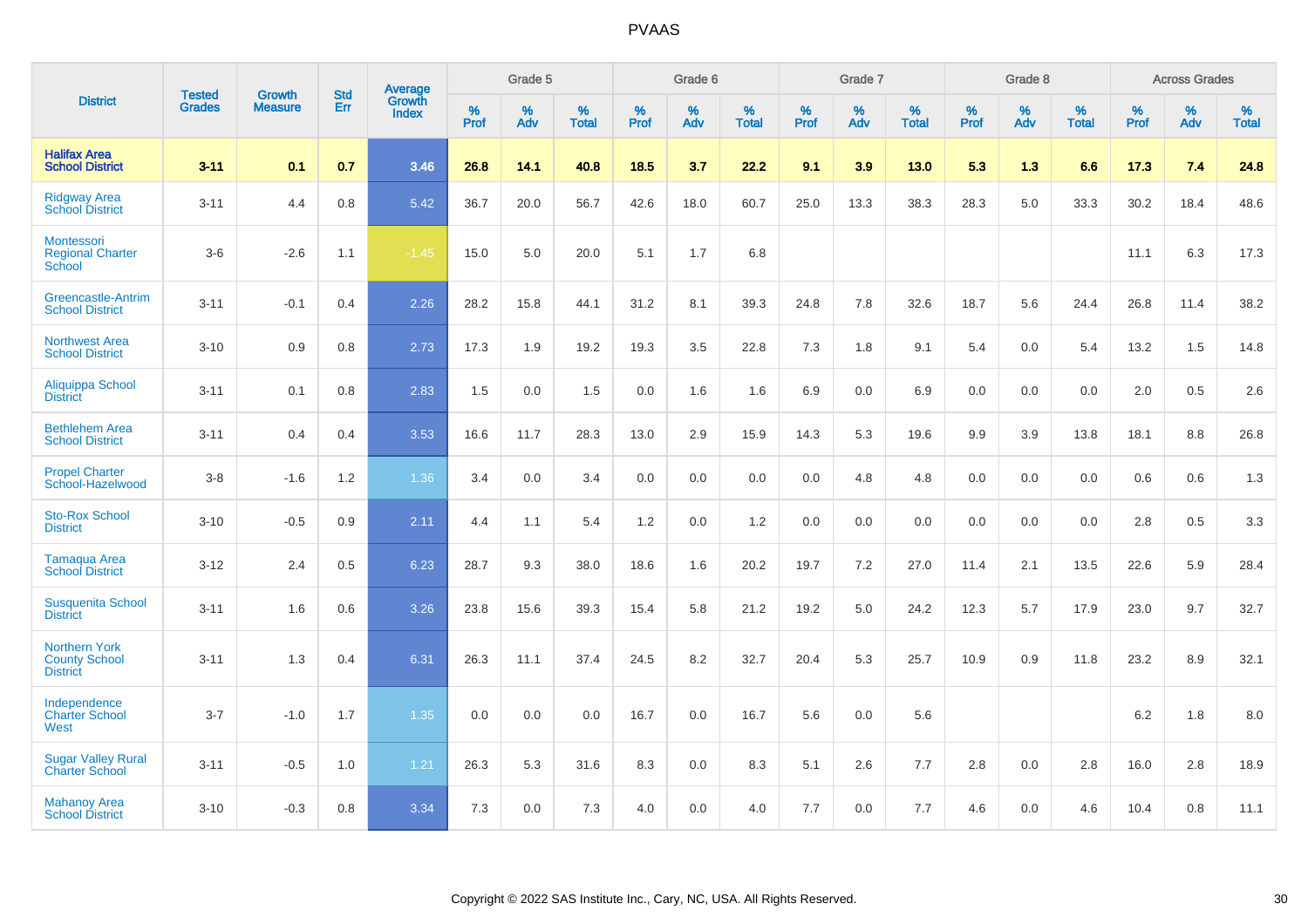|                                                                   |                                |                                 | <b>Std</b> |                                          |              | Grade 5  |                   |           | Grade 6  |                   |              | Grade 7  |                   |              | Grade 8  |                   |              | <b>Across Grades</b> |                   |
|-------------------------------------------------------------------|--------------------------------|---------------------------------|------------|------------------------------------------|--------------|----------|-------------------|-----------|----------|-------------------|--------------|----------|-------------------|--------------|----------|-------------------|--------------|----------------------|-------------------|
| <b>District</b>                                                   | <b>Tested</b><br><b>Grades</b> | <b>Growth</b><br><b>Measure</b> | Err        | <b>Average</b><br>Growth<br><b>Index</b> | $\%$<br>Prof | %<br>Adv | %<br><b>Total</b> | %<br>Prof | %<br>Adv | %<br><b>Total</b> | $\%$<br>Prof | %<br>Adv | %<br><b>Total</b> | $\%$<br>Prof | %<br>Adv | %<br><b>Total</b> | $\%$<br>Prof | %<br>Adv             | %<br><b>Total</b> |
| <b>Halifax Area</b><br><b>School District</b>                     | $3 - 11$                       | 0.1                             | 0.7        | 3.46                                     | 26.8         | 14.1     | 40.8              | 18.5      | 3.7      | 22.2              | 9.1          | 3.9      | 13.0              | 5.3          | 1.3      | 6.6               | 17.3         | 7.4                  | 24.8              |
| <b>Turkeyfoot Valley</b><br><b>Area School</b><br><b>District</b> | $3 - 12$                       | $-0.8$                          | 1.3        | 1.22                                     | 18.2         | 0.0      | 18.2              | 14.3      | 0.0      | 14.3              | 30.0         | 0.0      | 30.0              | 12.5         | 4.2      | 16.7              | 20.0         | 2.6                  | 22.6              |
| <b>Saint Clair Area</b><br><b>School District</b>                 | $3 - 8$                        | 1.1                             | 0.9        | 4.46                                     | 28.3         | 13.2     | 41.5              | 24.0      | 4.0      | 28.0              | 19.2         | 7.7      | 26.9              | 12.5         | 2.5      | 15.0              | 24.2         | 7.2                  | 31.4              |
| <b>Tidioute</b><br><b>Community</b><br><b>Charter School</b>      | $3 - 11$                       | $-0.3$                          | 1.4        | 2.22                                     | 15.4         | 0.0      | 15.4              | 27.8      | 0.0      | 27.8              | 10.5         | 0.0      | 10.5              | 7.4          | 0.0      | 7.4               | 16.0         | 1.6                  | 17.6              |
| <b>Curwensville Area</b><br><b>School District</b>                | $3 - 11$                       | 1.8                             | 0.8        | 4.90                                     | 43.9         | 17.1     | 61.0              | 21.4      | 7.1      | 28.6              | 27.1         | 4.3      | 31.4              | 21.7         | 2.9      | 24.6              | 32.0         | 11.2                 | 43.3              |
| <b>Deer Lakes School</b><br><b>District</b>                       | $3 - 11$                       | 1.8                             | 0.6        | 7.57                                     | 21.1         | 6.5      | 27.6              | 24.4      | 10.6     | 35.0              | 25.4         | 19.2     | 44.6              | 24.5         | 3.9      | 28.4              | 26.2         | 10.7                 | 36.9              |
| <b>Mohawk Area</b><br><b>School District</b>                      | $3 - 11$                       | 1.9                             | 0.6        | 3.98                                     | 26.2         | 4.8      | 31.1              | 19.2      | 13.8     | 33.0              | 27.4         | 11.8     | 39.2              | 22.8         | 8.7      | 31.5              | 27.0         | 10.4                 | 37.4              |
| <b>East Penn School</b><br><b>District</b>                        | $3 - 11$                       | 0.8                             | 0.3        | 4.48                                     | 32.6         | 12.6     | 45.2              | 20.7      | 7.8      | 28.4              | 23.5         | 11.3     | 34.8              | 17.8         | 8.6      | 26.5              | 26.4         | 13.0                 | 39.4              |
| <b>Wellsboro Area</b><br><b>School District</b>                   | $3 - 11$                       | 3.0                             | 0.6        | 6.61                                     | 30.4         | 7.0      | 37.4              | 16.2      | 5.0      | 21.2              | 20.5         | 13.7     | 34.2              | 24.5         | 13.3     | 37.8              | 24.3         | 8.8                  | 33.1              |
| <b>California Area</b><br><b>School District</b>                  | $3 - 10$                       | $-1.0$                          | 0.8        | 3.04                                     | 27.3         | 5.4      | 32.7              | 13.8      | 0.0      | 13.8              | 24.6         | 1.8      | 26.3              | 20.4         | 5.6      | 25.9              | 22.4         | 4.3                  | 26.6              |
| <b>West Branch Area</b><br><b>School District</b>                 | $3 - 11$                       | 0.5                             | 0.8        | 1.82                                     | 16.1         | 3.2      | 19.4              | 7.8       | 4.7      | 12.5              | 19.7         | 14.5     | 34.2              | 18.8         | 6.2      | 25.0              | 18.7         | 7.8                  | 26.5              |
| <b>Union City Area</b><br><b>School District</b>                  | $3 - 12$                       | 0.2                             | 0.7        | 1.91                                     | 18.8         | 8.7      | 27.5              | 19.4      | 11.3     | 30.6              | 23.4         | 3.9      | 27.3              | 10.1         | 5.6      | 15.7              | 21.6         | 9.8                  | 31.4              |
| <b>West Oak Lane</b><br><b>Charter School</b>                     | $3 - 8$                        | 0.7                             | 0.7        | 1.55                                     | 2.6          | 1.3      | 3.8               | 6.1       | 0.0      | 6.1               | 6.9          | 1.4      | 8.3               | 0.0          | 1.9      | 1.9               | 6.1          | 0.7                  | 6.8               |
| <b>Littlestown Area</b><br><b>School District</b>                 | $3 - 11$                       | 1.5                             | 0.6        | 5.61                                     | 18.6         | 2.6      | 21.2              | 16.3      | 1.6      | 17.9              | 14.0         | 4.7      | 18.7              | 21.0         | 4.0      | 25.0              | 23.5         | 4.6                  | 28.1              |
| <b>Corry Area School</b><br><b>District</b>                       | $3 - 11$                       | $-1.0$                          | 0.5        | 0.08                                     | 25.4         | 7.9      | 33.3              | 25.2      | 3.6      | 28.8              | 17.4         | 5.1      | 22.5              | 15.8         | 1.4      | 17.1              | 23.2         | 7.5                  | 30.7              |
| <b>Northeast Bradford</b><br><b>School District</b>               | $3 - 10$                       | 1.9                             | 0.9        | 4.85                                     | 40.0         | 12.5     | 52.5              | 34.8      | 2.2      | 37.0              | 24.0         | 2.0      | 26.0              | 13.8         | 5.2      | 19.0              | 29.7         | 6.0                  | 35.7              |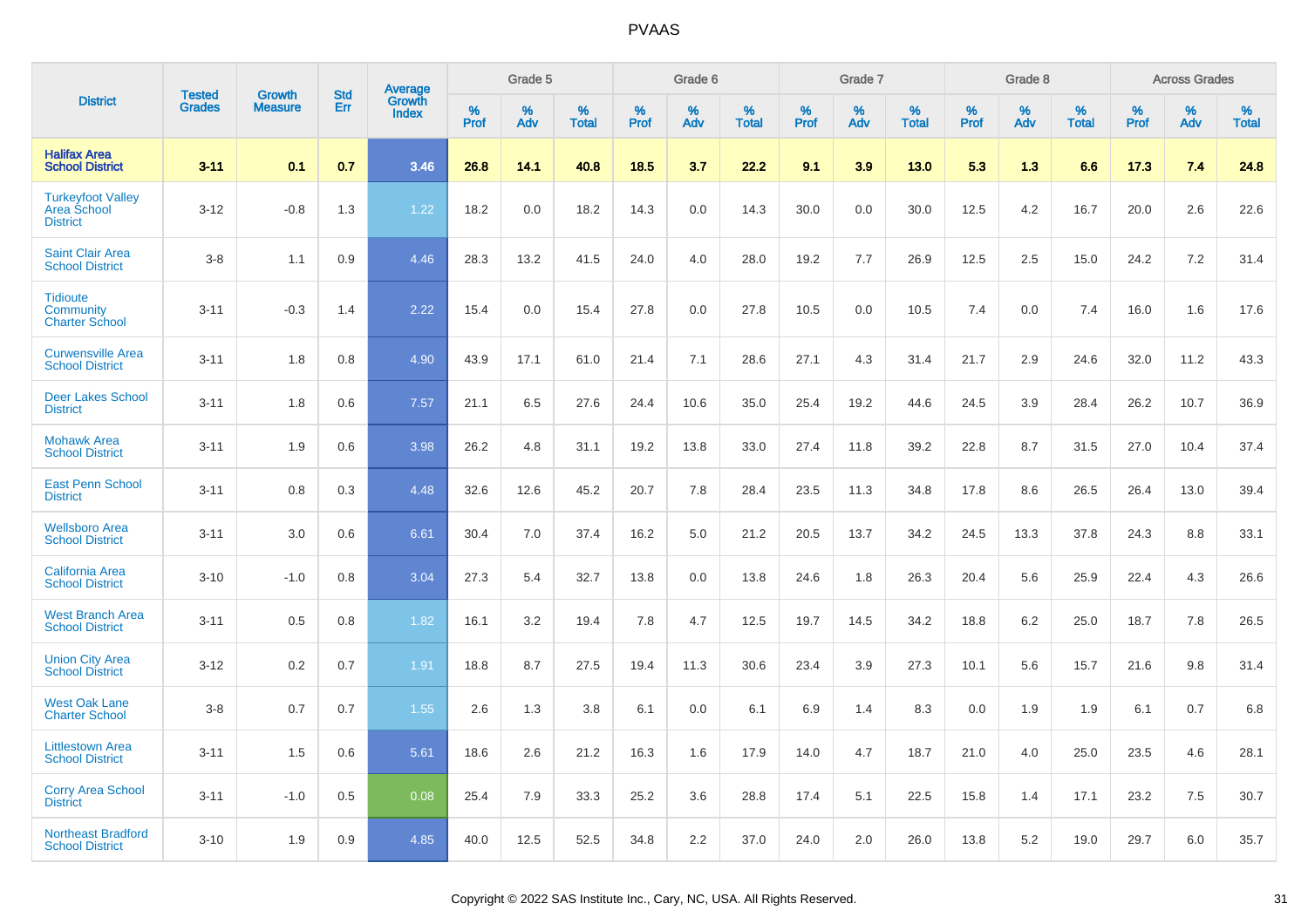|                                                                    |                                | <b>Growth</b>  | <b>Std</b> | Average                |              | Grade 5  |                   |           | Grade 6  |                   |              | Grade 7  |                   |              | Grade 8  |                   |              | <b>Across Grades</b> |                   |
|--------------------------------------------------------------------|--------------------------------|----------------|------------|------------------------|--------------|----------|-------------------|-----------|----------|-------------------|--------------|----------|-------------------|--------------|----------|-------------------|--------------|----------------------|-------------------|
| <b>District</b>                                                    | <b>Tested</b><br><b>Grades</b> | <b>Measure</b> | Err        | Growth<br><b>Index</b> | $\%$<br>Prof | %<br>Adv | %<br><b>Total</b> | %<br>Prof | %<br>Adv | %<br><b>Total</b> | $\%$<br>Prof | %<br>Adv | %<br><b>Total</b> | $\%$<br>Prof | %<br>Adv | %<br><b>Total</b> | $\%$<br>Prof | $\%$<br>Adv          | %<br><b>Total</b> |
| <b>Halifax Area</b><br><b>School District</b>                      | $3 - 11$                       | 0.1            | 0.7        | 3.46                   | 26.8         | 14.1     | 40.8              | 18.5      | 3.7      | 22.2              | 9.1          | 3.9      | 13.0              | 5.3          | 1.3      | 6.6               | 17.3         | 7.4                  | 24.8              |
| <b>Carlisle Area</b><br><b>School District</b>                     | $3 - 11$                       | 0.5            | 0.4        | 3.54                   | 22.0         | 8.3      | 30.3              | 20.5      | 3.3      | 23.8              | 18.9         | 7.6      | 26.5              | 11.6         | 5.6      | 17.1              | 21.3         | 7.2                  | 28.5              |
| <b>Greenville Area</b><br><b>School District</b>                   | $3 - 11$                       | 0.3            | 0.7        | 2.17                   | 34.4         | 4.4      | 38.9              | 19.2      | 5.1      | 24.4              | 16.7         | 5.9      | 22.6              | 10.0         | 2.5      | 12.5              | 23.6         | 5.4                  | 29.1              |
| <b>Cranberry Area</b><br><b>School District</b>                    | $3 - 12$                       | 0.9            | 0.7        | 2.03                   | 27.3         | 10.4     | 37.7              | 26.0      | 2.1      | 28.1              | 14.7         | 3.2      | 17.9              | 18.7         | 2.7      | 21.3              | 22.6         | 3.9                  | 26.5              |
| <b>Avon Grove</b><br><b>Charter School</b>                         | $3 - 11$                       | 1.8            | 0.6        | 4.32                   | 22.1         | 6.6      | 28.7              | 29.9      | 11.7     | 41.6              | 27.2         | 9.8      | 37.0              | 13.9         | 2.0      | 15.8              | 24.3         | 10.2                 | 34.6              |
| <b>Penns Valley Area</b><br><b>School District</b>                 | $3 - 12$                       | 5.2            | 0.6        | 10.29                  | 43.9         | 18.4     | 62.2              | 38.8      | 17.5     | 56.3              | 25.7         | 9.5      | 35.2              | 16.0         | 9.4      | 25.5              | 32.5         | 14.3                 | 46.8              |
| <b>Mifflinburg Area</b><br><b>School District</b>                  | $3 - 11$                       | 2.1            | 0.6        | 5.49                   | 32.0         | 12.0     | 44.0              | 29.7      | 4.5      | 34.2              | 17.4         | 8.3      | 25.6              | 25.2         | 7.8      | 33.0              | 29.9         | 8.8                  | 38.6              |
| <b>Avella Area School</b><br><b>District</b>                       | $3 - 12$                       | 1.2            | 1.0        | 2.47                   | 17.1         | 2.4      | 19.5              | 36.4      | 6.1      | 42.4              | 17.1         | 2.9      | 20.0              | 21.4         | 10.7     | 32.1              | 22.4         | 9.4                  | 31.8              |
| <b>Jersey Shore Area</b><br><b>School District</b>                 | $3 - 11$                       | 1.3            | 0.5        | 4.52                   | 24.0         | 10.8     | 34.7              | 32.5      | 7.1      | 39.7              | 22.6         | 6.9      | 29.6              | 18.1         | 1.6      | 19.8              | 27.4         | 10.1                 | 37.6              |
| <b>Chester-Upland</b><br><b>School District</b>                    | $3 - 11$                       | 0.1            | 0.7        | 2.70                   | 3.7          | 0.0      | 3.7               | 2.6       | 1.3      | 3.9               | 0.0          | 0.0      | 0.0               | 0.0          | 0.0      | 0.0               | 3.1          | 0.4                  | 3.4               |
| <b>Western Beaver</b><br><b>County School</b><br><b>District</b>   | $3 - 11$                       | 3.4            | 1.1        | 5.38                   | 12.5         | 12.5     | 25.0              | 32.6      | 11.6     | 44.2              | 29.2         | $4.2\,$  | 33.3              | 27.8         | 2.8      | 30.6              | 26.5         | 9.8                  | 36.3              |
| <b>Mastery Charter</b><br>School-Cleveland<br>Elementary           | $3-8$                          | $-1.3$         | 1.2        | 0.25                   | 3.8          | 7.7      | 11.5              | 5.9       | 0.0      | 5.9               | 3.6          | 0.0      | 3.6               | 3.8          | 3.8      | 7.7               | 2.4          | 1.8                  | 4.3               |
| <b>Erie Rise</b><br>Leadership<br><b>Academy Charter</b><br>School | $3 - 8$                        | $-0.6$         | 1.1        | 2.06                   | 6.9          | 0.0      | 6.9               | 0.0       | 0.0      | 0.0               | 0.0          | 0.0      | 0.0               | 0.0          | 0.0      | 0.0               | 1.6          | 1.0                  | 2.6               |
| <b>KIPP Philadelphia</b><br><b>Charter School</b>                  | $3 - 8$                        | 0.0            | 0.9        | 3.74                   | 2.0          | 0.0      | 2.0               | 0.0       | 0.0      | 0.0               | 2.6          | 0.0      | 2.6               | 6.8          | 0.0      | 6.8               | 3.6          | 0.0                  | 3.6               |
| <b>Fox Chapel Area</b><br><b>School District</b>                   | $3 - 11$                       | 1.4            | 0.4        | 5.89                   | 35.9         | 45.1     | 81.0              | 31.9      | 28.4     | 60.2              | 32.7         | 30.2     | 62.9              | 28.3         | 27.6     | 55.8              | 30.3         | 40.6                 | 70.9              |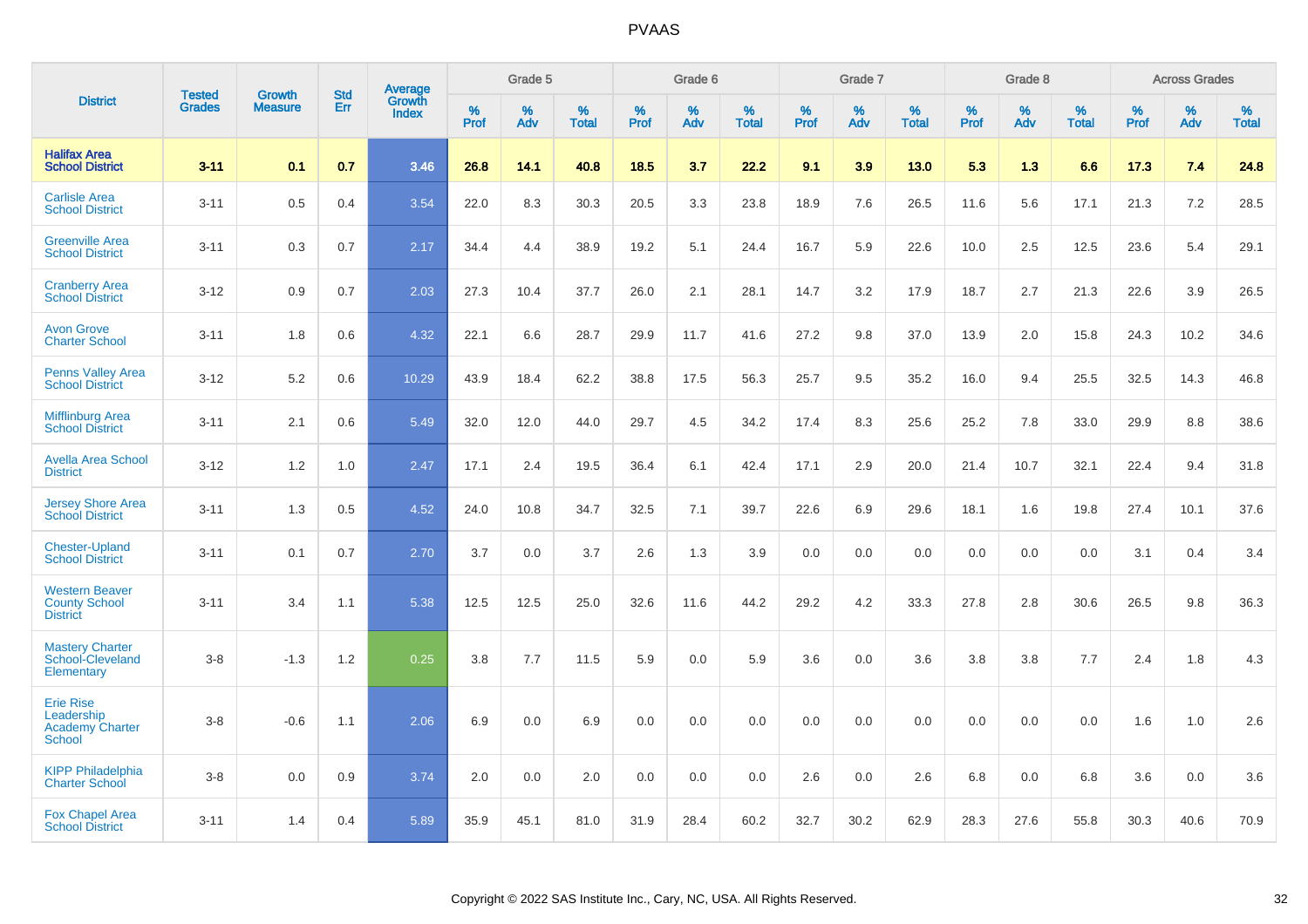|                                                               | <b>Tested</b> | <b>Growth</b>  | <b>Std</b> | Average                       |              | Grade 5  |                   |              | Grade 6  |                   |              | Grade 7  |                   |              | Grade 8  |                   |           | <b>Across Grades</b> |                   |
|---------------------------------------------------------------|---------------|----------------|------------|-------------------------------|--------------|----------|-------------------|--------------|----------|-------------------|--------------|----------|-------------------|--------------|----------|-------------------|-----------|----------------------|-------------------|
| <b>District</b>                                               | <b>Grades</b> | <b>Measure</b> | Err        | <b>Growth</b><br><b>Index</b> | $\%$<br>Prof | %<br>Adv | %<br><b>Total</b> | $\%$<br>Prof | %<br>Adv | %<br><b>Total</b> | $\%$<br>Prof | %<br>Adv | %<br><b>Total</b> | $\%$<br>Prof | %<br>Adv | %<br><b>Total</b> | %<br>Prof | %<br>Adv             | %<br><b>Total</b> |
| <b>Halifax Area</b><br><b>School District</b>                 | $3 - 11$      | 0.1            | 0.7        | 3.46                          | 26.8         | 14.1     | 40.8              | 18.5         | 3.7      | 22.2              | 9.1          | 3.9      | 13.0              | 5.3          | 1.3      | 6.6               | 17.3      | 7.4                  | 24.8              |
| <b>Palmerton Area</b><br><b>School District</b>               | $3 - 11$      | 3.0            | 0.6        | 9.28                          | 27.7         | 15.7     | 43.4              | 30.6         | 9.3      | 39.8              | 20.8         | 6.2      | 26.9              | 17.9         | 4.7      | 22.6              | 24.8      | 8.0                  | 32.8              |
| Eugenio Maria De<br><b>Hostos Charter</b><br><b>School</b>    | $3 - 8$       | $-1.0$         | 1.4        | 0.68                          | 13.0         | 0.0      | 13.0              | 5.6          | 5.6      | 11.1              | 4.4          | 8.7      | 13.0              | 28.6         | 7.1      | 35.7              | 9.3       | 3.4                  | 12.7              |
| <b>Mastery Charter</b><br>School - Gratz<br>Campus            | $7 - 10$      | 1.0            | 1.4        | 3.30                          |              |          |                   |              |          |                   | 6.2          | 0.0      | 6.2               | 2.4          | 0.0      | 2.4               | 4.1       | $0.0\,$              | 4.1               |
| <b>Frederick Douglass</b><br><b>Mastery Charter</b><br>School | $3-8$         | $-1.0$         | 1.2        | 2.52                          | 4.8          | 0.0      | 4.8               | 0.0          | 0.0      | 0.0               | $0.0\,$      | 0.0      | 0.0               | 3.4          | 3.4      | 6.9               | 1.5       | 0.8                  | 2.3               |
| <b>Wilmington Area</b><br><b>School District</b>              | $3 - 11$      | $-0.8$         | 0.8        | 1.83                          | 36.8         | 10.5     | 47.4              | 12.7         | 1.6      | 14.3              | 29.4         | 3.9      | 33.3              | 13.6         | 3.4      | 17.0              | 26.8      | 7.9                  | 34.7              |
| <b>Mastery Charter</b><br>School-Mann<br>Campus               | $3-6$         | 1.8            | 1.6        | 4.14                          | 4.0          | 4.0      | 8.0               | 5.4          | 2.7      | 8.1               |              |          |                   |              |          |                   | 2.2       | 1.4                  | 3.6               |
| <b>Allegheny Valley</b><br><b>School District</b>             | $3 - 11$      | $-1.2$         | 0.8        | 1.14                          | 26.3         | 12.3     | 38.6              | 11.1         | 5.6      | 16.7              | 16.2         | 7.4      | 23.5              | 13.1         | 8.2      | 21.3              | 18.0      | 6.9                  | 24.9              |
| <b>Exeter Township</b><br><b>School District</b>              | $3 - 11$      | 2.9            | 0.4        | 7.68                          | 28.6         | 10.1     | 38.7              | 26.9         | 9.0      | 35.9              | 23.5         | 6.7      | 30.2              | 19.9         | 8.5      | 28.4              | 25.7      | 9.5                  | 35.3              |
| <b>Lincoln Charter</b><br><b>School</b>                       | $3-5$         | $-2.5$         | 1.4        | $-1.78$                       | 1.3          | 1.3      | 2.6               |              |          |                   |              |          |                   |              |          |                   | 3.6       | 0.8                  | 4.4               |
| <b>KIPP West</b><br>Philadelphia<br><b>Charter School</b>     | $3 - 8$       | $-2.0$         | 1.2        | 0.29                          | 3.2          | 0.0      | 3.2               | 0.0          | 0.0      | 0.0               | 0.0          | 0.0      | 0.0               | 0.0          | 0.0      | 0.0               | 2.6       | 0.0                  | 2.6               |
| <b>Galeton Area</b><br><b>School District</b>                 | $3 - 11$      | 2.7            | 1.3        | 4.78                          | 29.2         | 20.8     | 50.0              | 23.8         | 4.8      | 28.6              | 16.0         | 0.0      | 16.0              | 0.0          | 0.0      | 0.0               | 19.4      | 7.0                  | 26.4              |
| <b>Muncy School</b><br><b>District</b>                        | $3 - 11$      | 2.4            | 0.7        | 5.81                          | 36.7         | 8.3      | 45.0              | 32.5         | 14.3     | 46.8              | 29.0         | 15.9     | 44.9              | 23.3         | 6.7      | 30.0              | 31.5      | 13.1                 | 44.6              |
| Northwestern<br><b>Lehigh School</b><br><b>District</b>       | $3 - 11$      | 0.6            | 0.5        | 3.03                          | 26.0         | 11.0     | 37.0              | 28.7         | 9.3      | 38.0              | 25.2         | 8.4      | 33.6              | 20.4         | 15.9     | 36.3              | 26.4      | 10.7                 | 37.2              |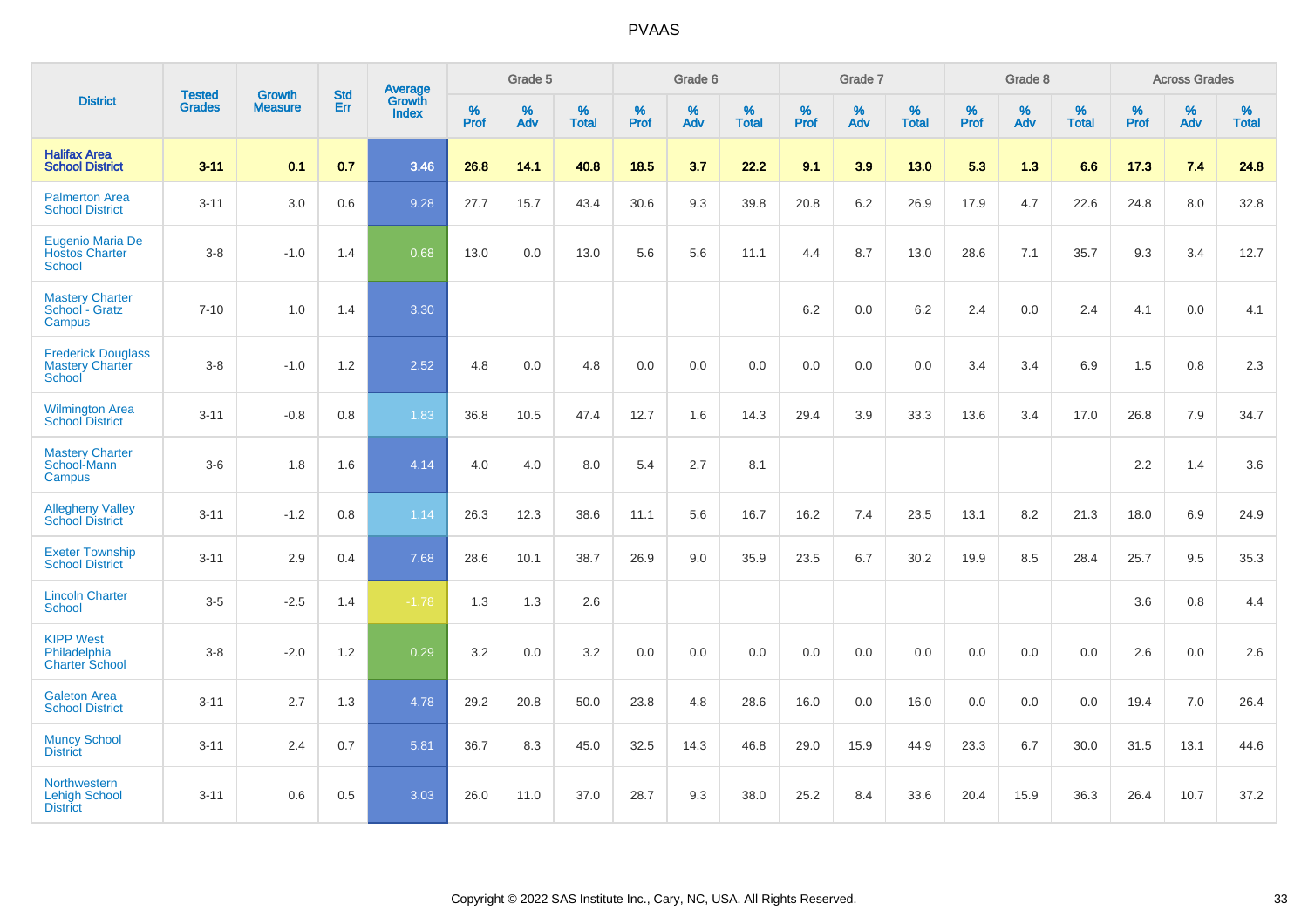|                                                                     |                                | <b>Growth</b>  | <b>Std</b> |                                          |              | Grade 5  |                   |           | Grade 6  |                   |           | Grade 7  |                   |           | Grade 8  |                   |           | <b>Across Grades</b> |                   |
|---------------------------------------------------------------------|--------------------------------|----------------|------------|------------------------------------------|--------------|----------|-------------------|-----------|----------|-------------------|-----------|----------|-------------------|-----------|----------|-------------------|-----------|----------------------|-------------------|
| <b>District</b>                                                     | <b>Tested</b><br><b>Grades</b> | <b>Measure</b> | Err        | <b>Average</b><br>Growth<br><b>Index</b> | $\%$<br>Prof | %<br>Adv | %<br><b>Total</b> | %<br>Prof | %<br>Adv | %<br><b>Total</b> | %<br>Prof | %<br>Adv | %<br><b>Total</b> | %<br>Prof | %<br>Adv | %<br><b>Total</b> | %<br>Prof | %<br>Adv             | %<br><b>Total</b> |
| <b>Halifax Area</b><br><b>School District</b>                       | $3 - 11$                       | 0.1            | 0.7        | 3.46                                     | 26.8         | 14.1     | 40.8              | 18.5      | 3.7      | 22.2              | 9.1       | 3.9      | 13.0              | 5.3       | 1.3      | 6.6               | 17.3      | 7.4                  | 24.8              |
| <b>Twin Valley School</b><br><b>District</b>                        | $3 - 12$                       | 1.9            | 0.4        | 5.97                                     | 37.8         | 14.0     | 51.9              | 28.6      | 8.2      | 36.9              | 29.5      | 15.0     | 44.5              | 24.9      | 11.2     | 36.1              | 32.2      | 17.8                 | 50.0              |
| <b>Bermudian Springs</b><br><b>School District</b>                  | $3 - 11$                       | 0.4            | 0.6        | 2.79                                     | 22.1         | 12.4     | 34.5              | 17.5      | 3.9      | 21.4              | 20.5      | 5.1      | 25.6              | 11.1      | 4.3      | 15.4              | 19.0      | 9.1                  | 28.1              |
| <b>Boys Latin Of</b><br>Philadelphia<br><b>Charter School</b>       | $6 - 12$                       | 0.1            | 0.8        | 2.29                                     |              |          |                   | 0.0       | 0.0      | 0.0               | 3.3       | 0.0      | 3.3               | 1.0       | 0.0      | 1.0               | 1.5       | 0.0                  | 1.5               |
| <b>Halifax Area</b><br><b>School District</b>                       | $3 - 11$                       | 0.1            | 0.7        | 3.46                                     | 26.8         | 14.1     | 40.8              | 18.5      | 3.7      | 22.2              | 9.1       | 3.9      | 13.0              | 5.3       | 1.3      | 6.6               | 17.3      | 7.4                  | 24.8              |
| <b>Brownsville Area</b><br><b>School District</b>                   | $3 - 12$                       | $-0.6$         | 0.7        | 1.53                                     | 17.3         | 4.0      | 21.3              | 7.2       | 1.2      | 8.4               | 6.4       | 1.3      | 7.7               | 4.2       | 1.4      | 5.6               | 10.2      | 1.5                  | 11.7              |
| <b>Milton Area School</b><br><b>District</b>                        | $3 - 11$                       | 0.2            | 0.5        | 2.24                                     | 24.4         | 11.8     | 36.1              | 17.3      | 3.2      | 20.5              | 20.2      | 7.5      | 27.6              | 19.8      | 12.7     | 32.5              | 22.0      | 8.8                  | 30.9              |
| <b>Juniata County</b><br><b>School District</b>                     | $3 - 12$                       | $-0.1$         | 0.5        | 1.50                                     | 19.4         | 5.3      | 24.7              | 11.1      | 3.7      | 14.8              | 13.1      | 2.2      | 15.3              | 11.9      | 1.8      | 13.7              | 16.9      | 4.3                  | 21.2              |
| <b>Global Leadership</b><br>Academy Charter<br><b>School</b>        | $3-8$                          | $-3.1$         | 1.9        | $-0.47$                                  | 0.0          | 0.0      | 0.0               |           |          |                   | 0.0       | 0.0      | 0.0               | 9.1       | 0.0      | 9.1               | 2.5       | 0.0                  | 2.5               |
| <b>Southern Tioga</b><br><b>School District</b>                     | $3 - 11$                       | 0.3            | 0.6        | 3.78                                     | 23.7         | 1.0      | 24.7              | 17.9      | 1.9      | 19.8              | 8.0       | 2.2      | 10.2              | 10.8      | 2.5      | 13.3              | 18.0      | 4.1                  | 22.1              |
| <b>Eastern Lancaster</b><br><b>County School</b><br><b>District</b> | $3 - 12$                       | 1.1            | 0.4        | 4.40                                     | 23.8         | 8.3      | 32.0              | 14.7      | 3.1      | 17.8              | 15.7      | 3.6      | 19.3              | 16.7      | 5.9      | 22.6              | 21.1      | 6.7                  | 27.8              |
| Pennsylvania<br><b>Virtual Charter</b><br>School                    | $3 - 11$                       | 3.5            | 0.6        | 6.19                                     | 20.8         | 3.8      | 24.5              | 17.6      | 3.3      | 20.9              | 10.1      | 6.1      | 16.2              | 14.8      | 5.7      | 20.4              | 18.4      | 5.2                  | 23.5              |
| Loyalsock<br><b>Township School</b><br><b>District</b>              | $3 - 12$                       | 3.7            | 0.6        | 7.24                                     | 33.0         | 18.3     | 51.3              | 32.6      | 10.2     | 42.9              | 23.4      | 9.4      | 32.8              | 27.0      | 9.0      | 36.0              | 31.1      | 13.2                 | 44.4              |
| <b>Northern Cambria</b><br><b>School District</b>                   | $3 - 11$                       | $-0.4$         | 0.8        | 3.23                                     | 16.4         | 3.6      | 20.0              | 3.8       | 0.0      | 3.8               | 19.6      | 1.8      | 21.4              | 18.2      | 1.5      | 19.7              | 17.9      | 3.6                  | 21.4              |
| <b>Benton Area</b><br><b>School District</b>                        | $3 - 10$                       | $-0.9$         | 0.9        | 0.54                                     | 24.6         | 11.5     | 36.1              | 17.4      | 4.4      | 21.7              | 13.6      | 3.4      | 17.0              | 10.3      | 2.6      | 12.8              | 21.6      | 7.1                  | 28.7              |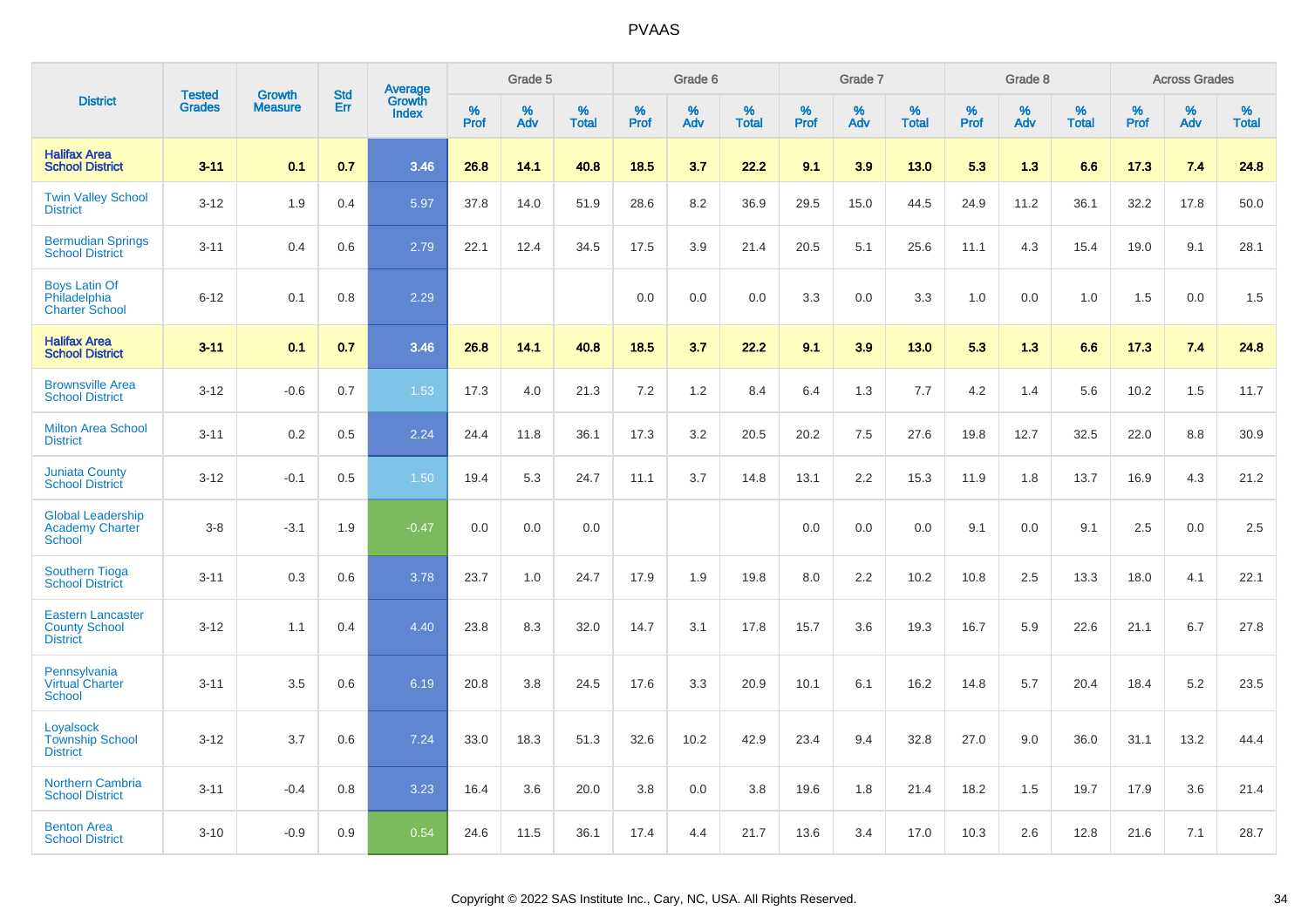|                                                                    |                                | <b>Growth</b>  | <b>Std</b> | <b>Average</b>                |                  | Grade 5  |                   |                  | Grade 6  |                   |                  | Grade 7  |                   |                  | Grade 8  |                   |                  | <b>Across Grades</b> |                   |
|--------------------------------------------------------------------|--------------------------------|----------------|------------|-------------------------------|------------------|----------|-------------------|------------------|----------|-------------------|------------------|----------|-------------------|------------------|----------|-------------------|------------------|----------------------|-------------------|
| <b>District</b>                                                    | <b>Tested</b><br><b>Grades</b> | <b>Measure</b> | Err        | <b>Growth</b><br><b>Index</b> | %<br><b>Prof</b> | %<br>Adv | %<br><b>Total</b> | %<br><b>Prof</b> | %<br>Adv | %<br><b>Total</b> | %<br><b>Prof</b> | %<br>Adv | %<br><b>Total</b> | %<br><b>Prof</b> | %<br>Adv | %<br><b>Total</b> | %<br><b>Prof</b> | %<br>Adv             | %<br><b>Total</b> |
| <b>Halifax Area</b><br><b>School District</b>                      | $3 - 11$                       | 0.1            | 0.7        | 3.46                          | 26.8             | 14.1     | 40.8              | 18.5             | 3.7      | 22.2              | 9.1              | 3.9      | 13.0              | 5.3              | 1.3      | 6.6               | 17.3             | 7.4                  | 24.8              |
| <b>Riverside Beaver</b><br><b>County School</b><br><b>District</b> | $3 - 11$                       | 1.0            | 0.6        | 4.05                          | 21.9             | 12.5     | 34.4              | 23.8             | 4.0      | 27.7              | 22.8             | 10.1     | 32.9              | 25.5             | 3.2      | 28.7              | 28.3             | 10.4                 | 38.7              |
| Claysburg-Kimmel<br><b>School District</b>                         | $3 - 11$                       | 3.0            | 0.8        | 3.68                          | 29.7             | 6.2      | 35.9              | 30.0             | 2.0      | 32.0              | 21.8             | 1.8      | 23.6              | 10.5             | 1.8      | 12.3              | 24.4             | 5.7                  | 30.1              |
| <b>Union School</b><br><b>District</b>                             | $3 - 12$                       | 3.8            | 1.0        | 7.42                          | 18.2             | 0.0      | 18.2              | 22.0             | 14.6     | 36.6              | 10.5             | 0.0      | 10.5              | 18.2             | 11.4     | 29.6              | 18.6             | 7.7                  | 26.3              |
| Keystone<br><b>Education Center</b><br><b>Charter School</b>       | $3 - 12$                       | $-4.8$         | 3.2        | $-1.50$                       |                  |          |                   |                  |          |                   |                  |          |                   | 0.0              | 0.0      | 0.0               | 0.0              | 0.0                  | 0.0               |
| <b>Line Mountain</b><br><b>School District</b>                     | $3 - 11$                       | $-0.5$         | 0.7        | 0.25                          | 19.7             | 12.1     | 31.8              | 15.3             | 2.8      | 18.1              | 13.3             | 6.1      | 19.4              | 9.9              | 2.8      | 12.7              | 17.8             | 7.7                  | 25.5              |
| <b>Quaker Valley</b><br><b>School District</b>                     | $3 - 11$                       | 0.6            | 0.5        | 4.37                          | 36.4             | 23.6     | 60.0              | 32.5             | 20.8     | 53.3              | 36.4             | 11.2     | 47.6              | 26.5             | 7.6      | 34.1              | 34.0             | 24.3                 | 58.3              |
| <b>William Penn</b><br><b>School District</b>                      | $3 - 12$                       | 1.5            | 0.5        | 5.98                          | 7.8              | 1.9      | 9.7               | 2.2              | 0.0      | 2.2               | 3.0              | 0.6      | 3.6               | 5.6              | 1.2      | 6.9               | 6.3              | 1.6                  | 7.9               |
| <b>Monessen City</b><br><b>School District</b>                     | $3 - 10$                       | $-1.5$         | 1.1        | $-0.31$                       | 5.3              | 0.0      | 5.3               | 2.6              | 0.0      | 2.6               | 0.0              | 0.0      | 0.0               | 0.0              | 0.0      | 0.0               | 3.9              | 0.6                  | 4.4               |
| <b>South Butler</b><br><b>County School</b><br><b>District</b>     | $3 - 10$                       | 0.6            | 0.5        | 3.34                          | 35.1             | 12.8     | 48.0              | 22.9             | 5.0      | 27.9              | 21.2             | 11.4     | 32.6              | 13.3             | 1.6      | 14.8              | 27.0             | 11.2                 | 38.3              |
| <b>Hempfield Area</b><br><b>School District</b>                    | $3 - 12$                       | 2.3            | 0.3        | 7.58                          | 34.6             | 13.8     | 48.4              | 24.6             | 14.9     | 39.6              | 30.2             | 13.5     | 43.7              | 26.8             | 10.7     | 37.5              | 30.5             | 16.4                 | 46.9              |
| <b>Tunkhannock Area</b><br><b>School District</b>                  | $3 - 11$                       | 1.2            | 0.5        | 3.18                          | 19.8             | 8.8      | 28.7              | 22.7             | 2.3      | 25.0              | 12.6             | 5.5      | 18.1              | 14.7             | 1.4      | 16.1              | 18.1             | 5.2                  | 23.3              |
| <b>Forest Area School</b><br><b>District</b>                       | $3 - 11$                       | $-0.4$         | 1.2        | 1.03                          | 43.5             | 4.4      | 47.8              | 19.0             | 0.0      | 19.0              | 13.8             | 0.0      | 13.8              | 3.1              | 0.0      | 3.1               | 23.4             | 5.5                  | 29.0              |
| <b>Franklin Regional</b><br><b>School District</b>                 | $3 - 11$                       | 0.3            | 0.4        | 1.98                          | 39.6             | 22.0     | 61.7              | 33.2             | 19.3     | 52.5              | 27.9             | 18.3     | 46.2              | 25.8             | 8.1      | 33.9              | 31.7             | 25.0                 | 56.7              |
| Wilkinsburg<br><b>Borough School</b><br><b>District</b>            | $3-6$                          | 3.5            | 1.4        | 5.04                          | 22.5             | 0.0      | 22.5              | 0.0              | 2.4      | 2.4               |                  |          |                   |                  |          |                   | 12.1             | 2.0                  | 14.1              |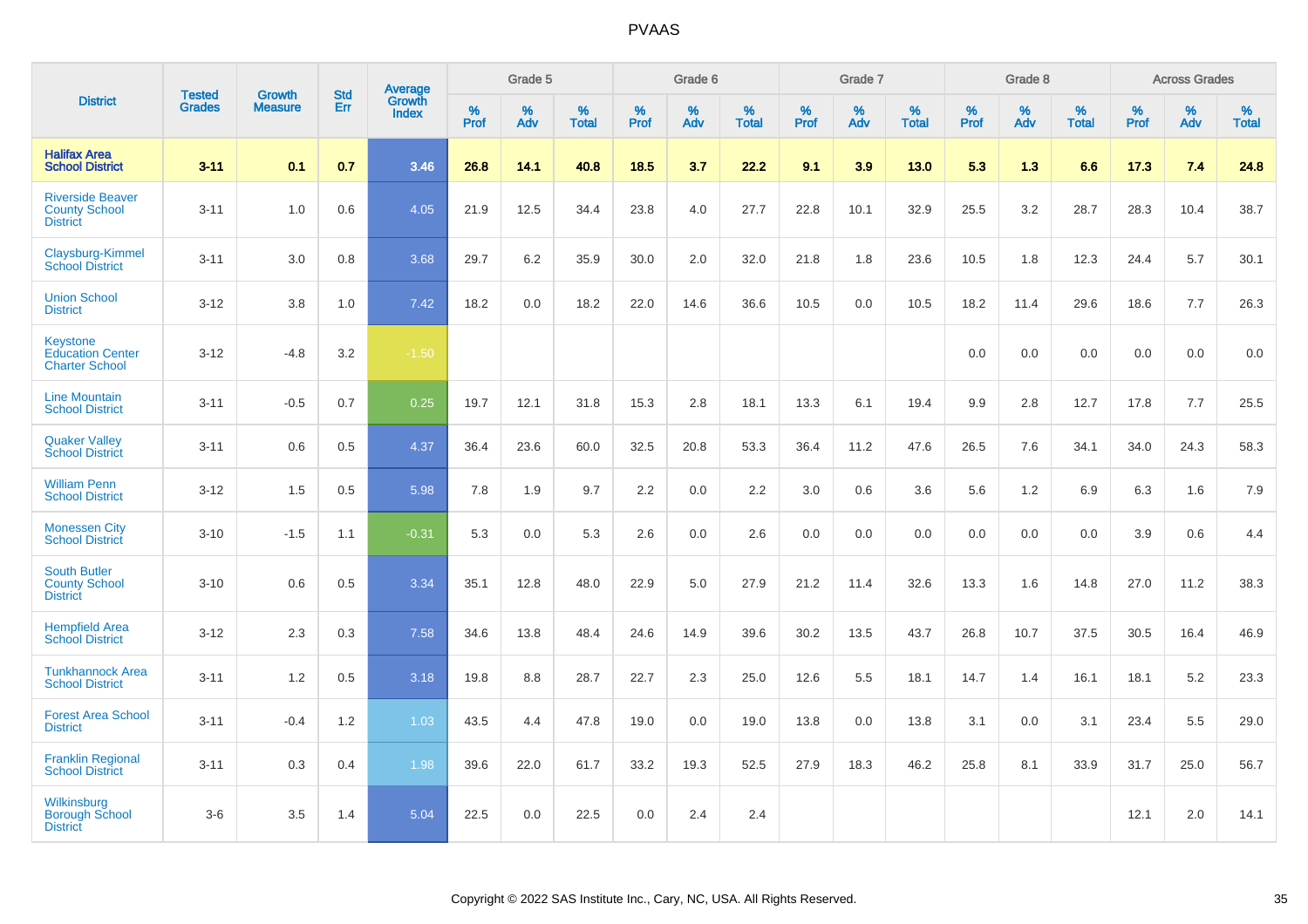|                                                                    | <b>Tested</b> | <b>Growth</b>  | <b>Std</b> | Average                |                     | Grade 5  |                   |                     | Grade 6  |                   |              | Grade 7  |                   |                     | Grade 8  |                   |                     | <b>Across Grades</b> |                   |
|--------------------------------------------------------------------|---------------|----------------|------------|------------------------|---------------------|----------|-------------------|---------------------|----------|-------------------|--------------|----------|-------------------|---------------------|----------|-------------------|---------------------|----------------------|-------------------|
| <b>District</b>                                                    | <b>Grades</b> | <b>Measure</b> | Err        | Growth<br><b>Index</b> | $\%$<br><b>Prof</b> | %<br>Adv | %<br><b>Total</b> | $\%$<br><b>Prof</b> | %<br>Adv | %<br><b>Total</b> | $\%$<br>Prof | %<br>Adv | %<br><b>Total</b> | $\%$<br><b>Prof</b> | %<br>Adv | %<br><b>Total</b> | $\%$<br><b>Prof</b> | %<br>Adv             | %<br><b>Total</b> |
| <b>Halifax Area</b><br><b>School District</b>                      | $3 - 11$      | 0.1            | 0.7        | 3.46                   | 26.8                | 14.1     | 40.8              | 18.5                | 3.7      | 22.2              | 9.1          | 3.9      | 13.0              | 5.3                 | 1.3      | 6.6               | 17.3                | 7.4                  | 24.8              |
| Allegheny-Clarion<br><b>Valley School</b><br><b>District</b>       | $3 - 10$      | 0.1            | 0.9        | 2.43                   | 19.5                | 7.3      | 26.8              | 14.6                | 1.8      | 16.4              | 4.8          | 0.0      | 4.8               | 8.6                 | 0.0      | 8.6               | 14.2                | 8.1                  | 22.3              |
| <b>Brookville Area</b><br><b>School District</b>                   | $3 - 11$      | 4.3            | 0.6        | 11.53                  | 16.8                | 13.9     | 30.7              | 28.1                | 16.8     | 44.9              | 13.8         | 2.4      | 16.3              | 19.4                | 9.3      | 28.7              | 21.6                | 9.4                  | 31.0              |
| <b>Southwest</b><br>Leadership<br><b>Academy Charter</b><br>School | $3 - 8$       | 0.7            | 1.0        | 2.49                   | 2.2                 | 0.0      | 2.2               | 2.9                 | 0.0      | 2.9               | 5.1          | 0.0      | 5.1               | 0.0                 | 0.0      | 0.0               | 5.7                 | 1.5                  | 7.2               |
| <b>Oswayo Valley</b><br><b>School District</b>                     | $3 - 12$      | 0.2            | 1.1        | 2.50                   | 27.6                | 20.7     | 48.3              | 25.9                | 7.4      | 33.3              | 25.9         | 11.1     | 37.0              | 25.8                | 16.1     | 41.9              | 30.6                | 20.6                 | 51.2              |
| <b>South Eastern</b><br><b>School District</b>                     | $3 - 11$      | 1.8            | 0.5        | 5.70                   | 21.6                | 15.9     | 37.5              | 25.4                | 14.4     | 39.9              | 20.8         | 3.9      | 24.7              | 20.4                | 5.2      | 25.6              | 26.2                | 11.6                 | 37.7              |
| <b>Union Area School</b><br><b>District</b>                        | $3 - 11$      | $-0.6$         | 0.9        | 1.34                   | 40.0                | 12.5     | 52.5              | 32.8                | $5.2\,$  | 37.9              | 26.3         | 3.5      | 29.8              | 17.8                | 0.0      | 17.8              | 30.2                | 7.4                  | 37.6              |
| Williamsburg<br><b>Community School</b><br><b>District</b>         | $3 - 11$      | 4.8            | 1.0        | 6.37                   | 25.0                | 12.5     | 37.5              | 34.3                | 8.6      | 42.9              | 26.2         | 4.8      | 31.0              | 40.6                | 0.0      | 40.6              | 28.1                | 8.4                  | 36.4              |
| <b>Slippery Rock Area</b><br><b>School District</b>                | $3 - 11$      | 1.4            | 0.5        | 3.52                   | 37.0                | 20.5     | 57.5              | 28.6                | 26.3     | 54.9              | 26.4         | 13.2     | 39.7              | 26.2                | 10.3     | 36.5              | 32.4                | 20.5                 | 53.0              |
| <b>Jeannette City</b><br><b>School District</b>                    | $3 - 11$      | 3.0            | 0.8        | 3.70                   | 12.5                | 0.0      | 12.5              | 22.6                | 1.9      | 24.5              | 12.9         | 4.8      | 17.7              | 15.4                | 3.8      | 19.2              | 16.1                | 3.6                  | 19.7              |
| <b>Urban Pathways 6-</b><br>12 Charter School                      | $6 - 11$      | $-1.8$         | 1.6        | 0.00                   |                     |          |                   | 0.0                 | 0.0      | 0.0               | 0.0          | 0.0      | 0.0               | 0.0                 | 0.0      | 0.0               | 0.0                 | 0.0                  | 0.0               |
| <b>Mastery Charter</b><br>School - Thomas<br>Campus                | $3 - 10$      | 1.5            | 0.9        | 4.14                   | 10.8                | 0.0      | 10.8              | 7.1                 | 2.4      | 9.5               | 7.0          | 0.0      | 7.0               | 2.2                 | 0.0      | 2.2               | 8.6                 | 0.8                  | 9.4               |
| <b>Iroquois School</b><br><b>District</b>                          | $3 - 11$      | 2.5            | 0.7        | 5.99                   | 36.7                | 10.1     | 46.8              | 20.7                | 17.1     | 37.8              | 11.5         | 9.4      | 20.8              | 21.0                | 6.0      | 27.0              | 23.5                | 11.1                 | 34.6              |
| <b>Red Lion Area</b><br><b>School District</b>                     | $3 - 11$      | 1.0            | 0.4        | 5.19                   | 24.8                | 8.9      | 33.7              | 20.6                | 5.3      | 25.9              | 16.7         | 9.1      | 25.8              | 14.5                | 6.6      | 21.0              | 23.3                | 8.6                  | 31.9              |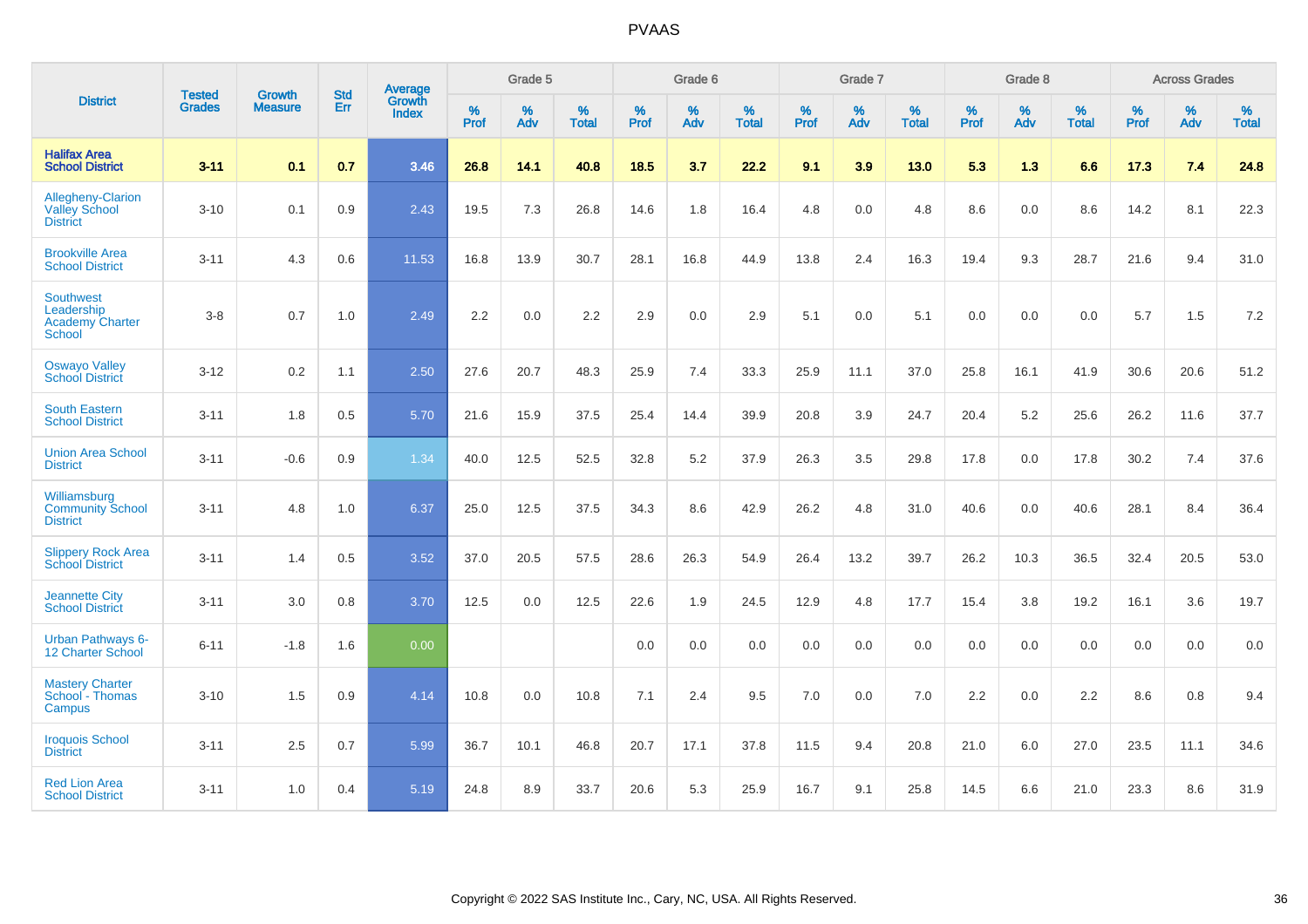|                                                      |                                |                                 | <b>Std</b> | Average                |           | Grade 5  |                   |           | Grade 6  |                   |           | Grade 7  |                   |           | Grade 8  |                   |           | <b>Across Grades</b> |                   |
|------------------------------------------------------|--------------------------------|---------------------------------|------------|------------------------|-----------|----------|-------------------|-----------|----------|-------------------|-----------|----------|-------------------|-----------|----------|-------------------|-----------|----------------------|-------------------|
| <b>District</b>                                      | <b>Tested</b><br><b>Grades</b> | <b>Growth</b><br><b>Measure</b> | Err        | Growth<br><b>Index</b> | %<br>Prof | %<br>Adv | %<br><b>Total</b> | %<br>Prof | %<br>Adv | %<br><b>Total</b> | %<br>Prof | %<br>Adv | %<br><b>Total</b> | %<br>Prof | %<br>Adv | %<br><b>Total</b> | %<br>Prof | %<br>Adv             | %<br><b>Total</b> |
| <b>Halifax Area</b><br><b>School District</b>        | $3 - 11$                       | 0.1                             | 0.7        | 3.46                   | 26.8      | 14.1     | 40.8              | 18.5      | 3.7      | 22.2              | 9.1       | 3.9      | 13.0              | 5.3       | 1.3      | 6.6               | 17.3      | 7.4                  | 24.8              |
| Achievement<br><b>House Charter</b><br><b>School</b> | $7 - 11$                       | $-0.3$                          | 1.5        | 0.79                   |           |          |                   |           |          |                   | 20.0      | 0.0      | 20.0              | 7.1       | 2.4      | 9.5               | 11.9      | 1.5                  | 13.4              |
| <b>Solanco School</b><br><b>District</b>             | $3 - 11$                       | 0.3                             | 0.4        | 2.53                   | 21.5      | 5.0      | 26.5              | 12.6      | 5.6      | 18.1              | 17.0      | 7.4      | 24.4              | 11.9      | 2.9      | 14.8              | 20.0      | 7.2                  | 27.1              |
| <b>Annville-Cleona</b><br><b>School District</b>     | $3 - 12$                       | 0.4                             | 0.6        | 3.81                   | 33.8      | 12.5     | 46.2              | 16.7      | 2.1      | 18.8              | 29.1      | 11.8     | 40.9              | 27.8      | 9.3      | 37.0              | 27.5      | 9.4                  | 36.9              |
| <b>Steelton-Highspire</b><br><b>School District</b>  | $3 - 11$                       | 2.5                             | 0.7        | 4.46                   | 2.9       | 0.0      | 2.9               | 0.0       | 0.0      | 0.0               | 0.0       | 0.0      | 0.0               | 0.0       | 0.0      | 0.0               | 0.8       | 0.4                  | 1.3               |
| <b>Dallastown Area</b><br><b>School District</b>     | $3 - 11$                       | 0.6                             | 0.3        | 3.62                   | 25.8      | 13.0     | 38.8              | 31.1      | 11.5     | 42.6              | 23.7      | 7.8      | 31.6              | 19.0      | 9.4      | 28.4              | 27.7      | 14.8                 | 42.4              |
| <b>Newport School</b><br><b>District</b>             | $3 - 12$                       | 2.2                             | 0.8        | 4.70                   | 22.2      | 11.1     | 33.3              | 25.0      | 6.9      | 31.9              | 15.9      | 0.0      | 15.9              | 27.4      | 4.8      | 32.3              | 24.8      | 6.9                  | 31.7              |
| <b>Juniata Valley</b><br><b>School District</b>      | $3 - 11$                       | 2.4                             | 0.9        | 4.64                   | 23.3      | 4.6      | 27.9              | 5.4       | 3.6      | 8.9               | 21.0      | 5.3      | 26.3              | 12.5      | 2.1      | 14.6              | 18.7      | 5.0                  | 23.8              |
| <b>East Lycoming</b><br><b>School District</b>       | $3 - 11$                       | 2.6                             | 0.6        | 7.47                   | 36.1      | 23.5     | 59.7              | 26.2      | 26.2     | 52.3              | 26.4      | 20.7     | 47.1              | 27.9      | 14.8     | 42.6              | 31.5      | 19.5                 | 51.0              |
| <b>Penn Manor</b><br><b>School District</b>          | $3 - 11$                       | 3.2                             | 0.3        | 9.54                   | 33.8      | 14.9     | 48.6              | 28.7      | 15.2     | 43.9              | 25.5      | 13.2     | 38.7              | 30.2      | 11.0     | 41.2              | 31.4      | 16.9                 | 48.2              |
| <b>Baden Academy</b><br><b>Charter School</b>        | $3-6$                          | 0.1                             | 1.1        | 1.04                   | 20.6      | 4.8      | 25.4              | 22.4      | 8.6      | 31.0              |           |          |                   |           |          |                   | 20.8      | 6.4                  | 27.2              |
| <b>Millcreek Township</b><br><b>School District</b>  | $3 - 11$                       | 1.1                             | 0.3        | 8.82                   | 26.5      | 20.8     | 47.3              | 23.1      | 9.4      | 32.4              | 22.1      | 14.3     | 36.4              | 21.6      | 13.0     | 34.7              | 25.4      | 15.9                 | 41.3              |
| <b>Jamestown Area</b><br><b>School District</b>      | $3 - 11$                       | 0.7                             | 1.2        | 2.23                   | 18.4      | 10.5     | 29.0              | 16.7      | 0.0      | 16.7              | 24.1      | 3.4      | 27.6              | 19.0      | 0.0      | 19.0              | 18.3      | 6.1                  | 24.4              |
| <b>Eastern York</b><br><b>School District</b>        | $3 - 11$                       | $-0.5$                          | 0.5        | $-0.16$                | 29.5      | 11.0     | 40.5              | 23.5      | 6.0      | 29.5              | 23.2      | 14.1     | 37.3              | 17.3      | 9.7      | 27.0              | 24.8      | 10.7                 | 35.4              |
| <b>Upper Adams</b><br><b>School District</b>         | $3 - 11$                       | 1.7                             | 0.6        | 5.68                   | 30.0      | 9.2      | 39.2              | 18.0      | 7.7      | 25.6              | 18.1      | 1.9      | 20.0              | 11.4      | 3.8      | 15.3              | 22.6      | 6.3                  | 28.9              |
| <b>Discovery Charter</b><br>School                   | $3 - 8$                        | 2.6                             | 0.9        | 2.98                   | 8.5       | 2.1      | 10.6              | 0.0       | 0.0      | 0.0               | 6.6       | 1.6      | 8.2               | 5.4       | $0.0\,$  | 5.4               | 5.2       | 1.1                  | 6.2               |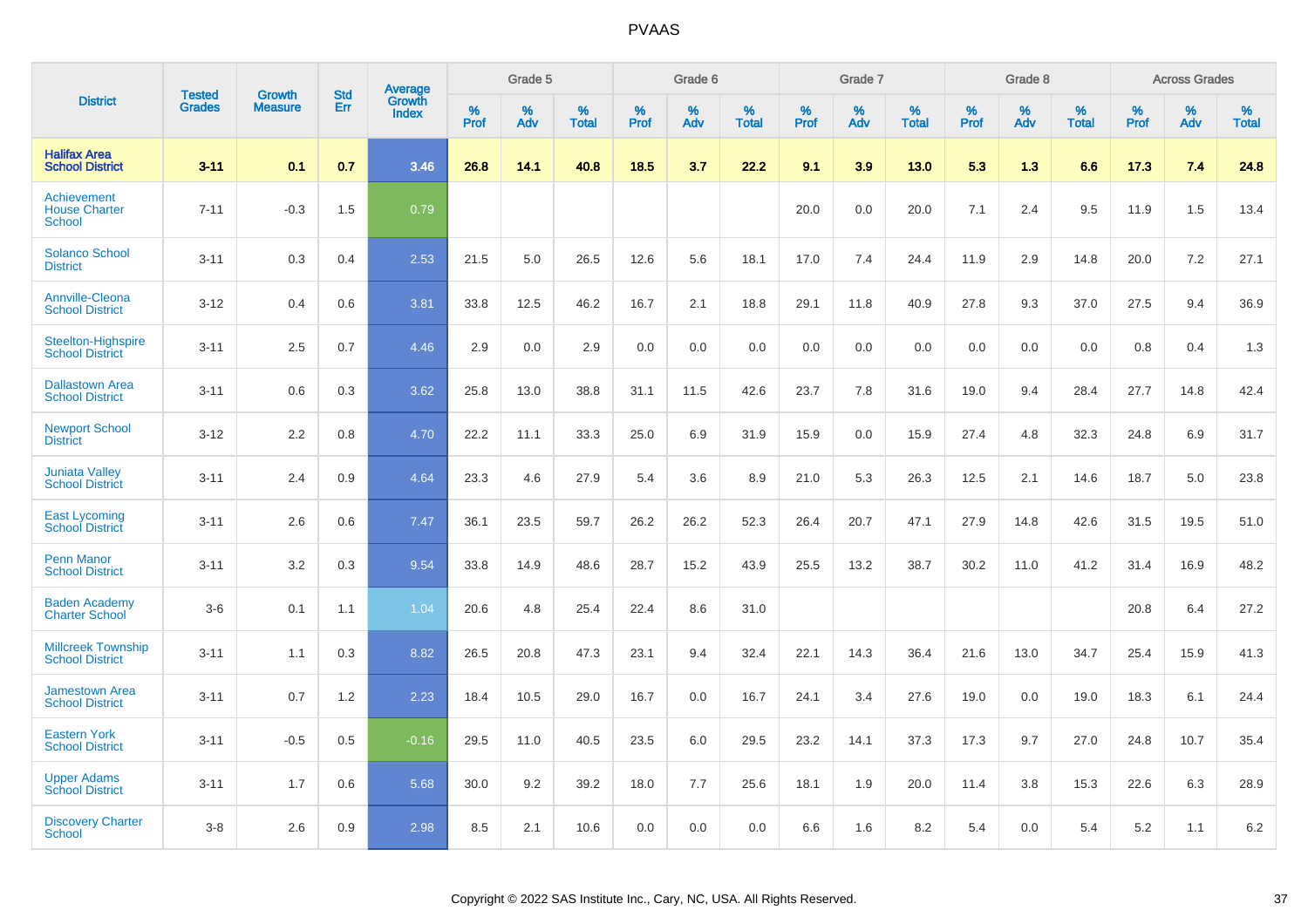|                                                                   | <b>Tested</b> | <b>Growth</b>  | <b>Std</b> | Average                |              | Grade 5  |                   |           | Grade 6  |                   |           | Grade 7  |                   |           | Grade 8  |                   |              | <b>Across Grades</b> |                   |
|-------------------------------------------------------------------|---------------|----------------|------------|------------------------|--------------|----------|-------------------|-----------|----------|-------------------|-----------|----------|-------------------|-----------|----------|-------------------|--------------|----------------------|-------------------|
| <b>District</b>                                                   | <b>Grades</b> | <b>Measure</b> | Err        | Growth<br><b>Index</b> | $\%$<br>Prof | %<br>Adv | %<br><b>Total</b> | %<br>Prof | %<br>Adv | %<br><b>Total</b> | %<br>Prof | %<br>Adv | %<br><b>Total</b> | %<br>Prof | %<br>Adv | %<br><b>Total</b> | $\%$<br>Prof | $\%$<br>Adv          | %<br><b>Total</b> |
| <b>Halifax Area</b><br><b>School District</b>                     | $3 - 11$      | 0.1            | 0.7        | 3.46                   | 26.8         | 14.1     | 40.8              | 18.5      | 3.7      | 22.2              | 9.1       | 3.9      | 13.0              | 5.3       | 1.3      | 6.6               | 17.3         | 7.4                  | 24.8              |
| <b>Bloomsburg Area</b><br><b>School District</b>                  | $3 - 10$      | 1.2            | 0.6        | 3.43                   | 25.0         | 13.0     | 38.0              | 16.7      | 3.3      | 20.0              | 14.7      | 3.9      | 18.6              | 16.8      | 9.9      | 26.7              | 21.5         | 8.7                  | 30.2              |
| <b>Westmont Hilltop</b><br><b>School District</b>                 | $3 - 11$      | 2.7            | 0.6        | 6.24                   | 28.0         | 11.0     | 39.0              | 18.4      | 8.2      | 26.5              | 22.2      | 6.2      | 28.4              | 26.1      | 8.7      | 34.8              | 24.1         | 11.7                 | 35.7              |
| <b>Montrose Area</b><br><b>School District</b>                    | $3 - 10$      | 1.4            | 0.7        | 4.16                   | 19.4         | 19.4     | 38.8              | 27.2      | 4.4      | 31.5              | 25.0      | 4.4      | 29.4              | 14.5      | 2.4      | 16.9              | 24.4         | 7.4                  | 31.8              |
| <b>Universal</b><br><b>Creighton Charter</b><br>School            | $3 - 8$       | 1.1            | 0.7        | 2.15                   | 11.9         | 1.2      | 13.1              | 3.5       | 1.2      | 4.7               | 7.7       | 6.2      | 13.8              | 4.7       | 4.7      | 9.4               | 8.6          | 4.4                  | 13.1              |
| <b>Southern Columbia</b><br><b>Area School</b><br><b>District</b> | $3 - 11$      | 1.8            | 0.7        | 7.30                   | 34.7         | 9.7      | 44.4              | 18.8      | 5.2      | 24.0              | 29.0      | 14.0     | 43.0              | 15.4      | 2.2      | 17.6              | 28.0         | 10.6                 | 38.6              |
| <b>Shade-Central City</b><br><b>School District</b>               | $3 - 11$      | 1.4            | 1.4        | 2.94                   | 18.8         | 0.0      | 18.8              | 26.9      | 0.0      | 26.9              | 20.0      | 10.0     | 30.0              | 34.8      | 0.0      | 34.8              | 29.0         | 3.0                  | 32.1              |
| <b>Derry Township</b><br><b>School District</b>                   | $3 - 10$      | 4.3            | 1.3        | 7.27                   | 39.1         | 28.5     | 67.6              | 51.5      | 21.2     | 72.7              | 30.8      | 34.6     | 65.4              | 14.3      | 71.4     | 85.7              | 37.5         | 30.3                 | 67.8              |
| <b>Berlin</b><br><b>Brothersvalley</b><br><b>School District</b>  | $3 - 11$      | 2.2            | 0.8        | 3.87                   | 34.0         | 15.1     | 49.1              | 21.2      | 3.0      | 24.2              | 30.8      | 3.8      | 34.6              | 18.8      | 8.3      | 27.1              | 25.8         | 10.8                 | 36.6              |
| <b>Chestnut Ridge</b><br><b>School District</b>                   | $3 - 12$      | 4.2            | 0.6        | 7.56                   | 30.4         | 6.5      | 37.0              | 22.2      | 3.7      | 25.9              | 36.8      | 4.2      | 41.0              | 18.4      | 10.2     | 28.6              | 26.7         | 9.7                  | 36.4              |
| <b>Springfield</b><br><b>Township School</b><br><b>District</b>   | $3 - 11$      | 1.7            | 0.5        | 5.78                   | 31.3         | 12.3     | 43.6              | 26.9      | 11.1     | 38.0              | 28.4      | 21.9     | 50.3              | 31.7      | 17.2     | 49.0              | 33.1         | 15.4                 | 48.5              |
| <b>Esperanza Cyber</b><br><b>Charter School</b>                   | $3 - 11$      | 0.4            | 1.3        | 1.00                   | 0.0          | 0.0      | 0.0               | 0.0       | 0.0      | 0.0               | 2.6       | 0.0      | 2.6               | 0.0       | 0.0      | 0.0               | 1.6          | 0.0                  | 1.6               |
| <b>Northern Tioga</b><br><b>School District</b>                   | $3 - 12$      | 3.4            | 0.5        | 10.12                  | 22.7         | 5.2      | 27.9              | 32.2      | 4.2      | 36.4              | 16.8      | 2.6      | 19.4              | 23.8      | 6.2      | 30.0              | 25.9         | 7.0                  | 32.8              |
| Lackawanna Trail<br><b>School District</b>                        | $3 - 10$      | 1.4            | 0.7        | 3.97                   | 21.8         | 9.1      | 30.9              | 34.3      | 10.4     | 44.8              | 12.7      | 11.3     | 23.9              | 11.8      | 6.6      | 18.4              | 24.2         | 11.5                 | 35.8              |
| <b>Pequea Valley</b><br><b>School District</b>                    | $3 - 11$      | 2.4            | 0.6        | 6.27                   | 15.6         | 6.4      | 22.0              | 14.0      | 2.2      | 16.1              | 11.7      | 2.3      | 14.1              | 13.1      | 2.0      | 15.2              | 16.9         | 3.8                  | 20.7              |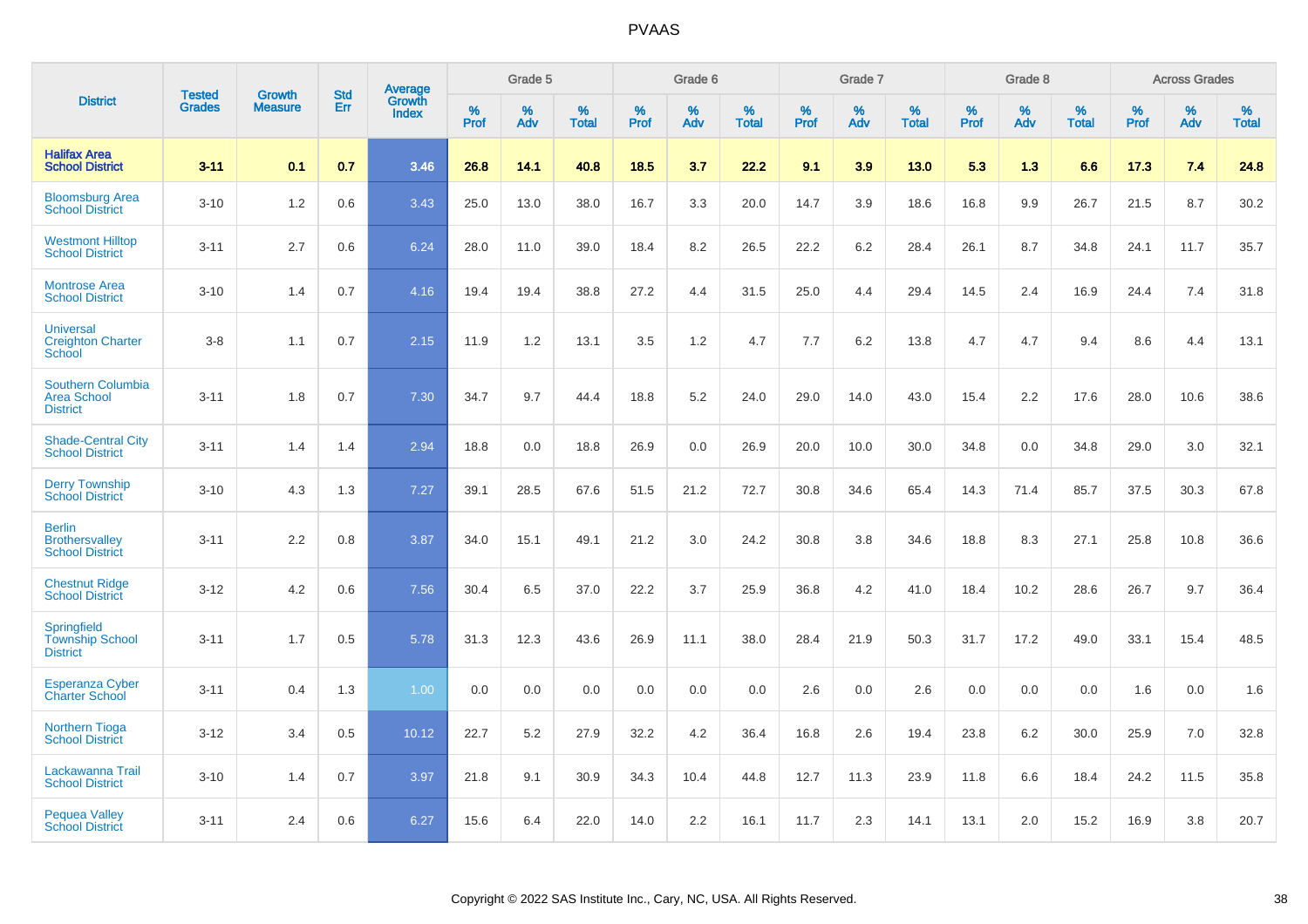|                                                                         |                                |                                 | <b>Std</b> | Average                |           | Grade 5  |                   |           | Grade 6  |                   |           | Grade 7  |                   |           | Grade 8  |                   |           | <b>Across Grades</b> |                   |
|-------------------------------------------------------------------------|--------------------------------|---------------------------------|------------|------------------------|-----------|----------|-------------------|-----------|----------|-------------------|-----------|----------|-------------------|-----------|----------|-------------------|-----------|----------------------|-------------------|
| <b>District</b>                                                         | <b>Tested</b><br><b>Grades</b> | <b>Growth</b><br><b>Measure</b> | <b>Err</b> | Growth<br><b>Index</b> | %<br>Prof | %<br>Adv | %<br><b>Total</b> | %<br>Prof | %<br>Adv | %<br><b>Total</b> | %<br>Prof | %<br>Adv | %<br><b>Total</b> | %<br>Prof | %<br>Adv | %<br><b>Total</b> | %<br>Prof | %<br>Adv             | %<br><b>Total</b> |
| <b>Halifax Area</b><br><b>School District</b>                           | $3 - 11$                       | 0.1                             | 0.7        | 3.46                   | 26.8      | 14.1     | 40.8              | 18.5      | 3.7      | 22.2              | 9.1       | 3.9      | 13.0              | 5.3       | 1.3      | 6.6               | 17.3      | 7.4                  | 24.8              |
| <b>Centennial School</b><br><b>District</b>                             | $3 - 10$                       | 1.6                             | 0.3        | 5.91                   | 23.7      | 5.4      | 29.1              | 18.3      | 3.0      | 21.3              | 22.2      | 5.1      | 27.4              | 13.0      | 8.2      | 21.2              | 21.7      | 6.7                  | 28.4              |
| <b>Kennett</b><br>Consolidated<br><b>School District</b>                | $3 - 11$                       | 1.3                             | 0.4        | 6.12                   | 29.8      | 15.1     | 44.9              | 20.2      | 8.3      | 28.5              | 20.2      | 11.6     | 31.7              | 10.9      | 6.9      | 17.8              | 22.4      | 12.3                 | 34.7              |
| <b>Crawford Central</b><br><b>School District</b>                       | $3 - 11$                       | 1.9                             | 0.4        | 4.77                   | 24.2      | 7.9      | 32.1              | 15.7      | 3.8      | 19.6              | 16.7      | 3.7      | 20.4              | 9.0       | 2.6      | 11.6              | 18.4      | 5.5                  | 23.8              |
| <b>Memphis Street</b><br><b>Academy Charter</b><br>School @ JP<br>Jones | $5 - 8$                        | 0.7                             | 0.7        | 1.39                   | 0.0       | 3.2      | 3.2               | $0.0\,$   | 0.0      | 0.0               | 0.0       | 0.0      | 0.0               | 0.0       | 0.0      | 0.0               | 0.0       | 0.6                  | 0.6               |
| <b>Universal Vare</b><br><b>Charter School</b>                          | $6-8$                          | 1.8                             | 1.3        | 3.30                   |           |          |                   | 0.0       | 6.2      | 6.2               | 3.6       | 0.0      | 3.6               | 6.4       | 0.0      | 6.4               | 4.7       | 0.9                  | 5.7               |
| <b>Radnor Township</b><br><b>School District</b>                        | $3 - 12$                       | 4.4                             | 0.4        | 11.22                  | 34.0      | 41.4     | 75.4              | 41.7      | 25.4     | 67.1              | 34.3      | 31.8     | 66.2              | 35.0      | 21.5     | 56.5              | 36.8      | 31.8                 | 68.6              |
| Catasaugua Area<br><b>School District</b>                               | $3 - 12$                       | 1.1                             | 0.6        | 2.87                   | 12.0      | 5.4      | 17.4              | 22.7      | 4.0      | 26.7              | 9.8       | 4.9      | 14.7              | 8.9       | 3.3      | 12.2              | 15.4      | 4.4                  | 19.8              |
| Pennsylvania<br><b>Cyber Charter</b><br>School                          | $3 - 11$                       | 1.9                             | 0.5        | 4.83                   | 14.1      | 4.9      | 19.0              | 10.8      | 3.4      | 14.2              | 11.7      | 3.5      | 15.2              | 6.5       | 1.6      | 8.1               | 12.6      | 4.4                  | 17.1              |
| <b>Northern Potter</b><br><b>School District</b>                        | $3 - 12$                       | 2.0                             | 1.1        | 2.34                   | 26.7      | 3.3      | 30.0              | 9.3       | 2.3      | 11.6              | 29.0      | 12.9     | 41.9              | 11.1      | 0.0      | 11.1              | 18.7      | 7.4                  | 26.1              |
| <b>Greenwood School</b><br><b>District</b>                              | $3 - 11$                       | 3.3                             | 0.8        | 4.78                   | 30.3      | 13.6     | 43.9              | 32.1      | 7.6      | 39.6              | 9.1       | 1.8      | 10.9              | 25.9      | 14.8     | 40.7              | 28.8      | 15.4                 | 44.2              |
| <b>Mastery Charter</b><br>School <sup>-</sup> Smedley<br>Campus         | $3-6$                          | $-0.6$                          | 1.2        | $-0.35$                | 1.9       | 0.0      | 1.9               | 3.5       | 0.0      | 3.5               |           |          |                   |           |          |                   | 3.5       | 0.0                  | 3.5               |
| <b>Millville Area</b><br><b>School District</b>                         | $3 - 12$                       | 3.8                             | 0.9        | 5.21                   | 34.0      | 0.0      | 34.0              | 18.9      | 1.9      | 20.8              | 15.9      | 9.1      | 25.0              | 18.4      | 2.6      | 21.0              | 24.6      | 4.7                  | 29.3              |
| <b>Fell Charter School</b>                                              | $3 - 8$                        | 1.1                             | 2.2        | 1.36                   | 25.0      | 0.0      | 25.0              | 6.7       | 0.0      | 6.7               |           |          |                   |           |          |                   | 17.1      | 4.0                  | 21.0              |
| <b>Midland Borough</b><br><b>School District</b>                        | $3 - 8$                        | 2.3                             | 1.3        | 2.65                   | 10.3      | 6.9      | 17.2              | 13.6      | 0.0      | 13.6              | 14.3      | 0.0      | 14.3              | 9.5       | 4.8      | 14.3              | 15.7      | 2.9                  | 18.6              |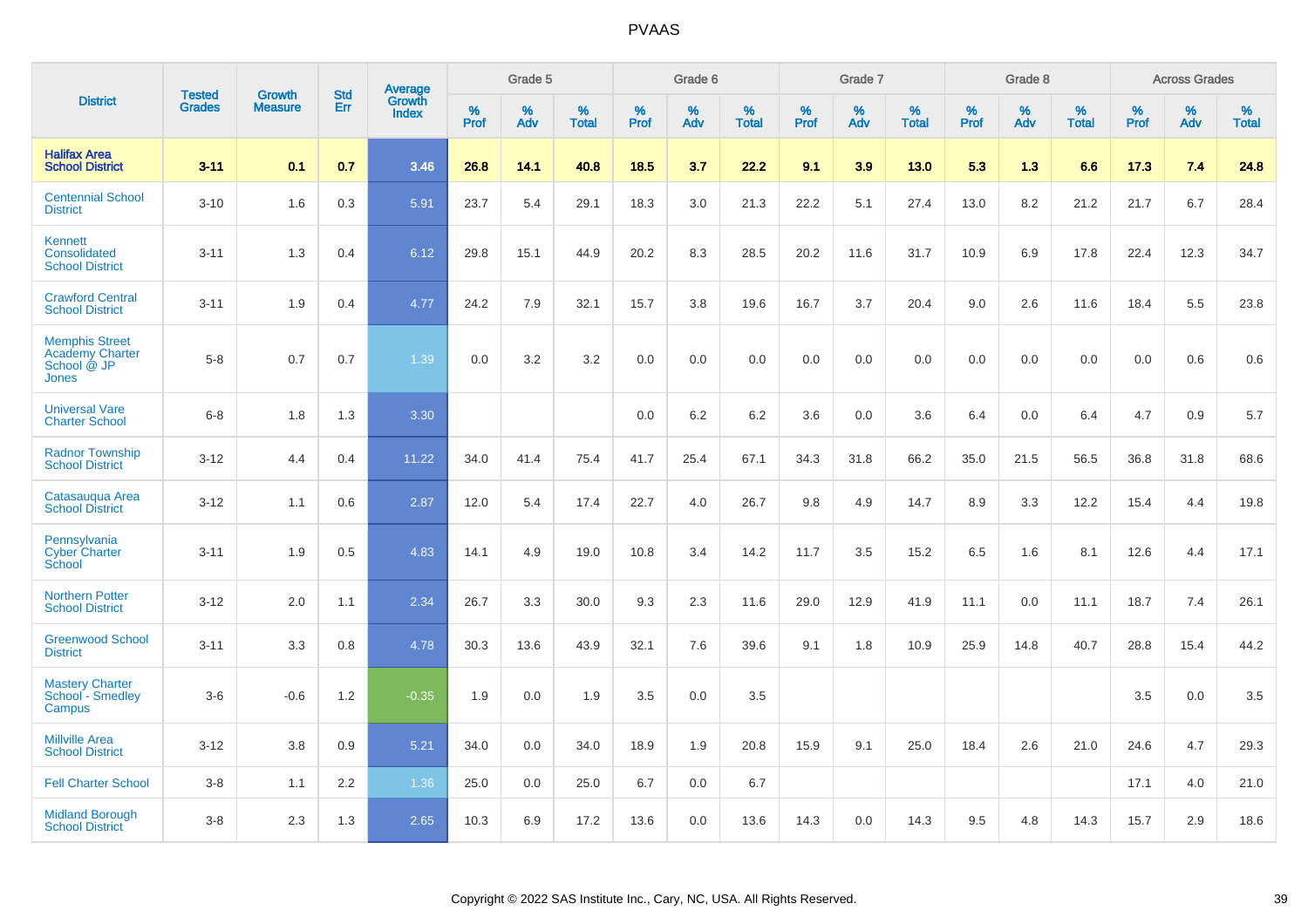|                                                          |                                | <b>Growth</b>  | <b>Std</b> | Average                |              | Grade 5  |                   |              | Grade 6  |                   |              | Grade 7  |                   |              | Grade 8  |                   |              | <b>Across Grades</b> |                   |
|----------------------------------------------------------|--------------------------------|----------------|------------|------------------------|--------------|----------|-------------------|--------------|----------|-------------------|--------------|----------|-------------------|--------------|----------|-------------------|--------------|----------------------|-------------------|
| <b>District</b>                                          | <b>Tested</b><br><b>Grades</b> | <b>Measure</b> | Err        | Growth<br><b>Index</b> | $\%$<br>Prof | %<br>Adv | %<br><b>Total</b> | $\%$<br>Prof | %<br>Adv | %<br><b>Total</b> | $\%$<br>Prof | %<br>Adv | %<br><b>Total</b> | $\%$<br>Prof | %<br>Adv | %<br><b>Total</b> | $\%$<br>Prof | %<br>Adv             | %<br><b>Total</b> |
| <b>Halifax Area</b><br><b>School District</b>            | $3 - 11$                       | 0.1            | 0.7        | 3.46                   | 26.8         | 14.1     | 40.8              | 18.5         | 3.7      | 22.2              | 9.1          | 3.9      | 13.0              | 5.3          | 1.3      | 6.6               | 17.3         | 7.4                  | 24.8              |
| <b>York City School</b><br><b>District</b>               | $3 - 12$                       | 1.6            | 0.3        | 5.64                   | 2.5          | 1.0      | 3.5               | 2.0          | $0.2\,$  | 2.2               | 2.6          | 0.5      | 3.1               | 1.4          | 0.2      | 1.6               | 2.8          | 0.6                  | 3.4               |
| <b>Coudersport Area</b><br><b>School District</b>        | $3 - 11$                       | 1.4            | 0.9        | 1.96                   | 35.7         | 3.6      | 39.3              | 16.7         | 4.8      | 21.4              | 18.9         | 5.7      | 24.5              | 15.1         | 3.8      | 18.9              | 22.0         | 5.7                  | 27.7              |
| <b>Duquesne City</b><br><b>School District</b>           | $3-8$                          | 1.2            | 1.3        | 1.95                   | 6.0          | 2.0      | 8.0               | 5.6          | 0.0      | 5.6               |              |          |                   |              |          |                   | 3.4          | 1.7                  | 5.0               |
| Hatboro-Horsham<br><b>School District</b>                | $3 - 11$                       | 0.6            | 0.4        | 1.72                   | 26.2         | 8.5      | 34.7              | 30.0         | 11.1     | 41.1              | 20.8         | 5.2      | 26.0              | 19.7         | 5.7      | 25.4              | 25.9         | 8.7                  | 34.6              |
| Keystone<br><b>Academy Charter</b><br><b>School</b>      | $3 - 8$                        | 0.8            | 0.8        | 2.54                   | 12.3         | 5.3      | 17.5              | 9.7          | 4.8      | 14.5              | 12.3         | 1.8      | 14.0              | 6.8          | 1.7      | 8.5               | 12.4         | 2.8                  | 15.1              |
| <b>Northeastern York</b><br><b>School District</b>       | $3 - 11$                       | 1.4            | 0.4        | 3.99                   | 32.1         | 13.8     | 46.0              | 21.2         | 8.1      | 29.3              | 21.9         | 6.0      | 27.9              | 29.2         | 15.0     | 44.1              | 27.8         | 13.2                 | 41.0              |
| <b>West Perry School</b><br><b>District</b>              | $3 - 11$                       | 2.7            | 0.5        | 6.23                   | 22.5         | 15.9     | 38.4              | 20.9         | 5.7      | 26.6              | 14.0         | 6.7      | 20.7              | 15.2         | 8.5      | 23.6              | 21.6         | 10.7                 | 32.3              |
| Punxsutawney<br><b>Area School</b><br><b>District</b>    | $3 - 11$                       | 4.6            | 0.6        | 8.24                   | 37.0         | 6.5      | 43.5              | 36.3         | 10.6     | 46.9              | 22.4         | 4.8      | 27.2              | 20.5         | 7.1      | 27.6              | 27.8         | 11.1                 | 38.8              |
| <b>General Mclane</b><br><b>School District</b>          | $3 - 11$                       | 3.9            | 0.5        | 7.89                   | 36.9         | 15.4     | 52.4              | 27.3         | 12.4     | 39.8              | 25.8         | 23.1     | 49.0              | 26.9         | 7.7      | 34.6              | 30.2         | 16.6                 | 46.8              |
| Widener<br>Partnership<br><b>Charter School</b>          | $3 - 7$                        | 2.8            | 1.0        | 2.67                   | 0.0          | 0.0      | 0.0               | 2.5          | 0.0      | 2.5               | 0.0          | 2.3      | 2.3               |              |          |                   | 1.4          | 0.5                  | 1.9               |
| <b>Keystone Central</b><br><b>School District</b>        | $3 - 11$                       | 1.5            | 0.4        | 3.98                   | 18.6         | 8.5      | 27.1              | 20.9         | 8.6      | 29.5              | 10.9         | 3.3      | 14.1              | 10.5         | 2.2      | 12.6              | 19.2         | 8.0                  | 27.2              |
| Pen Argyl Area<br><b>School District</b>                 | $3 - 12$                       | 0.7            | 0.6        | 1.46                   | 27.3         | 12.5     | 39.8              | 26.8         | 0.0      | 26.8              | 17.1         | 5.4      | 22.5              | 14.8         | 5.9      | 20.8              | 23.5         | 8.4                  | 32.0              |
| <b>Young Scholars Of</b><br>Central PA Charter<br>School | $3-8$                          | 1.7            | 1.2        | 2.40                   | 31.8         | 9.1      | 40.9              | 8.0          | 4.0      | 12.0              | 28.6         | 14.3     | 42.9              | 0.0          | 0.0      | 0.0               | 21.7         | 11.1                 | 32.8              |
| <b>Oley Valley School</b><br><b>District</b>             | $3 - 11$                       | 0.7            | 0.6        | 2.38                   | 19.8         | 5.0      | 24.8              | 30.8         | 11.2     | 42.1              | 19.0         | 7.8      | 26.7              | 12.8         | 2.3      | 15.1              | 25.2         | 6.6                  | 31.8              |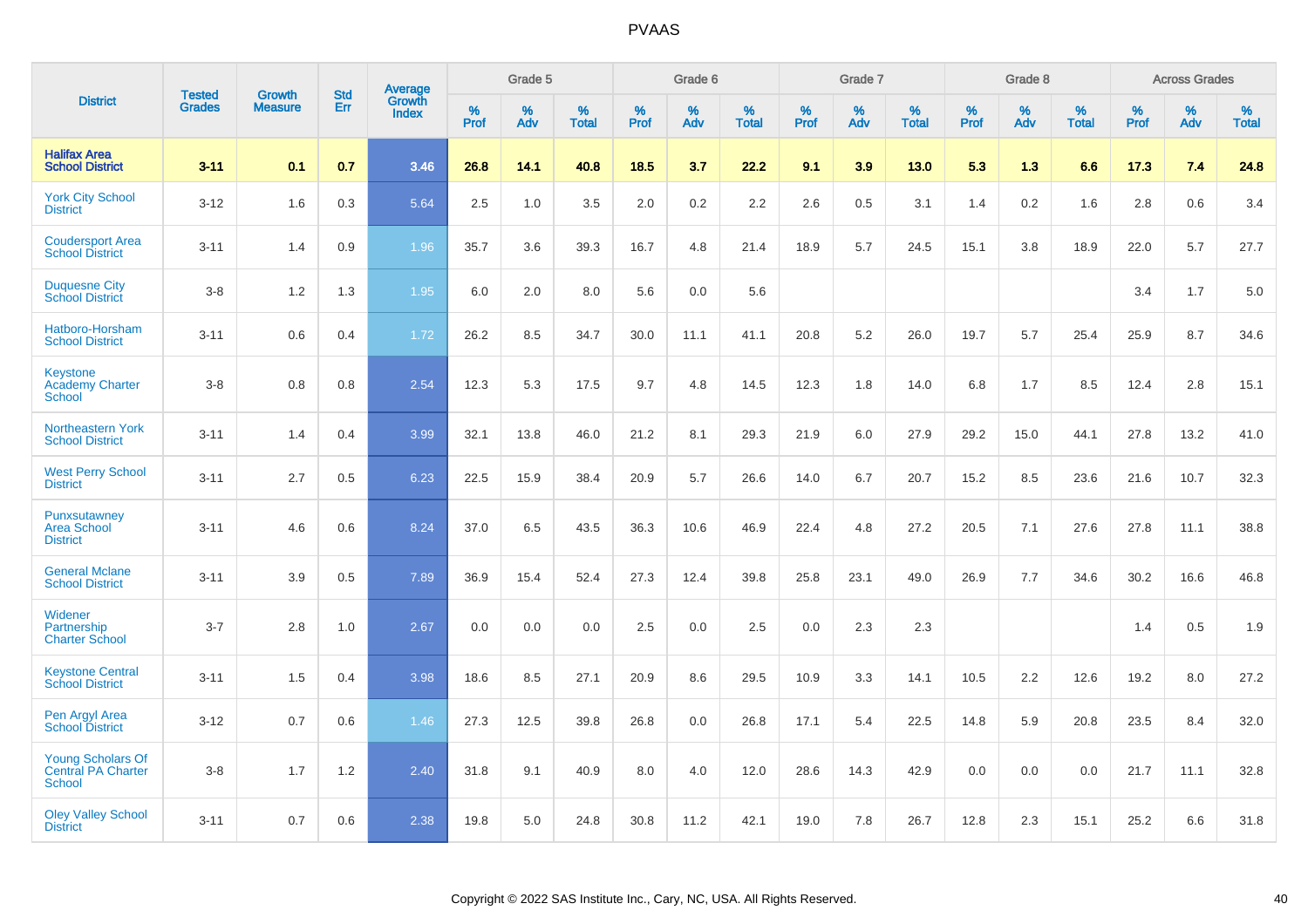|                                                                                          |                                |                                 |                   | Average                |                     | Grade 5     |                      |                     | Grade 6  |                      |              | Grade 7  |                      |              | Grade 8  |                      |                     | <b>Across Grades</b> |                      |
|------------------------------------------------------------------------------------------|--------------------------------|---------------------------------|-------------------|------------------------|---------------------|-------------|----------------------|---------------------|----------|----------------------|--------------|----------|----------------------|--------------|----------|----------------------|---------------------|----------------------|----------------------|
| <b>District</b>                                                                          | <b>Tested</b><br><b>Grades</b> | <b>Growth</b><br><b>Measure</b> | <b>Std</b><br>Err | Growth<br><b>Index</b> | $\%$<br><b>Prof</b> | $\%$<br>Adv | $\%$<br><b>Total</b> | $\%$<br><b>Prof</b> | %<br>Adv | $\%$<br><b>Total</b> | $\%$<br>Prof | %<br>Adv | $\%$<br><b>Total</b> | $\%$<br>Prof | %<br>Adv | $\%$<br><b>Total</b> | $\%$<br><b>Prof</b> | %<br>Adv             | $\%$<br><b>Total</b> |
| <b>Halifax Area</b><br><b>School District</b>                                            | $3 - 11$                       | 0.1                             | 0.7               | 3.46                   | 26.8                | 14.1        | 40.8                 | 18.5                | 3.7      | 22.2                 | 9.1          | 3.9      | 13.0                 | 5.3          | 1.3      | 6.6                  | 17.3                | 7.4                  | 24.8                 |
| <b>Mastery Charter</b><br>School-Francis D.<br><b>Pastorius</b><br>Elementary            | $3 - 8$                        | 0.3                             | 1.3               | 0.60                   | 3.8                 | 0.0         | 3.8                  | 3.7                 | 0.0      | 3.7                  | 0.0          | 0.0      | 0.0                  | 0.0          | 0.0      | 0.0                  | 3.1                 | 0.0                  | 3.1                  |
| <b>Mount Union Area</b><br><b>School District</b>                                        | $3 - 10$                       | 3.0                             | 0.7               | 5.20                   | 11.7                | 4.3         | 16.0                 | 12.4                | 0.0      | 12.4                 | 13.4         | 2.4      | 15.8                 | 0.0          | 1.2      | 1.2                  | 12.2                | 3.3                  | 15.5                 |
| <b>Robert Benjamin</b><br><b>Wiley Community</b><br><b>Charter School</b>                | $3-8$                          | 2.8                             | 0.8               | 3.93                   | 7.0                 | 2.3         | 9.3                  | 0.0                 | 0.0      | 0.0                  | 7.3          | 0.0      | 7.3                  | 4.4          | 0.0      | 4.4                  | 5.7                 | 1.7                  | 7.4                  |
| <b>Center For Student</b><br><b>Learning Charter</b><br><b>School At</b><br>Pennsbury    | $6 - 12$                       | $-0.6$                          | 3.1               | $-0.20$                |                     |             |                      |                     |          |                      |              |          |                      | 0.0          | 0.0      | 0.0                  | 3.4                 | 0.0                  | 3.4                  |
| <b>North East School</b><br><b>District</b>                                              | $3 - 11$                       | 1.4                             | 0.5               | 2.92                   | 33.3                | 9.4         | 42.7                 | 23.1                | 9.7      | 32.8                 | 26.4         | 9.3      | 35.7                 | 31.4         | 13.1     | 44.5                 | 29.8                | 12.1                 | 41.8                 |
| <b>Global Leadership</b><br><b>Academy Charter</b><br><b>School Southwest</b><br>at Huey | $3 - 8$                        | 1.0                             | 1.7               | 1.39                   | 0.0                 | 0.0         | 0.0                  | 0.0                 | 0.0      | 0.0                  |              |          |                      | 0.0          | 0.0      | 0.0                  | 0.0                 | 0.0                  | 0.0                  |
| <b>Hope For</b><br><b>Hyndman Charter</b><br>School                                      | $3 - 11$                       | 4.1                             | 1.8               | 3.10                   |                     |             |                      | 6.2                 | 0.0      | 6.2                  | 8.3          | 8.3      | 16.7                 | 0.0          | 0.0      | 0.0                  | 9.9                 | 1.2                  | 11.1                 |
| <b>Moshannon Valley</b><br><b>School District</b>                                        | $3 - 10$                       | 2.3                             | 0.8               | 2.85                   | 19.6                | 13.0        | 32.6                 | 14.8                | 18.5     | 33.3                 | 21.0         | 4.8      | 25.8                 | 16.9         | 6.2      | 23.1                 | 19.9                | 8.5                  | 28.4                 |
| Lake-Lehman<br><b>School District</b>                                                    | $3 - 11$                       | 2.9                             | 0.6               | 5.69                   | 30.6                | 9.9         | 40.5                 | 21.0                | 6.7      | 27.6                 | 23.7         | 6.1      | 29.8                 | 14.2         | 4.4      | 18.6                 | 26.3                | 6.7                  | 33.1                 |
| <b>Bellefonte Area</b><br><b>School District</b>                                         | $3 - 11$                       | 3.1                             | 0.5               | 7.49                   | 32.7                | 22.0        | 54.8                 | 31.6                | 7.3      | 39.0                 | 23.4         | 5.5      | 29.0                 | 14.8         | 9.9      | 24.8                 | 28.6                | 15.7                 | 44.3                 |
| <b>Premier Arts And</b><br><b>Science Charter</b><br>School                              | $3-5$                          | $-0.1$                          | 2.0               | $-0.05$                | 0.0                 | 0.0         | 0.0                  |                     |          |                      |              |          |                      |              |          |                      | 3.8                 | 1.0                  | 4.8                  |
| <b>Kane Area School</b><br><b>District</b>                                               | $3 - 10$                       | 3.7                             | 0.7               | 6.38                   | 21.1                | 19.7        | 40.8                 | 14.1                | 3.1      | 17.2                 | 29.8         | 17.9     | 47.8                 | 6.1          | 1.2      | 7.3                  | 21.5                | 9.0                  | 30.4                 |
| <b>South Park School</b><br><b>District</b>                                              | $3 - 11$                       | 3.3                             | 0.6               | 5.37                   | 33.3                | 11.9        | 45.2                 | 27.8                | 11.3     | 39.2                 | 21.8         | 16.8     | 38.7                 | 24.0         | 8.6      | 32.7                 | 28.8                | 10.4                 | 39.2                 |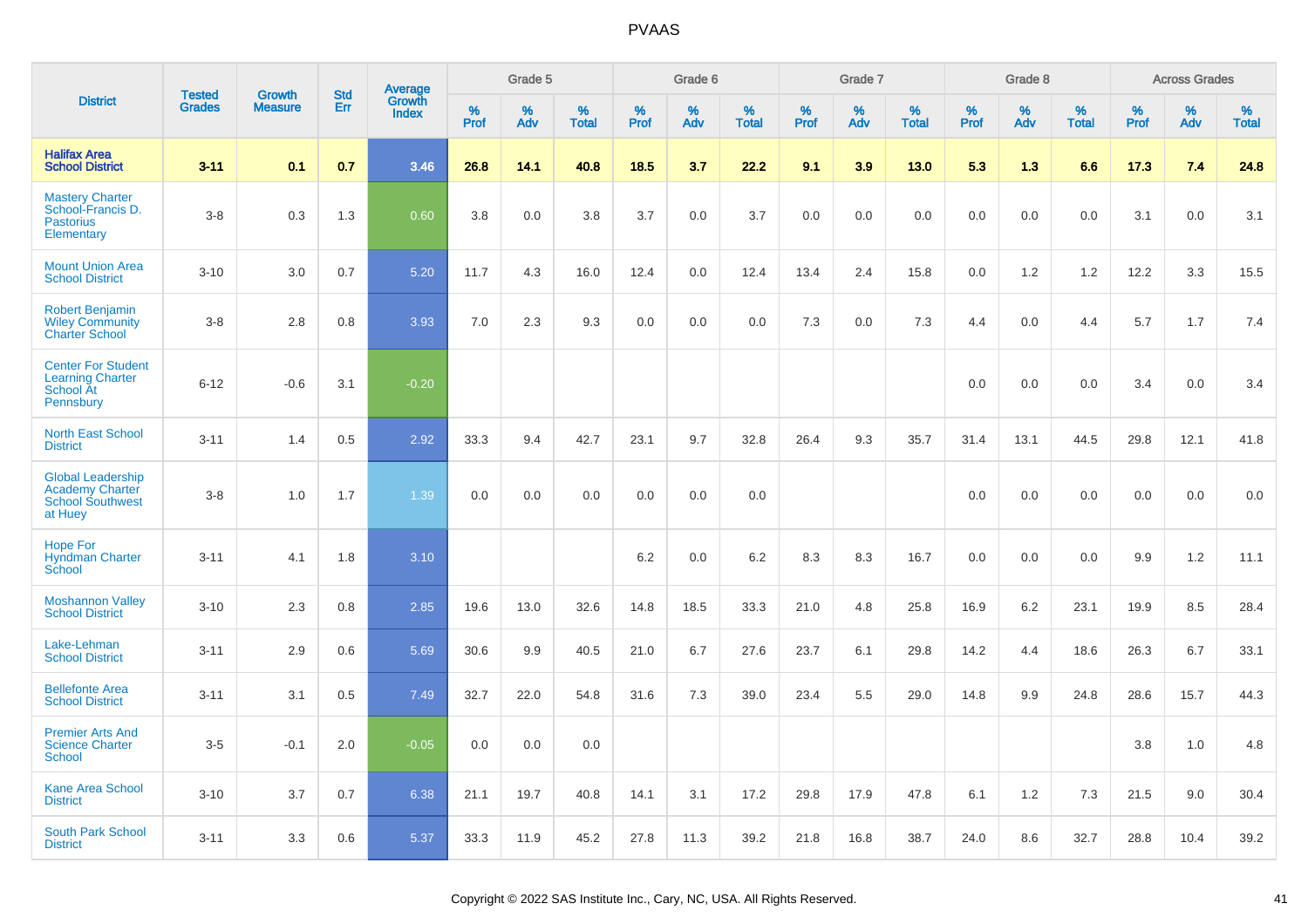|                                                                | <b>Tested</b> | <b>Growth</b>  | <b>Std</b> | <b>Average</b>         |              | Grade 5  |                   |           | Grade 6  |                   |           | Grade 7  |                   |           | Grade 8  |                   |           | <b>Across Grades</b> |                   |
|----------------------------------------------------------------|---------------|----------------|------------|------------------------|--------------|----------|-------------------|-----------|----------|-------------------|-----------|----------|-------------------|-----------|----------|-------------------|-----------|----------------------|-------------------|
| <b>District</b>                                                | <b>Grades</b> | <b>Measure</b> | Err        | Growth<br><b>Index</b> | $\%$<br>Prof | %<br>Adv | %<br><b>Total</b> | %<br>Prof | %<br>Adv | %<br><b>Total</b> | %<br>Prof | %<br>Adv | %<br><b>Total</b> | %<br>Prof | %<br>Adv | %<br><b>Total</b> | %<br>Prof | %<br>Adv             | %<br><b>Total</b> |
| <b>Halifax Area</b><br><b>School District</b>                  | $3 - 11$      | 0.1            | 0.7        | 3.46                   | 26.8         | 14.1     | 40.8              | 18.5      | 3.7      | 22.2              | 9.1       | 3.9      | 13.0              | 5.3       | 1.3      | 6.6               | 17.3      | 7.4                  | 24.8              |
| <b>Mastery Charter</b><br>School -<br>Shoemaker<br>Campus      | $7 - 10$      | 1.9            | 1.6        | 1.76                   |              |          |                   |           |          |                   | 9.4       | 0.0      | 9.4               | 4.2       | 0.0      | 4.2               | 7.1       | 0.0                  | 7.1               |
| <b>Aspira Bilingual</b><br><b>Cyber Charter</b><br>School      | $3 - 11$      | 4.2            | 1.5        | 3.82                   |              |          |                   | 0.0       | 0.0      | 0.0               | 0.0       | 0.0      | 0.0               | 0.0       | 0.0      | 0.0               | 1.6       | 0.0                  | 1.6               |
| <b>Bear Creek</b><br><b>Community</b><br><b>Charter School</b> | $3 - 8$       | 4.4            | 0.8        | 5.57                   | 30.8         | 9.6      | 40.4              | 19.6      | 13.7     | 33.3              | 23.1      | 5.8      | 28.8              | 18.4      | 0.0      | 18.4              | 27.2      | 7.9                  | 35.1              |
| <b>Souderton Charter</b><br>School<br>Collaborative            | $3 - 8$       | 4.0            | 1.3        | 4.28                   | 51.8         | 22.2     | 74.1              | 44.0      | 24.0     | 68.0              | 28.6      | 38.1     | 66.7              | 41.2      | 11.8     | 52.9              | 40.1      | 26.8                 | 66.9              |
| <b>Central Cambria</b><br><b>School District</b>               | $3 - 11$      | 2.5            | 0.6        | 4.43                   | 32.5         | 14.5     | 47.0              | 19.5      | 8.0      | 27.4              | 20.2      | 8.8      | 29.0              | 16.5      | 10.2     | 26.8              | 23.8      | 11.4                 | 35.1              |
| <b>Farrell Area School</b><br><b>District</b>                  | $3 - 11$      | 5.3            | 1.0        | 7.64                   | 15.6         | 0.0      | 15.6              | 17.1      | 0.0      | 17.1              | 2.3       | 0.0      | 2.3               | 5.1       | 0.0      | 5.1               | 12.3      | 1.5                  | 13.8              |
| <b>Infinity Charter</b><br>School                              | $3-8$         | 5.9            | 1.2        | 4.84                   | 40.9         | 31.8     | 72.7              | 46.2      | 11.5     | 57.7              | 41.7      | 45.8     | 87.5              | 38.1      | 19.0     | 57.1              | 38.7      | 29.6                 | 68.3              |
| <b>Penncrest School</b><br><b>District</b>                     | $3 - 11$      | 1.8            | 0.4        | 4.21                   | 19.7         | 6.2      | 25.8              | 21.6      | 1.8      | 23.4              | 17.5      | 5.0      | 22.5              | 17.1      | 3.5      | 20.6              | 22.0      | 5.3                  | 27.3              |
| <b>Lehigh Valley Dual</b><br>Language Charter<br>School        | $3 - 8$       | 3.1            | 2.3        | 1.36                   | 0.0          | 0.0      | 0.0               | 7.7       | 0.0      | 7.7               |           |          |                   |           |          |                   | 4.2       | 0.0                  | 4.2               |
| <b>Avonworth School</b><br><b>District</b>                     | $3 - 10$      | 2.8            | 0.5        | 5.25                   | 33.8         | 25.5     | 59.3              | 37.7      | 12.3     | 50.0              | 31.5      | 13.8     | 45.4              | 35.8      | 14.2     | 50.0              | 35.2      | 20.0                 | 55.2              |
| <b>Bald Eagle Area</b><br><b>School District</b>               | $3 - 11$      | 2.6            | 0.6        | 4.48                   | 35.2         | 14.8     | 50.0              | 25.7      | 8.9      | 34.6              | 17.0      | 6.8      | 23.7              | 15.0      | 10.6     | 25.7              | 25.1      | 13.7                 | 38.8              |
| <b>Young Scholars</b><br><b>Charter School</b>                 | $6 - 8$       | 2.6            | 0.8        | 3.60                   |              |          |                   | 1.8       | 0.0      | 1.8               | 4.6       | 0.0      | 4.6               | 0.0       | 0.0      | 0.0               | 2.0       | 0.0                  | 2.0               |
| <b>Riverside School</b><br><b>District</b>                     | $3 - 11$      | 4.3            | 0.6        | 7.08                   | 18.6         | 7.8      | 26.5              | 13.1      | 7.1      | 20.2              | 16.5      | 13.6     | 30.1              | 16.4      | 4.6      | 20.9              | 19.2      | 7.7                  | 27.0              |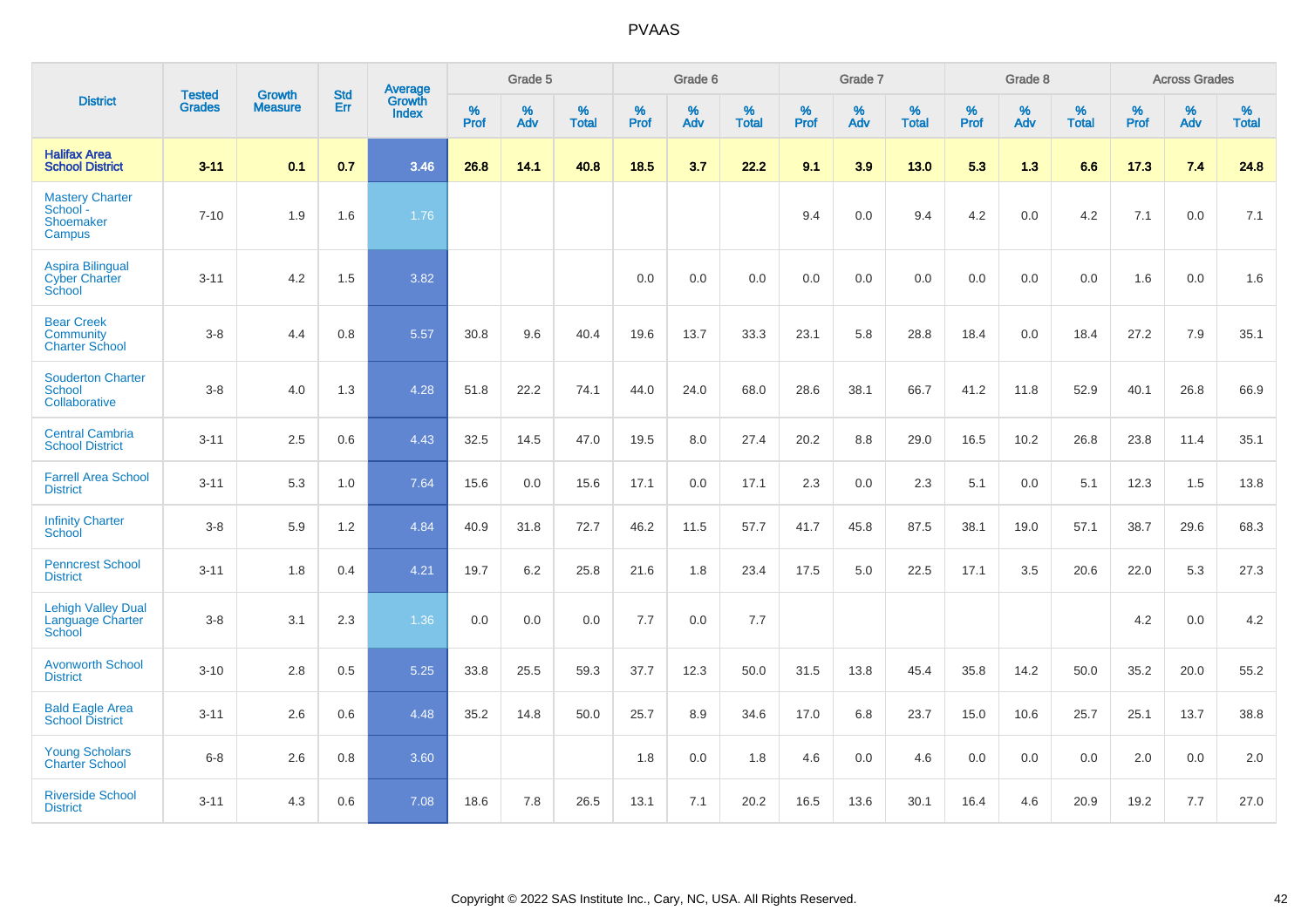|                                                                 |                                | <b>Growth</b>  | <b>Std</b> | Average                |              | Grade 5  |                   |           | Grade 6  |                   |           | Grade 7  |                   |           | Grade 8  |                   |           | <b>Across Grades</b> |                   |
|-----------------------------------------------------------------|--------------------------------|----------------|------------|------------------------|--------------|----------|-------------------|-----------|----------|-------------------|-----------|----------|-------------------|-----------|----------|-------------------|-----------|----------------------|-------------------|
| <b>District</b>                                                 | <b>Tested</b><br><b>Grades</b> | <b>Measure</b> | <b>Err</b> | Growth<br><b>Index</b> | $\%$<br>Prof | %<br>Adv | %<br><b>Total</b> | %<br>Prof | %<br>Adv | %<br><b>Total</b> | %<br>Prof | %<br>Adv | %<br><b>Total</b> | %<br>Prof | %<br>Adv | %<br><b>Total</b> | %<br>Prof | %<br>Adv             | %<br><b>Total</b> |
| <b>Halifax Area</b><br><b>School District</b>                   | $3 - 11$                       | 0.1            | 0.7        | 3.46                   | 26.8         | 14.1     | 40.8              | 18.5      | 3.7      | 22.2              | 9.1       | 3.9      | 13.0              | 5.3       | 1.3      | 6.6               | 17.3      | 7.4                  | 24.8              |
| <b>Wayne Highlands</b><br><b>School District</b>                | $3 - 11$                       | 2.2            | 0.5        | 4.54                   | 36.4         | 14.3     | 50.7              | 31.5      | 11.4     | 43.0              | 25.6      | 14.3     | 39.9              | 27.6      | 4.9      | 32.5              | 29.9      | 16.0                 | 46.0              |
| <b>North Clarion</b><br><b>County School</b><br><b>District</b> | $3 - 12$                       | 5.1            | 0.9        | 5.51                   | 34.1         | 6.8      | 40.9              | 31.7      | 12.2     | 43.9              | 21.4      | 7.1      | 28.6              | 15.9      | 11.4     | 27.3              | 26.5      | 10.6                 | 37.1              |
| <b>Bradford Area</b><br><b>School District</b>                  | $3 - 12$                       | 4.4            | 0.5        | 9.21                   | 33.5         | 10.2     | 43.7              | 23.4      | 8.8      | 32.2              | 18.9      | 13.9     | 32.8              | 27.8      | 7.6      | 35.4              | 26.9      | 11.3                 | 38.3              |
| <b>New Day Charter</b><br><b>School</b>                         | $7 - 11$                       | 2.2            | 3.1        | 0.71                   |              |          |                   |           |          |                   |           |          |                   | 0.0       | 0.0      | 0.0               | 0.0       | 0.0                  | 0.0               |
| <b>Port Allegany</b><br><b>School District</b>                  | $3 - 11$                       | 1.7            | 0.7        | 2.30                   | 20.0         | 5.7      | 25.7              | 7.4       | 1.5      | 8.8               | 17.4      | 2.9      | 20.3              | 13.1      | 9.8      | 23.0              | 16.8      | 5.7                  | 22.5              |
| <b>Athens Area</b><br><b>School District</b>                    | $3 - 11$                       | 3.8            | 0.5        | 7.01                   | 31.2         | 6.2      | 37.5              | 28.2      | 5.9      | 34.1              | 22.2      | 5.2      | 27.4              | 19.3      | 10.7     | 30.0              | 26.5      | 8.2                  | 34.6              |
| <b>Provident Charter</b><br><b>School</b>                       | $3 - 8$                        | 3.6            | 1.0        | 3.98                   | 4.4          | 2.2      | 6.5               | 10.5      | 0.0      | 10.5              | 9.1       | 0.0      | 9.1               | 0.0       | 3.3      | 3.3               | 9.2       | 2.5                  | 11.7              |
| <b>Mastery Charter</b><br>School - Clymer<br>Elementary         | $3-6$                          | 1.9            | 1.5        | 1.23                   | 0.0          | 0.0      | 0.0               | 3.8       | 0.0      | 3.8               |           |          |                   |           |          |                   | 2.6       | 0.8                  | 3.4               |
| <b>Wattsburg Area</b><br><b>School District</b>                 | $3 - 11$                       | 4.1            | 0.6        | 6.55                   | 25.0         | 18.2     | 43.2              | 27.2      | 17.4     | 44.6              | 19.6      | 7.6      | 27.2              | 31.7      | 12.9     | 44.6              | 26.7      | 12.5                 | 39.2              |
| <b>Arts Academy</b><br>Elementary<br><b>Charter School</b>      | $3-5$                          | 1.7            | 1.9        | 0.91                   | 5.3          | 0.0      | 5.3               |           |          |                   |           |          |                   |           |          |                   | 5.1       | 0.0                  | 5.1               |
| <b>South Western</b><br><b>School District</b>                  | $3 - 12$                       | 2.8            | 0.4        | 7.84                   | 23.7         | 5.4      | 29.2              | 15.7      | 11.7     | 27.4              | 17.8      | 6.0      | 23.8              | 19.1      | 10.1     | 29.2              | 21.6      | 8.9                  | 30.4              |
| <b>Donegal School</b><br><b>District</b>                        | $3 - 12$                       | 3.0            | 0.5        | 6.51                   | 18.1         | 9.9      | 28.0              | 22.5      | 3.2      | 25.7              | 12.4      | 14.8     | 27.2              | 16.6      | 9.5      | 26.0              | 19.7      | 10.6                 | 30.3              |
| New Hope-<br><b>Solebury School</b><br><b>District</b>          | $3 - 11$                       | 4.2            | 0.6        | 6.75                   | 40.4         | 25.5     | 66.0              | 41.2      | 11.8     | 52.9              | 25.5      | 17.0     | 42.6              | 37.6      | 19.3     | 56.9              | 36.8      | 21.0                 | 57.8              |
| <b>West York Area</b><br><b>School District</b>                 | $3 - 12$                       | 2.3            | 0.4        | 5.18                   | 19.9         | 5.6      | 25.5              | 14.8      | 4.8      | 19.6              | 15.0      | 5.8      | 20.9              | 16.3      | 4.2      | 20.5              | 19.8      | 5.9                  | 25.6              |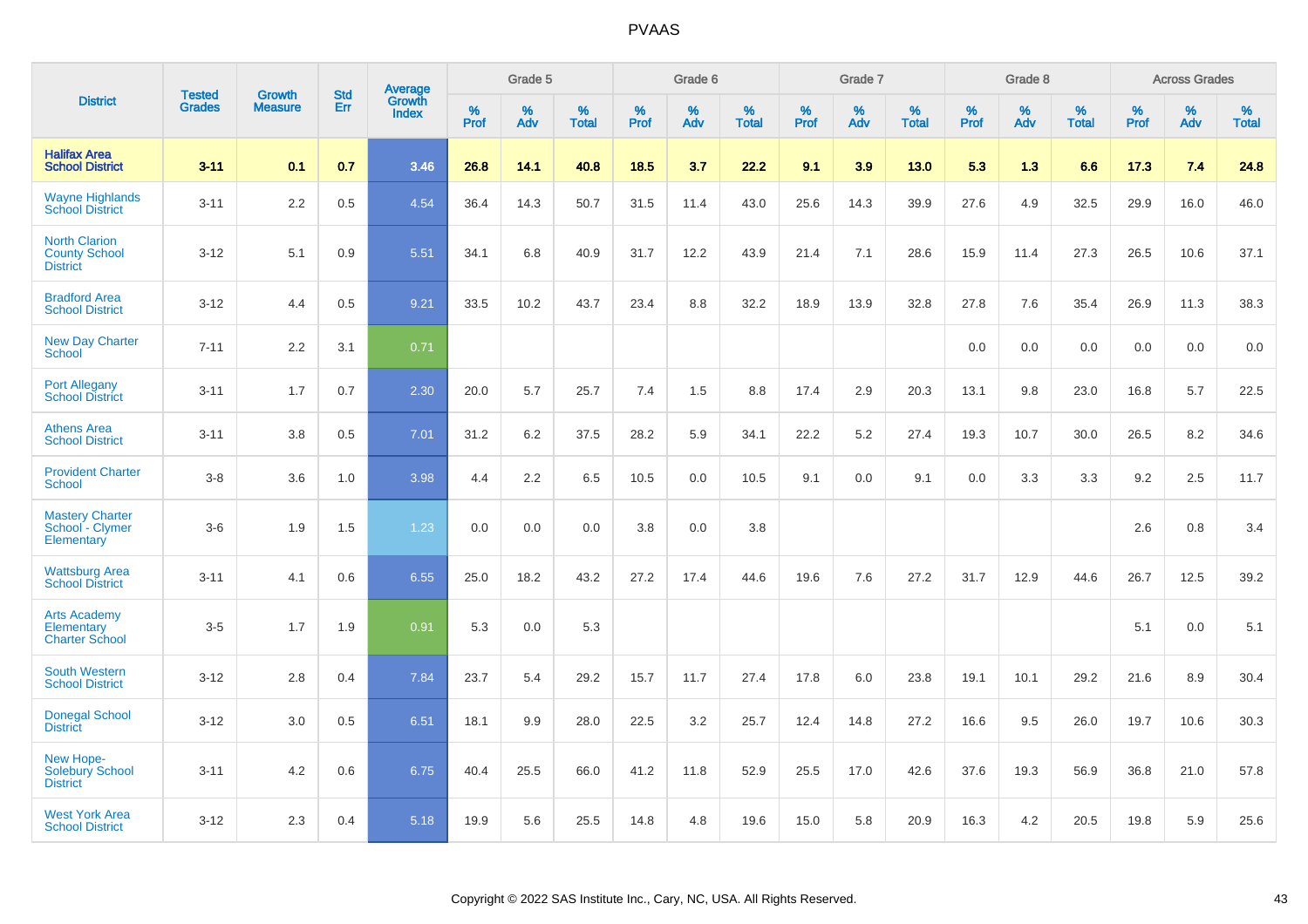|                                                              |                                |                                 | <b>Std</b> |                                   |                     | Grade 5  |                   |                     | Grade 6  |                   |              | Grade 7  |                   |                     | Grade 8  |                   |              | <b>Across Grades</b> |                      |
|--------------------------------------------------------------|--------------------------------|---------------------------------|------------|-----------------------------------|---------------------|----------|-------------------|---------------------|----------|-------------------|--------------|----------|-------------------|---------------------|----------|-------------------|--------------|----------------------|----------------------|
| <b>District</b>                                              | <b>Tested</b><br><b>Grades</b> | <b>Growth</b><br><b>Measure</b> | Err        | Average<br>Growth<br><b>Index</b> | $\%$<br><b>Prof</b> | %<br>Adv | %<br><b>Total</b> | $\%$<br><b>Prof</b> | %<br>Adv | %<br><b>Total</b> | $\%$<br>Prof | %<br>Adv | %<br><b>Total</b> | $\%$<br><b>Prof</b> | %<br>Adv | %<br><b>Total</b> | $\%$<br>Prof | %<br>Adv             | $\%$<br><b>Total</b> |
| <b>Halifax Area</b><br><b>School District</b>                | $3 - 11$                       | 0.1                             | 0.7        | 3.46                              | 26.8                | 14.1     | 40.8              | 18.5                | 3.7      | 22.2              | 9.1          | 3.9      | 13.0              | 5.3                 | 1.3      | 6.6               | 17.3         | 7.4                  | 24.8                 |
| <b>Mountain View</b><br><b>School District</b>               | $3 - 11$                       | 5.6                             | 0.8        | 7.04                              | 28.3                | 1.7      | 30.0              | 16.3                | 2.0      | 18.4              | 25.9         | 7.4      | 33.3              | 27.1                | 8.5      | 35.6              | 21.4         | 4.2                  | 25.6                 |
| <b>Centre Learning</b><br>Community<br><b>Charter School</b> | $5 - 8$                        | 4.9                             | 2.0        | 2.45                              |                     |          |                   |                     |          |                   | 25.0         | 12.5     | 37.5              | 0.0                 | 17.6     | 17.6              | 24.1         | 18.5                 | 42.6                 |
| <b>Bedford Area</b><br><b>School District</b>                | $3 - 11$                       | 3.8                             | 0.6        | 7.33                              | 34.4                | 4.2      | 38.7              | 32.2                | 7.8      | 40.0              | 25.4         | 8.8      | 34.2              | 24.2                | 7.8      | 32.0              | 31.3         | 10.5                 | 41.7                 |
| <b>Seven Generations</b><br><b>Charter School</b>            | $3-5$                          | 2.5                             | 2.0        | 1.26                              | 24.3                | 5.4      | 29.7              |                     |          |                   |              |          |                   |                     |          |                   | 25.6         | 5.6                  | 31.2                 |
| <b>Richland School</b><br><b>District</b>                    | $3 - 11$                       | 3.8                             | 0.6        | 6.45                              | 40.8                | 21.4     | 62.1              | 40.4                | 10.6     | 51.1              | 39.8         | 10.9     | 50.8              | 25.5                | 13.2     | 38.7              | 36.6         | 16.5                 | 53.1                 |
| Tredyffrin-<br><b>Easttown School</b><br><b>District</b>     | $3 - 10$                       | 1.9                             | 0.4        | 4.37                              | 36.2                | 36.2     | 72.4              | 36.8                | 28.2     | 65.0              | 32.6         | 33.0     | 65.7              | 26.4                | 40.3     | 66.7              | 33.6         | 38.6                 | 72.2                 |
| <b>Karns City Area</b><br><b>School District</b>             | $3 - 11$                       | 3.6                             | 0.6        | 5.98                              | 23.6                | 9.0      | 32.6              | 29.6                | 1.1      | 30.7              | 22.4         | 3.4      | 25.9              | 16.8                | 3.7      | 20.6              | 24.0         | 3.2                  | 27.2                 |
| Shanksville-<br><b>Stonycreek School</b><br><b>District</b>  | $3 - 10$                       | 6.4                             | 1.4        | 4.61                              | 28.6                | 0.0      | 28.6              | 25.0                | 4.2      | 29.2              | 20.0         | 5.0      | 25.0              | 22.2                | 0.0      | 22.2              | 26.3         | 1.7                  | 28.0                 |
| <b>Mastery Charter</b><br>School John Wister<br>Elementary   | $3-5$                          | 3.9                             | 2.6        | 1.52                              | 5.0                 | 0.0      | 5.0               |                     |          |                   |              |          |                   |                     |          |                   | 2.9          | 0.0                  | 2.9                  |
| <b>Universal Bluford</b><br><b>Charter School</b>            | $3-6$                          | 4.8                             | 1.4        | 4.14                              | 4.4                 | 0.0      | 4.4               | 2.7                 | 0.0      | 2.7               |              |          |                   |                     |          |                   | 4.3          | 0.0                  | 4.3                  |
| <b>Dubois Area</b><br><b>School District</b>                 | $3 - 11$                       | 2.1                             | 0.4        | 5.38                              | 22.4                | 11.0     | 33.3              | 21.6                | 8.3      | 29.9              | 18.7         | 5.9      | 24.5              | 14.1                | 5.2      | 19.4              | 22.6         | 11.7                 | 34.2                 |
| Gettysburg<br><b>Montessori Charter</b><br>School            | $3-6$                          | 5.4                             | 1.9        | 2.75                              | 19.0                | 19.0     | 38.1              | 11.1                | 0.0      | 11.1              |              |          |                   |                     |          |                   | 19.2         | 9.6                  | 28.7                 |
| <b>Warren County</b><br><b>School District</b>               | $3 - 11$                       | 2.7                             | 0.4        | 7.14                              | 21.0                | 7.4      | 28.4              | 15.7                | 3.7      | 19.3              | 12.0         | 0.7      | 12.6              | 13.8                | 2.9      | 16.7              | 17.7         | 4.3                  | 22.0                 |
| <b>Conneaut School</b><br><b>District</b>                    | $3 - 12$                       | 3.7                             | 0.5        | 6.95                              | 21.8                | 7.5      | 29.3              | 23.8                | 9.8      | 33.6              | 19.4         | 6.7      | 26.1              | 17.9                | 3.4      | 21.4              | 24.4         | 10.4                 | 34.8                 |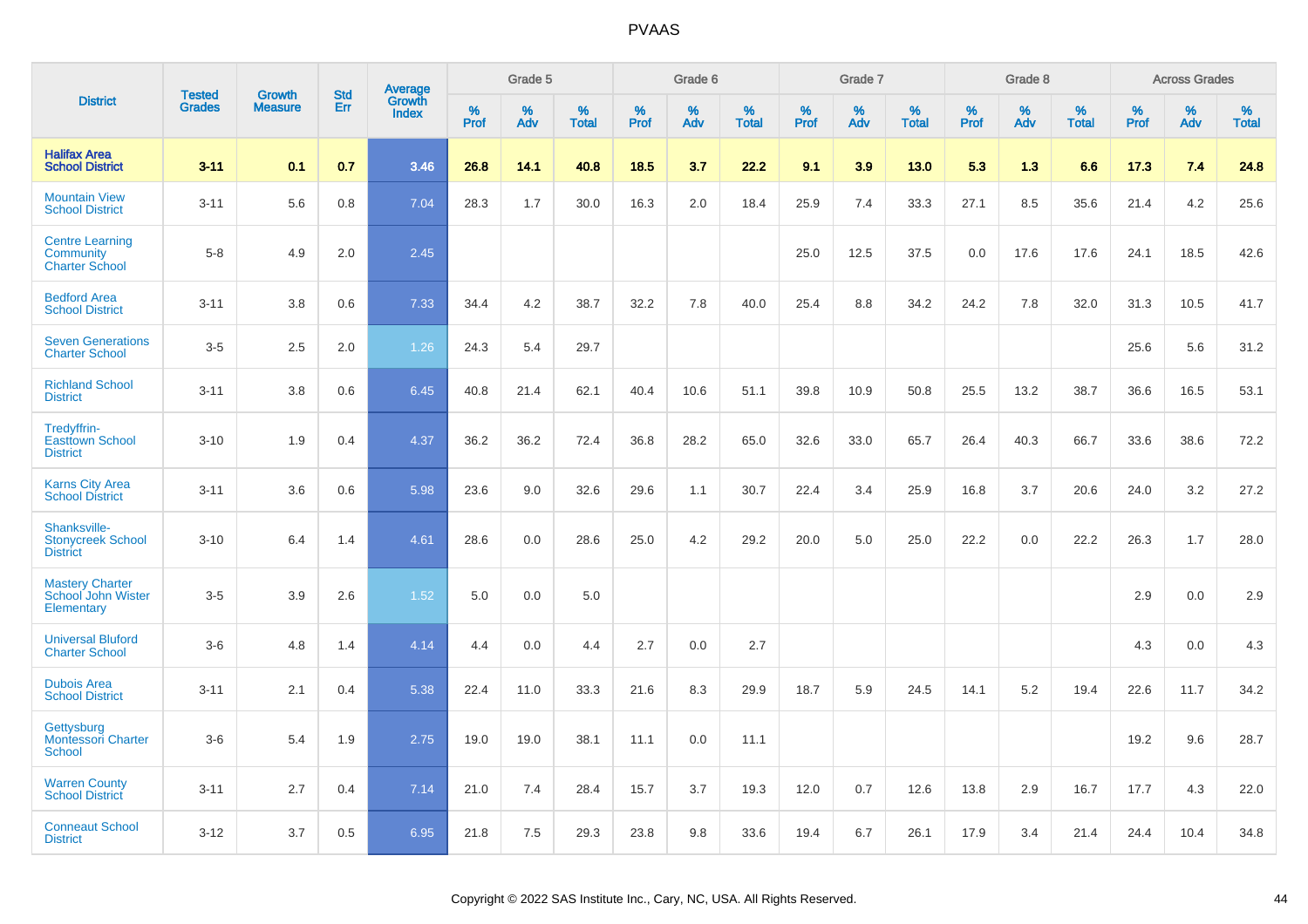|                                                                                              |                                |                                 | <b>Std</b> | Average                |              | Grade 5  |                   |           | Grade 6  |                   |           | Grade 7  |                   |           | Grade 8  |                   |           | <b>Across Grades</b> |                   |
|----------------------------------------------------------------------------------------------|--------------------------------|---------------------------------|------------|------------------------|--------------|----------|-------------------|-----------|----------|-------------------|-----------|----------|-------------------|-----------|----------|-------------------|-----------|----------------------|-------------------|
| <b>District</b>                                                                              | <b>Tested</b><br><b>Grades</b> | <b>Growth</b><br><b>Measure</b> | Err        | Growth<br><b>Index</b> | $\%$<br>Prof | %<br>Adv | %<br><b>Total</b> | %<br>Prof | %<br>Adv | %<br><b>Total</b> | %<br>Prof | %<br>Adv | %<br><b>Total</b> | %<br>Prof | %<br>Adv | %<br><b>Total</b> | %<br>Prof | %<br>Adv             | %<br><b>Total</b> |
| <b>Halifax Area</b><br><b>School District</b>                                                | $3 - 11$                       | 0.1                             | 0.7        | 3.46                   | 26.8         | 14.1     | 40.8              | 18.5      | 3.7      | 22.2              | 9.1       | 3.9      | 13.0              | 5.3       | 1.3      | 6.6               | 17.3      | 7.4                  | 24.8              |
| <b>Montour School</b><br><b>District</b>                                                     | $3 - 11$                       | 5.0                             | 0.4        | 11.10                  | 31.8         | 25.1     | 57.0              | 30.6      | 24.5     | 55.1              | 26.3      | 30.1     | 56.5              | 26.6      | 30.6     | 57.3              | 31.2      | 26.8                 | 58.1              |
| <b>Hempfield School</b><br><b>District</b>                                                   | $3 - 11$                       | 3.5                             | 0.3        | 11.50                  | 32.6         | 14.9     | 47.5              | 27.8      | 18.0     | 45.8              | 22.6      | 18.5     | 41.1              | 24.4      | 18.7     | 43.1              | 27.9      | 18.3                 | 46.2              |
| <b>Smethport Area</b><br><b>School District</b>                                              | $3 - 12$                       | 7.1                             | 0.8        | 8.76                   | 29.2         | 8.3      | 37.5              | 24.6      | 8.8      | 33.3              | 16.9      | 6.2      | 23.1              | 22.6      | 4.8      | 27.4              | 22.1      | 9.4                  | 31.5              |
| <b>Midd-West School</b><br><b>District</b>                                                   | $3 - 11$                       | 4.5                             | 0.6        | 8.11                   | 29.8         | 11.2     | 41.0              | 35.1      | 9.9      | 45.0              | 18.2      | 14.1     | 32.3              | 21.6      | 8.0      | 29.6              | 27.0      | 9.8                  | 36.8              |
| <b>Austin Area School</b><br><b>District</b>                                                 | $3 - 11$                       | 10.1                            | 1.6        | 6.38                   | 23.1         | 15.4     | 38.5              | 30.8      | 7.7      | 38.5              | 40.0      | 0.0      | 40.0              | 31.2      | 0.0      | 31.2              | 26.0      | 6.8                  | 32.9              |
| <b>Easton Arts</b><br>Academy<br>Elementary<br><b>Charter School</b>                         | $3-5$                          | 4.8                             | 2.4        | 1.94                   | 4.2          | 16.7     | 20.8              |           |          |                   |           |          |                   |           |          |                   | 12.6      | 3.9                  | 16.5              |
| <b>Huntingdon Area</b><br><b>School District</b>                                             | $3 - 11$                       | 9.5                             | 0.5        | 17.36                  | 23.7         | 13.2     | 36.8              | 17.8      | 10.2     | 28.0              | 18.0      | 4.3      | 22.3              | 13.6      | 4.8      | 18.4              | 19.7      | 9.1                  | 28.8              |
| <b>Shikellamy School</b><br><b>District</b>                                                  | $3 - 10$                       | 2.8                             | 0.4        | 6.42                   | 24.3         | 11.4     | 35.7              | 18.3      | 8.4      | 26.7              | 18.0      | 7.7      | 25.8              | 11.5      | 7.8      | 19.3              | 21.2      | 9.8                  | 31.0              |
| <b>Lehighton Area</b><br><b>School District</b>                                              | $3 - 11$                       | 3.8                             | 0.5        | 7.54                   | 23.0         | 5.9      | 29.0              | 26.0      | 4.1      | 30.1              | 12.0      | 5.7      | 17.7              | 14.7      | 1.8      | 16.6              | 23.4      | 5.4                  | 28.8              |
| <b>Central Columbia</b><br><b>School District</b>                                            | $3 - 12$                       | 3.8                             | 0.5        | 7.42                   | 30.5         | 25.2     | 55.6              | 28.2      | 25.2     | 53.3              | 32.6      | 14.9     | 47.5              | 30.6      | 20.1     | 50.7              | 32.6      | 22.1                 | 54.7              |
| <b>Warwick School</b><br><b>District</b>                                                     | $3 - 11$                       | 4.0                             | 0.4        | 10.87                  | 35.6         | 9.6      | 45.2              | 30.7      | 6.4      | 37.0              | 22.5      | 7.2      | 29.7              | 13.2      | 3.6      | 16.8              | 25.6      | 9.8                  | 35.4              |
| <b>Upper Saint Clair</b><br><b>School District</b>                                           | $3 - 11$                       | 3.0                             | 0.4        | 7.98                   | 36.3         | 35.5     | 71.8              | 40.8      | 27.3     | 68.1              | 33.3      | 35.5     | 68.8              | 31.1      | 30.4     | 61.5              | 36.7      | 35.6                 | 72.3              |
| <b>Bangor Area</b><br><b>School District</b>                                                 | $3 - 12$                       | 4.2                             | 0.5        | 8.44                   | 20.3         | 24.8     | 45.1              | 26.7      | 14.0     | 40.7              | 20.4      | 13.6     | 34.0              | 23.2      | 6.0      | 29.1              | 27.2      | 17.9                 | 45.2              |
| <b>West Philadelphia</b><br><b>Achievement</b><br><b>Charter</b><br><b>Elementary School</b> | $3-5$                          | 4.2                             | 1.6        | 2.63                   | 6.7          | 0.0      | 6.7               |           |          |                   |           |          |                   |           |          |                   | 2.8       | 0.5                  | 3.2               |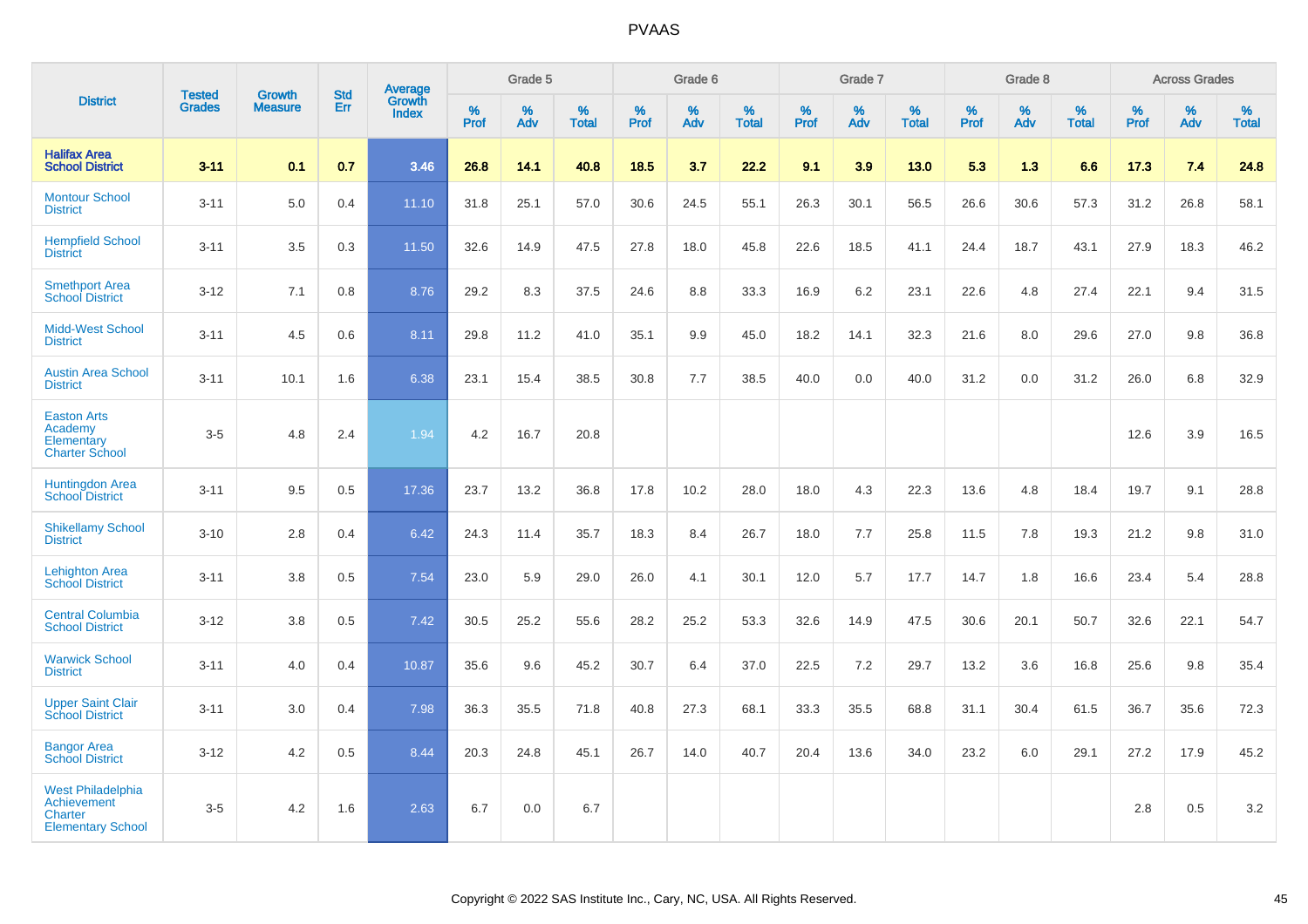|                                                                   | <b>Tested</b> | <b>Growth</b>  | <b>Std</b> | Average                       |           | Grade 5  |                   |           | Grade 6  |                   |           | Grade 7  |                   |           | Grade 8  |                   |           | <b>Across Grades</b> |                   |
|-------------------------------------------------------------------|---------------|----------------|------------|-------------------------------|-----------|----------|-------------------|-----------|----------|-------------------|-----------|----------|-------------------|-----------|----------|-------------------|-----------|----------------------|-------------------|
| <b>District</b>                                                   | <b>Grades</b> | <b>Measure</b> | Err        | <b>Growth</b><br><b>Index</b> | %<br>Prof | %<br>Adv | %<br><b>Total</b> | %<br>Prof | %<br>Adv | %<br><b>Total</b> | %<br>Prof | %<br>Adv | %<br><b>Total</b> | %<br>Prof | %<br>Adv | %<br><b>Total</b> | %<br>Prof | %<br>Adv             | %<br><b>Total</b> |
| <b>Halifax Area</b><br><b>School District</b>                     | $3 - 11$      | 0.1            | 0.7        | 3.46                          | 26.8      | 14.1     | 40.8              | 18.5      | 3.7      | 22.2              | 9.1       | 3.9      | 13.0              | 5.3       | 1.3      | 6.6               | 17.3      | 7.4                  | 24.8              |
| Esperanza<br><b>Academy Charter</b><br><b>School</b>              | $4 - 11$      | 2.8            | 0.5        | 5.89                          |           |          |                   | 1.5       | 0.0      | 1.5               | 4.2       | 0.0      | 4.2               | 0.5       | 0.0      | 0.5               | 1.8       | 0.0                  | 1.8               |
| <b>Chester</b><br>Community<br><b>Charter School</b>              | $3 - 8$       | 3.5            | 0.6        | 6.06                          | 0.7       | 0.7      | 1.5               | 3.6       | 0.0      | 3.6               | 3.2       | 1.1      | 4.3               | 2.6       | 0.0      | 2.6               | 2.1       | 0.4                  | 2.5               |
| <b>Blacklick Valley</b><br><b>School District</b>                 | $3 - 11$      | 8.2            | 1.0        | 8.15                          | 24.1      | 6.9      | 31.0              | 34.2      | 10.5     | 44.7              | 16.7      | 0.0      | 16.7              | 14.3      | 4.8      | 19.0              | 22.6      | 9.5                  | 32.1              |
| <b>Saucon Valley</b><br><b>School District</b>                    | $3 - 11$      | 6.7            | 0.5        | 12.55                         | 32.0      | 25.4     | 57.4              | 33.6      | 11.0     | 44.5              | 31.1      | 12.1     | 43.2              | 32.8      | 16.0     | 48.8              | 31.2      | 18.8                 | 50.0              |
| <b>Universal Daroff</b><br><b>Charter School</b>                  | $3 - 8$       | 6.1            | 0.8        | 7.55                          | 1.6       | 1.6      | 3.2               | 0.0       | 0.0      | 0.0               | 2.2       | 0.0      | 2.2               | 3.6       | 0.0      | 3.6               | 2.2       | 0.3                  | 2.5               |
| <b>Bucks County</b><br><b>Montessori Charter</b><br><b>School</b> | $3-6$         | 9.5            | 1.8        | 5.15                          | 16.1      | 25.8     | 41.9              | 42.9      | 28.6     | 71.4              |           |          |                   |           |          |                   | 33.0      | 29.8                 | 62.8              |
| <b>Otto-Eldred School</b><br><b>District</b>                      | $3 - 11$      | 7.8            | 0.9        | 8.33                          | 23.8      | 28.6     | 52.4              | 45.0      | 12.5     | 57.5              | 20.0      | 15.6     | 35.6              | 25.0      | 6.2      | 31.2              | 28.3      | 13.9                 | 42.2              |
| <b>Vida Charter</b><br><b>School</b>                              | $3-6$         | 10.1           | 1.8        | 5.60                          | 23.1      | 19.2     | 42.3              | 16.7      | 11.1     | 27.8              |           |          |                   |           |          |                   | 20.4      | 7.8                  | 28.2              |
| <b>Lewisburg Area</b><br><b>School District</b>                   | $3 - 11$      | 6.7            | 0.6        | 12.13                         | 33.6      | 28.3     | 62.0              | 40.0      | 24.2     | 64.2              | 33.1      | 29.4     | 62.5              | 17.9      | 31.3     | 49.2              | 31.0      | 30.1                 | 61.1              |
| <b>Conestoga Valley</b><br><b>School District</b>                 | $3 - 11$      | 4.8            | 0.4        | 12.76                         | 21.3      | 12.6     | 33.8              | 24.9      | 7.7      | 32.7              | 20.4      | 14.0     | 34.4              | 23.0      | 13.5     | 36.5              | 24.2      | 13.5                 | 37.8              |
| <b>Homer-Center</b><br><b>School District</b>                     | $3 - 11$      | 10.3           | 0.8        | 13.11                         | 31.8      | 17.5     | 49.2              | 36.4      | 4.6      | 40.9              | 20.3      | 0.0      | 20.3              | 26.9      | 13.4     | 40.3              | 27.6      | 7.4                  | 35.0              |
| <b>Cumberland Valley</b><br><b>School District</b>                | $3 - 12$      | 3.8            | 0.2        | 15.85                         | 33.5      | 27.3     | 60.8              | 31.4      | 13.8     | 45.2              | 29.0      | 18.7     | 47.6              | 26.6      | 12.4     | 39.0              | 30.7      | 22.4                 | 53.2              |
| <b>Lower Merion</b><br><b>School District</b>                     | $3 - 11$      | 3.3            | 0.3        | 12.62                         | 27.6      | 48.2     | 75.8              | 31.4      | 37.3     | 68.6              | 33.9      | 31.3     | 65.2              | 33.0      | 28.3     | 61.3              | 31.2      | 40.9                 | 72.2              |
| <b>Circle Of Seasons</b><br><b>Charter School</b>                 | $3 - 8$       | 12.3           | 1.2        | 10.35                         | 20.0      | 5.7      | 25.7              | 16.7      | 6.7      | 23.3              | 25.0      | 11.1     | 36.1              |           |          |                   | 20.9      | 7.9                  | 28.8              |